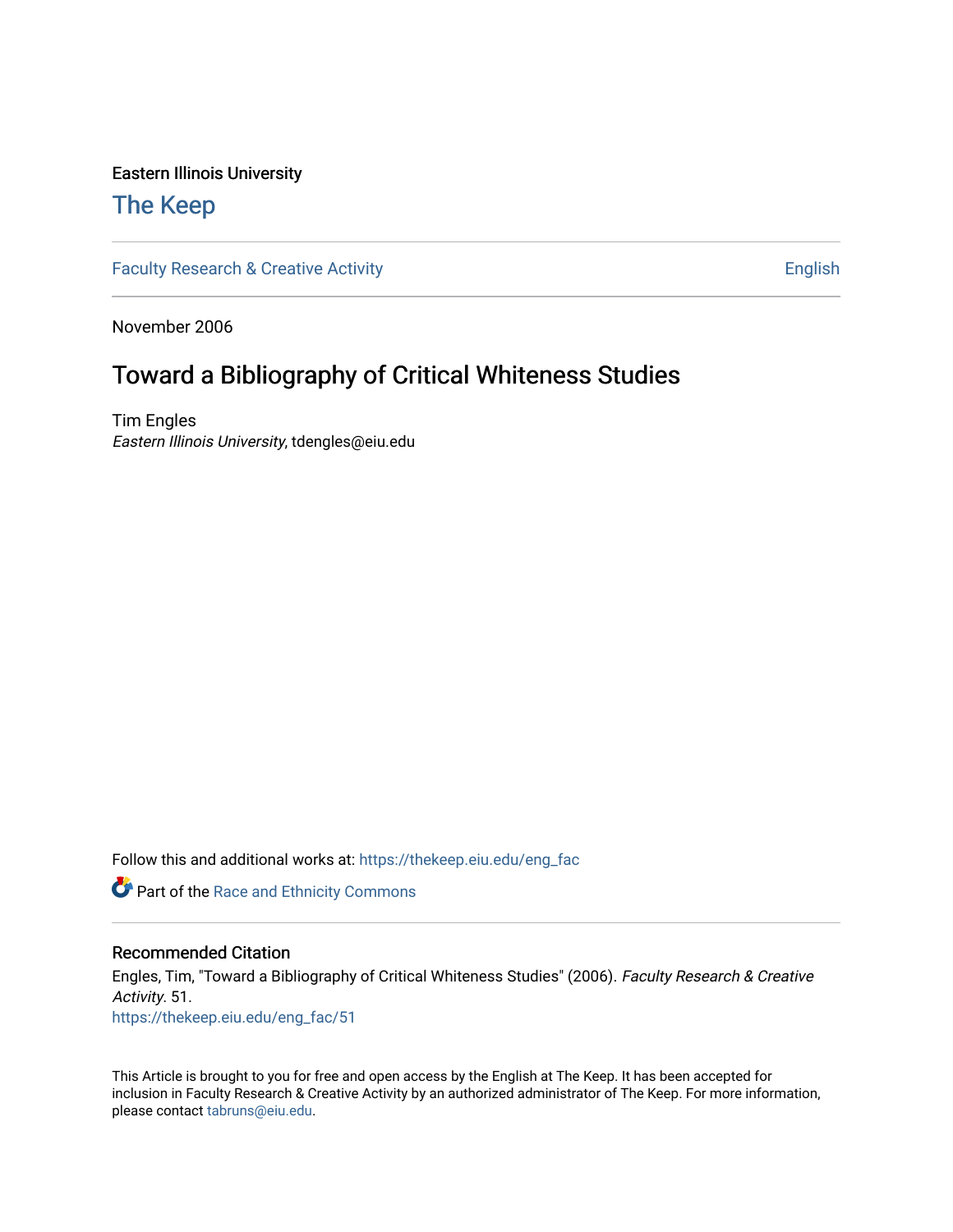Towards a Bibliography  $\overline{of}$ **Critical** Whiteness Studies

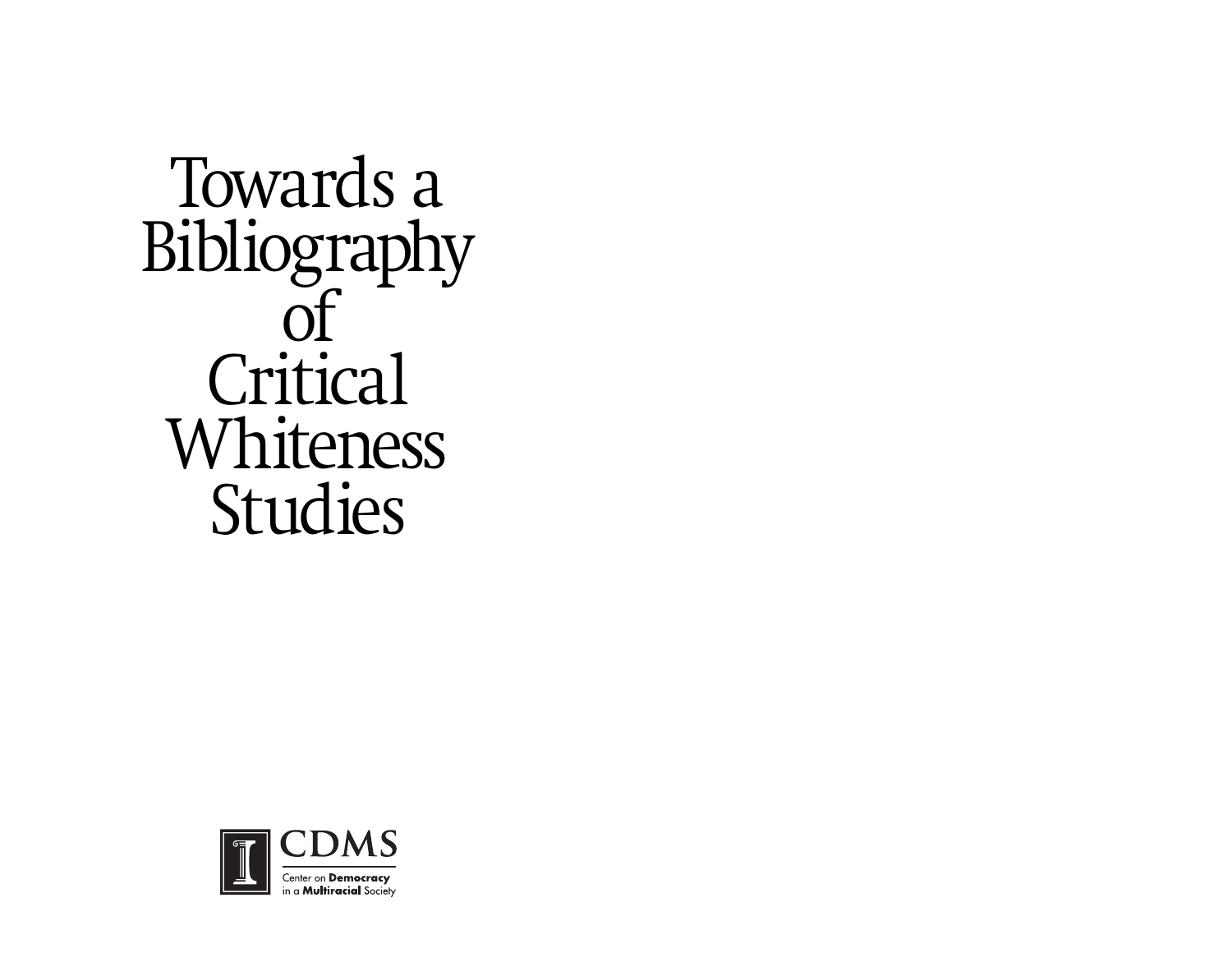## **About this publication**

This bibliography was produced by the Critical Whiteness Studies Group at the University of Illinois at Urbana-Champaign in conjunction with the university's Center on Democracy in a Multiracial Society. The book was printed by the university's Office of Printing Services.

### **On the Web**

The field of critical whiteness studies is always in flux. To keep up with changes in the field, the Critical Whiteness Studies Group will occasionally update the bibliography as it appears on a Web page maintained by the Center on Democracy in a Multiracial Society. A PDF copy of this bibliography also will be available for downloading on the Web site at:

http://cdms.ds.uiuc.edu/Research\_CDMS/CriticalWhiteness/Index.htm

## **Additional copies**

Additional copies of this book are available upon request from the Center on Democracy in a Multiracial Society. The center will charge a \$10 shipping and handling fee for all copies mailed off campus. To request a copy, contact the center at the mailing or e-mail address on the back cover of this publication.

# **A brief note on styles**

As this is an interdisciplinary bibliography, you may notice several different citation styles. With the exception of the International/ Comparative section (where several different disciplinary styles have been made uniform within that section), any other disciplinespecific styles of citation have been left intact.

# **Credits**

This bibliography was edited by Tim Engles with support from Carmen P. Thompson, Perzavia Praylow and Karen Rodríguez. The book was designed and typeset by Kevin Dolan with proofreading by Tim Engles, Carmen P. Thompson and Kevin Dolan.

#### **Published in November 2006University of Illinois at Urbana-Champaign**

# **Table of Contents**

| Tim Engles and Carmen P. Thompson                                |  |
|------------------------------------------------------------------|--|
| Alison Bailey                                                    |  |
| Carmen P. Thompson                                               |  |
| Tim Engles                                                       |  |
|                                                                  |  |
|                                                                  |  |
|                                                                  |  |
|                                                                  |  |
|                                                                  |  |
| Lisa B. Spanierman, Nathan R. Todd and Helen A. Neville          |  |
|                                                                  |  |
|                                                                  |  |
|                                                                  |  |
|                                                                  |  |
|                                                                  |  |
| Audrey Thompson                                                  |  |
| Audrey Thompson                                                  |  |
| Melanie E.L. Bush                                                |  |
|                                                                  |  |
|                                                                  |  |
|                                                                  |  |
|                                                                  |  |
|                                                                  |  |
|                                                                  |  |
| VII. Mexico, Latin America, South America and the Caribbean  132 |  |
| Kevin Dolan                                                      |  |
| Kevin Dolan                                                      |  |
|                                                                  |  |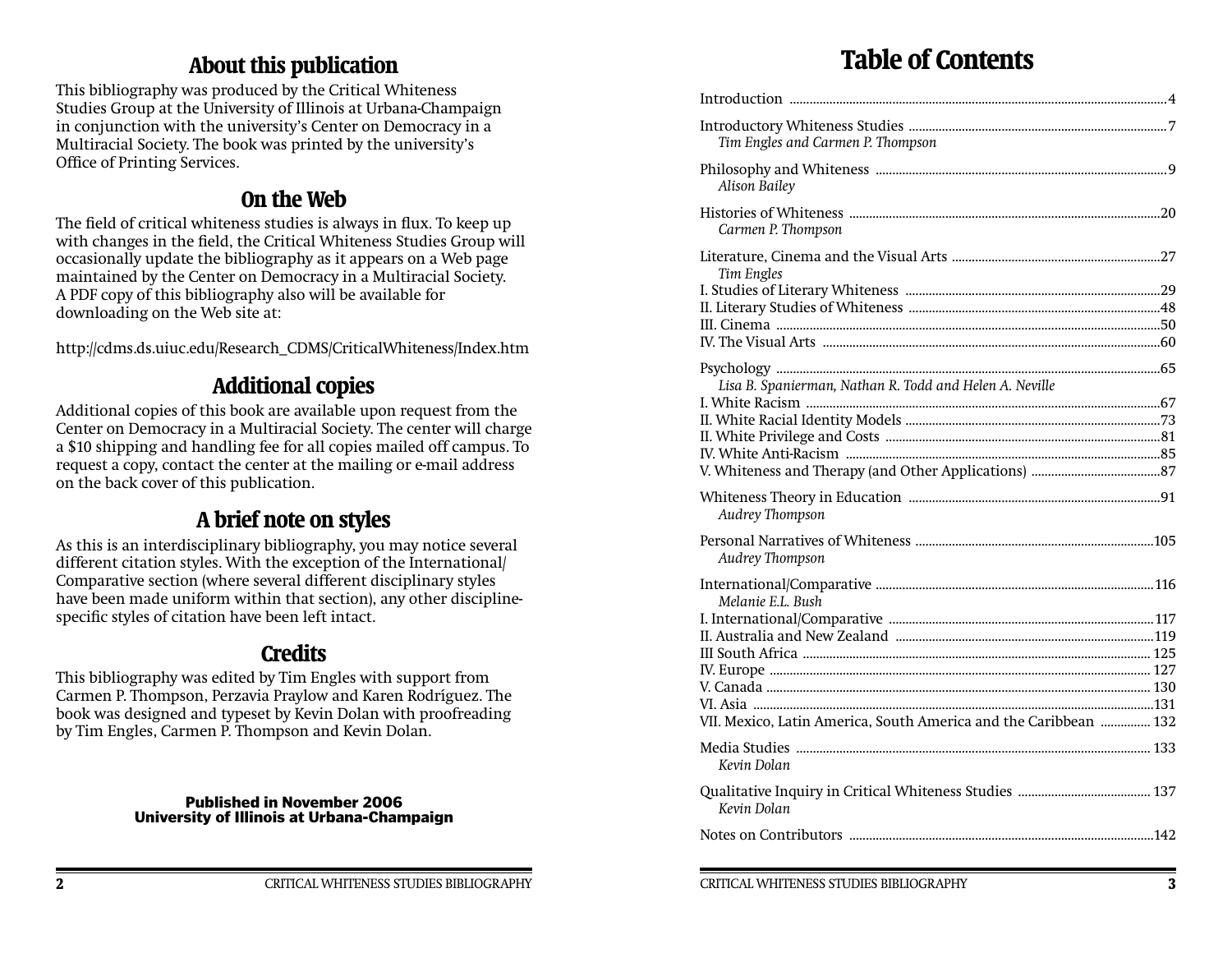# **Introduction**

*David R. Roediger*

While it is the product of its editor and of the compilers of the bibliographies under its various disciplinary and topical headings, this publication is also the result of a remarkable ongoing and informal collaboration among a larger group of scholars and activists at University of Illinois at Urbana-Champaign. Over the past six years, a rotating core of perhaps fifteen participants has met monthly as the Critical Whiteness Studies Group (CWS) with a periphery of about four times that size attending sessions according to their interests, and hundreds more attending the larger lectures and conferences initiated by the group and its members.

CWS has carried flexibility and inter-disciplinarity to productive extremes. Leaderless, but built through the hard work and intellectual energy of such participants as Tim Engles, Suk Ja Kang Engles, Kevin Dolan, Lisa Spanierman, Dianne Harris, and Sharon Irish, the group has sometimes functioned as a writing workshop, brainstorming on works-in-progress by both faculty and graduate students. It has at other moments read provocative works from writers not at the University of Illinois or weighed the impacts, stated or implicit, of what James Baldwin called the "lie of whiteness" on popular film. Its activities, and the spinoffs from them, have produced art exhibitions, cross-disciplinary collaborations, university courses, discussions of race and pedagogy, interfaith conversations on racism, support for the immigrant workers' freedom ride and for the movement against the anti-Indian mascot of the University of Illinois, a major conference on race and space, collective wisdom animating the revision of dozens of articles, books, research projects and films, and conversations over countless cups of coffee.

However unplanned, CWS has developed consistent directions worth considering by those seeking to nurture critical scholarship, not only on whiteness but also on other matters. Although — and more on this will come in the concluding paragraphs below — generously supported at crucial junctures by the Center on Democracy in a Multiracial Society, the CWS group has mostly existed on a shoestring. At a time when getting grants can appear to writers and artists almost as a precondition to creating new knowledge and even to undertaking new forms of struggle, CWS has from the first just gone ahead with its work, delighted when a few dollars found it but functioning as a network not dependent on those dollars.

At a time when some initiatives for the study of whiteness begin as a conversation solely and deliberately among whites only, CWS has been interracial from its inception and has centrally involved faculty and students from the university's ethnic studies programs. The influence of both history and ethnic studies has put CWS in an especially strong position regarding understanding that the critical study of whiteness is not, as it is too often portrayed in the press, a recent and university-based project undertaken mainly by white scholars. CWS discussions have instead consistently reflected the long roots of inquiries into when, how and why some people have, over the last centuries of human history, suddenly come to value what W.E.B. Du Bois long ago called "personal whiteness." Not surprisingly, this knowledge developed most quickly and systematically among racialized, enslaved, conquered and colonized peoples for whom white power and white pretense were urgent problems. Both this long sweep of the study of whiteness and the key role of people of color in undertaking such study are represented in the bibliography published here.

Participants within CWS also have made attempts to bridge lines between disciplines and between the university and community. When an experimental film is screened at a CWS event, quantification-oriented psychologists are as likely as film scholars to be the first to respond to it. U.S. history, British studies, communications research, art, Asian American studies, literature, law, education, art history, African American studies, cinema studies, anthropology, geography, sociology, urban planning, theology and landscape architecture have all figured prominently in the group's programming.

Within the community, CWS has drawn participation from those working in libraries, churches and schools as well as in movements challenging the massive imprisonment of young people of color in the United States. This diversity has encouraged plain-speaking, with even theoretical and statistical discussions necessarily conducted with a minimum of jargon. Much of the reach of this bibliography stems from the ways in which CWS has encouraged its participants and its guests to conceive of whiteness broadly, with its existence being a historical, aesthetic, political, educational, moral and practical problem at once.

It is fully fitting that this bibliography appears under the auspices of the University of Illinois' Center on Democracy in a Multiracial Society. From our earliest beginnings, CWS has met in the center's building. Enabled by generous funding for the "After Whiteness: Race and the Visual Arts" conference (2003) and the Chicago art exhibition accompanying it, as well as for the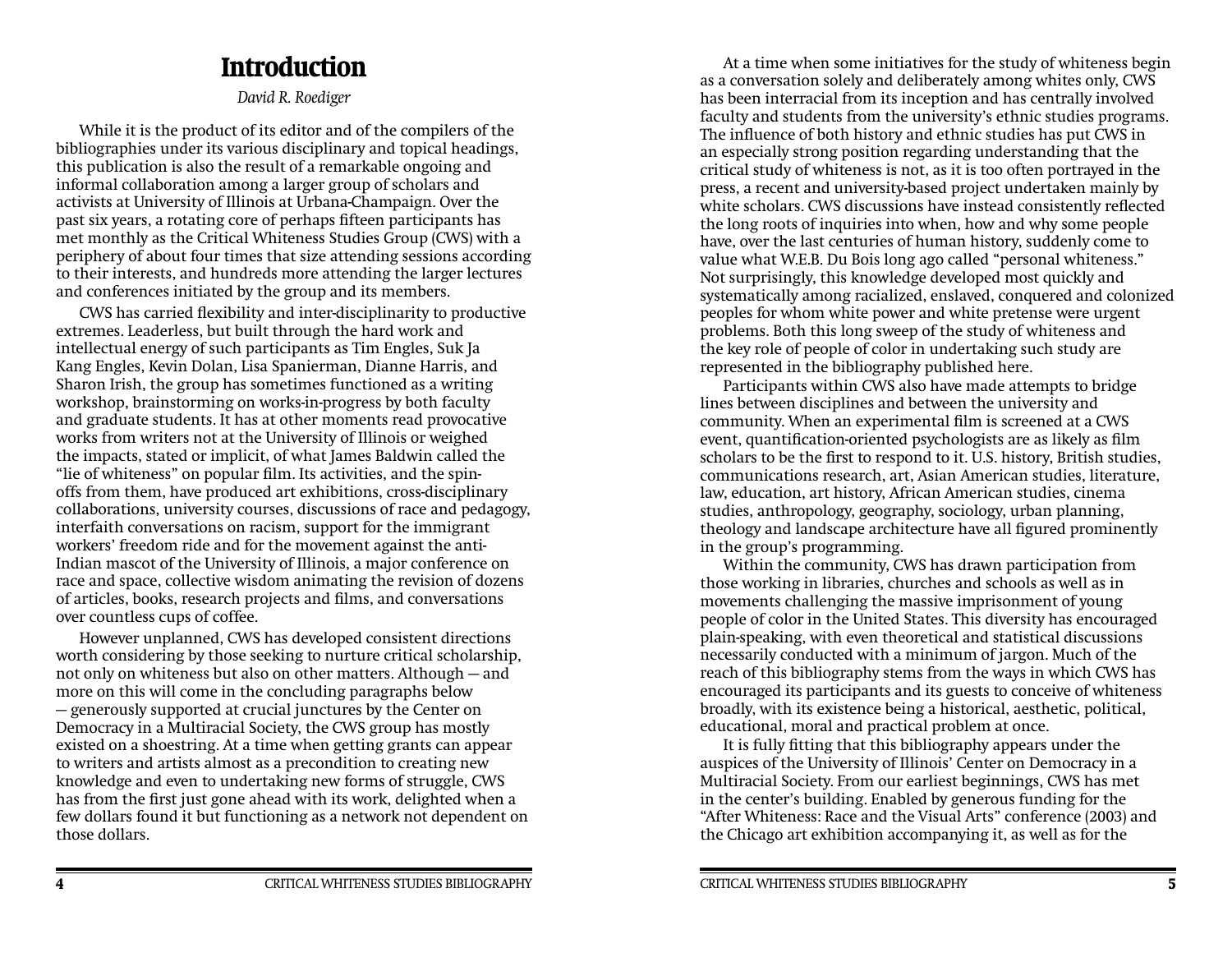"Constructing Race: The Built Environment, Minoritization and Racism in the United States" conference (2004), CWS members mounted impressive gatherings of leading scholars of whiteness, including Adrian Piper, Kymberly Pinder, and George Lipsitz. Direct grants to CWS have in the last two years enabled the campus to hear new work on whiteness from literary scholar Jeff Abernathy, philosopher Alison Bailey, theologian Thandeka, ethnographer Pem Buck, psychologist Michelle Fine, and student of media Robert Jensen.

The original online version of this bibliography has long been on the center's Web site, where it has attracted considerable attention, and important additions, from the United States and abroad. This worldwide web presence has been especially important at a time when much of the most exciting scholarship on whiteness is comparative and transnational, examining both the peculiarities of the United States and what Ralph Bunche has termed "worlds of race," as Melanie Bush's excellent internationalist section of the bibliography reflects.

The center, especially under interim director Dr. Kent Ono and director Dr. Jorge Chapa, has generously funded graduate researchers who have worked on the bibliography, with Karen Rodríguez, Carmen Thompson, and Perzavia Praylow doing especially important work, along with permanent staff members at the center. The center's assistant director, Dr. Julia Johnson Connor, has been a consistent supporter of our efforts. We thank the center, then, for significant support that has contributed to the making of this bibliography at every stage and that has particularly made possible its publication and distribution in this form.

# **Introductory Whiteness Studies**

*Tim Engles and Carmen P. Thompson*

As the title of this list implies, the following is a sampling of works that could serve as an initiation to the recent explosion of work in scholarly critical whiteness studies. Like many of these writers, we acknowledge that this work follows and builds upon a great deal of whiteness critique previously written by African American writers, and by those writing from other racialized positions. For an extensive sampling of such earlier work, see David Roediger's anthology listed below, *Black on White* (and for discussion of such analysis as conducted by other racialized minorities, see Stephen Knadler's *The Fugitive Race: Minority Writers Resist Whiteness*, listed under "Studies of Literary Whiteness"). Some of these works offer broad, multidisciplinary coverage, such as those by Delgado and Stefancic, Fine, Levine-Rasky, Hill, and Rasmussen, while others have a specific disciplinary focus, such as those by Lee and Helfan, Nakayama and Martin, and Yancy. Nevertheless, each provides a solid introduction to key concepts and practices.

- Delgado, Richard, and Jean Stefancic, eds. *Critical White Studies: Looking Behind the Mirror*. Philadelphia: Temple University Press, 1997.
- Fine, Michelle, ed. *Off White: Readings on Race, Power, and Society*. New York: Routledge, 1997.
- Frankenberg, Ruth, ed. *Displacing Whiteness: Essays in Social and Cultural Criticism*. Durham: Duke University Press, 1997.
- Gates Jr., Henry Louis, and K. Anthony Appiah, eds. *White Pages: Black Writers on Whites and Whiteness*. Brooklyn: Soft Skull Press, 2005.
- Hill, Mike, ed. *Whiteness: A Critical Reader*. New York: New York University Press, 1997.
- Kincheloe, Joe L., Shirley R. Steinberg, Nelson M. Rodriguez, and Ronald E. Chennault, eds. *White Reign: Deploying Whiteness in America*. New York: St. Martin's Press, 1998.
- Lea, Virginia, and Judy Helfan, ed. *Identifying Race and Transforming Whiteness in the Classroom*. Edited by Counterpoints. Vol. 273. New York: P. Lang, 2004.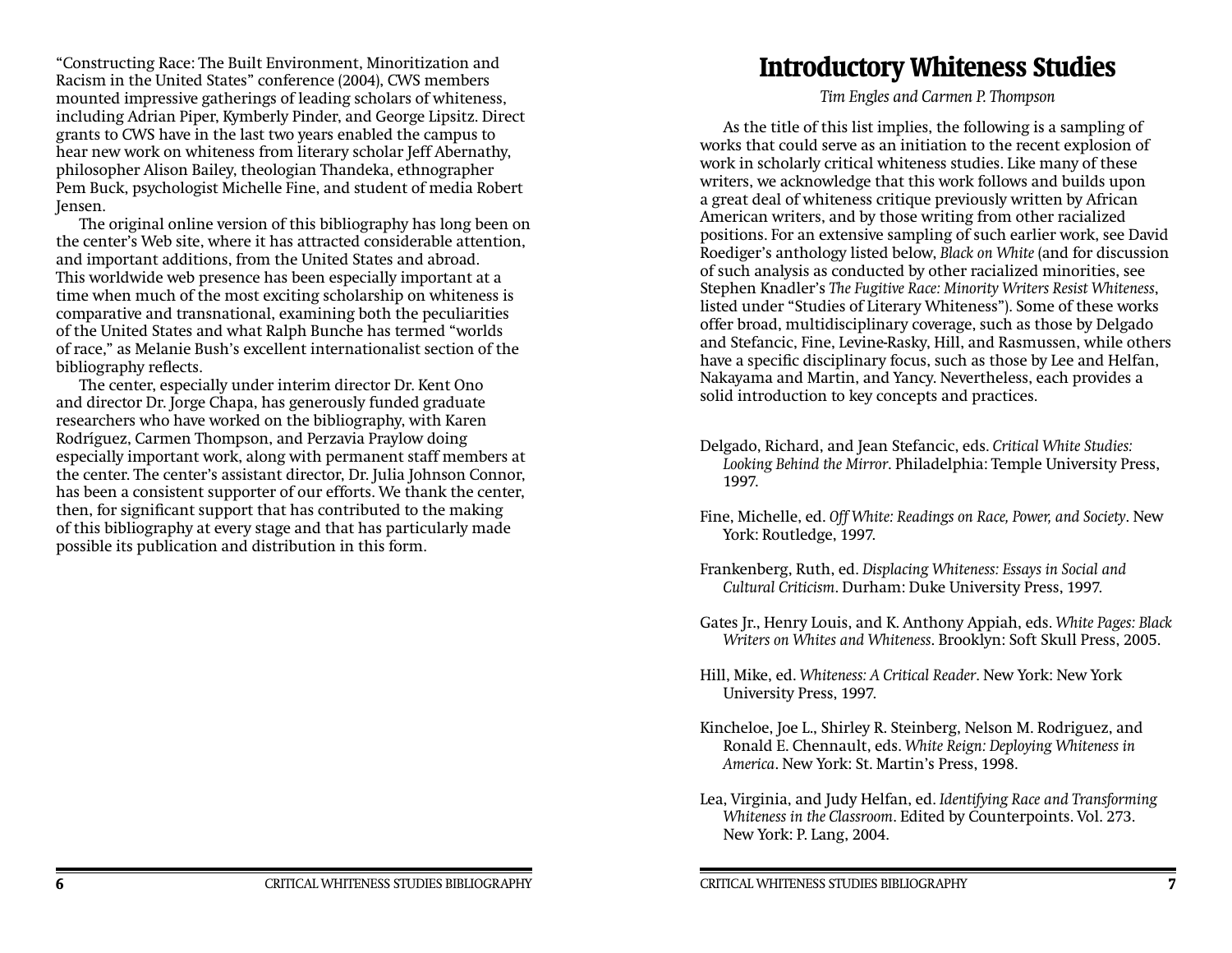#### **INTRODUCTORY WHITENESS STUDIES**

- Levine-Rasky, Cynthia, ed. *Working through Whiteness: International Perspectives*. Albany: State University of New York Press, 2002.
- Lopez, Alfred J., ed. *Postcolonial Whiteness: A Critical Reader on Race and Empire*. Albany: State University of New York Press, 2005.
- Najmi, Samina, and Rajini Srikanth, eds. *White Women in Racialized Spaces: Imaginative Transformation and Ethical Action in Literature*. Albany: State University of New York Press, 2002.
- Nakayama, Thomas K., and Judith N. Martin, eds. *Whiteness: The Communication of Social Identity*. Thousand Oaks: Sage Publications, 1999.
- Rasmussen, Birgit Brander, et al., eds. *The Making and Unmaking of Whiteness*. Durham: Duke University Press, 2001.
- Rodriguez, Nelson M., and Leila Villaerde, eds. *Dismantling White Privilege: Pedagogy, Politics, and Whiteness*. New York: P. Lang, 2000.
- Roediger, David R., ed. *Black on White: Black Writers on What It Means to Be White*. New York: Schocken Books, 1998.
- Rothenberg, Paula S. *White Privilege: Essential Readings on the Other Side of Racism*. New York: Worth Publishers, 2002.
- Wray, Matt, and Annalee Newitz, eds. *White Trash: Race and Class in America*. New York: Routledge, 1997.
- Yancy, George, ed. *What White Looks Like: African-American Philosophers on the Whiteness Question*. New York: Routledge, 2004.

# **Philosophy and Whiteness**

*Alison Bailey* 

Philosophical methods are well suited for unpacking the political, ontological, and epistemological conditions that foster racism and hold white supremacy in place. However, on the whole, philosophy as a discipline has remained relatively untouched by interdisciplinary work on race and whiteness. In its quest for certainty, Western philosophy continues to generate what it imagines to be colorless and genderless accounts of knowledge, reality, morality, and human nature. Perhaps this is because academic philosophy in the U.S. has been largely driven by analytic methods and the legacy of Classic Greek and European thinkers, or because philosophy departments are white social spaces where the overwhelming majority of professional philosophers are white men. In either case, it's likely that most members of the discipline have avoided racial topics because they believe that philosophical thought transcends basic cultural, racial, ethnic, and social differences, and that these differences are best addressed by historians, cultural studies scholars, literary theorists, and social scientists. The absence of color talk in philosophy is a marker of its whiteness. As Arnold Farr argues, in philosophy "there is no white perspective but only the universal, impartial, disinterested view from nowhere. … Whiteness becomes visible in the very absence of a serious consideration of the problem of race in philosophy" (2004, 154). On this view, it is difficult, although not impossible, for white philosophers to judge the normative impact of white supremacy on the history of our discipline and its chosen methods of inquiry. White ways of knowing, being, seeing, ontologizing, evaluating, nation-building, and judging have been presented to us as ways of doing philosophy, pure and simple.

This is not to say that philosophy has ignored these questions altogether. Issues of race have to some extent always been present in philosophy. For example, although Immanuel Kant is best known today for his work in ethics, metaphysics and epistemology, he made his living teaching anthropology, and his role in Enlightenment constructions of race was well respected in his day. Contemporary attention to questions of race and whiteness can be found in three strains of philosophy in particular: feminist philosophy, the recently emerging field of philosophy of race, and in philosophy of education.

The conversations philosophers have had about whiteness mirror and intersect with the dialogues feminists started on gender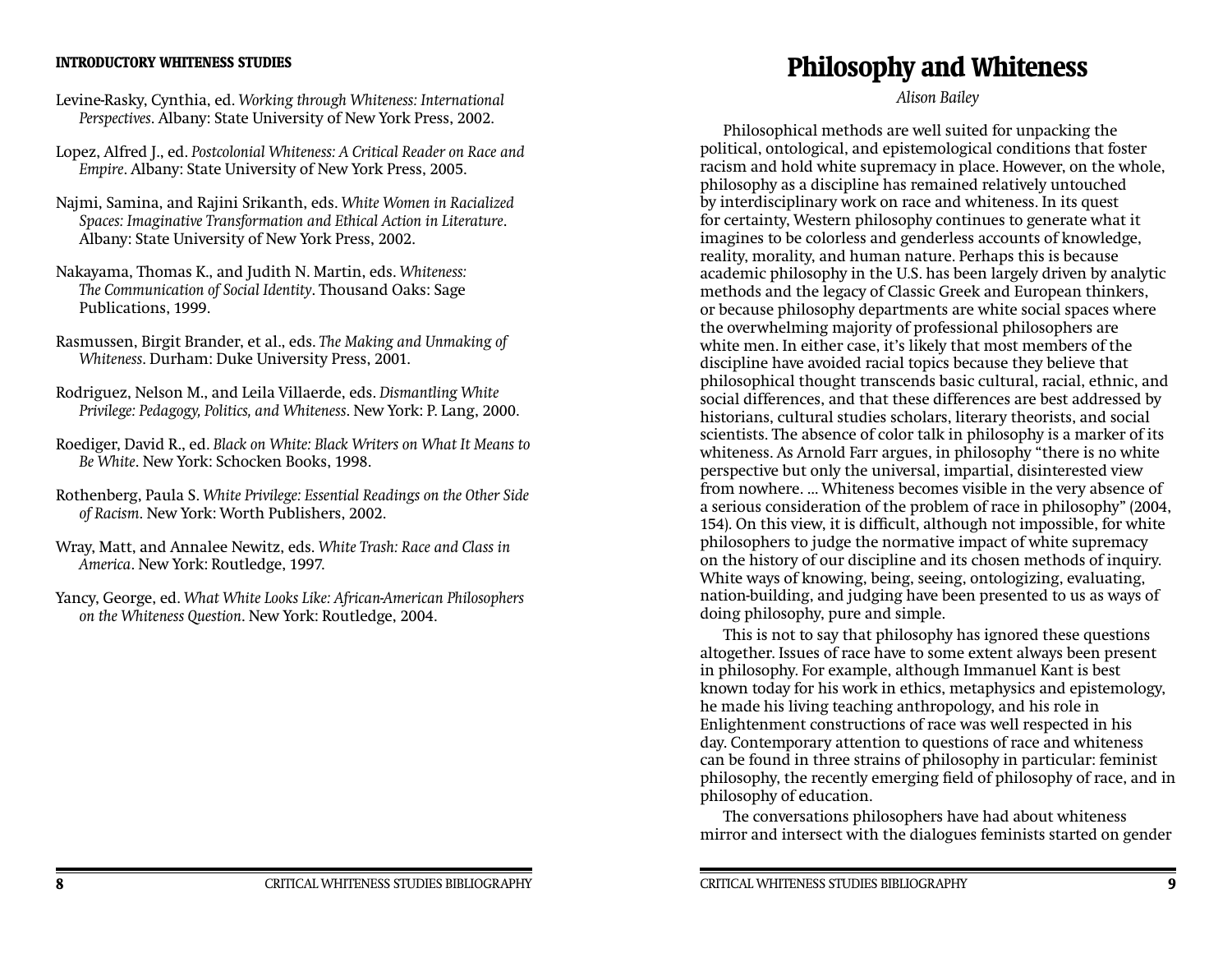and class some thirty years ago when they set out to demonstrate the maleness of philosophy and the usefulness of philosophy as a tool for discussing gender inequalities. Feminist projects sought to recover women's contributions to the canon, fashion criticisms and creative reinterpretations of the works of key thinkers, and glean feminist-friendly conceptual tools from canonical texts.

In a parallel development, philosophers of race have set out to demonstrate the whiteness of philosophy. Drawing their inspiration from the works of black intellectuals such as W.E.B DuBois, Ralph Ellison, James Baldwin, and Franz Fanon, they have begun to redefine the practice of doing philosophy so that race is seen as a philosophically important topic rather than a threat to the purity of the discipline. One project within the philosophy of race has been to define white supremacy as a consciously constructed political, epistemological, legal, cultural and economic system. As Charles Mills observes: "Just as Marx moved back and forth between the empirical and the philosophical for his analysis of capitalism, and just as feminists have moved back and forth between the theoretical and empirical in our analyses of patriarchy, so might philosophical work on race and white supremacy proceed" (2004, 32).

A very significant proportion of the work done exclusively on whiteness is being done in philosophy of education. Since this edited volume has a separate bibliography for education, I've confined my bibliography to the contributions feminists and philosophers of race have made to the discipline. I've included work by philosophers of education only in cases where these essays contributed significantly to larger conversations outside of education.

Alcoff, Linda Martín. "The Problem of Speaking for Others." *Overcoming Racism and Sexism Ed. Linda Bell and David Blumefield.* Lantham, Maryland: Rowman and Littlefield, 1995, 229-255.

- ————. "What Should White People Do?" *Hypatia* 13.3 (1998), 6-26.
- ————. "The Whiteness Question." *Visible Identities: Race, Gender and the Self.* New York: Oxford, 2006. 205-227.
- Allen, Ricky L. "The Globalization of White Supremacy: Toward a Critical Discourse on the Racialization of the World." *Educational Theory* 51.4 (2001), 467-485.
- Alston, Kal. "Knowing Blackness, Becoming Blackness, Valuing Blackness." *White on White/Black on Black*. Ed. George Yancy. Lanham: Rowman and Littlefield, 2005, 297-308.
- Anderson, Jami L. "The White Closet." *Social Ethics* 18 (2003) Ed. Cheryl Hughes. Charlottesville: Philosophy Documentation Center, 97-107.
- Appiah, Anthony. "But Would That Still Be Me?: Notes on Gender, Race, Ethnicity as Sources of Identity." *The Journal of Philosophy* 87:10 (1990): 493-507.
- Applebaum, Barbara. "On the Meaning and Necessity of a White, Anti-Racist Identity." *Philosophy of Education 2000* Ed. Lynda Stone. Urbana, Illinois: Philosophy of Education Society, 2000: 306-317.
- ————. "Social Justice Education, Moral Agency, and the Subject of Resistance" *Educational Theory* 54.1 (2004): 59-72.
- Armour, Ellen T. "Writing/Reading Selves, Writing/Reading Race." *Philosophy Today* 23.4 (1997): 110-117.
- Asante, Molefi Kete. "Blackness as an Ethical Trope: Toward a Post-Western Assertion." *White on White/Black on Black*. Ed. George Yancy. Lanham: Rowman and Littlefield, 2005. 203-216.
- Babbit, Susan and Sue Campbell. *Racism and Philosophy*. Ithaca: Cornell University Press, 1999.
- Bailey, Alison. "Strategic Ignorance." In *Race and Epistemologies of Ignorance*, Eds. Nancy Tuana and Shannon Sullivan. Albany, NY: SUNY Press, 2007.
- ————. "Despising an Identity They Taught Me to Claim: Exploring a Dilemma of White Privilege Awareness." *Whiteness: Feminist Philosophical Narratives*. Eds. Chris J. Cuomo and Kim Q. Hall. Totowa: Rowman and Littlefield, 1999. 85-104.
- ————. "Locating Traitorous Identities: Towards a Theory of White Character Formation." *Hypatia* 13.3 (1998): 27-42.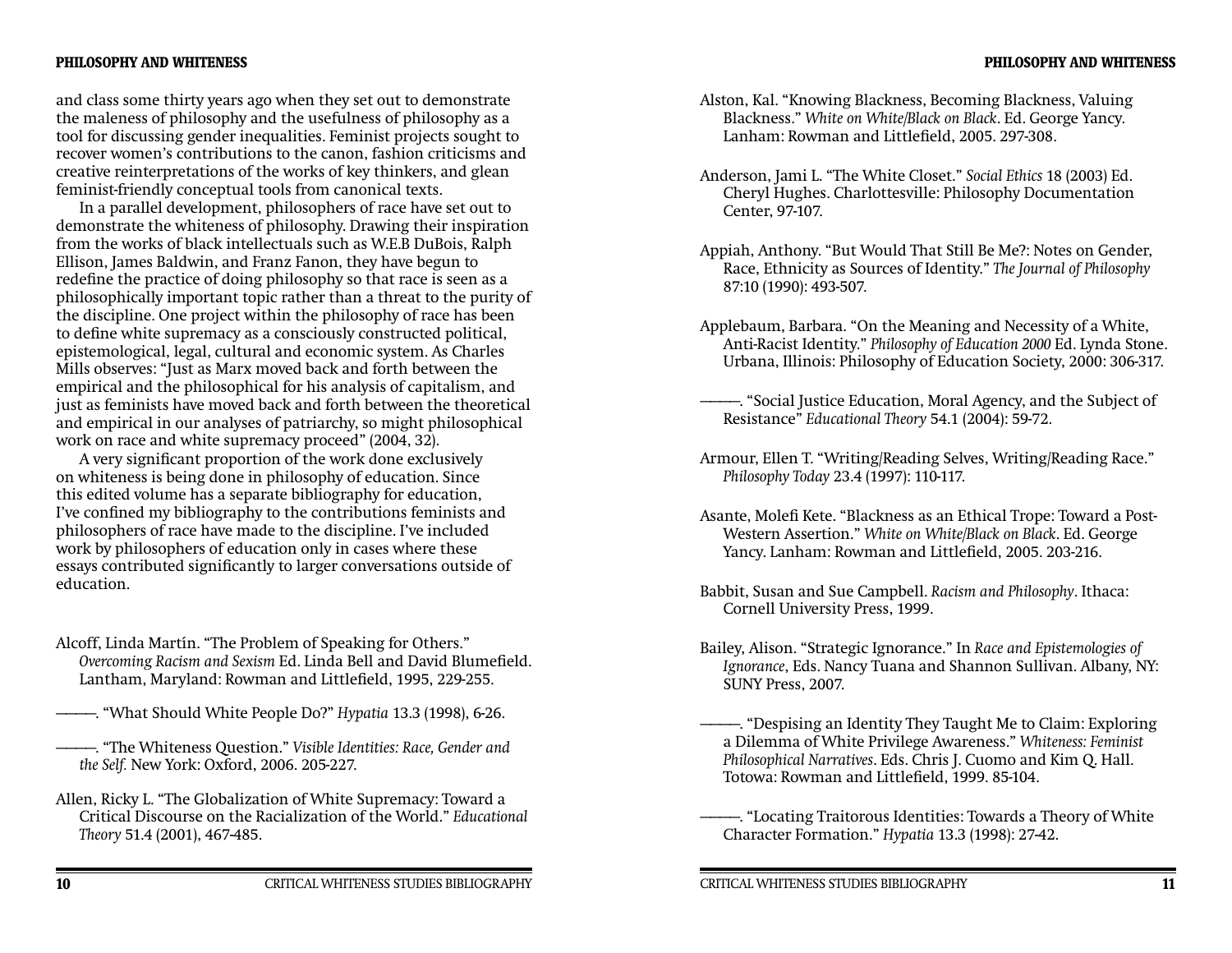- ————. "Privilege." *Oppression, Privilege, and Resistance: Theoretical Perspectives on Racism, Sexism, and Heterosexism*. Ed. Lisa Heldke and Peg O'Connor. Boston: McGraw-Hill, 1997. 301-317.
- Bailey, Alison and Jacqueline N. Zita, eds. "The Reproduction of Whiteness: Race and the Regulation of the Gendered Body." *Hypatia* 22.2 (Spring 2007): 1-13.
- Bergo, Bettina G. "Circulez! Il n'ya a rien a voir," Or, " 'Seeing White': From Phenomenology to Psychoanalysis and Back." *White on White/Black on Black*. Ed. George Yancy. Lanham: Rowman and Littlefield, 2005. 125-169.
- Bernasconi, Robert. "Waking Up White and in Memphis." *White on White/Black on Black*. Ed. George Yancy. Lanham: Rowman and Littlefield, 2005. 17-26.
- Birt, Robert. "The Bad Faith of Whiteness." *What White Looks Like: African-American Philosophers on the Whiteness Question*. Ed. George Yancy. New York: Routledge, 2004.
	- ————. "Blackness and the Quest for Authenticity." *White on White/Black on Black*. Ed. George Yancy. Lanham: Rowman and Littlefield, 2005. 265-273.
- Cuomo, Chris. "White and Cracking Up." *White on White/Black on Black*. Ed. George Yancy. Lanham: Rowman and Littlefield, 2005. 27-33.
- Cuomo, Chris J. and Kim Q. Hall. *Whiteness: Feminist Philosophical Narratives*. Totowa: Rowman and Littlefield, 1999.
- Curry, Blanch Radford. "Whiteness and Feminism: Déjà Vu Discourses, What's Next?" *What White Looks Like: African-American Philosophers on the Whiteness Question*. Ed. George Yancy. New York: Routledge, 2004. 243-262.
- Davion, Victoria. "Reflections on the Meaning of White." Overcoming *Racism and Sexism. Eds. Linda A. Bell and David Blumefield.* Lanham, Maryland: Rowman and Littlefield, 1995. 135-141.
- Farr, Arnold. 2004. "Whiteness Visible: Enlightenment Racism and the structure of racialized consciousness." *White Looks Like: African-American Philosophers on the Whiteness Question*. Ed. George Yancy. New York: Routledge, 2004. 143-158.
- Flynn, Thomas R. " 'Lyotard and History Without Whiteness' in Lyotard: Philosophy, Politics, and the Sublime." *Continental Philosophy VIII. Ed. Hugh J. Silverman. New York: Routledge,* 2002. 151-163.
- Frye, Marilyn. "On Being White: A Feminist Understanding of Race and Race Supremacy." *The Politics of Reality: Essays in Feminist Theory*. Freedom, California: The Crossing Press, 1983. 110-127.
- ————. "White Woman Feminist." *Willful Virgin: Essays in Feminism*. Freedom, California: The Crossing Press, 1992. 147-169.
- Gordon, Lewis. *Bad Faith and Anti-Black Racism*. Amherst, New York: Humanity Books, 1995.
- - "Critical Reflections on Three Popular Tropes in the Study of Whiteness." *What White Looks Like: African-American Philosophers on the Whiteness Question*. Ed. George Yancy. New York: Routledge, 2004. 173-194.
- ————. *Fanon and the Crisis of European Man: An Essay on Philosophy and the Human Sciences*. New York: Routledge, 1995.
- ————. *Her Majesty's Other Children*. Totowa, New York: Rowman and Littlefield, 1997.
- Hall, Kim. "Learning to Touch Honestly: A White Lesbian Responds to Racism." *Lesbian Philosophies and Cultures*. Ed. Jeffner Allen. Albany, New York: State University of New York Press, 1990. 317-326.
- Harding, Sandra. "Reinventing Ourselves as Other: More New Agents of History and Knowledge." *Whose Science? Whose Knowledge?* Ithica, New York: Cornell University Press, 1991. 268-296.
- ————, ed. *The Racial Economy of Science: Towards a More Democratic Future*. Bloomington, IN: Indiana University Press, 1993.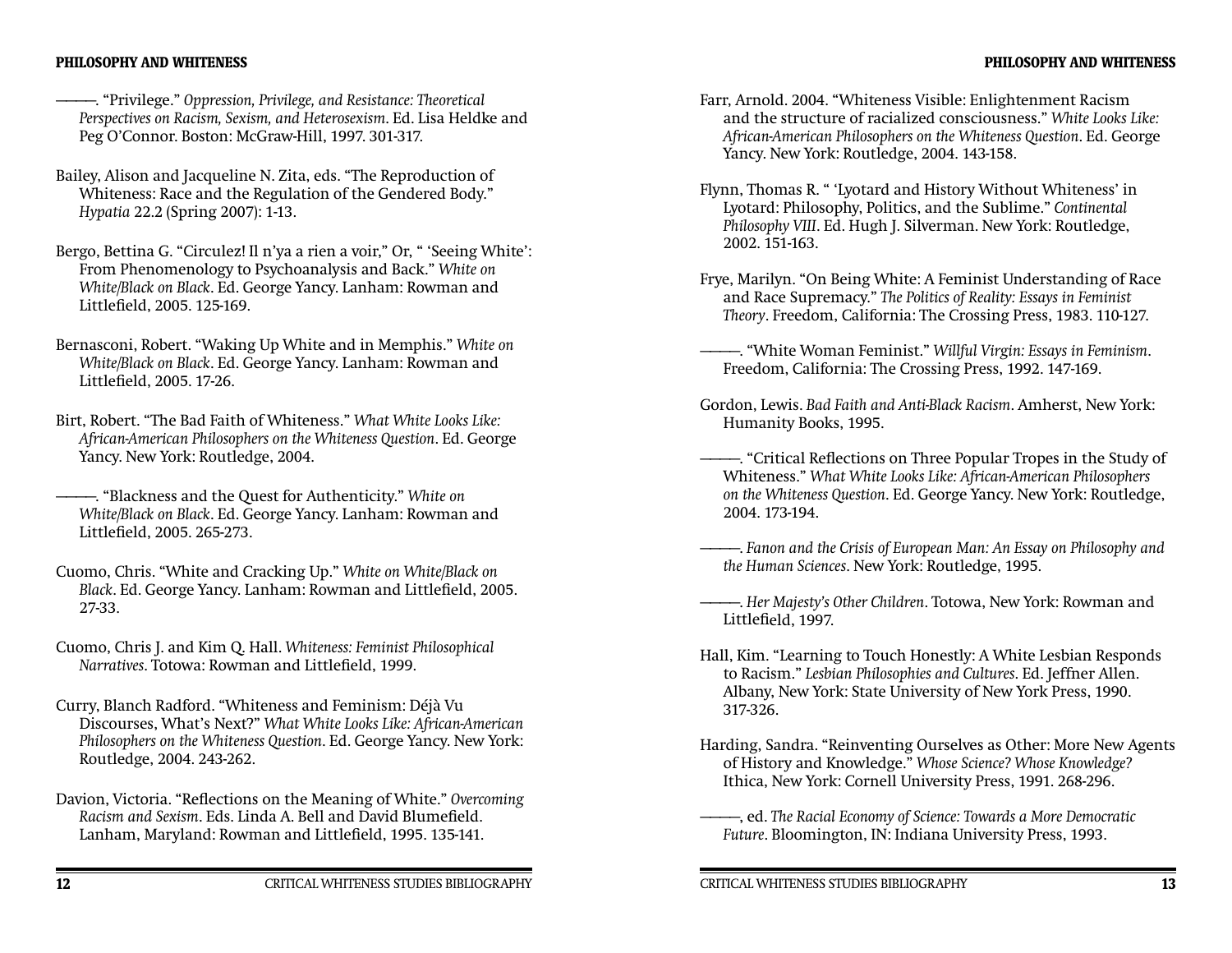- Haslanger, Sally. "Future Genders? Future Races?" *Philosophic Exchange* 34 (2003-4): 4-27.
- Headley, Clevis R. "Delegitimaizing the Normativity of 'Whiteness: A Critical Africana Philosophical Study of the Metaphoricity of 'Whiteness.' " *What White Looks Like: African-American Philosophers on the Whiteness Question*. Ed. George Yancy. New York: Routledge, 2004. 87-106.
- Heldke, Lisa. "On Being a Responsible Traitor: A Primer." *Daring to be Good: Essays in Feminist Ethics—Politics*. Eds. BatAmi Bar-On and Anne Ferguson. New York: Routledge, 1998. 87-99.
- Henry, Paget. "Whiteness and Africana Phenomenology." *What White Looks Like: African-American Philosophers on the Whiteness Question*. Ed. George Yancy. New York: Routledge, 2004. 195-210.
- Hytten, Kathy and Amee Adkins. "Thinking Through a Pedagogy of Whiteness." *Educational Theory* 51.4 (2001): 433-450.
- James, Joy. "The Academic Addict: Mainlining (& Kicking) White Supremacy (WS)" *What White Looks Like: African-American Philosophers on the Whiteness Question*. Ed. George Yancy. New York: Routledge, 2004. 263-268.
- Johnson, Clarence Sholé. "(Re)Conceptualizing Blackness and Making Race Obsolecent." *White on White/Black on Black*. Ed. George Yancy. Lanham: Rowman and Littlefield, 2005. 173-202.
- Jones, Janine. "The Impairment of Empathy in Goodwill Whites for African Americans" *What White Looks Like: African-American Philosophers on the Whiteness Question*. Ed. George Yancy. New York: Routledge, 2004. 65-86.
	- ————. "Tongue Smell Color Black." *White on White/Black on Black*. Ed. George Yancy. Lanham: Rowman and Littlefield, 2005. 217-232.
- Lugones, María. "On the Logic of Pluralist Feminism." *Feminist Ethics* Ed. Claudia Card. Lawrence: University Press of Kansas, 1991.
- ————. "Purity, Impurity and Separation." *Pilgrimages/ Peregrinajes: Theorizing Coalition Against Multiple Oppressions*. Lanham, MD: Rowman and Littlefield, 2003.
- Lugones, María and Elizabeth Spelman. "Have We Got a Theory for You!: Cultural Imperialism and the Demand for the Woman's Voice." *Hypatia Reborn: Essays in Feminist Philosophy*. Ed. Asisah al-Hibri and Margaret A. Simons. Bloomington, Indiana: Indiana University, 1990. 18-33.
- Macmullan, Terrance. "Beyond the Pale: A Pragmatist Approach to Whiteness Studies." *Philosophy and Social Criticism* 31.3 (2005): 267-292.
- Mayo, Cris. "Certain Privilege: Rethinking White Agency." *Philosophy of Education* (2004), 308-316.
- ————. "Vertigo at the Heart of Whiteness." *Philosophy of Education 2000* Ed. Lynda Stone. Urbana, Illinois: Philosophy of Education Society, 2000. 317-320.
- McClendon III, John H. 2004. "On the Nature of Whiteness and the Ontology of Race: Toward a Dialectial Materialist Analysis." *What White Looks Like: African-American Philosophers on the Whiteness Question*. Ed. George Yancy. New York: Routledge, 2004. 211-226.
- McWhorter, Ladelle. "The Revenge of the Gay Nihilist." *Hypatia* 16.3 (2001): 115-125.
- Mills, Charles. *The Racial Contract*. Ithaca, NY: Cornell, 1997.
- ————. "Racial Exploitation and the Wages of Whiteness" *What White Looks Like: African-American Philosophers on the Whiteness Question*. Ed. George Yancy. New York: Routledge, 2004. 25-54.
- ————. "White Supremacy as a Sociopolitical System: A Philosophical Perspective." White Out: The Continuing Significance of Racism. Eds. Ashley Doane and Eduardo Bonilla-Silva. New York: Routledge, 2003. 35-48.
- ————. "Red Shift: Politically Embodied/Embodied Politics." *The Philosophical I: Personal Reflections on Life in Philosophy. Ed. George* Yancy. Lanham, MD: Rowman and Littlefield, 2002. 155-175.
- ————. "Revisionist Ontologies: Theorizing White Supremacy." *Blackness Visible: Essays on Philosophy and Race*. Ithaca: Cornell University Press, 1998. 97-119.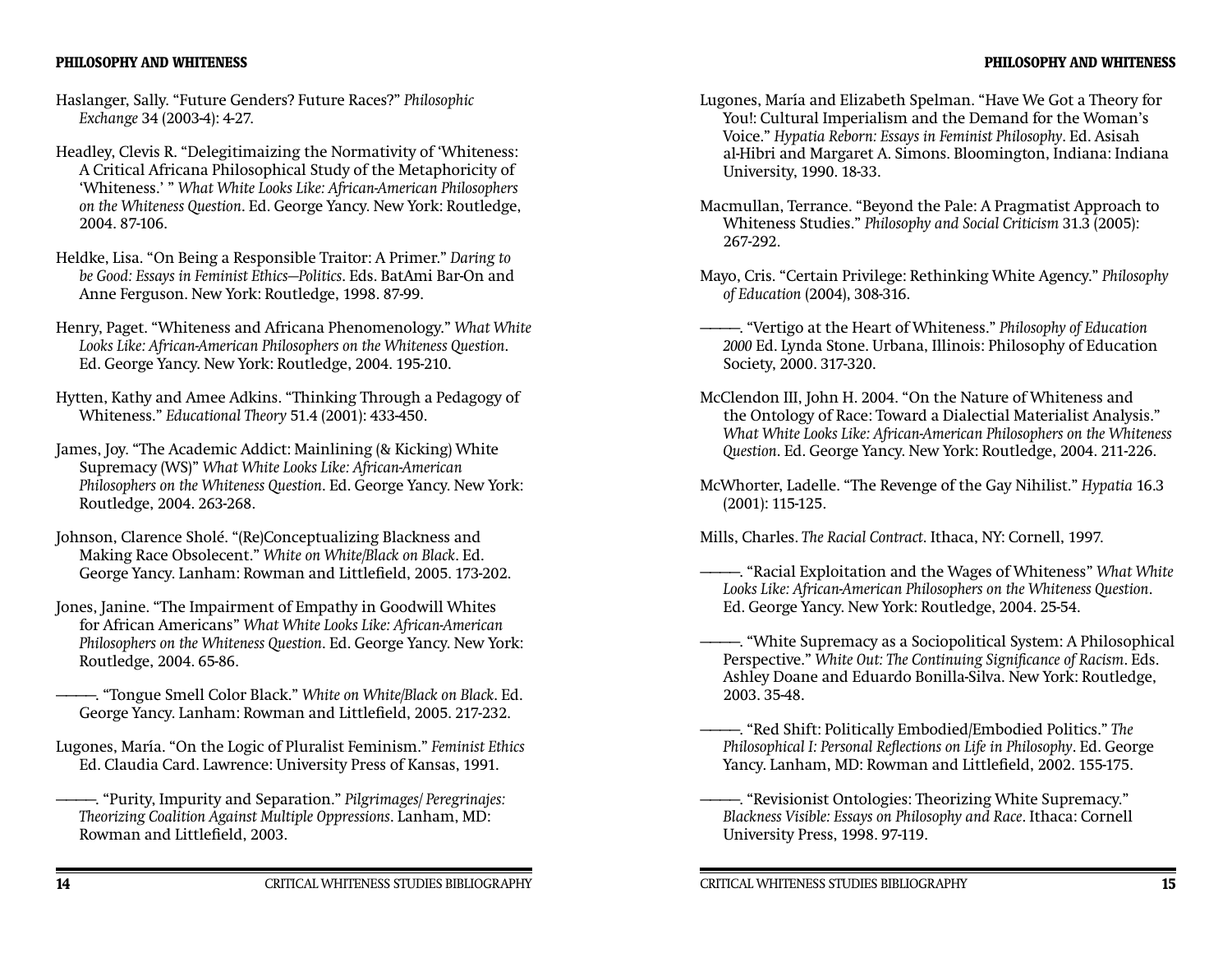- ————. "White Right: The Idea of *Herrenvolk* Ethics." *Blackness Visible: Essays on Philosophy and Race*. Ithaca: Cornell University Press, 1998. 139-166.
- Molina, Joanne. "Dis-Placing Whiteness." *Contemporary Philosophy* 21.3-4 (1999): 7-16.
- Moses, Greg. "Unmasking through Naming: Toward an Ethic and Africology of Whiteness." *White on White/Black on Black*. Ed. George Yancy. Lanham: Rowman and Littlefield, 2005. 49-69.
- Myser, Catherine. "Differences from Somewhere: The Normativity of Whiteness in Bioethics in the United States of America." *Journal of Bioethics* 3.2 (2003): 1-11.
- Narayan, Uma and Sandra Harding, eds. *Decentering the Center: Philosophy for a Multicultural, Postcolonial, and Feminist World*. Bloomington, IN: Indiana University Press, 2000.
- Olson, Joel. "Whiteness and the Participation-Inclusion Dilemma." *Political Theory* 30.3 (2002): 384-409.
- Outlaw, Lucius. *Race and Philosophy*. New York: Routledge, 1996.
- ————. "Rehabilitate Racial Whiteness?" *What White Looks Like: African-American Philosophers on the Whiteness Question*. Ed. George Yancy. New York: Routledge, 2004. 159-171.
- Paris, Jeffrey. "Interrogating Whiteness: Dialogue as a Pragmatist Tool for Postmodern Identity Formation, or Breaking Bread with Bell Hooks and Cornel West." *International Studies in Philosophy* 27.1 (1995): 73-84.
- Richardson, William. "The Whiteness of Capitalism." *Dialectical Perspectives in Philosophy and Social Science*. Eds. Pasquale Russo, et al. Amsterdam: Gruner, 1983. 249-252.
- Roelofs, Monique. "Racialization as an Aesthetic Production: What Does the Aesthetic Do for Whiteness and Blackness and Vice Versa?" *White on White/Black on Black*. Ed. George Yancy. Lanham: Rowman and Littlefield, 2005, 83-124.
- Rothenberg, Paula S., ed. *White Privilege: Essential Readings on The Other Side of Racism*. New York: Worth Publishers, 2002.
- Sartwell, Crispin. "Wigger." *What White Looks Like: African-American Philosophers on the Whiteness Question*. Ed. George Yancy. New York: Routledge, 2004. 35-48
- Seshadri-Crooks, Kalpana. "Thinking Against Race." *Studies in Practical Philosophy: A Journal of Ethical and Political Philosophy* 3.1 (2003): 137-152.
- Shuford, John. "Four Du Boisian Contributions to Critical Race Theory." *Transactions of the Charles S. Pierce Society* 37.3 (2001): 301- 337.
- Spelman, Elizabeth. "Introduction." *The Inessential Woman: Problems of Exclusion in Feminist Thought*. Boston: Beacon, 1988.
- Stubblefield, Anna. *Ethics Along the Color Line*. Ithaca, NY: Cornell, 2003.
- ————. "Meditations on Postsupremacist Philosophy." *White on White/Black on Black*. Ed. George Yancy. Lanham: Rowman and Littlefield, 2005. 71-82.
- Taylor, Paul C. "Silence and Sympathy: Dewey's Whiteness." *What White Looks Like: African-American Philosophers on the Whiteness Question*. Ed. George Yancy. New York: Routledge, 2004. 227-242.
- Tessman, Lisa and Bat Ami Bar-On. "Other Colors of Whiteness: A Travelogue." *Whiteness: Feminist Philosophical Narratives*. Ed. Chris Cuomo and Kim Hall. Totowa: Rowman and Littlefield, 1999. 105-115.
- Thompson, Audrey. "Colortalk: Whiteness and Off White." *Educational Studies* 30.2 (1999): 141-160.
- ————. "Tiffany, Friend of People of Color: White Investments in Antiracism." *International Journal of Qualitative Studies in Education*. 16.1 (2001): 7-29.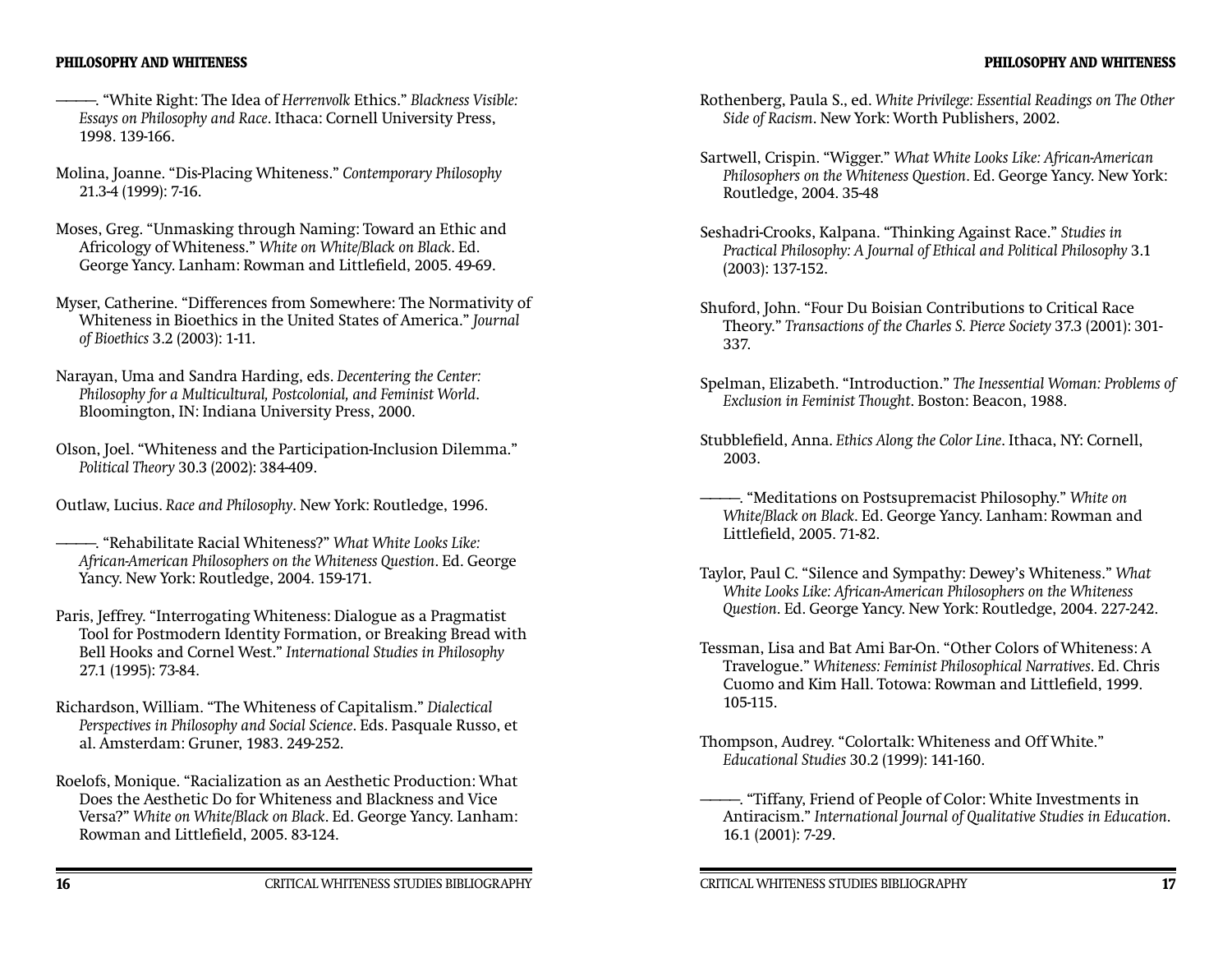- ————. "What White Looks Like: African-American Philosophers on the Whiteness Question." Review. Ed. George Yancy. *American Philosophical Association Newsletters: Philosophy and the Black Experience* 4.1 (2004): 22-28.
- Ware, Vron. "Moments of Danger: Race, Gender, and Memories of Empire." *History and Theory* 31.4 (1992): 116-137.
- Warren, John T. "Performing Whiteness Differently: Rethinking the Abolitionist Project." *Educational Theory* 51.4 (2001): 451-466.
- Westley, Robert M. "White Normativity and the Rhetoric of Equal Protection." *Existence in Black: An Anthology of Black Existential Philosophy*. Ed. Lewis R. Gordon. New York: Routledge, 1997. 91-98.
- Williams, Rhonda M. "Consenting to Whiteness." *Marxism in the Postmodern Age*. Ed. Antonio Callari. New York: Guilford, 1994. 301-308.
- Winnubst, Shannon. "Is the Mirror Racist? Interrogating the Space of Whiteness." *Philosophy and Social Criticism* 30.1 (2004): 25-50.
- ————. "Is a Queer Always a Race Traitor? Disrupting Invisible Forms of Rationality in the Classroom." *Newsletter on Philosophy and Lesbian, Gay, Bisexual, and Transgender Issues*, Ed. Carol Quinn. *American Philosophical Association Newsletters* 1.1 (2001): 151-156.
- Yancy, George. "A Foucauldian (Genealogical) Reading of Whiteness: The production of the Black Body/Self and the Racial Deformation of Pecola Breedlove in Toni Morrison's *The Bluest Eye*." *What White Looks Like: African-American Philosophers on the Whiteness Question*. Ed. George Yancy. New York: Routledge, 2004. 107-142.
	- ————. "Introduction: Fragments of a Social Ontology of Whiteness." *What White Looks Like: African-American Philosophers on the Whiteness Question*. Ed. George Yancy. New York: Routledge, 2004.
	- ————. "Lyotard and Irigaray: Challenging the (White) Male Philosophical Metanarrative Voice." *Journal of Social Philosophy* 33.4 (2002): 563-580.
- ————. " 'Seeing Blackness' from Within the Manichean Divide." *White on White/Black on Black*. Ed. George Yancy. Lanham: Rowman and Littlefield, 2005. 233-264.
- ————. "W.E.B. Du Bois on Whiteness and the Pathology of Black Double Consciousness." *Newsletter on Philosophy and the Black Experience*, Eds. John McClendon and George Yancy *American Philosophical Association Newsletters* 4.1 (2004): 9-22.
- ————. *What White Looks Like: African-American Philosophers on the Whiteness Question.* New York: Routledge, 2004.
- Yancy, George, ed. *White on White/Black on Black*, Lanham, MD : Rowman & Littlefield, 2005.
- Zack, Naomi. 1993. "White Family Identity." *Race and Mixed Race*. Philadelphia: Temple University Press, 1993. 19-33.
- ————. "White Ideas" *Whiteness: Feminist Philosophical Narratives*. Eds. Chris Cuomo and Kim Hall. Totowa: Rowman and Littlefield, 1999. 77-84.
- ————. "Whiteness." *Thinking about Race*. Belmont: Wadsworth Publishing Company, 1998. 58-66.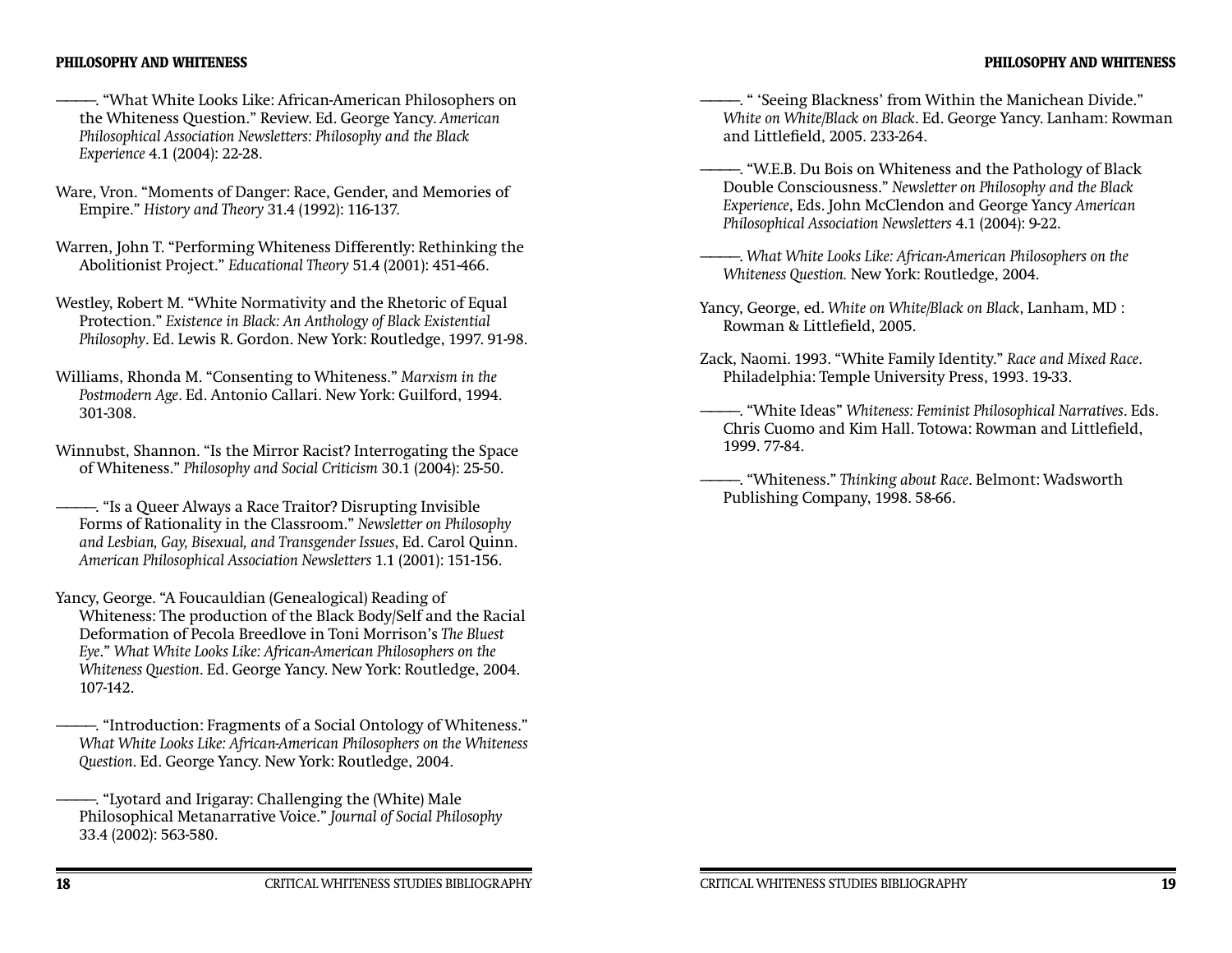# **Histories of Whiteness**

*Carmen P. Thompson*

Historical analysis provides a necessary framework for considering the social and political moorings that have established whiteness as a category of analysis. Yet, as many of the works listed below demonstrate, this analysis does not always lead directly to clearly discernable black-and-white binaries, nor even to particular historical events. Whiteness as it has developed over time has not been fixed, stable, or deterministic; rather, it has been fluid, malleable, and complex. Historical questions concerning who was considered white, or not, and how these distinctions fluctuated throughout different eras prove useful in determining how whiteness traverses racial, cultural, ethnic, religious, gendered, regional, locational, and sexual lines within the United States and globally. Moreover, investigation of the national and the global, as well as the local and the personal, is where the historical research of whiteness offers its most exciting possibilities. Works listed in this section take issues ranging from slave laws to media representations and historicize their continuities and discontinuities, seeking to illuminate the virtually innumerable elements buttressing the historical construction of whiteness.

- Allen, Theodore. *The Invention of the White Race*. II vols. Vol. I,II. New York: Verso, 1994 & 1997.
- Babb, Valerie. *Whiteness Visible: The Meaning of Whiteness in American Literature and Culture*. New York: New York University Press, 1998.
- Baldwin, James. *The Price of the Ticket: Collected Nonfiction*, 1948-1985. New York: St. Martin's, 1985.
- Bay, Mia. *The White Image in the Black Mind: African-American Ideas about White People, 1830-1925*. New York: Oxford University Press, 2000.
- Bennett Jr., Lerone. *Forced into Glory: Abraham Lincoln's White Dream*. Chicago: Johnson Publishing Company, 2000.
- Berger, Maurice. *White Lies: Race and the Myths of Whiteness*. New York: Farrar, Straus, Giroux, 1999.
- Bonnett, Alastair. *White Identities: Historical and International Perspectives*. Harlow, GB: Prentice-Hall, 2000.
- Bontemps, Alex. *The Punished Self: Surviving Slavery in the Colonial South*. Ithaca: Cornell University Press, 2001.
- Breines, Winifred. *Young, White, and Miserable: Growing up Female in the Fifties*. Boston: Beacon Press, 1992.
- Breines, Winifred. *The Trouble between Us: An Uneasy History of White and Black Women in the Feminist Movement*. New York: Oxford University Press, 2006.
- Brodkin, Karen. *How Jews Became White Folks and What That Says About Race in America*. New Brunswick: Rutgers University Press, 1998.
- Brown, Kathleen M. *Good Wives, Nasty Wenches, and Anxious Patriarchs: Gender, Race, and Power in Colonial Virginia*. Chapel Hill: University of North Carolina Press, 1996.
- Calmore, John O. "Whiteness as Audition and Blackness as Performance: Status Protest from the Margin." *Washington University Journal of Law and Policy* 18 (2005): 99-128.
- Crouch, Stanley. *The All-American Skin Game: Or, the Decoy of Race*. New York: Pantheon, 1996.
- ————. "Race Is Over: Black, White, Red, Yellow-Same Difference." *New York Times Magazine*, September 29 1998, 170-71.
- Dailey, Jane. *Before Jim Crow: The Politics of Race in Postemancipation Virginia*. Chapel Hill: University of North Carolina Press, 2000.
- Dorr, Lisa Lindquist. *White Women, Rape, and the Power of Race in Virginia, 1900-1960*. Chapel Hill: University of North Carolina Press, 2004.
- Du Bois, W.E.B. "The Soul of White Folks." In *Darkwater: Voices from within the Veil*. New York: Harcourt, Brace, 1920.
- ————. "The Superior Race." *Smart Race* 70 (1923): 55-60.
- ————. *Black Reconstruction in America, 1860-1880*. New York: Russell & Russell, 1935.
- ————. *The Souls of Black Folk*. New York: Vintage, 1989.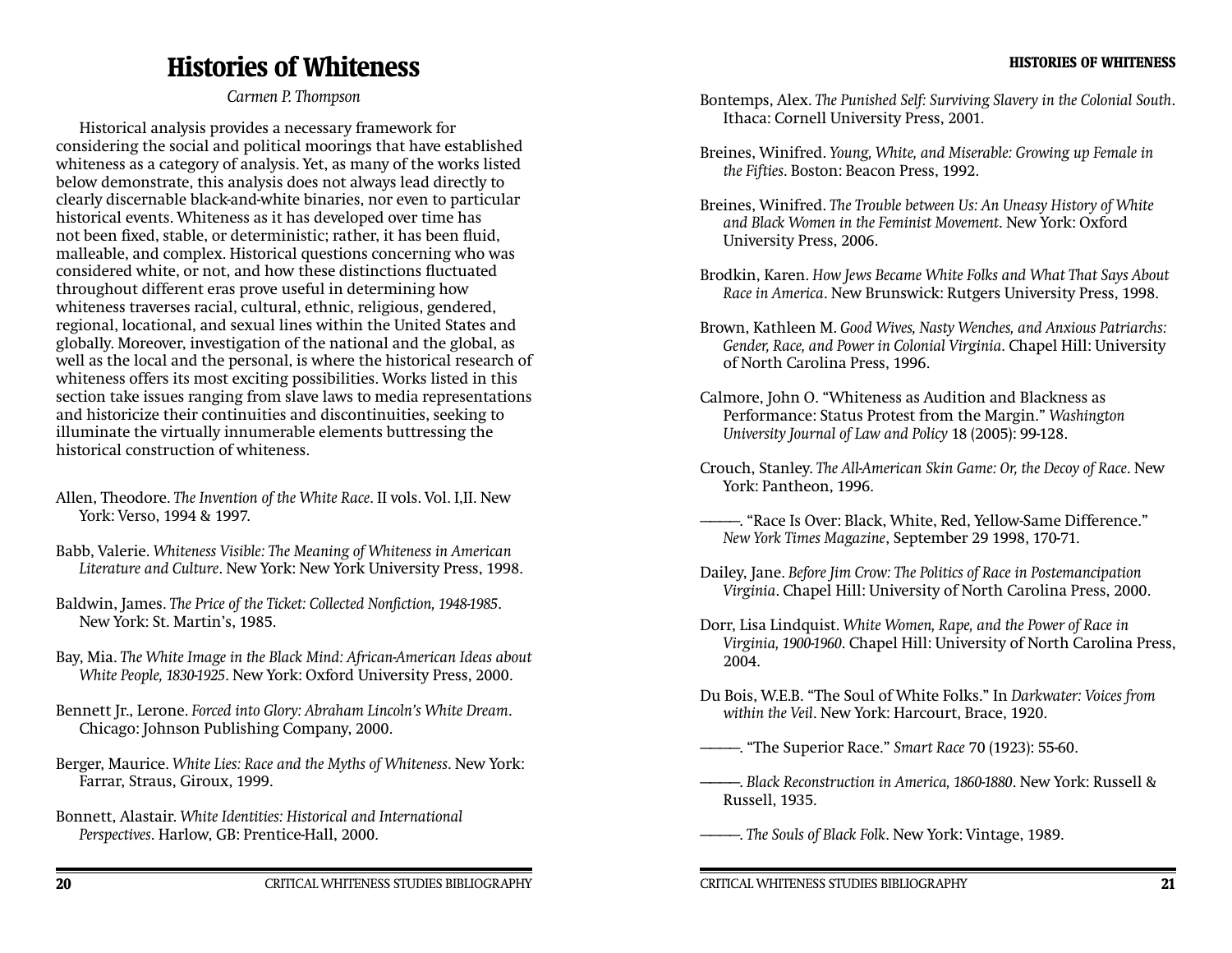#### **HISTORIES OF WHITENESS**

#### **HISTORIES OF WHITENESS**

Dyer, Richard. *White*. New York: Routledge, 1997.

- Eng, David. "Heterosexuality in the Face of Whiteness: Divided Belief in M. Butterfly." In *Racial Castration: Managing Masculinity in Asian America*. Durham: Duke University Press, 2001.
- Farley, Anthony P. "Perfecting Slavery." *Loyola University Chicago Law Journal* 36 (2004): 221-51.
- Foley, Neil. *The White Scourge: Mexicans, Blacks, and Poor Whites in Texas Cotton Culture*. Berkeley: University of California Press, 1997.
- Frankenberg, Ruth. *White Women, Race Matters: The Social Construction of Whiteness*. Minneapolis: University of Minnesota Press, 1993.
- Gilmore, Glenda Elizabeth. *Gender and Jim Crow: Women and the Politics of White Supremacy in North Carolina, 1896-1920*. Chapel Hill: University of North Carolina Press, 1996.
- Goldstein, Eric L. *The Price of Whiteness: Jews, Race, and American Identity*. Princeton: Princeton University Press, 2006.
- Gross, Ariela J. "Like Master, Like Man: Constructing Whiteness in the Commercial Law of Slavery, 1800-1861." *Cardozo Law Review* 18 (1996): 263-99.
- ————. "Litigating Whiteness: Trials of Racial Determination in the Nineteenth Century South." *The Yale Law Journal* 198, No. 1 (October 1998): 109-88.
- Guglielmo, Thomas A. *White on Arrival: Italians, Race, Color, and Power in Chicago, 1890-1945*. New York: Oxford University Press, 2003.
- Guglielmo, Jennifer, and Salvatore Salerno, ed. *Are Italians White?: How Race Is Made in America*. New York: Routledge, 2003.
- Hale, Grace Elizabeth. *Making Whiteness: The Culture of Segregation in the South*. New York: Pantheon, 1998.
- Harris, Cheryl I. "Whiteness as Property." *Harvard Law Review* 106, No. 8 (1993): 1709-91.
- ————. "Finding Sojourner's Truth: Race, Gender, and the Institution of Property." *Cardozo Law Review* 18, No. 2 (1996): 309-409.
- Hartman, Saidiya V. *Scenes of Subjection: Terror, Slavery, and Self-Making in Nineteenth Century America*. New York: Oxford University Press, 1997.
- Hartman, Andrew. "The Rise and Fall of Whiteness Studies." *Race and Class* 46, No. 2 (2004): 22-38.
- Hening, William Waller. *The Statutes at Large; Being a Collection of All the Laws of Virginia, from the First Session of the Legislature, in the Year 1619*. XIII vols. Vol. II. New York: R. & W. & G. Bartow, 1823: 167, 170.
- ————. *The Statutes at Large; Being a Collection of All the Laws of Virginia, from the First Session of the Legislature, in the Year 1619*. XIII vols. Vol. III. New York: DeSilver, Thomas, 1823: 87.
- Higginbotham, Jr. A. Leon, and Anne F. Jacobs. "The 'Law Only as an Enemy': The Legitimization of Racial Powerlessness through the Colonial and Antebellum Criminal Laws of Virginia." *North Carolina Law Review* 70 (1992): 969-1070.
- Hill, Mike. *After Whiteness: Unmaking an American Majority*. New York: New York University Press, 2004.
- hooks, bell. "Madonna: Plantation Mistress or Soul Sister?" In *Black Looks: Race and Representation*, 157-164. Boston: South End Press, 1992.
- Horne, Gerald. "The White Pacific." In *Race War: White Supremacy and the Japanese Attack on the British Empire*. New York: New York University Press, 2004.
- Ignatiev, Noel. *How the Irish Became White*. New York: Routledge, 1995.
- Jacobson, Matthew Frye. *Whiteness of a Different Color: European Immigrants and the Alchemy of Race*. Cambridge: Harvard University Press, 1998.
- ————. *Roots Too: White Ethnic Revival in Post-Civil Rights America*. Cambridge: Harvard University Press, 2006.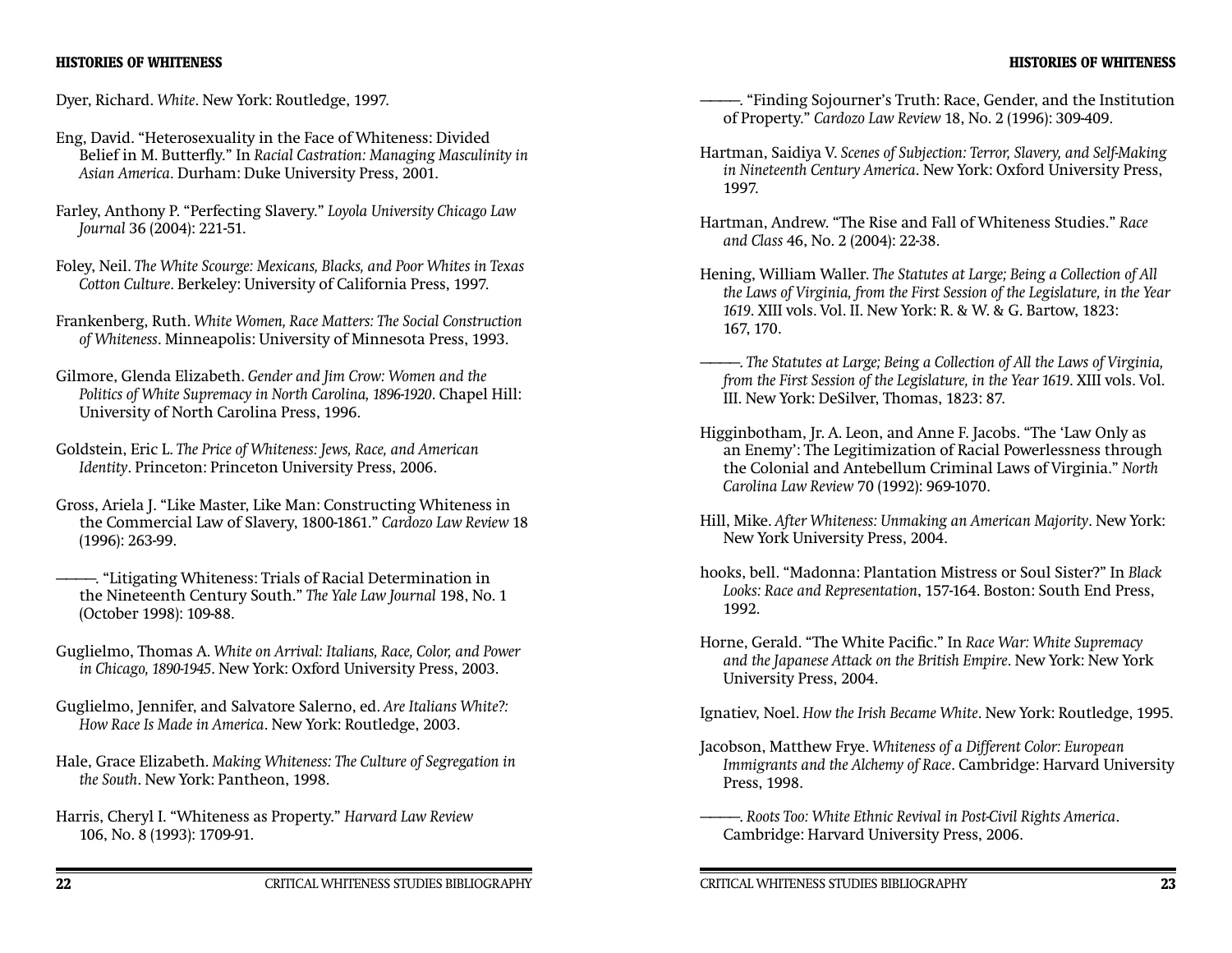#### **HISTORIES OF WHITENESS**

- James, C.L.R. *The Black Jacobins: Toussaint L'Ouverture and the San Domingo Revolution 19*. 2nd ed. New York: Vintage Books, 1963.
- Johnson, Walter. *Soul by Soul: Life inside the Antebellum Slave Market*. Cambridge: Harvard University Press, 1999.
- Jordon, Winthrop D. *White over Black*. Chapel Hill: University of North Carolina Press, 1968.
- Katznelson, Ira. When Affirmative Action Was White: An Untold History *of Racial Inequality in Twentieth-Century America*. New York: W.W. Norton & Co., 2005.
- Kolchin, Peter. "Whiteness Studies: The New History of Race in America." *Journal of American History* 89 (2002): 154-173.
- Kovel, Joel. *White Racism: A Psychohistory*. New York: Pantheon Books, 1970.
- LeMenager, Stephanie. "Floating Capital: The Trouble with Whiteness on Twain's Mississippi." *English Literary History* 71, No. 2 (2004): 405-431.
- Lipsitz, George. "Swing Low, Sweet Cadillac: White Supremacy, Antiblack Racism and the New Historicism." *American Literary History* 7 (1995): 700-725.
- **The Possessive Investment in Whiteness: How White People Profit from** *Identity Politics*. Philadelphia: Temple University Press, 1998.
- Loewen, James W. *Sundown Towns: A Hidden Dimension of American Racism*. New York: The New Press, 2005.
- Lowe, Lisa. *Immigrant Acts: On Asian American Cultural Politics*. Durham: Duke University Press, 1996.
- McKoy, Sheila Smith. *When Whites Riot: Writing Race and Violence in American and South African Cultures*. Madison: University of Wisconsin Press, 2001.
- McMichael, Robert K. "We Insist-Freedom Now!: Black Moral Authority, Jazz, and the Changeable Shape of Whiteness." *American Music* 16, No. 4 (1998): 375-416.
- Morgan, Edmund S. *American Slavery, American Freedom: The Ordeal of Colonial Virginia*. 1st ed. New York: Norton, 1975.
- Moss, Kirby. *The Color of Class: Poor Whites and the Paradox of Privilege*. Philadelphia: University of Pennsylvania Press, 2003.
- Negra, Diane, ed. *The Irish in Us: Irishness, Performativity, and Popular Culture*. Durham: Duke University Press, 2006.
- Rodney, Walter. *How Europe Underdeveloped Africa*. Washington, D.C.: Howard University Press, 1974.
- Roediger, David R. *History against Misery.* Chicago: Charles H. Kerr, 2006.
- ————. *Towards the Abolition of Whiteness: Essays on Race, Politics, and Working Class History.* NY: Verso, 1994.
- ————. *The Wages of Whiteness: Race and the Making of the American Working Class*. London: Verso, 1991.
- ————. *Working Toward Whiteness: How America's Immigrants Became White, the Strange Journey from Ellis Island to the Suburbs*. New York: Basic Books, 2005.
- ————. "The Pursuit of Whiteness: Property, Terror, and Expansion, 1790-1860." *Journal of Early Republic* 19 (Winter 1999): 579-600.
- Sallee, Shelley. *The Whiteness of Child Labor Reform in the New South*. Athens: University of GAP, 2004.
- Saxon, Alexander. *The Rise and Fall of the White Republic: Class Politics and Mass Culture in Nineteenth-Century America*. New York: Verso, 1990.
- Sherman, Joseph. "Serving the Natives: Whiteness as the Price of Hospitality." *South African Yiddish Literature Journal of Southern African Studies* 26, No. 3 (2000): 505-521.
- Sokol, Jason. *There Goes My Everything*. New York: Alfred A. Knopf, 2006.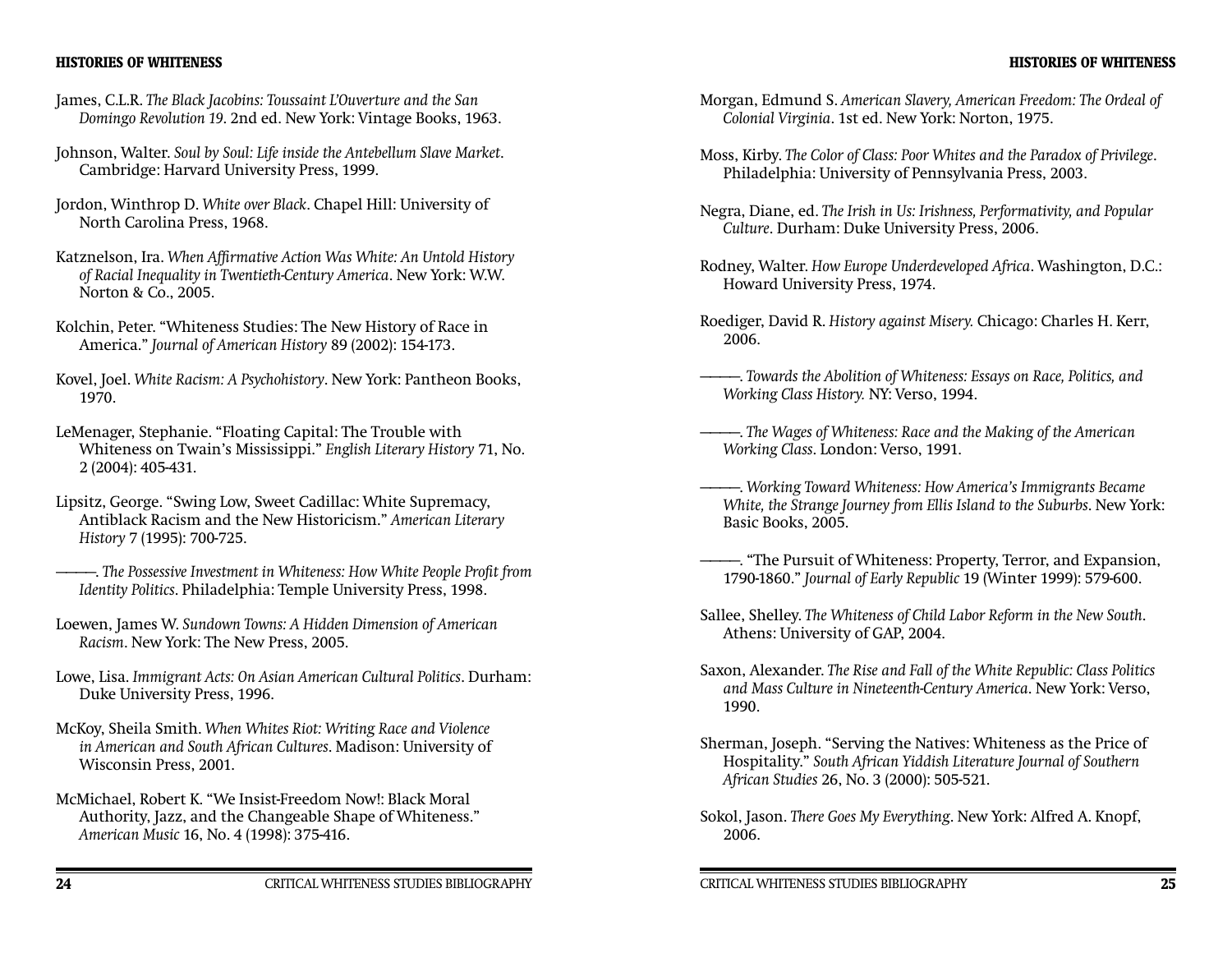#### **HISTORIES OF WHITENESS**

- Spear, Michael. "Scholarly Controversy: Whiteness and the Historians' Imagination." *International Labor and Working-class History* 62 (October 2002): 189-193.
- Stowe, David. "Uncolored People: The Rise of Whiteness Studies." *Lingua Franca* 6, No. 6 (Sept.-Oct. 1996): 68-77.
- Thandeka. *Learning to Be White*. New York: Continuum Publishing Company, 1999.
- Vaillant, Derek. "Sounds of Whiteness: Local Radio, Racial Formation, and Public Culture in Chicago, 1921-1935." *American Quarterly* 54, No. 1 (2002): 25-66.
- Walters, Ronald W. *White Nationalism, Black Interests: Conservative Public Policy and the Black Community*. Detroit: Wayne State University Press, 2003.
- Ware, Vron. *Beyond the Pale: White Women, Racism, and History*. London: Verso, 1992.
- Warren, John T. *Performing Purity: Whiteness, Pedagogy, and the Reconstitution of Power*. New York: Peter Lang, 2003.

# **Literature, Cinema, and the Visual Arts**

#### *Tim Engles*

Toni Morrison's *Playing in the Dark: Whiteness and the American Literary Imagination*, which was published in 1992, has been cited by scholars in many disciplines as a key precursor to the sudden increase of critical whiteness studies that occurred a few years later. Perhaps because Morrison's powerful critique took the form of literary criticism, subsequent literary scholarship on whiteness has outpaced that of many other disciplines. To date, at least 20 monographs and more than 150 articles directly scrutinize the whiteness of literary production, and of its white authors themselves. As the list below indicates, a few of these studies predate Morrison's incendiary book, and some even anticipate Morrison's specific delineations of white authorial tendencies. Nonetheless, most scholarly studies of literary whiteness appeared after *Playing in the Dark*, and most of these responded in one way or another to Morrison's call for the scholarly excavation of an "Africanist" presence in American literature, and for understanding of the ironic ontological dependency white identity has had on such figurations of minority people. Scholarship on literary whiteness has been widely interdisciplinary, with references to related work in anthropology, history, sociology, film studies, education, philosophy and other fields. It focuses not only on America's literature, but also that of England, South Africa, Canada, Australia, and other places where white hegemony has imposed itself.

These scholars frequently use literature as a way to reveal or illuminate realities of actual racial formations, but they often acknowledge as well that literature itself can constitute a penetrating critique of whiteness. As demonstrated by David Roediger's sampling of such work in *Black on White: Black Writers on What It Means to Be White*, black authors especially have been studying whiteness and publishing their detailed analyses for a long time, in both creative and non-fiction formats. In limited cases, white authors can also be credited with studying largely unacknowledged facets of their own racial membership. The list below entitled "Literary Studies of Whiteness" offers a sampling of creative critiques by both minority and white authors.

Scholars of whiteness in cinema studies also commonly use heuristics initially clarified by Morrison, but it seems to me that cinema studies has produced a similarly generative figure in Richard Dyer. His 1988 article, which explained how the default lighting standards in classic Hollywood movies were based on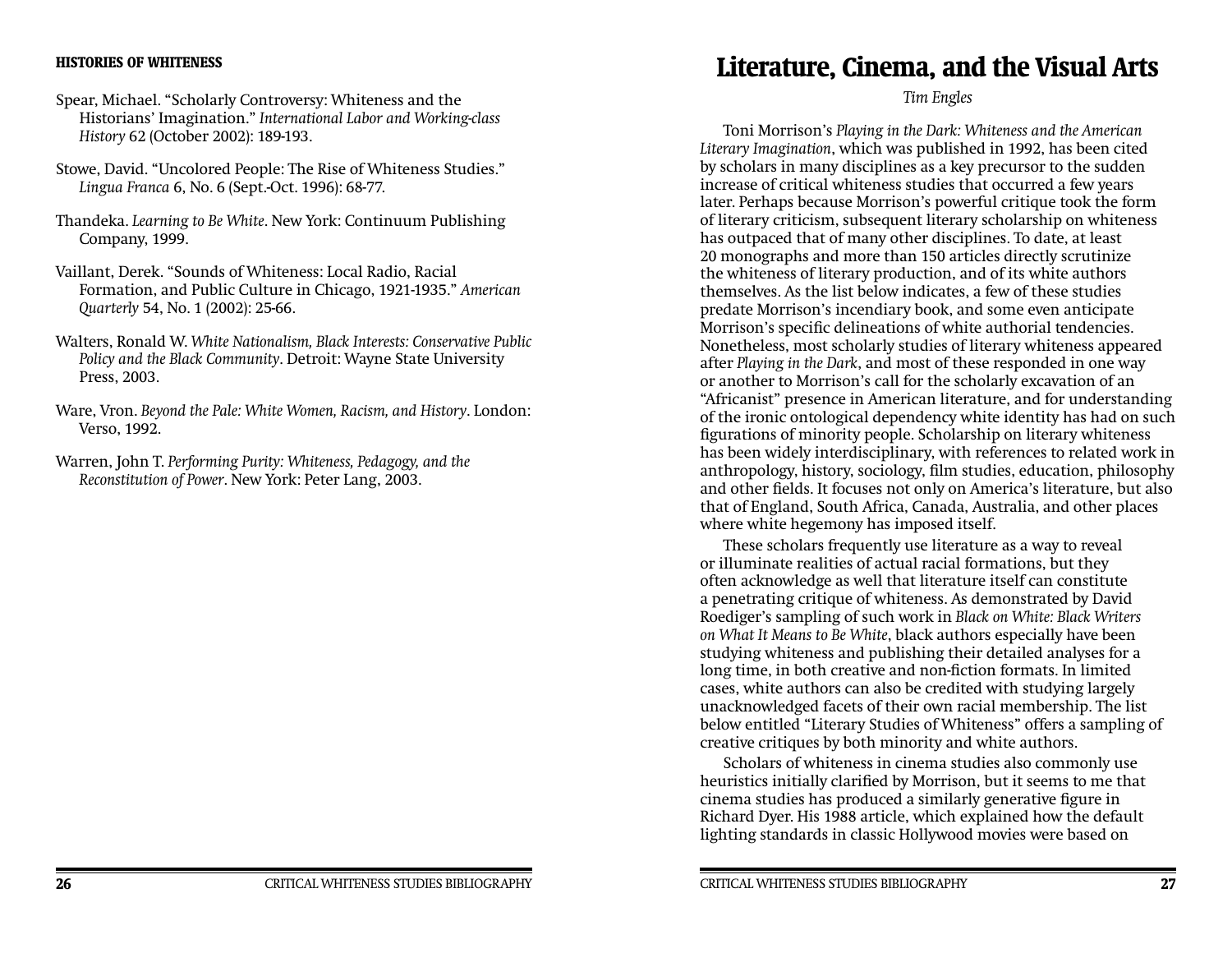#### **LITERATURE, CINEMA AND THE VISUAL ARTS**

Caucasian skin tones, helped many subsequent students of whiteness to understand its naturalizing and universalizing tendencies. Dyer later expanded this article's insights into a book, simply entitled *White* (1997), which remains the richest, most provocative study of cinematic whiteness. As with literary criticism, scholars of cinema draw from many other disciplines to examine the dynamics of whiteness and other racial formations as depicted on the screen, as well as the apparent interplay of these dynamics in the minds of the different workers behind the scenes. Some of these studies also argue, implicitly or directly, for the influence cinema can have on actual racial identity formations, both individual and national (a subject again examined at length by Toni Morrison, in her first novel, *The Bluest Eye*, published in 1970).

In the visual arts, race matters somewhat differently. In comparison to the realms of literature and cinema, extensive attention to the work of minority visual artists has occurred much more recently. Perhaps as a result, when critics, curators, and art historians do choose to focus on matters of race, they do so almost exclusively by focusing on art produced by "people of color," and they tend to interpret such art as a window into the particular artist's group-based experience, rather than as insightful commentary on the white majority. In contrast, then, to the rapid proliferation of literary and cinematic studies of whiteness, scholars and artists in the visual arts have generally been slower to take up the topic (or, perhaps, editors have been less willing to consider submissions on the topic). Although some insightful scholarship has appeared on how whiteness affects visual artistic production, and on how it is studied by some visual artists, such analyses remain relatively few. To date, Martin A. Berger's *Sight Unseen: Whiteness and American Visual Culture* (2005) may well be the only single-authored book of this sort. Many visual artists themselves have produced work that closely scrutinizes white identity and hegemony, as well as work that recognizes the predominant whiteness of the art world's exhibition and canonization process. Such racially cognizant artists include Adrian Piper, Ernesto Pujol, Howardena Pindell, Glenn Ligon, Coco Fusco, Emma Amos, and others. Curator and scholar Maurice Berger has undertaken pioneering efforts to illuminate such artistic studies of whiteness, particularly in his analysis of work by Adrian Piper and Nikki S. Lee, and in his recent, high-profile exhibitions of work that explicitly examines the white majority. In 2003, Berger organized a traveling exhibition entitled "White: Whiteness and Race in

Contemporary Art," and in that same year Tyler Stallings, another curator, organized "Whiteness: A Wayward Construction," perhaps the largest collection of such work to date. While previous exhibits have addressed whiteness itself thematically, these represent a new, intensified inquiry into it as a racial status. Clearly then, a good deal of concentrated thought on whiteness has begun to manifest itself in the visual arts and in the discourses concerning them, and more scholarly analysis is sure to follow.

One final note: all three of these realms – literature, film, and the visual arts — contain many depictions of racial "passing," a phenomenon that also draws attention to many facets of racial whiteness. However, I have tried to avoid inclusion of such works, and of the scholarship on them, because I would like these lists to represent a discrete and extensive focus on the ramifications of white hegemony by literary, cinematic, and visual artists, and by their scholars and critics.

#### **I. STUDIES OF LITERARY WHITENESS**

- Aanerud, Rebecca. "Now More than Ever: James Baldwin and the Critique of White Liberalism." *James Baldwin Now.* Dwight A. McBride, ed. NY: NY U P, 1999: 56-74.
- ————. "Fictions of Whiteness: Speaking the Names of Whiteness in U.S. Literature." *Displacing Whiteness: Essays in Social and Cultural Criticism*. Ed. Ruth Frankenberg. Durham: Duke U P, 1997: 35-59.
- Abate, Michele Ann. "Launching a Gender B(l)acklash: E.D.E.N. Southworth's *The Hidden Hand* and the Emergence of (Racialized) White Tomboyism." *Children's Literature Association Quarterly* 31.1 (Spring 2006): 40-64.
- Abbott, Megan E. *The Street Was Mine: White Masculinity in Hardboiled Fiction and Film Noir.* New York: Palgrave Macmillan, 2002.
- Applegate, Nancy. *Significant Others: Images of Whites and Whiteness in the Works of African American Writers.* Dissertation. Florida State University, 1994.
- Argiro, Thomas. " 'As Though We Were Kin': Faulkner's Black-Italian Chiasmus." *MELUS* 28.3 (Fall 2003): 111-132.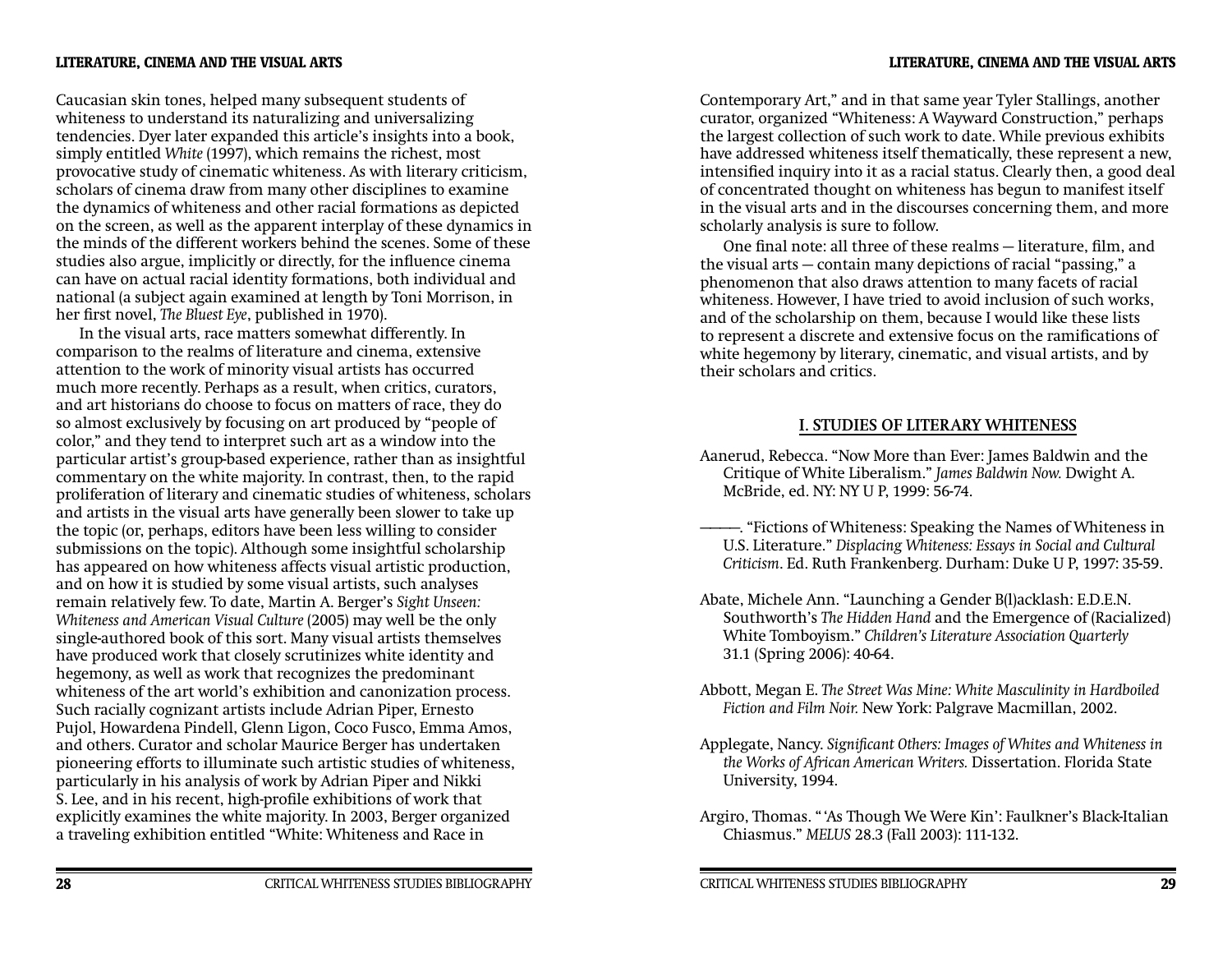- Alberti, John. "The Nigger Huck: Race, Identity, and the Teaching of *Huckleberry Finn*." *College English* 57.8 (December 1995): 919-937.
- Armstrong, Julie. "Blinded by Whiteness: Revisiting Flannery O'Connor and Race." *Flannery O'Connor Review* 1 (2001-2002): 77-86.
- Babb, Valerie. *Whiteness Visible: The Meaning of Whiteness in American Literature and Culture.* New York: New York U P, 1998.
- Barrett, Lindon. "Presence of Mind: Detection and Racialization in 'The Murders in the Rue Morgue.' " *Romancing the Shadow: Poe and Race.* J. Gerald Kennedy and Liliane Weissberg, eds. Oxford: Oxford UP, 2001: 157-176.
- Barrish, Phillip. *White Liberal Identity, Literary Pedagogy, and Classic American Realism.* Columbus: Ohio State UP, 2005.
- Bartini, Arnold J. "Whiteness in Robert Frost's Poetry." *Massachusetts Review* 26.2-3 (Summer-Autumn 1985): 351-356.
- Bassett, Jan. " 'Preserving the White Race': Some Australian Women's Literary Responses to the Great War." *Australian Literary Studies* 12.2 (October 1985): 223-233.
- Beemer, Suzy. "Masks of Blackness, Masks of Whiteness: Coloring the (Sexual) Subject in Jonson, Cary, and Fletcher." *Thamyris* 4.2 (Autumn 1997): 223-247.
- Belluscia, Steven J. *To Be Suddenly White: Literary Realism and Racial*  Passing. Columbia: University of Missouri Press, 2006.
- Benthien, Claudia. " 'The Whiteness Underneath the Nigger': Albinism and Blackness in John Edgar Wideman's *Sent for You Yesterday*." *Utah Foreign Language Review* 1997: 3-13.
- Berkhofer, Robert F. "Imagery in Literature, Art, and Philosophy: The Indian in White Imagination and Ideology." *The White Man's Indian: Images of the American Indian, from Columbus to the Present*. New York: Vintage Books, 1979: 71-112.
- Birnbaum, Michele. "The Politics of Whiteness in Early American Literature." *Eighteenth Century Theory & Interpretation* 37.1 (Spring 1996): 94-96.
- Bishop, Rudine Sims. "What Has Happened to the 'All-White' World of Children's Books?" *Phi Delta Kappan* 64 (May 1983): 650-653.
- Blau DuPlessis, Rachel. " 'Darken Your Speech': Racialized Cultural Work of Modernist Poets." *Reading Race in American Poetry: "An Area of Act."* Aldon Lynn Nielsen, ed. Urbana: U of Illinois P, 2000: 43-83.
- Blish, Mary. "The Whiteness of the Whale Revisited." *CLA Journal* 41.1 (Sept 1997): 55-69.
- Boddy, Kasia. "The White Boy Looks at the Black Boy, The Black Boy Looks at the White Boy." *Saul Bellow Journal* 16-17 (2000-2001): 51-73.
- Bouson, J. Brooks. " 'You Nothing But Trash': White Trash Shame in Dorothy Allison's *Bastard Out of Carolina*." *Southern Literary Journal*  34 (2001): 101-23.
- Broeck, Sabine. "When Light Becomes White: Reading Enlightenment through Jamaica Kincaid's Writing." *Callalo* 25.3 (Summer 2002): 821-43.
- ————. *White Amnesia—Black Memory?: American Women's Writing and History.* New York: Peter Lang, 1999.
- Burrows, Victoria. *Whiteness and Trauma: The Mother-Daughter Knot in the Fiction of Jean Rhys, Jamaica Kincaid and Toni Morrison.* New York: Palgrave, 2004.
- Callanan, Laura. *Deciphering Race: White Anxiety, Racial Conflict, and the Turn to Fiction in Mid-Victorian English Prose*. Athens: Ohio State University Press, 2006.
- Caparoso Konzett, Delia. " 'Getting in Touch with the True South': Pet Negroes, White Crackers, and Racial Staging in Zora Neal Hurston's *Seraph on the Suwanee*." In Najmi and Srikanth, *White Women in Racialized Spaces*: 131-146.
- Carr, Duane R. "The Dispossessed White as Naked Ape and Stereotyped Hillbilly in the Southern Novels of Cormac McCarthy." *The Midwest Quarterly* 40.1 (Autumn 1998): 9-20.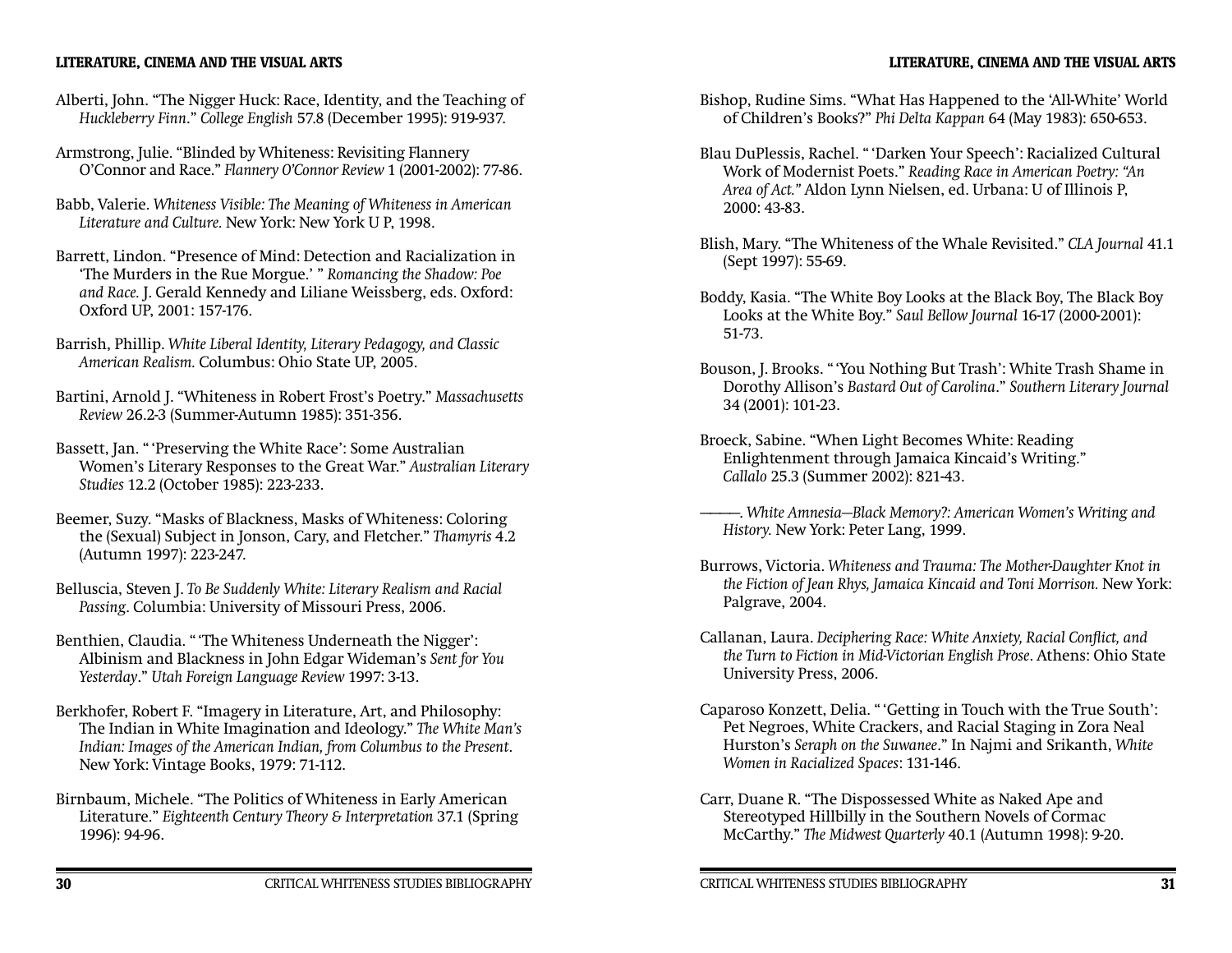#### **LITERATURE, CINEMA AND THE VISUAL ARTS**

————. *A Question of Class: The Redneck Stereotype in Southern Fiction.* Bowling Green: Popular Press, 1996.

————. "Heroism and Tragedy: The Rise of the Redneck in Glasgow's Fiction." *Mississippi Quarterly* 49.2 (Spring 1996): 333-43.

- Chavny, Peter A. " 'Those Indians Are Great Thieves, I Suppose?': Historicizing the White Woman in *The Squatter and the Don*." In Najmi and Srikanth, *White Women in Racialized Spaces*: 105-118.
- Chenetier, Marc. " 'On Being White': Blancheur du Texte (William Gass, 'The Pedersen Kid')." *Q/W/E/R/T/Y: Arts, Litteratures & Civilisations du Monde Anglophone* 1 (1991): 191-207.
- Cook, Sylvia Jenkins. *From Tobacco Road to Route 66: The Southern Poor White in Fiction*. Chapel Hill: U of North Carolina P, 1976.
- Cook-Lynn, Elizabeth. *Why I Can't Read Wallace Stegner and Other Essays: A Tribal Voice.* Madison: U of Wisconsin P, 1996.
- Costello, Brannon. "Hybridity and Racial Identity in Walker Percy's *The Last Gentleman*." *Mississippi Quarterly* 55.1 (Winter 2001-2002): 3-41.
- Cox, James H. *Muting White Noise: Native American and European American Novel Traditions.* Norman: U of Oklahoma P, 2006.
- Churchill, Ward. *Fantasies of the Master Race: Literature, Cinema and the Colonization of American Indians.* San Francisco: City Lights, 1998.
- Coleman, Deirdre. "Janet Schaw and the Complexions of Empire." *Eighteenth-Century Studies* 36.2 (Winter 2003): 169-93.
- Coviello, Peter. "Poe in Love: Pedophilia, Morbidity, and the Logic of Slavery." *ELH* 70.3 (2003): 875-901.
- Crane, Ralph J. "Playing the White Man: Ronald Merrick, Whiteness, and Erotic Triangles in Paul Scott's *Raj Quartet*." *Journal of Commonwealth Literature* 39.1 (2004): 19-28.
- Curry, Renée R. *White Women Writing White: H.D., Elizabeth Bishop, Sylvia Plath, and Whiteness.* Westport, CT: Greenwood Press, 2000.
- Daly, Brenda O. "Taking Whiteness Personally: Learning to Teach Testimonial Reading and Writing in the College Literature Classroom." *Pedagogy* 5.2 (Spring 2005): 213-246.
- Davis, Thadious M. "Race Cards: Trumping and Troping in Constructing Whiteness." Donald M. Kartiganer and Ann J. Abadie, eds. *Faulkner at 100: Retrospect and Prospect.* Jackson: U P of Mississippi, 2000: 165-79.
- del Gizzo, Suzanna. "Going Home: Hemingway, Primitivism, and Identity." *MFS: Modern Fiction Studies* 49.3 (2003): 496-523.
- Deloria, Philip Joseph. "Literary Indians and Ethnographic Objects." *Playing Indian*. New Haven: Yale U P, 1999: 71-94.
- Demirturk, Lale. "Mapping the Terrain of Whiteness: Richard Wright's *Savage Holiday*." *MELUS* 24.1 (Spring 1999): 129-140.
- DiPiero, Thomas. "Missing Links: Whiteness and the Color of Reason in the Eighteenth Century." *Eighteenth Century: Theory & Interpretation* 40.2 (Summer 1999): 155-174.
- Doolen, Andy. *Fugitive Empire: Locating Early American Imperialism*. Minneapolis: University of Minnesota Press, 2006.
- Dubek, Laura. "White Family Values in Ann Petry's *Country Place*." *MELUS* 29.2 (Summer 2004): 55-77.
- DuPlessis, Rachel Blau. " 'HOO, HOO, HOO': Some Episodes in the Construction of Modern Whiteness." *American Literature*67.4 (Dec 1995): 667-700.
- Dyer. Joyce. "Reading *The Awakening* with Toni Morrison." *The Southern Literary Journal* 35.1 (Fall 2002): 138-154.
- Eagan, Catherine M. " 'White,' if 'Not Quite': Irish Whiteness in the Nineteenth-Century Irish-American Novel." *ire-Ireland: A Journal of Irish Studies* 36.1-2 (Spring-Summer 2001): 66-81.
- Early, Frances. "Whiteness and Political Purpose in *The Noose*, an Anti-lynching Play by Tracy Mygatt." *Women's History Review* 11.1 (2002): 27-47.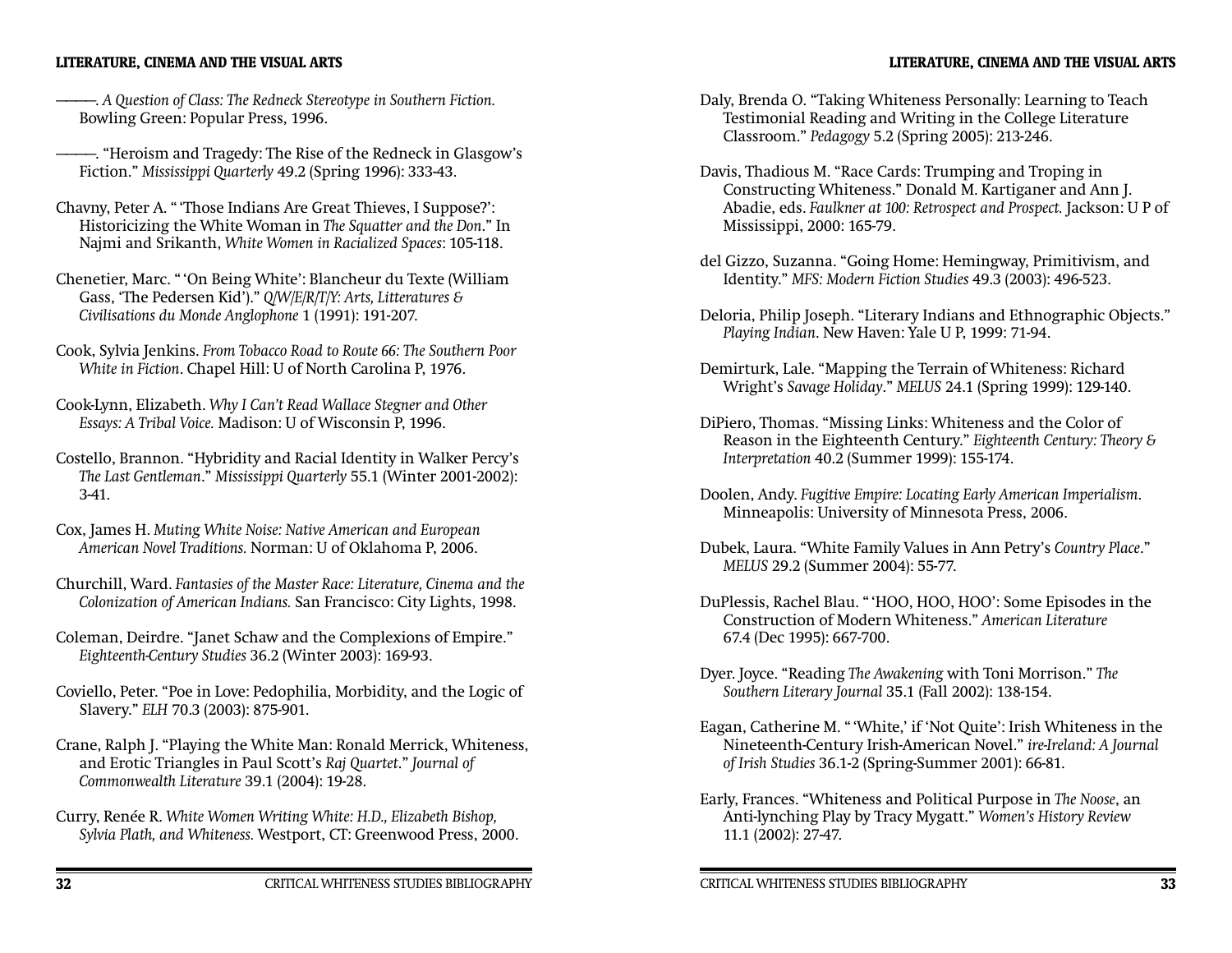#### **LITERATURE, CINEMA AND THE VISUAL ARTS**

- Eddy, Sara. " 'Wheat and Potatoes': Reconstructing Whiteness in O. E. Rolvaag's Immigrant Trilogy." *MELUS* 26.1 (Spring 2001): 129-149.
- Ellis, Juniper. "Writing Race: Education and Ethnography in Kipling's *Kim*." *Centennial Review* 39.2 (Spring 1995): 315-329.
- Ellis, R. J. " 'Latent Color' and 'Exaggerated Snow': Whiteness and Race in Harriet Prescott Spofford's 'The Amber Gods.' " *Journal of American Studies* 40.2 (August 2006): 257-282.

————. "High Standards for White Conduct: Race, Racism, and Class in *Dangling Man*." *Saul Bellow Journal* 16-17 (2000-2001): 26-50.

- Ellis, Robert Richmond. "The Inscription of Masculinity and Whiteness in the Autobiography of Mario Vargas Llosa." *Bulletin of Latin American Research* 17.2 (May 1998): 223-236.
- Ellison, Ralph. "Twentieth-Century Fiction and the Black Mask of Humanity." 1953. In *Shadow and Act.* New York: Vintage Books, 1995.
- Eng, David. "Heterosexuality in the Face of Whiteness: Divided Belief in *M. Butterfly.*" Racial Castration: Managing Masculinity in *Asian America.* Durham: Duke U P, 2001: 137-166.
- Engles, Tim. "Connecting *White Noise* to Critical Whiteness Studies." *Approaches to Teaching DeLillo's* White Noise*.* Tim Engles and John Duvall, eds. Modern Language Association Publications, 2006: 63-72.
- ————. "The Perils of Disembodied Readership." *MFS Modern Fiction Studies* 47.4 (Winter 2001): 995-1003.
- ————. " 'Who Are You, Literally?': Fantasies of the White Self in *White Noise*." *MFS: Modern Fiction Studies* 45.3 (Fall 1999): 755-787.
- ————. " 'Visions of me in the whitest raw light': Assimilation and Doxic Whiteness in Chang-rae Lee's *Native Speaker*." *Hitting Critical Mass: A Journal of Asian American Cultural Studies* 4.2 (Summer 1997): 27-48.
- Entzminger, Betina. "Playing in the Dark with Welty: The Symbolic Role of African Americans in *Delta Wedding*." *College Literature* 30.3 (2003): 52-67.
- ————. *The Belle Gone Bad: White Southern Women Writers and the Dark Seductress.* Louisiana State U P, 2002.
- Erickson, Peter. "Images of White Identity in *Othello*." *Othello: New Critical Essays*. Philip C. Kolin, ed. New York: Routledge: 2002, 133-145.
- Erkkila, Betsy. "The Poetics of Whiteness: Poe and the Racial Imaginary." *Romancing the Shadow: Poe and Race.* J. Gerald Kennedy and Liliane Weissberg, eds. Oxford: Oxford U P, 2001: 41-74.
- Ernest, John. "The Reconstruction of Whiteness: William Wells Brown's *The Escape*; *or, A Leap for Freedom*." *PMLA: Publications of the Modern Language Association* 113.5 (Oct 1998): 1108-1121.
- Fisher Fishkin, Shelley. *Was Huck Black?: Mark Twain and African-American Voices*. New York: Oxford U P, 1993.
- Furth, Isabella. "Manifest Destiny, Manifest Domesticity, and the Leaven of Whiteness in *Uncle Tom's Cabin*." *Arizona Quarterly* 55.2 (Summer 1999): 31-55.
- Goldsmith, Meredith. "White Skin, White Mask: Passing, Posing, and Performing in *The Great Gatsby*." *MFS: Modern Fiction Studies* 49.3 (2003): 443-468.
- Gubar, Susan. *Racechanges: White Skin, Black Face in American Culture*. New York: Oxford U P, 1997.
- Hall, Kim F. " 'These Bastard Signs of Fair': Literary Whiteness in Shakespeare's Sonnets." *Post-Colonial Shakespeares*. Ania Loomba and Martin Orkin, eds. New York: Routledge, 1998: 64-83.
- Hardack, Richard. "Black Skin, White Tissues: Local Color and Universal Solvents in the Novels of Charles Johnson." *Callaloo* 22.4 (1999): 1028-1053.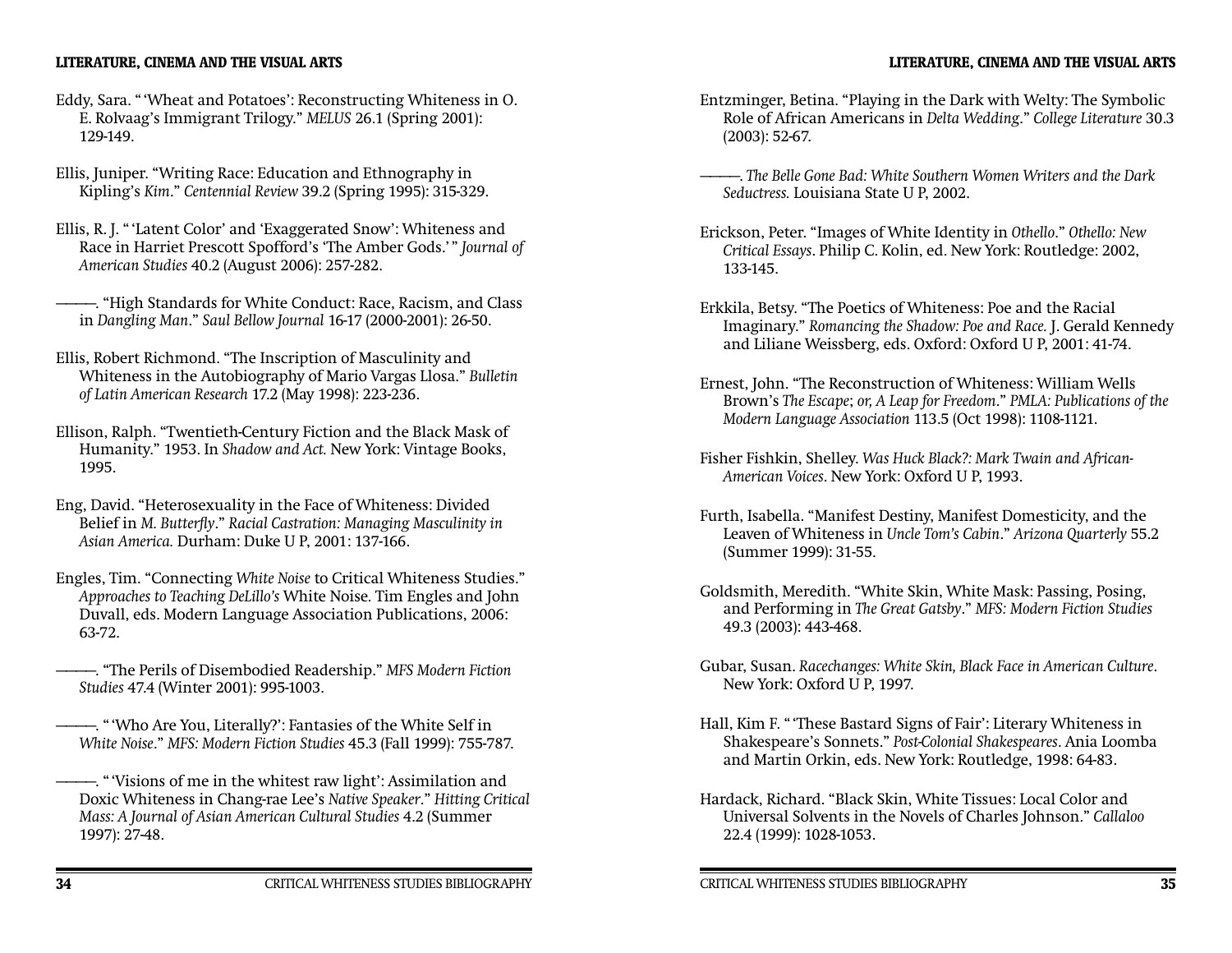- Harris, Jennifer. "Ain't No Border Wide Enough: Writing Black Canada in Lawrence Hill's *Any Known Blood*." *Journal of American Culture* 27.4 (Dec 2004): 367-375.
- Hedges, Warren. "If Uncle Tom Is White, Should We Call Him 'Auntie'? Race and Sexuality in Postbellum U.S. Fiction." *Whiteness: A Critical Reader.* Mike Hill, ed. NY: New York U P, 1997: 226-247.
- Heneghan, Bridget. "The Pot Calling the Kettle: White Goods and the Construction of Race in Antebellum America." *Nineteenth Century Studies* 17 (2003): 107-132.
- Hill, Mike. "How Color Saved the Canon." *After Whiteness: Unmaking an American Majority*. NY: New York U P, 2004.
- Hinchcliffe, Richard. "Striking A Chorde: The Dean's Melancholy Vision of Blackness in Saul Bellow's *The Dean's December*." *Saul Bellow Journal* 16-17 (Summer-Winter 2001): 186-214.
- Hogue, Cynthia. "Beyond the Frame of Whiteness: Harryette Mullen's Revisionary Border Work." *We Who Love to Be Astonished: Experimental Women's Writing and Performance Poetics*. Laura Hinton and Cynthia Hogue, eds. Tuscaloosa: U of Alabama P, 2002: 81-89.
- Horrell, Georgina. "A Whiter Shade of Pale: White Femininity as Guilty Masquerade in 'New' (White) South African Women's Writing." *Journal of Southern African Studies* 30.4 (Dec 2004): 765-776.
- Hughes, Langston. "The Negro Artist and the Racial Mountain." 1926. In *Within the Circle: An Anthology of African American Literary Criticism from the Harlem Renaissance to the Present.* Angelyn Mitchell, ed. Durham: Duke U P, 1994: 55-59.
- Huh, Jinny. "Whispers of Norbury: Sir Arthur Conan Doyle and the Modernist Crisis of Racial (Un)detection." *MFS: Modern Fiction Studies* 49.3 (2003): 550-580.
- Huhndorf, Shari M. *Going Native: Indians in the American Cultural Imagination.* Ithaca: Cornell U P, 2001.
- Hume Oliver, Terri. "Prison, Perversion, and Pimps: The White Temptress in *The Autobiography of Malcolm X* and Iceberg Slim's *Pimp*." In Najmi and Srikanth, *White Women in Racialized Spaces*: 147-165.
- Husni, Khalil. "Ishmael's Leviathanic Vision: A Study in Whiteness." *Studia Anglica Posnaniensia: an International Review of English Studies* 13 (1981): 177-190.
- Ingram, Penelope. "Racializing Babylon: Settler Whiteness and the 'New Racism.' " *New Literary History* 32.1 (Winter 2001): 157-176.
- Jacobs, Margaret D. "Mixed-Bloods, Mestizas, and Pintos: Race, Gender, and Claims to Whiteness in Helen Hunt Jackson's *Ramona* and Maria Amparo Ruiz de Burton's *Who Would Have Thought It*?" *Western American Literature* 36.3 (Fall 2001): 212-231.
- Jay, Gregory S. "Jewish Writers in a Multicultural Literature Class." *Heath Anthology Newsletter* 16 (Fall 1997). 8-11. http://www.uwm. edu/~gjay/Multicult/jewishwriters.htm
- Jennings, Rachel. "Celtic Women and White Guilt: Frankie Silver and Chipita Rodriguez in Folk Memory." *MELUS: Multi-Ethnic Literatures of the United States* 28.1 (Spring 2003): 17-38.
- Keenaghan, Eric. "A Virile Poet in the Borderlands: Wallace Stevens's Reimagining of Race and Masculinity." *Modernism - Modernity* 9.3 (September 2002): 439-462.
- Kintz, Linda. "Performing Virtual Whiteness: The Psychic Fantasy of Globalization." *Comparative Literature* 53.4 (Fall 2001): 333-353.
- Klotman, Phyllis R. "An Examination of Whiteness in *Blood on the Forg*e." *CLA Journal* 15 (1972): 459-464.
- Knadler, Stephen P. *The Fugitive Race: Minority Writers Resisting Whiteness*. Oxford: U of Mississippi P, 2002.
- Knadler, Stephen. " 'Blanca from the Block': Whiteness and the Transnational Latina Body." *Genders* 41 (2005). October 30, 2006. <http://www.genders.org/g41/g41\_knadler.html>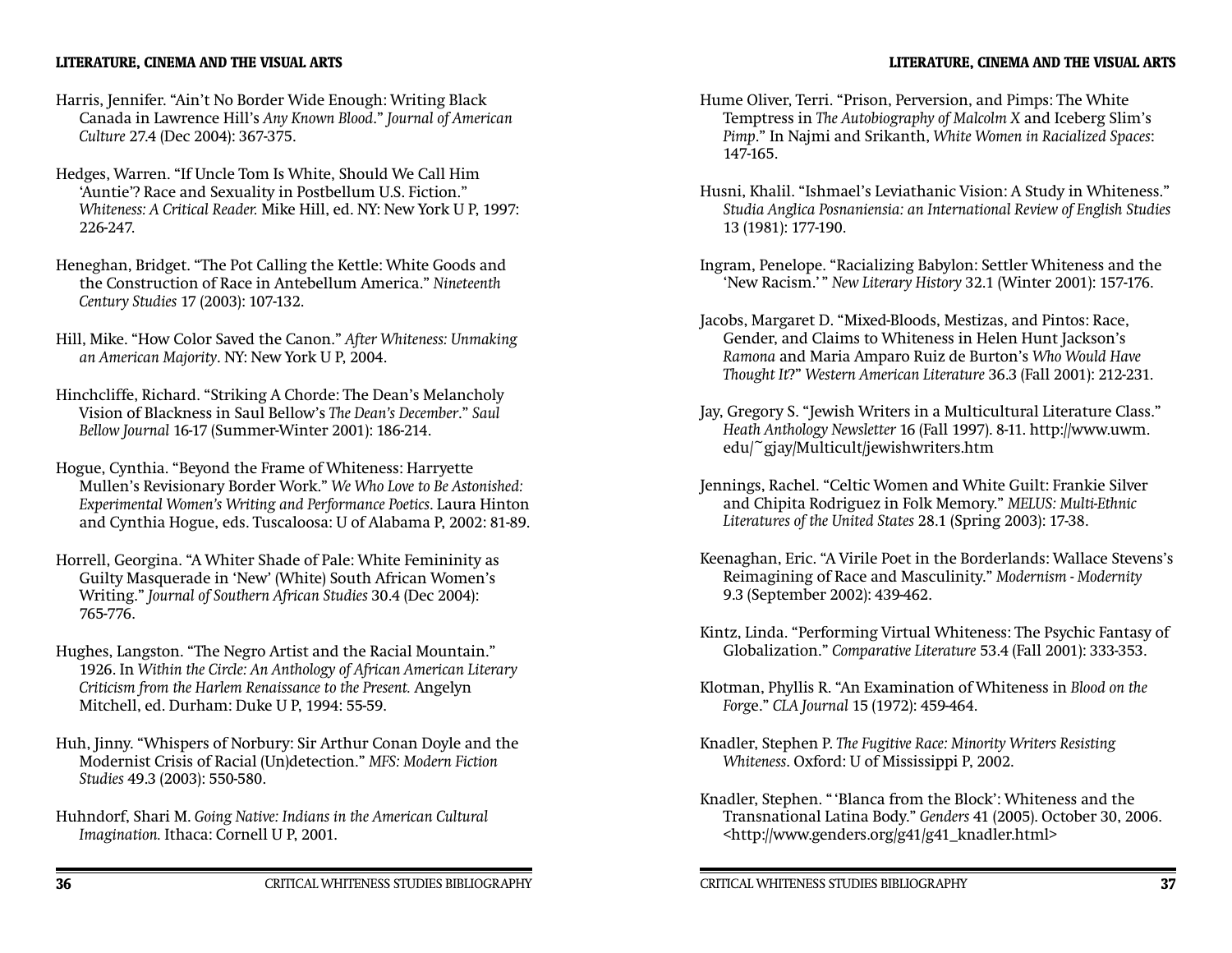- Kucich, John. "Postmodern Politics: Don DeLillo and the Plight of the White Male Writer." *Michigan Quarterly Review* 27.2 (1988): 328-341.
- Larrick, Nancy. "The All-White World of Children's Books." *Saturday Review* 48 (September 11, 1965): 63-65.
- Lee, Karen A. "John Ford's *The Searchers* (1956) in Chuang Hua's *Crossing*s: A Chinese American Woman's Categorical Liminality in a Cold War Society." *Hitting Critical Mass: a Journal of Asian American Cultural Criticism* 4.2 (Summer 1997): 79-86.
- Lee, Maurice. "Absolute Poe: His System of Transcendental Racism." *American Literature* 75.4 (December 2003): 751-781.
- Lee Miller, Melissa. "The Imperial Feminine: Victorian Woman Travellers in Egypt." In Najmi and Srikanth, *White Women in Racialized Spaces*: 227-242.
- Le Menager, Stephanie. "Floating Capital: The Trouble with Whiteness on Twain's Mississippi." *ELH* 71.2 (Summer 2004): 405-431.
- LeSeur, Geta. "The Monster-Machine and the White Mausoleum: Paule Marshall's Metaphors for Western Materialism." *CLA Journal* 39.1 (September 1995): 49-61.
- Levine, Andrea. "The (Jewish) White Negro: Norman Mailer's Racialized Bodies." *MELUS* 28.2 (Summer 2003): 59-82.
- Lewis, Simon. *White Women Writers and Their African Invention*. U P of Florida, 2003.
- Lewis, Nghana tamu. *Entitled to the Pedestal: Place, Race, and Progress in White Southern Women's Writing, 1920-1945*. Iowa City: U of Iowa P, 2007.
- Linafelt, Tod. "Margins of Lamentations, or, the Unbearable Whiteness of Reading." *Reading Bibles, Writing Bodies: Identity and the Book.* Beal, Timothy K. and David M. Gunn, eds. London: Routledge, 1997: 219-231.
- Lipari, Lisbeth. " 'Fearful of the Written Word': White Fear, Black Writing, and Lorraine Hansberry's *A Raisin in the Sun* Screenplay." *Quarterly Journal of Speech* 90.1 (Feb 2004): 81-103.
- Lopez, Alfred. "(Un)Concealed Histories: Whiteness and the Land in Michelle Cliff's *Abeng*." *Macomere: Journal of the Association of Caribbean Women Writers & Scholars* 4 (2001): 173-181.
- Lott, Eric. "Mr. Clemens and Jim Crow: Twain, Race, and Blackface." *The Cambridge Companion to Mark Twain*. Forrest G. Robinson, ed. New York: Cambridge U P, 1995: 129-52.
- ————. "White Like Me: Racial Cross-Dressing and the Construction of American Whiteness." *Cultures of United States Imperialism.* Amy E Kaplan and Donald E. Pease, eds. Durham: Duke U P, 1993: 474-495.
- Luis-Brown, David. " 'White slaves' and the 'Arrogant Mestiza': Reconfiguring Whiteness in *The Squatter and the Don* and *Ramona*." *American Literature* 69.4 (Dec 1997): 813-839.
- MacDonald, Joyce Green. "Race Matters in American Culture." *College Literature* 26.2 (Spring 1999): 193-199.
- Marcus, Jane. *Hearts of Darkness: White Women Write Race*. Newark: Rutgers U P, 2004.
- McCoy, Beth, Jacqueline M. Jones. "Between Spaces: Meditations on Toni Morrison and Whiteness in the Classroom." *College English*  68.1 (September 2005): 42-71.
- McCoy, Beth. "Rumors of Grace: White Masculinity in Pauline Hopkins's *Contending Forces*." *African American Review* 37.4 (Winter 2003): 569-581.
- Michaelsen, Scott. "Destructuring Whiteness: Color, Animality, Hierarchy (William Apess, James Fenimore Cooper, Lewis Henry Morgan)." *The Limits of Multiculturalism: Interrogating the Origins of American Anthropology*. Minneapolis: U of Minnesota P, 1999: 59-93.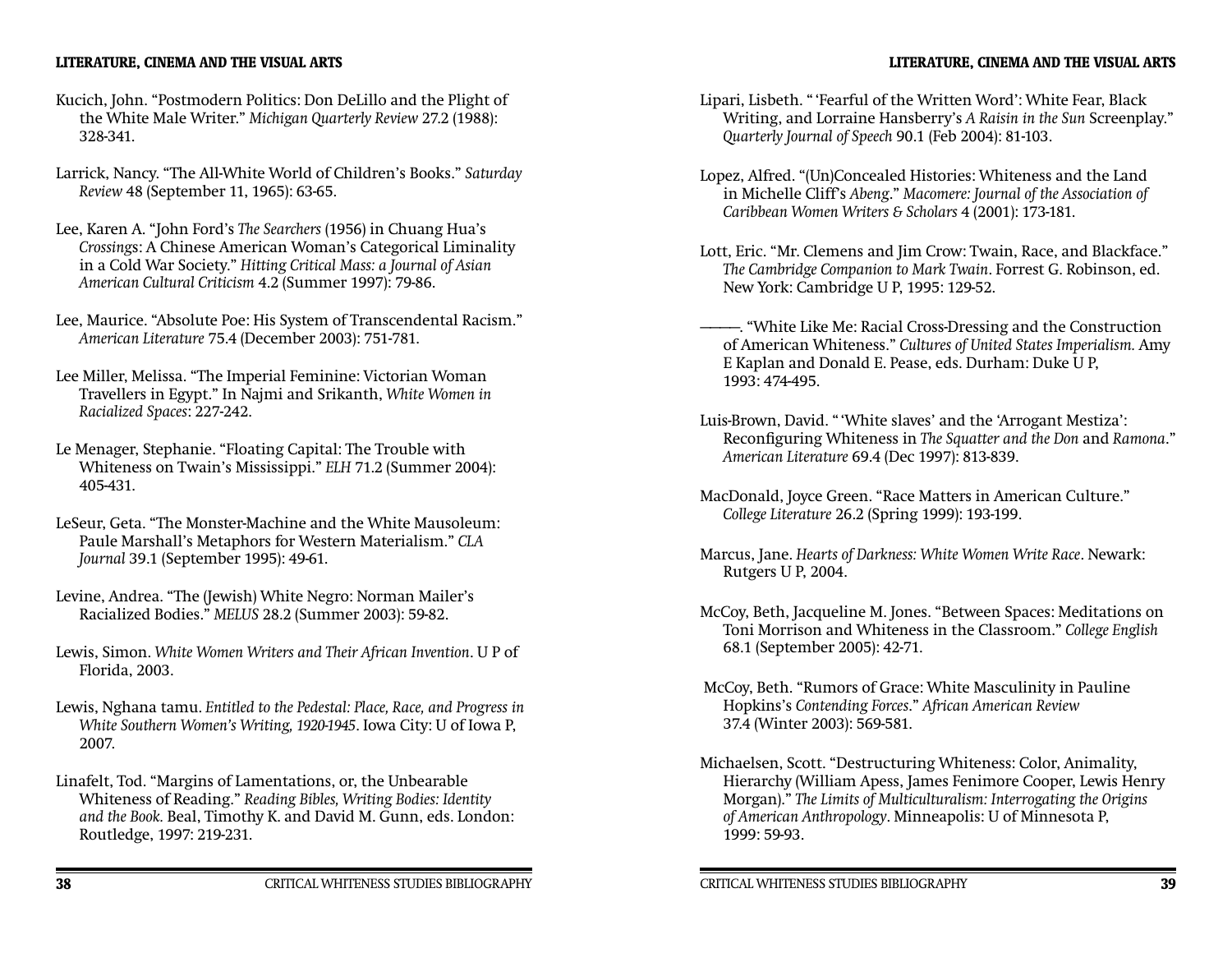- Mohanty, Satya P. "Drawing the Color Line: Kipling and the Culture of Colonial Rule." *The Bounds of Race: Perspectives on Hegemony and Resistance.* Dominick LaCapra, ed. Ithaca: Cornell U P, 1991: 311-343.
- Morgan, Susan. "Chinese Coolies, Hidden Perfumes, and Harriet Beecher Stowe in Anna Leonowen's *The Romance of the Hare*." In Najmi and Srikanth, *White Women in Racialized Spaces:* 243-256.
- Morrison, Toni. *Playing in the Dark: Whiteness and the Literary Imagination*. Cambridge: Harvard U P, 1992.
- Mullen, Harryette. "Optic White: Blackness and the Production of Whiteness." *Diacritics: A Review of Contemporary Criticism*  24.2-3 (Summer-Fall 1994): 71-89.
- Munafo, Giavanna. " 'Colored Biscuits': Reconstructing Whiteness and the Boundaries of 'Home' in Kaye Gibbons's *Ellen Foster*." *Women, America, and Movement: Narratives of Relocation.* Susan L. Roberson, ed. Columbia: U of Missouri P, 1998: 38-61.
- Nadel, Alan. "August Wilson and the (Color-Blind) Whiteness of Public Space." *Theater* 27.2-3 (1997): 38-41.
- Najmi, Samina, Rajini Srikanth, eds. *White Women in Racialized Spaces: Imaginative Transformation and Ethical Action in Literature*. Albany, New York: State U of New York P, 2002.
- Nelson, Dana D. *National Manhood: Capitalist Citizenship and the Imagined Fraternity of White Men.* Durham: Duke U P, 1998.
- Newman, Jane O. "Almost White, but Not Quite: Race Gender, and the Disarticulation of the Imperial Subject in Lohenstein's *Cleopatra* (1680)." *Signs of the Early Modern 2: 17th Century and Beyond.* David Lee Rubin ed. Charlottesville: Rookwood P, 1997: 94-120.
- Nicholls, Brendon. "The Melting Pot That Boiled Over: Racial Fetishism and the Lingua Franca of Jack Kerouac's Fiction." *MFS: Modern Fiction Studies* 49.3 (2003): 524-549.
- Nielsen, Aldon L. *Writing Between the Lines: Race and Intertextuality*. Athens: U of Georgia P, 1994.
- ————. *Reading Race: White American Poets and the Racial Discourse in the Twentieth Century.* Athens: U of Georgia P, 1988.
- Nies, Betsy L. *Eugenic Fantasies: Racial Ideology in the Literature and Popular Culture of the 1920's.* New York: Routledge, 2002.
- Nixon, Timothy K. "Same Path, Different Purpose: Chopin's *La Folle* and Welty's *Phoenix Jackson*." *Women's Studies* 32.8 (Dec 2003): 937-957.
- Ochoa, Peggy. "Morrison's *Beloved*: Allegorically Othering 'White' Christianity." *MELUS* 24.2 (Summer 1999): 107-123.
- Olson, Liesl M. " 'Under the Lids of Jerusalem': The Guised Role of Jewishness in Henry James's *The Golden Bowl*." *MFS: Modern Fiction Studies* 49.4 (2003): 660-686.
- Parker, Robert Dale. "Red Slippers and Cottonmouth Moccasins: White Anxieties in Faulkner's Indian Stories." *Naissances de Faulkner.* Andre Bleikasten et al, eds. Rennes, France: PU de Rennes, 2000: 71-82.
- Paul, Heike. "Old, New and 'Neo' Immigrant Fictions in American Literature: The Immigrant Presence in David Guterson's *Snow Falling on Cedars* and T. C. Boyle's *The Tortilla Curtain*." *Amerikastudien/American Studies* 46.2 (2001): 249-265.
- Paulin, Diana R. " 'Let Me Play Desdemona': White Heroines and Interracial Desire in Louisa May Alcott's 'My Contraband' and 'M.L.' " In Najmi and Srikanth, *White Women in Racialized Spaces*: 119-130.
- Pérez-Torres, Rafael. "Tracing and Erasing: Race and Pedagogy in *The Bluest Eye.*" *Approaches to Teaching the Novels of Toni Morrison.* Nellie Y. McKay, ed. New York: MLA Publications, 1997: 21-26.
- Perreault, Jeanne. "Writing Whiteness: Linda Griffiths's Raced Subjectivity in *The Book of Jessica*." *Essays on Canadian Writing* 60 (Winter 1996): 14-31.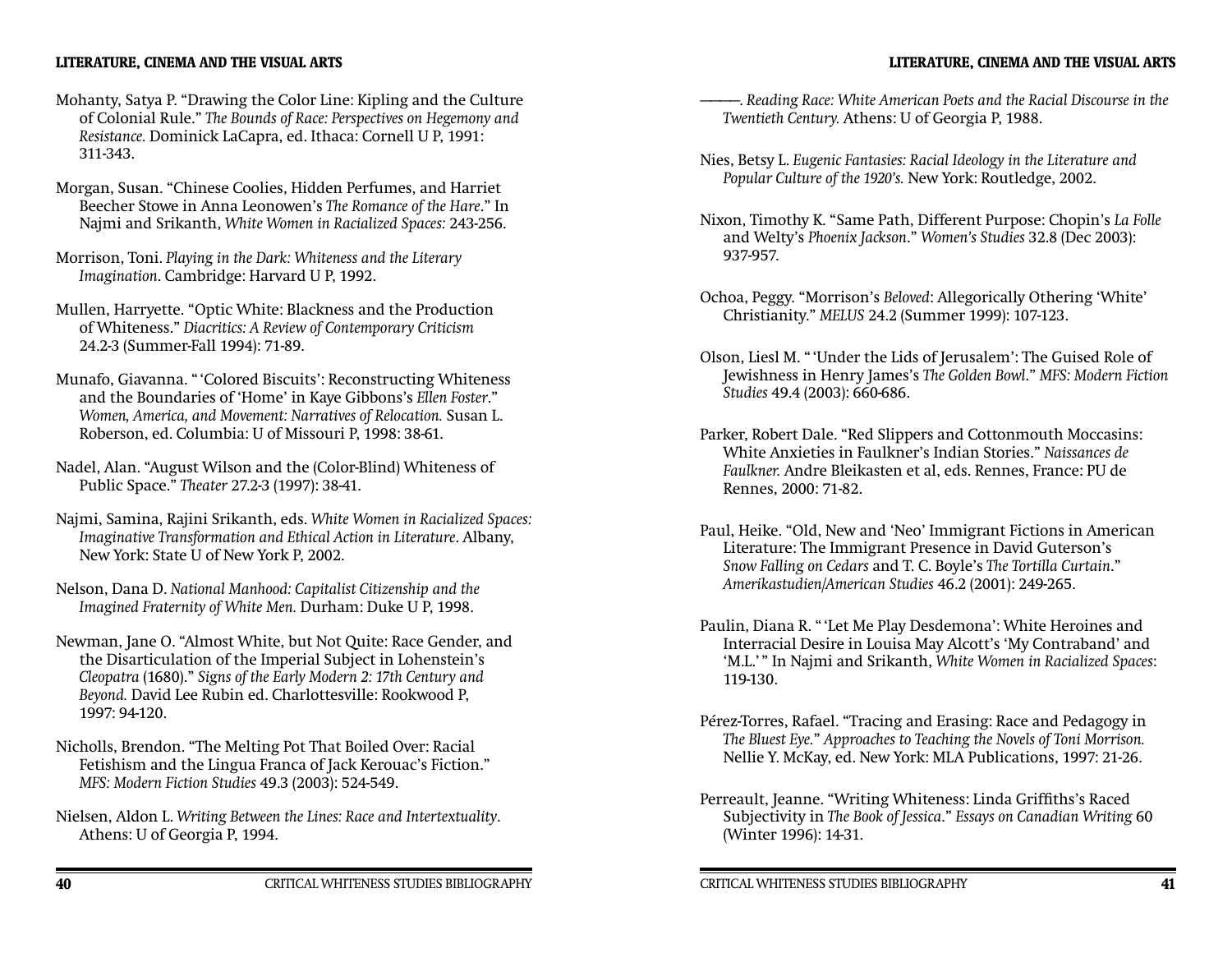- Perregaux, Myriam. "Whiteness as Unstable Construction: Kate Pullinger's *The Last Time I Saw Jane*." *Literature and Racial Ambiguity.*  Teresa Hubel and Neil Brooks, eds. Amsterdam: Rodopi,  $2002:71-91$
- Phillips, Jerry. "Literature in the Country of 'Whiteness': From T.S. Eliot to *The Tempest.*" *Whiteness: A Critical Reader*. Ed. Mike Hill. NY: New York U P, 1997: 329-345.
- Piedra, José. "Literary Whiteness and the Afro-Hispanic Difference." *New Literary History*. 18.2 (Winter 1987): 303-332. (rprt: *The Bounds of Race: Perspectives on Hegemony and Resistance,* Dominick LaCapra, ed. Ithaca: Cornell U P, 1991).
- Piper, Karen. "Reading Whites: Allegory in D'Arcy McNickle's *Wind from An Enemy Sky*." *MELUS* 24.3 (Autumn 1999): 81-96.
- Pollak, Vivian. "Dickinson and the Poetics of Whiteness." *The Emily Dickinson Journal* 9.2 (2000): 84-95.
- Pruett, Christina. "The Complexions of 'Race' and the Rise of 'Whiteness' Studies." *Clio: A Journal of Literature History & the Philosophy of History* 32.1 (Fall 2002): 27-50.
- Prosser, Jay. "Under the Skin of John Updike: Self-Consciousness and the Racial Unconscious." *PMLA* 116.3 (May 2001): 579-593
- Railton, Ben. " 'What Else Could a Southern Gentleman Do?': Quentin Compson, Rhett Butler, and Miscegenation." *The Southern Literary Journal* 35.2 (2003): 41-63.
- Roberts, Brian. "Blackface Minstrelsy and Jewish Identity: Fleshing Out Ragtime as the Central Metaphor in E. L. Doctorow's *Ragtime*." *Critique* 45.3 (Spring 2004): 247-259.
- Robinson, Angelo Rich. "Race, Place, and Space: Remaking Whiteness in the Post-Reconstruction South." *The Southern Literary Journal* 35.1 (2002): 97-107.
- Roediger, David R., ed. *Black on White: Black Writers on What It Means to Be White*. New York: Schocken Books, 1998.
- ————. "Guineas, Wiggers and the Dramas of Racialized Culture." *American Literary History* 7 (Winter 1995): 654-668.
- Robinson, Sally. *Marked Men: White Masculinity in Crisis.* New York: Columbia U P, 2000.
- Roger, Philip. "No Longer at Ease: Chinua Achebe's 'Heart of Whiteness.' " *Research in African Literatures* 14.2 (Summer 1983): 165-183. Reprinted in *Postcolonial Literatures: Achebe, Ngugi, Desai, Walcott*. Michael Parker and Roger Starkey, eds. New York: St. Martin's, 1995: 53-63.
- Ryan, Tim. "One Shiny Bleach Job: The Power of Whiteness in James Ellroy's *American Tabloid*." *Journal of American Culture* 27.1 (Sep2004): 271-280.
- Sanchez, María Carla. "Whiteness Invisible: Early Mexican American Writing and the Color of Literary History." María Carla Sanchez and Linda Schlossberg, eds. *Passing: Identity and Interpretation in Sexuality, Race, and Religion.* New York: New York U P, 2001: 64-91.
- Sanchez-Eppler, Benigno. " 'Por causa mecanica': The Coupling of Bodies and Machines and the Production and Reproduction of Whiteness in Cecilia Valdes and Nineteenth-Century Cuba." *Thinking Bodies.* Juliet Flower MacCannell and Laura Zakarin, eds. Stanford: Stanford U P, 1994: 78-86.
- Sandell, Jillian. "Telling Stories of 'Queer White Trash': Race, Class, and Sexuality in the Work of Dorothy Allison." *White Trash: Race and Class in America.* Matt Wray and Annalee Newitz, eds. New York: Routledge, 1996: 211-230.
- Schacht, Miriam H. "*An Early and Strong Sympathy: The Indian Writings of William Gilmore Simms*." (review) *Studies in American Indian Literatures* 17.1 (Spring 2005): 107-110.
- Scheckel, Susan. *The Insistence of the Indian*. Princeton: Princeton U P, 1998.
- Schocket, Eric. " 'Discovering Some New Race: Rebecca Harding Davis's 'Life in the Iron Mills' and the Literary Emergence of Working-Class Whiteness." *PMLA (Publications of the Modern Language Association of America)* 115.1 (Jan 2000): 46-59.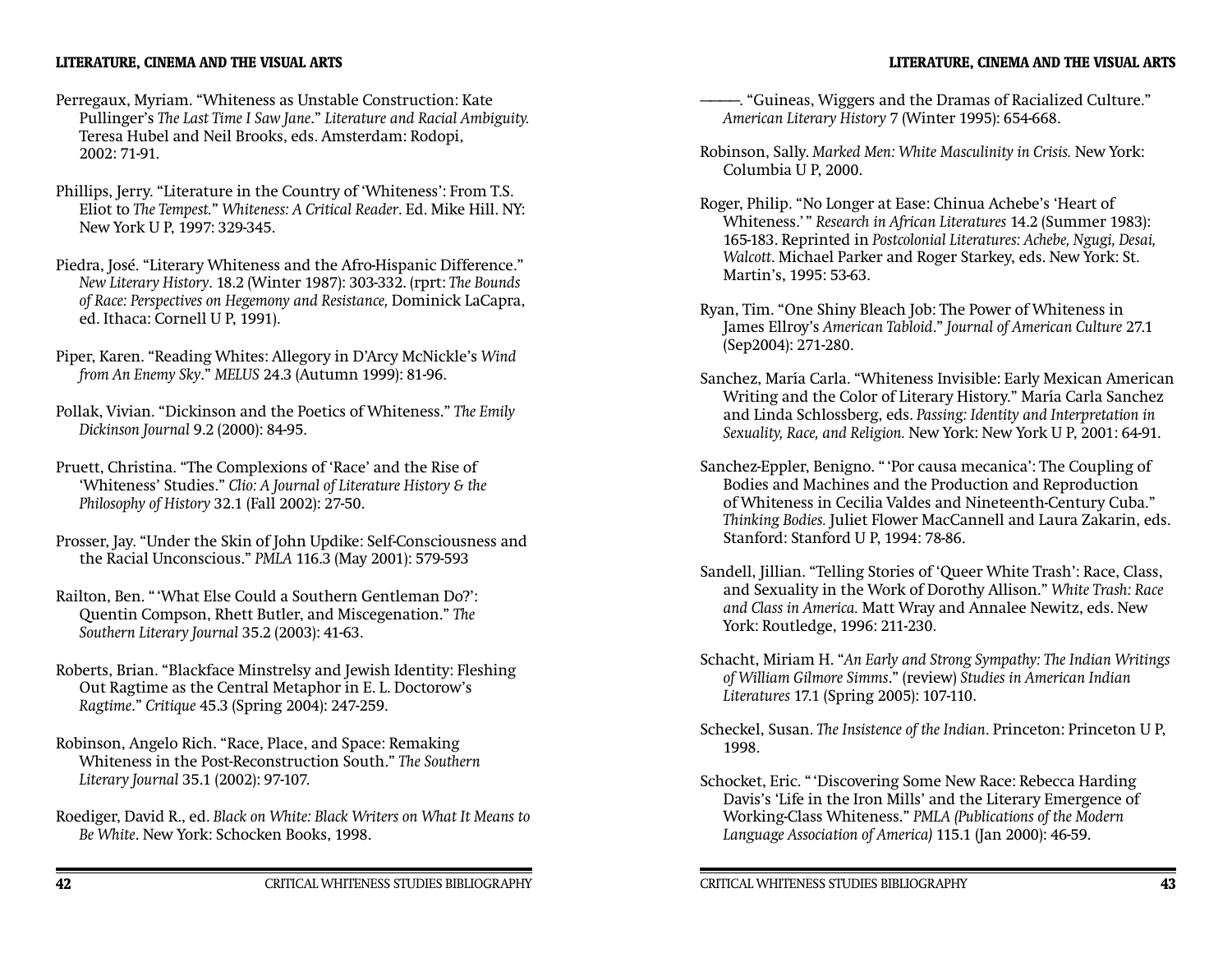- Schrag, Mitzi. " 'Whiteness' as Loss in Sarah Orne Jewett's 'The Foreigner.' " *Jewett and Her Contemporaries: Reshaping the Canon.* Karen L. Kilcup and Thomas S. Edwards, eds. Gainesville: U P of Florida, 1999: 185-206.
- Schueller, Malini Johar. "Performing Whiteness, Performing Blackness: Dorr's Cultural Capital and the Critique of Slavery." *Criticism: A Quarterly for Literature & the Arts* 41.2 (Spring 1999): 233-256.
- Schultz, Elizabeth "Richard Wright Re-writes *Moby-Dick*." *African American Review* 33.4 (Winter 1999): 639-654.
- Sherman, Joseph. "Serving the Natives: Whiteness as the Price of Hospitality in South African Yiddish Literature." *Journal of Southern African Studies*. 26.3 (September 2000): 505-521.
- Shin, Andrew. "Projected Bodies in David Henry Hwang's *M. Butterfly* and *Golden Gate*." *MELUS* 27.1 (Spring 2002): 177-197.
- Simpkins, Scott. "White Semiotics: Austen's *The Watsons* and the Performance of Caucasianality." *Semiotics Yearbook 1998*. C. W. Spinks and John Deely, eds. New York: Peter Lang, 1999: 299-305.
- Singh, Frances B. "Motley's the Only Wear': Hybridity, Homelands, and Colonial Trauma." *Postcolonial Whiteness: A Critical Reader on Race and Empire.* Ed. Alfred A. López. Albany: SUNY P, 2005: 183-200.
- Sisney, Mary F. "The Power and Horror of Whiteness: Wright and Ellison Respond to Poe." *CLA Journal* 29.1 (Sept 1985): 82-90.
- Smith, Daniel Lionel. "Black Critics and Mark Twain." *The Cambridge Companion to Mark Twain.* Forrest G. Robinson, ed. NY: Cambridge University Press, 1995: 116-128.
- Smith, Judith E. "Competing Postwar Representations of Universalism." *Visions of Belonging: Family Stories, Popular Culture, and Postwar Democracy, 1940-1960.* NY: Columbia University Press, 2004: 208-239.
- Solomon, William. "Secret Integrations: Black Humor and the Critique of Whiteness." *MFS: Modern Fiction Studies* 49.3 (2003): 469-495.
- Sommer, Doris. "Who Can Tell? The Blanks in Villaverde." *Mixing Race, Mixing Culture: Inter-American Literary Dialogues*. Monika Kaup and Debra J. Rosenthal, eds. Austin: U of Texas P, 2002: 23-49.
- ————. "Freely and Equally Yours, Walt Whitman." *Proceed with Caution when Engaged by Minority Writing in the Americas*. Cambridge MA: Harvard U P, 1999: 35-60.
- Spencer, Stephen. "The Discourse of Whiteness: Chinese-American History, Pearl S. Buck, and *The Good Earth*." *Americana: the Journal of American Popular Culture (1900-Present)* 1.1 (Spring 2002). <http://www.americanpopularculture.com/journal/articles/ spring\_2002/spencer.htm>
- Spillers, Hortense. "Changing the Letter: The Yokes, the Jokes of Discourse, or, Mrs. Stowe, Mr. Reed." *Slavery and the Literary Imagination: Selected Papers from the English Institute, 1987.* Debora McDowell and Arnold Rampersad, eds. Baltimore: Johns Hopkins U P, 1988: 25-61. rprt in Hortense Spillers, *Black, White, and in Color: Essays on American Literature and Culture,* Chicago: U of Chicago P, 2003: 176-202.
- Srikanth, Rajini. "Ventriloquism in the Captivity Narrative: White Women Challenging American Patriarchy." In Najmi and Srikanth, *White Women in Racialized Spaces:* 85-104.
- Steen, Shannon. "Melancholy Bodies: Racial Subjectivity and Whiteness in O'Neill's *The Emperor Jones*." *Theatre Journal* 52.3 (Oct 2000): 339-359.
- Stephens, Judith L. "Racial Violence and Representation: Performance Strategies in Lynching Dramas of the 1920s." *African American Review* 33.4 (Winter, 1999): 655-671.
- Swan, Jesse G ''Imbodies, and imbrutes': Constructing Whiteness in Milton's *A Maske Presented at Ludlow Castle*." *Clio* 33.4 (Summer 2004): 367-395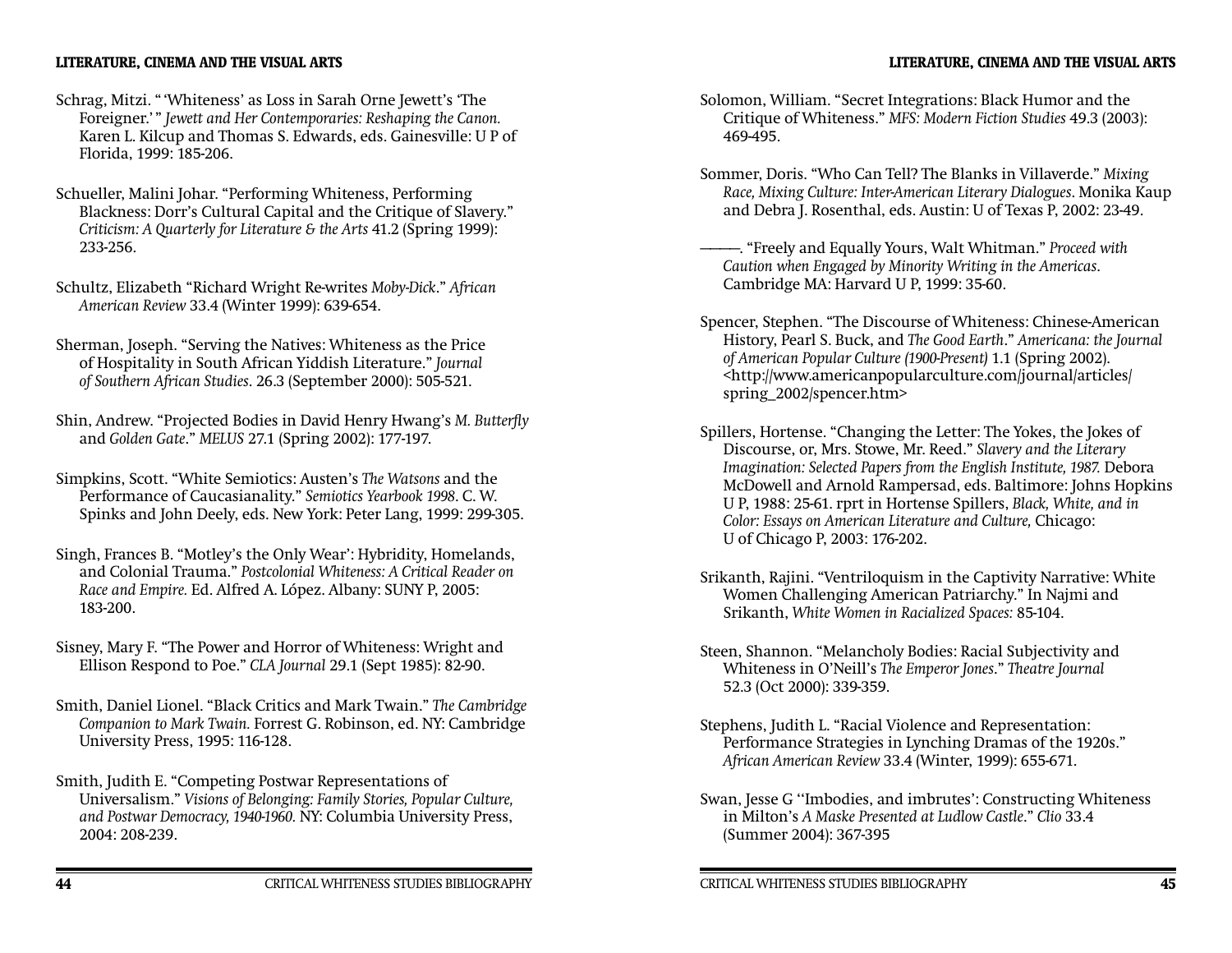- Szalay, Michael. "The White Oriental." *Modern Language Quarterly: A Journal of Literary History* 67.3 (September 2006): 363-396.
- Tate, Claudia. "Hitting 'A Straight Lick with a Crooked Stick': *Seraph on the Suwanee*, Zora Neale Hurston's Whiteface Novel." *The Psychoanalysis of Race*. Christopher Lane, ed. New York: Columbia U P, 1998: 380-394.
- Tinnemeyer, Andrea. "Enlightenment Ideology and the Crisis of Whiteness in Francis Berrian and Caballero." *Western American Literature* 35.1 (Spring 2000): 21-32.
- Traber, Daniel S. *Whiteness, Otherness, and the Individualism Paradox from Huck to Punk*. NY: Palgrave Macmillan, 2007.
- ————. "Whiteness and the Rejected Other in *The Sun Also Rises*." *Studies in American Fiction* 28.2 (Autumn 2000): 235-253. Rpt. in *Ernest Hemingway's* The Sun Also Rises: *A Casebook*. Ed. Linda Wagner-Martin. New York: Oxford UP, 2002: 167-185.
- ————. " 'Ruder Forms Survive,' or Slumming for Subjectivity: Self-Marginalization in *Suttree*." *The Southern Quarterly* 37.2 (1999): 33-46.
- Turner, Jeff. "No Curtain. No Scenery: Thornton Wilder's *Our Town* and the Politics of Whiteness." *Theatre Symposium: a Journal of the Southeastern Theatre Conference* 9 (2001): 107-15.
- Tuttle, Jennifer S. "Indigenous Whiteness and Wister's Invisible Indians." *Reading* The Virginian *in The New West.* Stephen Tatum and Melody Graulich, eds. Lincolnwood, IL: U of Nebraska P, 2003: 89-112
- Uchmanowicz, Pauline. "Vanishing Vietnam: Whiteness and the Technology of Memory." *Literature & Psychology* 41.4 (1995): 30-50.
- Usekes, Cigdem. " 'We's the Leftovers': Whiteness as Economic Power and Exploitation in August Wilson's Twentieth-Century Cycle of Plays." *African American Review* 37.1 (Spring 2003): 115-125.
- ————. " 'You Always under Attack': Whiteness as Law and Terror in August Wilson's Twentieth-Century Cycle of Plays." *American Drama* 10.2 (Summer 2001): 48-68.
- Varvogli, Aliki. " 'The Corrupting Disease of Being White': Notions of Selfhood in *Mr. Sammler's Planet* and *Herzog*." *Saul Bellow Journal*  16-17 (2000-2001): 150-164.
- Viscusi, Robert. "Son of Italy: Immigrant Ambitions and American Literature." *MELUS* 28.3 (Fall 2003): 42-54.
- Vogel, Todd. *ReWriting White: Race, Class, and Culture in Nineteenth-Century America.* New Brunswick: Rutgers U P, 2004.
- Wald, Gayle. "'A Most Disagreeable Mirror': Reflections on White Identity in *Black Like Me*." *Crossing the Line: Racial Passing in Twentieth-Century U.S. Literature and Culture*. Durham: Duke U P,  $2000 \cdot 152 - 81$
- Walter, Scott M. *White Is and White Ain't: Representations and Analyses of Whiteness in the Novels of Chester Himes*. Dissertation. Bowling Green State University, 2005.
- Walton, Jean. " 'Nightmare of the Uncoordinated White Folk': Race, Psychoanalysis, and H.D.'s *Borderline*." *The Psychoanalysis of Race*. Christopher Lane, ed. New York: Columbia U P, 1998: 395-416.
- Wesley, Marilyn C. "White Epics: Russell Banks's *Continental Drift* and Don DeLillo's *Libra*." *Violent Adventure: Contemporary Fiction by American Men*. Charlottesville: U of Virginia P, 2003.
- Wiegman, Robyn. "Fiedler and Sons." *Race and the Subject of Masculinities.* Eds. Harry Stecopoulos and Michael Uebel. Durham: Duke U P, 1997: 45-68.
- Wilson, Matthew. *Whiteness in the Novels of Charles W. Chesnutt.* Oxford: U of Mississippi P, 2004.
- ————. "Who Has the Right to Say? Charles W. Chesnutt, Whiteness, and the Public Sphere." *College Literature* 26.2 (Spring 1999): 18-35.
- Wolf, Elizabeth Ann. "The Politics of Rhetorical Strategy: Kate Chopin's 'La Belle Zoraide.' " *Southern Studies* 8.1-2 (Winter-Spring 1997): 43-51.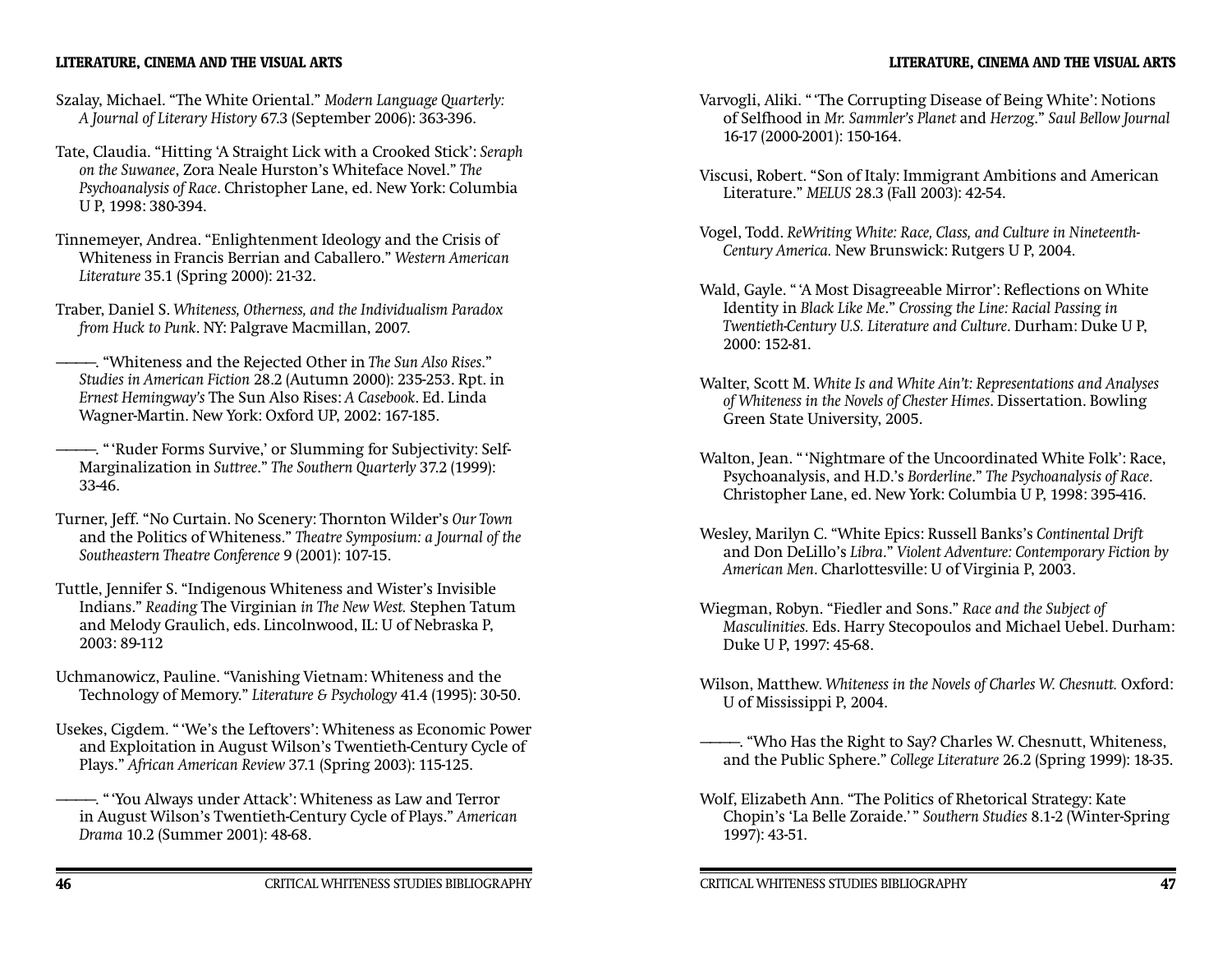#### **LITERATURE, CINEMA AND THE VISUAL ARTS**

- Wu, Cynthia. "Expanding Southern Whiteness: Reconceptualizing Ethnic Difference in the Short Fiction of Carson McCullers." *Southern Literary Journal* 34.1 (Fall 2001): 44-55.
- Xiaojing, Zhou. "Subject Positions in Elizabeth Bishop's Representations of Whiteness and the 'Other.' " In Najmi and Srikanth, *White Women in Racialized Spaces*: 167-192.
- Yaeger, Patricia. "White Dirt: The Surreal Racial Landscapes of Willa Cather's South." *Willa Cather's Southern Connections: New Essays on Cather and the South*. Ann Romines, ed. Charlottesville: U P of Virginia, 2000: 138-155.
- Yancy, George. "The Black Self within a Semiotic Space of Whiteness: Reflections on the Racial Deformation of Pecola Breedlove in Toni Morrison's *The Bluest Eye*." *CLA Journal* 43.3 (March 2000): 299-319.
	- ————. "A Foucauldian (Genealogical) Reading of Whiteness: The Production of the Black Body/Self and the Racial Deformation of Pecola Breedlove in Toni Morrison's *The Bluest Eye.*" *What White Looks Like: African-American Philosophers on the Whiteness Question.*  George Yancy, ed. NY: Routledge, 2004: 107-142.

#### **II. LITERARY STUDIES OF WHITENESS**

- Allison, Dorothy. *Bastard Out of Carolina*. 1992. New York: Plume, Penguin, 1993.
- ————. *Trash: Stories*. Firebrand Books, 1988.
- Baldwin, James. "Going to Meet the Man." 1965. *Going to Meet the Man.* New York: Vintage, 1995.
- Boyle, T. Coraghessan. *The Tortilla Curtain.* New York: Viking, 1995.
- Caldwell, Erskine. *Tobacco Road*. 1932. Athens: U of Georgia P, 1985.
- Chesnutt, Charles W. "The Passing of Grandison." 1899. *Stories, Novels, and Essays*. New York: Library of America, 2002: 188-206.
- Childress, Alice. *Like One of the Family: Conversations from a Domestic's Life*. 1956. Boston: Beacon Press, 1986.

Clarke, Brock. *The Ordinary White Boy*. New York: Harcourt, 2001.

Cuthbert, Marian Vera. "Mob Madness." 1934. In Roediger, *Black on White: Black Writers on What It Means to Be White:* 338-341.

De Grazia, Don. *American Skin*. 1998. New York: Touchstone, 2000.

DeLillo, Don. *White Noise.* New York: Viking, 1985.

Douglas, Ellen. *Can't Quit You, Baby*. Atheneum, 1988.

Ellison, Ralph. *Invisible Man*. 1952. New York: Vintage, 1995.

- ————. "A Party Down at the Square." In Roediger, *Black on White: Black Writers on What It Means to Be White*: 342-349.
- Gover, Paula. *White Boys and River Girls: Stories.* New York: Scribner, 1996.

Gurganus, Allan. *White People*. New York: Knopf, 1991.

- Hughes, Langston. T*he Ways of White Folks.* 1934. New York: Vintage, 1990.
- Hurston, Zora Neale. *Seraph on the Suwanee*. 1948. New York: Perennial, 1991.

Larsen, Deborah. *The White.* NY: Knopf, 2002.

Lauber, Lynn. *White Girls*. 1991. Xlibris, 2002.

Lee, Chang-rae. *Native Speaker.* New York: Riverhead, 1995.

————. *Aloft*. New York: Riverhead, 2004.

Manning, Kate. *Whitegirl.* New York: Dial, 2002.

Mansbach, Adam. *Angry Black White Boy: A Novel*. NY: Three Rivers P, 2005.

McKnight, Reginald. *White Boys: Stories.* Holt, 1998.

Morrison, Toni. *The Bluest Eye*. 1970. NY: Plume, 1994.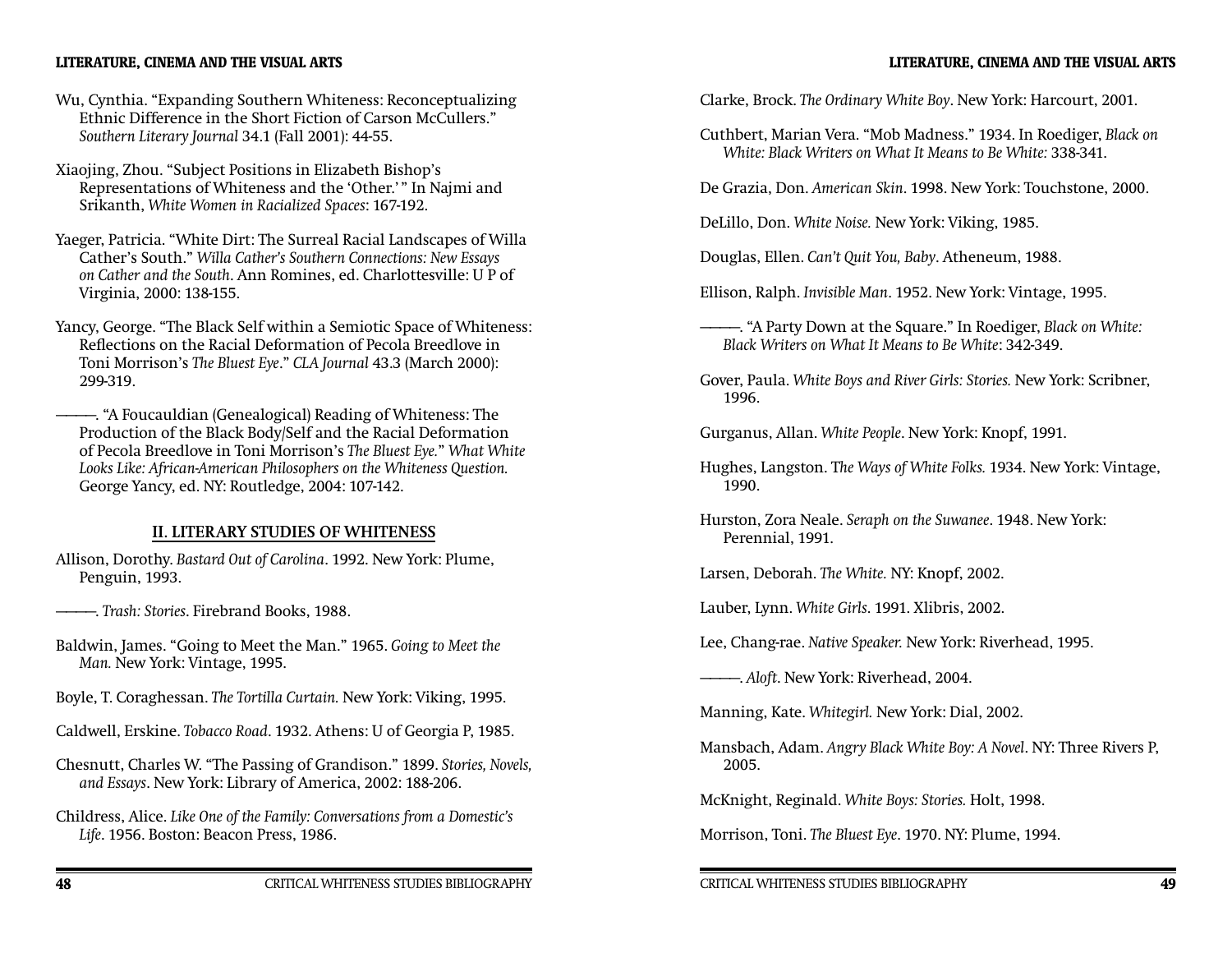- ————. "Recitatif." *Confi rmation: An Anthology of African American Women*. Amiria Baraka and Amina Baraka, eds. New York: Quill, 1983: 243-261.
- Oates, Joyce Carol. *Black Girl/White Girl.* NY: Ecco/Harper Collins, 2006.
- Pynchon, Thomas. "The Secret Integration." *Slow Learner.* New York: Little, 1984: 139-193.
- Roediger, David R., ed. *Black on White: Black Writers on What It Means to Be White.* New York: Schocken Books, 1998.
- Senna, Danzy. *Caucasia*. New York: Riverhead, 1998.
- Schuyler, George. *Black No More: A Novel.* 1931. New York: Modern Library, 1999.
- Wright, Richard. *Savage Holiday*. 1954. Gerald Early, ed. Oxford: U of Mississippi P, 1994.

### **III. CINEMA**

- Abbott, Megan E. *The Street Was Mine: White Masculinity in Hardboiled Fiction and Film Noir.* NY: Palgrave Macmillan, 2002.
- Avilla, Eric. "The Spectacle of Urban Blight: Hollywood's Rendition of an Urban Los Angeles." *Popular Culture in the Age of White Flight: Fear and Fantasy in Suburban Los Angeles.* Berkeley: U of California P, 2004.
- Bailey, Cameron. "Nigger/Lover: The Thin Sheen of Race in *Something Wild*." *Screen* 29.4 (1988): 28-42.
- Barlowe, Jamie. "The 'Not-Free' and 'Not-Me': Constructions of Whiteness in *Rosewood* and *Ghosts of Mississipp*i." *Canadian Review of American Studies* 28.3 (1998): 31-46.
- Beltran, Mary C. "The New Hollywood Racelessness: Only the Fast, Furious, (and Multiracial) Will Survive." *Cinema Journal* 44.2 (Winter 2005): 50-67.
- Bernardi, Daniel. *Classic Hollywood, Classic Whiteness.* U of Minnesota Press, 2001.
- ————. *Star Trek and History: Race-Ing Toward a White Future.* Newark: Rutgers U P, 1998.
- ————. *The Birth of Whiteness: Race and the Emergence of U.S. Cinema*. Newark: Rutgers U P, 1996.
- Bernstein, Matthew and Gaylyn Studlar. *Visions of the East: Orientalism in Film.* Newark: Rutgers U P, 1997.
- Binggeli, Elizabeth. "Burbanking Bigger and Bette the Bitch." *African American Review* 40.3 (Fall 2006): 475-92.
- Boston, Nicholas. "White: A Film Series." (Review) *Independent Film & Video Monthly* 28.4 (May 2005): 22-24.
- Briley, Ron. "Basketball's Great White Hope and Ronald Reagan's America: *Hoosiers* (1986)." *Film & History: An Interdisciplinary Journal of Film and Television Studies* 35.1 (2005): 12-19.
- Brody, Jennifer DeVere. "Boyz Do Cry: Screening History's White Lies." *Screen* 43.1 (Spring 2002): 91-96.
- Carby, Hazel. "Encoding White Resentment: *Grand Canyon*—A Narrative for Our Times." *Race, Identity, and Representation in Education.* Cameron McCarthy and Warren Crichlow, eds. NY: Routledge, 1993: 236-247.
- Churchill, Ward. *Fantasies of the Master Race: Literature, Cinema and the Colonization of American Indians.* San Francisco: City Lights, 1998.
- Davies, Jude, and Carol R. Smith. "White Masculinity as Paternity: Michael Douglas, Fatherhood and the Uses of the American Family." *Gender, Ethnicity and Sexuality in Contemporary American Film.* 1997. Chicago: Fitroy Dearborn Publishers, 2000: 16-49.
- DeMott, Benjamin. *The Trouble with Friendship: Why Americans Can't Think Straight about Race.* NY: Atlantic Monthly Press, 1996.
- duCille, Ann. "The Shirley Temple of My Familiar." *Transition: An International Review* 73 (1998): 10-32.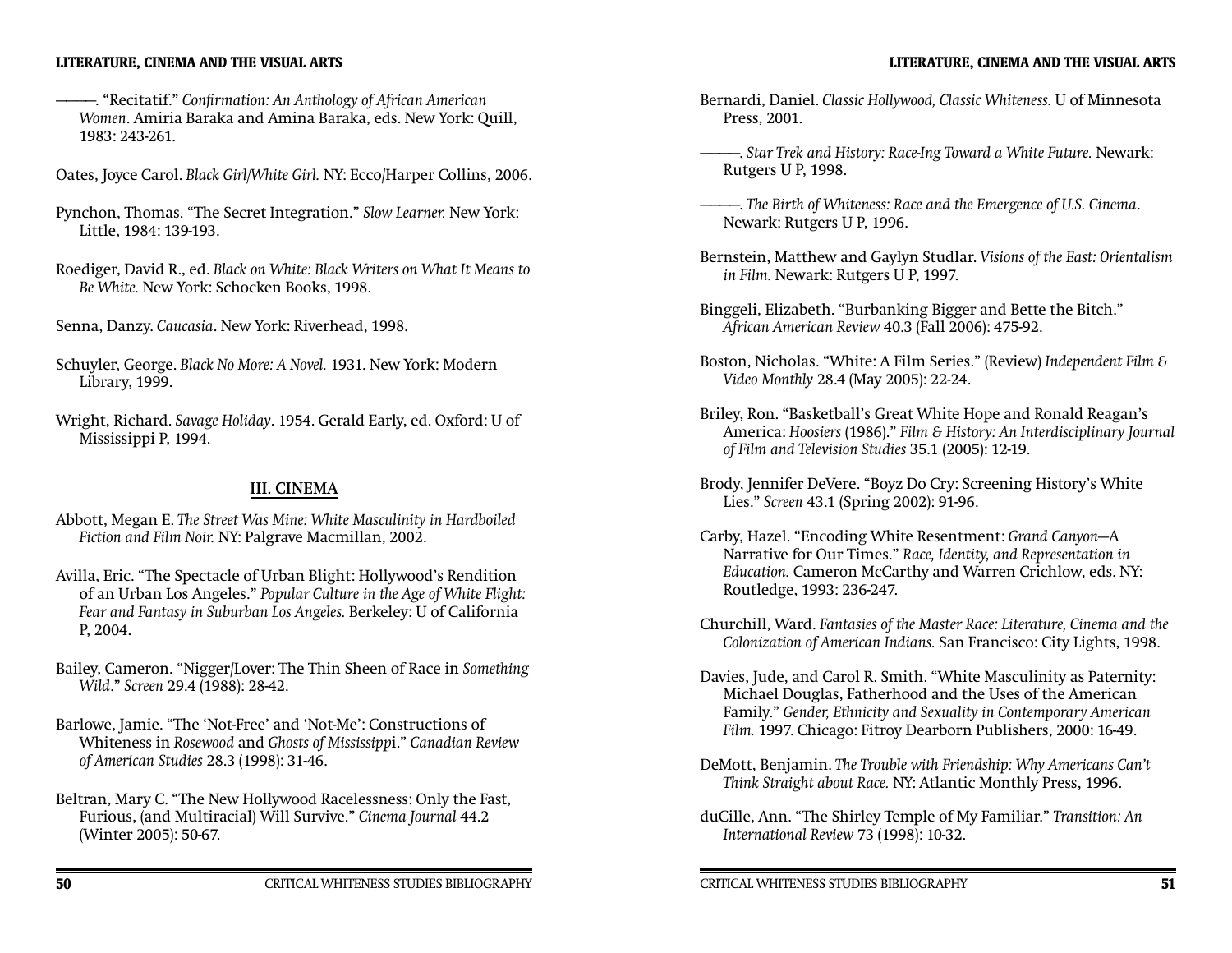Dyer, Richard. *White.* London: Routledge, 1997.

- ————. "The White Man's Muscles." *Race and the Subject of Masculinities.*  Harry Stecopoulos and Michael Uebel, eds. Durham: Duke U P, 1997: 286-314.
- ————. " 'There's Nothing I Can Do! Nothing!': Femininity, Seriality and Whiteness in *The Jewel in the Crown.*" *Screen*. 37.3 (Autumn 1996): 225-239.
- ————. "Into the Light: The Whiteness of the South in *The Birth of a Nation*." *Dixie Debates: Perspectives on Southern Culture*. Richard H. King and Helen Taylor, eds. New York: New York U P, 1996: 165-176.
- ————. "The Colour of Virtue: Lillian Gish, Whiteness and Femininity." *Women and Film: A Sight and Sound Reader.* Pam Cook and Philip Dodd, eds. Temple U P, 1993: 1-9. (reprint of "A White Star." *Sight & Sound* 3.8 [Aug 1993]: 22-24.)
- ————. "White." *Screen* 29 (1988): 44-64.
- Dyson, Lynda. "The Return of the Repressed? Whiteness, Femininity and Colonialism in *The Piano*." *Screen* 36.3 (Autumn 1995): 267-276.
- Eadie, Jo. "*Shivers*: Race and Class in the Emperilled Body." *Contested Bodies.* Ruth Holliday and John Hassard, eds. New York: Routledge, 2001: 61-78.
- Evans, Nicola. "The Family Changes Colour: Interracial Families in Contemporary Hollywood Film." *Screen* 43.3 (August 2002): 271-292.
- Flory, Dan. "Black on White: Film Noir and the Epistemology of Race in Recent African American Cinema." *Genre, Gender, Race, and World Cinema*. Julie Codell, ed. Oxford: Blackwell, 2006: 243-270.
- Foster, Gwendolyn Audrey. *Performing Whiteness: Postmodern Re/Constructions in the Cinema*. Albany, New York: SUNY P, 2003.
	- ————. "A Plantocracy of Images." *Captive Bodies: Postcolonial Subjectivity in Cinema*. Albany, New York: SUNY P, 1999: 47-82.
- Fuchs, Cynthia. "Weightless Whiteness." *PopPolitics.com* 6 May 2003. 23 November 2003 <http://www.poppolitics.com/articles/ 2003-05-06-levity.shtml>
- ————. "The Unbearable Whiteness of Being." *PopPolitics.com* 2 Feb. 2002. 23 November 2003 <http://www.poppolitics.com/ articles/2002-02-16-hartswar.shtml>
- Gabbard, Kim. *Black Magic: White Hollywood and African American Culture.* Brunswick: Rugers UP, 2004.
- Gabriel, John. "What Do You Do When Minority Means You? *Falling Down* and the Construction of 'Whiteness.' " *Screen* 37.2 (Summer 1996): 129-51.
- Gaines, Jane. "White Privilege and Looking Relations: Race and Gender in Feminist Film Theory." *Screen* 29.4 (Autumn 1988): 12-27.
- Giroux, Henry. "Race, Pedagogy, and Whiteness in *Dangerous Minds*." *Cineaste* 22.4 (1997): 46-49.
- ————. "White Utopias and Nightmare Realities: Film and the New Critical Racism." *Disturbing Pleasures: Learning Popular Culture*. NY: Routledge, 1997: 67-92.
- ————. "White Panic and the Racial Coding of Violence." *Fugitive Cultures: Race, Violence, and Youth*. NY: Routledge, 1996: 27-54.
- Godfrey, Esther. " 'To Be Real': Drag, Minstrelsy and Identity in the New Millennium." *Genders* 41 (2005) October 30, 2006. <http://www.genders.org/g41/g41\_godfrey.html>
- Gormley, Paul. "Trashing Whiteness: *Pulp Fiction*, *Se7en*, *Strange Days*, and Articulating Affect." *Angelaki* 6.1 (April 2001): 155-171.
- Gregory, Jay. " 'White Man's Book No Good': D. W. Griffith and the American Indian." *Cinema Journal* 39.4 (2000): 3-26.
- Griffin, Sean. "The Gang's All Here: Generic versus Racial Integration in the 1940s Musical." *Cinema Journal* 42.1 (2002): 21-45.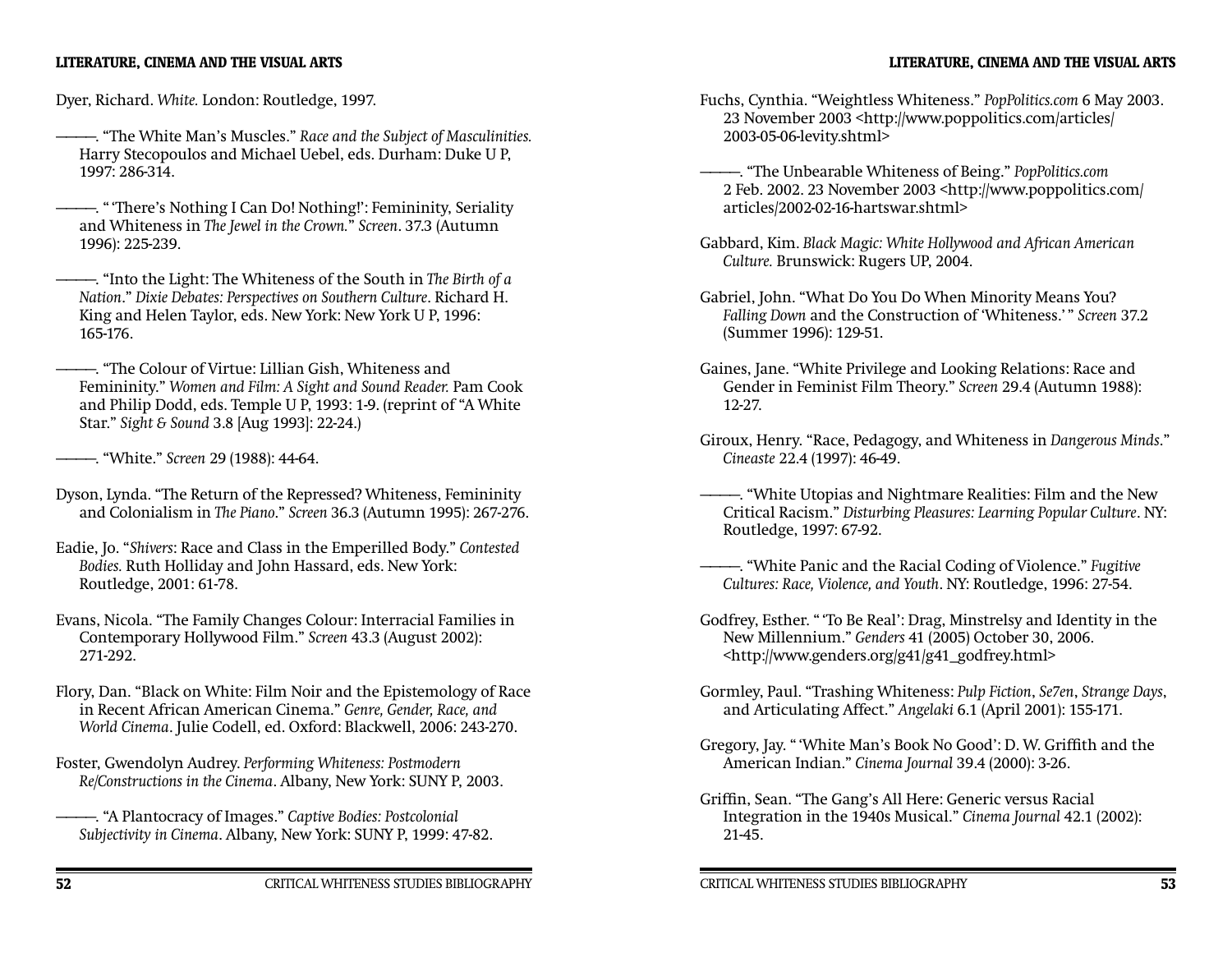- Grundman, Roy. "White Man's Burden: Eminem's Movie Debut in *8 Mile*." *Cineaste* 28.2 (Spring 2003): 30-5.
- Halberstam, Judith. "Dude, Where's My Gender? or, Is There Life on Uranus?" *GLQ: A Journal of Lesbian and Gay Studies* 10.2 (2004): 308-312.
- Harris, Hillary. "Failing 'White Woman': Interrogating the Performance of Respectability." *Theatre Journal* 52.2 (2000): 183-209.
- Hearne, Joanna. " 'The Cross-Heart People': Race and Inheritance in the Silent Western." *Journal of Popular Film and Television* 30.4 (Winter 2003): 181-196.
- Hicks, Heather. "Hoodoo Economics: White Men's Work and Black Men's Magic in Contemporary American Film." *Camera Obscura* 53 (2003): 26-55.
- Hight, Christopher. "Stereo Types: The Operation of Sound in the Production of Racial Identity." *Leonardo* 36.1 (2003): 13-17.
- ————. "Metal Machine Music: Surface Effect of Sounds and Identity in the Digital Age." "Whiteness." (special issue) *Room 5* 1.1 (2000): 141-167. [on Scott McGehee and David Siegel's 1992 film *Suture*]
- Hill, Mike. "Can Whiteness Speak? Institutional Anomies, Ontological Disasters, and Three Hollywood Films." *White Trash: Race and Class in America*. Matt Wray and Annalee Newitz, eds. New York: Routledge, 1997: 155-173.
- Holland, Sharon P. "Death in Black and White: A Reading of Marc Forster's *Monster's Ball*." *Signs* 31.3 (Spring 2006): p. 785-813.
- hooks, bell. "We Are Always More Than Our Pain: Beyond Basquiat." *Z Magazine* Nov. 1996. 23 Nov. 2003 <http://zena.secureforum. com/Znet/zmag/articles/nov96hooks.htm>
	- ————. "Representing Whiteness: Seeing *Wings of Desire*." Y*earning: Race, Gender, and Cultural Politics.* Boston: South End Press, 1990: 165-172.
- Hull, Stephanie and Maurizio Viano. "The Image of Blacks in the Work of Coppola, De Palma, and Scorsese." *Beyond the Margin: Readings in Italian Americana.* Paolo A. Giordano and Anthony Julian Tamburri, eds. Cranbury: Fairleigh Dickinson U P, 1998: 169-197.
- Imre, Aniko. "White Man, White Mask: Mephisto Meets Venus." *Screen* 40.4 (Winter 1999): 405-422
- Jackson, Chuck. "Little, Violent, White: *The Bad Seed* and the Matter of Children." *Journal of Popular Film and Television* (Summer 2000): 64-73.
- Jay, Gregory S. "White Man's Book No Good': D. W. Griffith and the American Indian." *Cinema Journal* 39:4 (2000): 3-26.
- Kane, Kathryn. "Passing As Queer and Racing Toward Whiteness: *To Wong Foo*, Thanks but No Thanks." *Genders* 42 (2005). October 30, 2006. <http://www.genders.org/g42/g42\_kane.html>
- Kaplan, E. Ann. "The 'Look' Returned: Knowledge Production and Constructions of 'Whiteness' in Humanities Scholarship and Independent Film." *Whiteness: A Critical Reader.* Mike Hill, ed. NY: New York UP, 1997: 316-28.
- ————. "Travelling White Theorists: The Case of China." *Looking for the Other: Feminism, Film, and the Imperial Gaze.* New York: Routledge, 1997.
- Knadler, Stephen. " 'Blanca from the Block': Whiteness and the Transnational Latina Body." *Genders* 41 (2005). October 30, 2006. <http://www.genders.org/g41/g41\_knadler.html>
- Kollin, Susan. "Toxic Subjectivity: Gender and the Ecologies of Whiteness in Todd Haynes's *Safe*." *Isle* 9.1 (2002 Winter): 121-139.
- Koshy, Susan. "American Nationhood as Eugenic Romance." *differences: A Journal of Feminist Cultural Studies* 12.1 (2001): 50-78.
- Kudura Barksdale, Amiri. "*Fight Club*." *Race Traitor* 15 (Fall 2000): 53-90.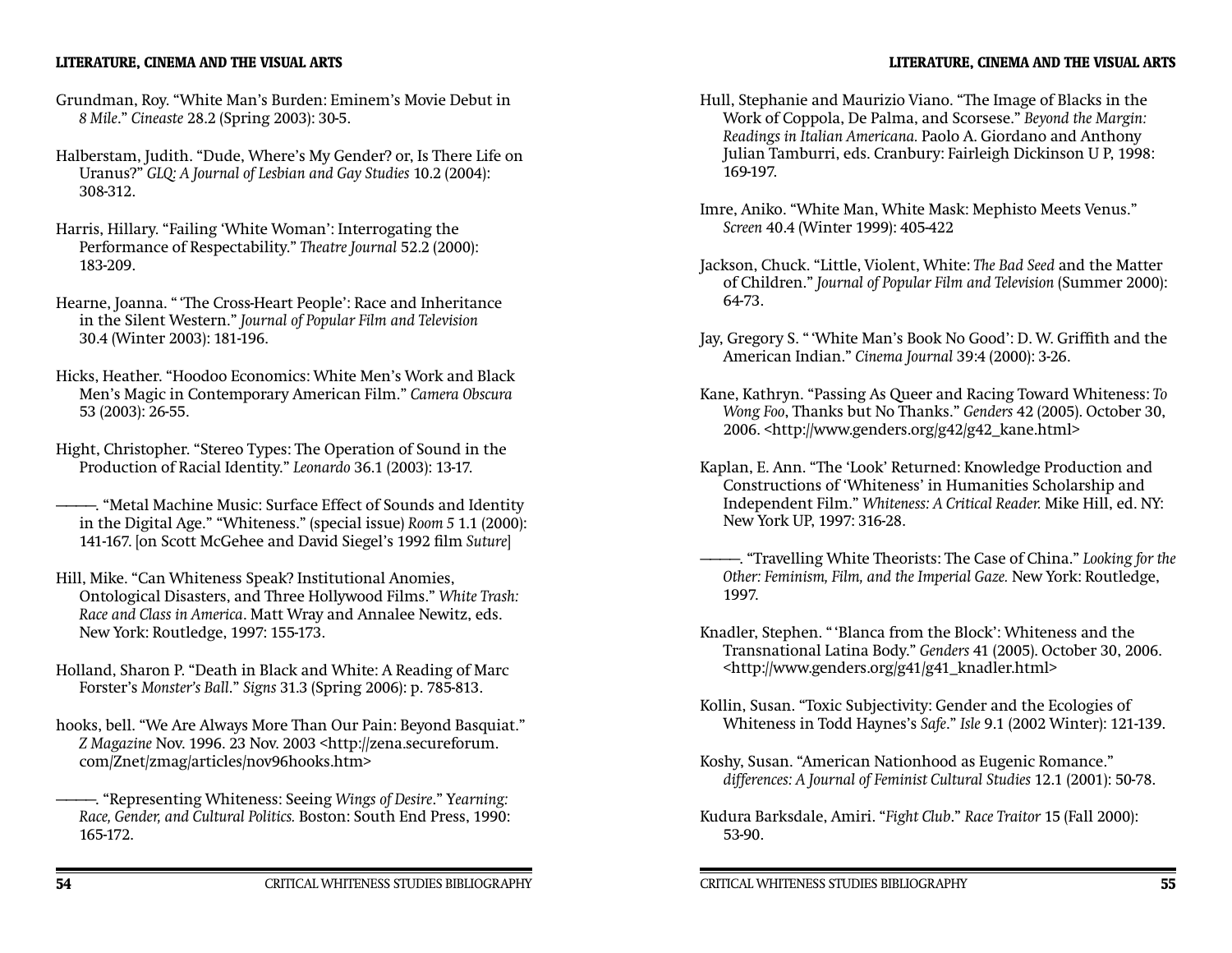- Kydd, Elspeth. " 'The Ineffaceable Curse of Cain': Racial Marking and Embodiment in *Pinky*." *Camera Obscura* 43 (2000): 94-121.
- Landman, Jane. *Tread of a White Man's Foot: Australian Pacific Colonialism and the Cinema, 1925-62*. Honolulu: U of Hawaii P, 2007.
- Lee, Karen A. "John Ford's *The Searchers* (1956) in Chuang Hua's *Crossing*s: A Chinese American Woman's Categorical Liminality in a Cold War Society." *Hitting Critical Mass: a Journal of Asian American Cultural Criticism* 4.2 (Summer 1997): 79-86.
- Locke, Brian. " 'Top Dog,' 'Black Threat,' and 'Japanese Cats': The Impact of the White-Black Binary on Asian American Identity." *Radical Philosophy Review* 1.2 (1998): 98-125.
- Lott, Eric. "The Whiteness of Film Noir." *Whiteness: A Critical Reader.*  Mike Hill, ed. NY: New York U P, 1997: 81-101.
- Lusane, Clarence. "Assessing the Disconnect between Black & White Television Audiences: The Race, Class, and Gender Politics of *Married with Children*." J*ournal of Popular Film and Television*  27.1 (Spring 1999): 12-20.
- Madison, Kelly J. "Legitimization Crisis and Containment: The 'Anti-Racist-White-Hero' Film." *Critical Studies in Mass Communication* 16 (1999): 399-416.
- Mask, Mia. "*Monster's Ball.*" *Film Quarterly* 58.1 (Fall 2004): 44-55.
- McCarthy, Cameron, et al. "Race, Suburban Resentment, and the Representation of the Inner City in Contemporary Film and Television." *Cultural Studies: A Research Volume, Vol. 1*. Norman K. Denzin, ed. Greenwich: JAI Press, 1996: 121-140.
- McCoy, Beth. "Manager, Buddy, Delinquent: *Blackboard Jungle*'s Desegregating Triangle." *Cinema Journal* 38.1 (Fall 1998): 25-39.
- McIlroy, Brian. "White Nagasaki/White Japan and a Post-Atomic Butterfly: Joshua Logan's *Sayonora* (1957)." *A Vision of the Orient:* Texts, Intertexts, and Contexts of Madame Butterfly. Jonathan Wisenthal, et al., eds. Toronto: U of Toronto P, 2006: 123-135.
- Mennel, Barbara. "White Law and the Missing Black Body in Fritz Lang's *Fury* (1936)." *Quarterly Review of Film and Video* 20.3 (July/ September 2003): 203-223.
- Muraleedharan, T. "Rereading *Gandhi*." *Displacing Whiteness: Essays in Social and Cultural Criticism.* Ruth Frankenberg, ed. Durham: Duke U P, 1997: 60-85.
- Musser, Charles. " 'To Redream the Dreams of White Playwrights: Reappropriation and Resistance in Oscar Micheaux's *Body and Soul*." *The Yale Journal of Criticism* 12.2 (1999): 321-356.
- Natter, Wolfgang. " 'We Just Gotta Eliminate 'Em': On Whiteness and Film in *Matewan, Avalon*, and *Bulworth*." *Engaging Film: Geographies of Mobility and Identity*. Tim Cresswell and Deborah Dixon, eds. Lanham: Rowman & Littlefield, 2002: 246-270.
- Negra, Diane. "Romance and/as Tourism: Heritage Whiteness and the (Inter)National Imaginary in the Woman's Film." *Keyframes: Popular Cinema and Cultural Studies.* Matthew Tinkcom and Amy Villarejo, eds. London: Routledge, 2001: 82-97.
- ————. *Off-White Hollywood: American Culture and Ethnic Female Stardom*. NY: Routledge, 2001.
- Niu, Greta Ai-Yu. "Performing White Triangles: Joan Rivers's 'Womanliness as Masquerade' and *Imitation of Life* (1959)." *Quarterly Review of Film & Video* 22.2 (April-June 2005): 135-145.
- Pellegrini, Ann. "You Make Me Feel (Mighty Real): Sandra Bernhard's Whiteface." *Performance Anxieties: Staging Psychoanalysis, Staging Race*. NY: Routledge, 1997: 49-66.
- Penley, Constance. "Crackers and Whackers: The White Trashing of Porn." *White Trash: Race and Class in America.* Matt Wray and Annalee Newitz, eds. NY: Routledge, 1996: 89-112.
- Pfeil, Fred. *White Guys: Studies in Postmodern Domination and Difference.*  NY: Verso, 1995.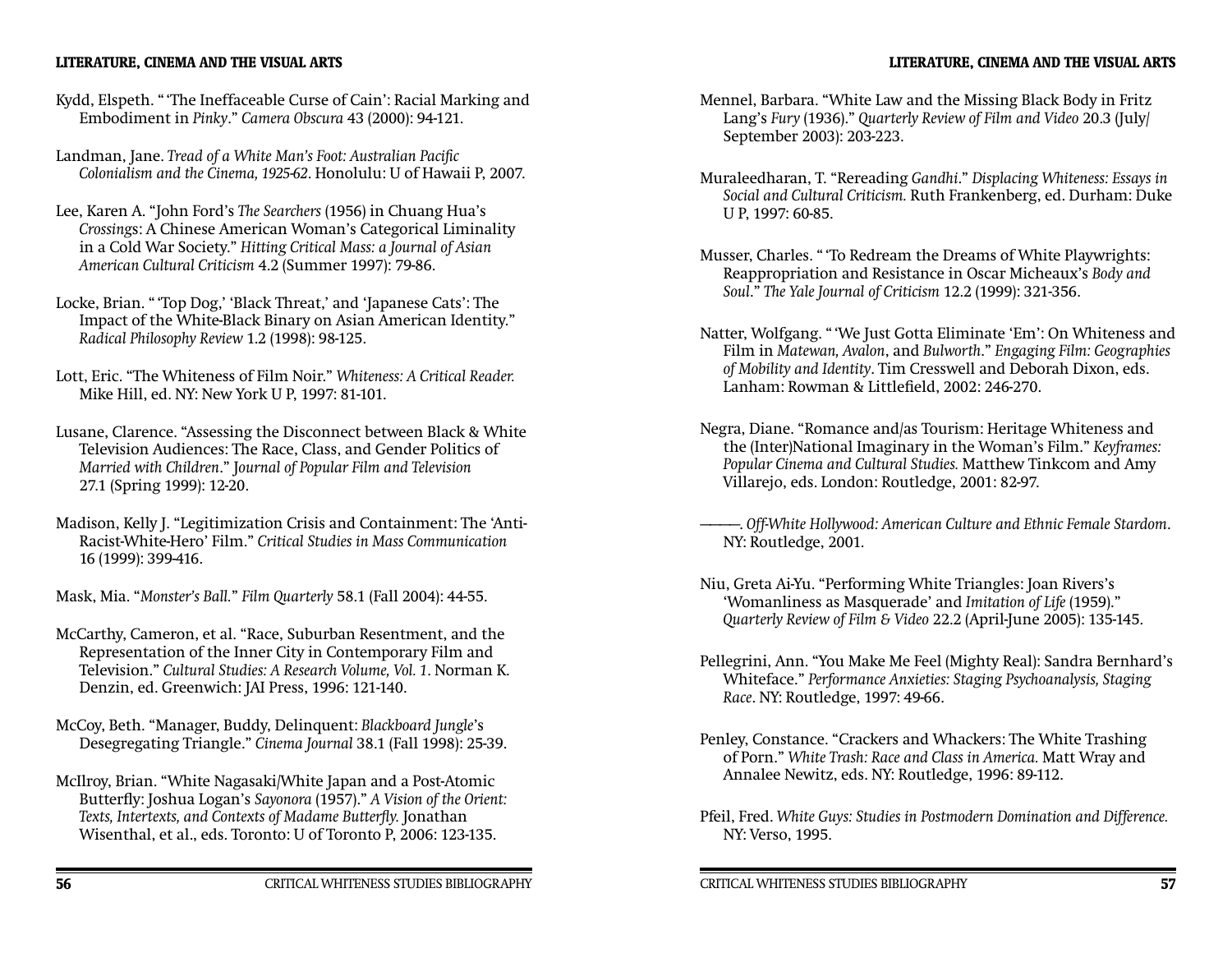- Projansky, Sarah, and Kent A. Ono. "Strategic Whiteness as Cinematic Racial Politics." *Whiteness: The Communication of Social Identity.* Thomas K. Nakayama and Judith Martin, eds. Thousand Oaks, CA: Sage, 1999: 149-174.
- Rogin, Michael. *Blackface, White Noise: Jewish Immigrants in the Hollywood Melting Pot*. Berkeley: U of California P, 1996.
- ————. "Blackface, White Noise: the Jewish Jazz Singer Finds His Voice." *Critical Inquiry* 18 (Spring 1992): 417-453.
- ————. " 'The Sword Becomes a Flashing Vision': D. W. Griffi th's *Birth of a Nation*." *Representations* 9 (Winter 1985): 150-95.
- Roth, Elaine. "Black and White Masculinity in Three Steven Soderbergh Films." *Genders* 43 (2006). October 20, 2006. <http:// www.genders.org/g43/g43\_roth.html>
- Ruby, Jay. "The Viewer Viewed: The Reception of Ethnographic Film." *Picturing Culture: Explorations of Film and Anthropology.* Chicago: U of Chicago P, 2000.
- Shoaib, Mahwash. "The Heart of Whiteness: The Allure of Tourism in *Vertical Limit* and *The Beach*." *Bad Subjects* 54 (March 2001). 23 Nov. 2003 <http://eserver.org/bs/54/shoaib.html>.
- Shohat, Ella and Robert Stam. *Unthinking Eurocentrism: Multiculturalism and the Media.* New York: Routledge, 1994.
- Shome, Raka. "Race and Popular Cinema: The Rhetorical Strategies of Whiteness in *City of Joy*." *Communication Quarterly* 44.4 (Fall 1996): 502-518
- Shu, Yuan. "Reading the Kung Fu Film in an American Context: From Bruce Lee to Jackie Chan." *Journal of Popular Film and Television* 31.2 (Summer 2003): 50-59.
- Slavin, David Henry. *Colonial Cinema and Imperial France, 1919-1939: White Blind Spots, Male Fantasies, Settler Myths.* Johns Hopkins U P, 2001.
- Smith, Jeff. "Black Faces, White Voices: The Politics of Dubbing In *Carmen Jones*." *The Velvet Light Trap* 51 (Spring 2003): 29-42.
- Stratton, J. "Not Really White—Again: Performing Jewish Difference in Hollywood Films since the 1980s." *Screen* 42.2 (Summer 2002): 142-166.
- Thornley, Davinia. "White, Brown or 'Coffee'? Revisioning Race in Tamahori's *Once were Warriors.*" *Film Criticism* 25.3 (Spring 2001): 22-36.
- ————. "Duel or Duet? Gendered Nationalism in *The Piano*." *Film Criticism* 24.3 (Spring 2000): 61-76.
- Tierney, Sean M. "Themes of Whiteness in *Bulletproof Monk, Kill Bill*, and *The Last Samurai*." *Journal of Communication* 56.3 (2006): 607-24.
- Tung, Charlene. "Embodying an Image: Gender, Race, and Sexuality in *La Femme Nikita.*" *Action Chicks: New Images of Tough Women in Popular Culture*. Sherrie A. Inness, ed. New York: Palgrave, 2004: 95-122.
- Wald, Gayle. "*Clueless* in the Neocolonial World Order." *Camera Obscura* 42 (September 1999): 50-69.
- Wallace, Michele. "The Good Lynching and *The Birth of a Nation*: Discourses and Aesthetics of Jim Crow." *Cinema Journal* 43.1 (Fall 2003): 85-104.
- Walsh. Michael. " 'No Place for a White Man': United Artists' Far East Department, 1922-1929." *Asian Cinema Journal* 7.2 (Winter 1995): 18-33.
- Watts, Eric King. "Border Patrolling and 'Passing' in Eminem's *8 Mile*." *Critical Studies in Media Communication* 22.3 (Aug 2005): 187-206.
- Watts, Jill. *Mae West: An Icon in Black and White.* Oxford: Oxford U Press, 2001.
- Wiegman, R. "Whiteness Studies and the Paradox of Particularity." *boundary 2* 26:3 (Fall, 1999): 115-150.
- Williams, Linda. *Playing the Race Card: Melodramas of Black and White from Uncle Tom to O.J. Simpson.* Princeton: Princeton U P, 2001.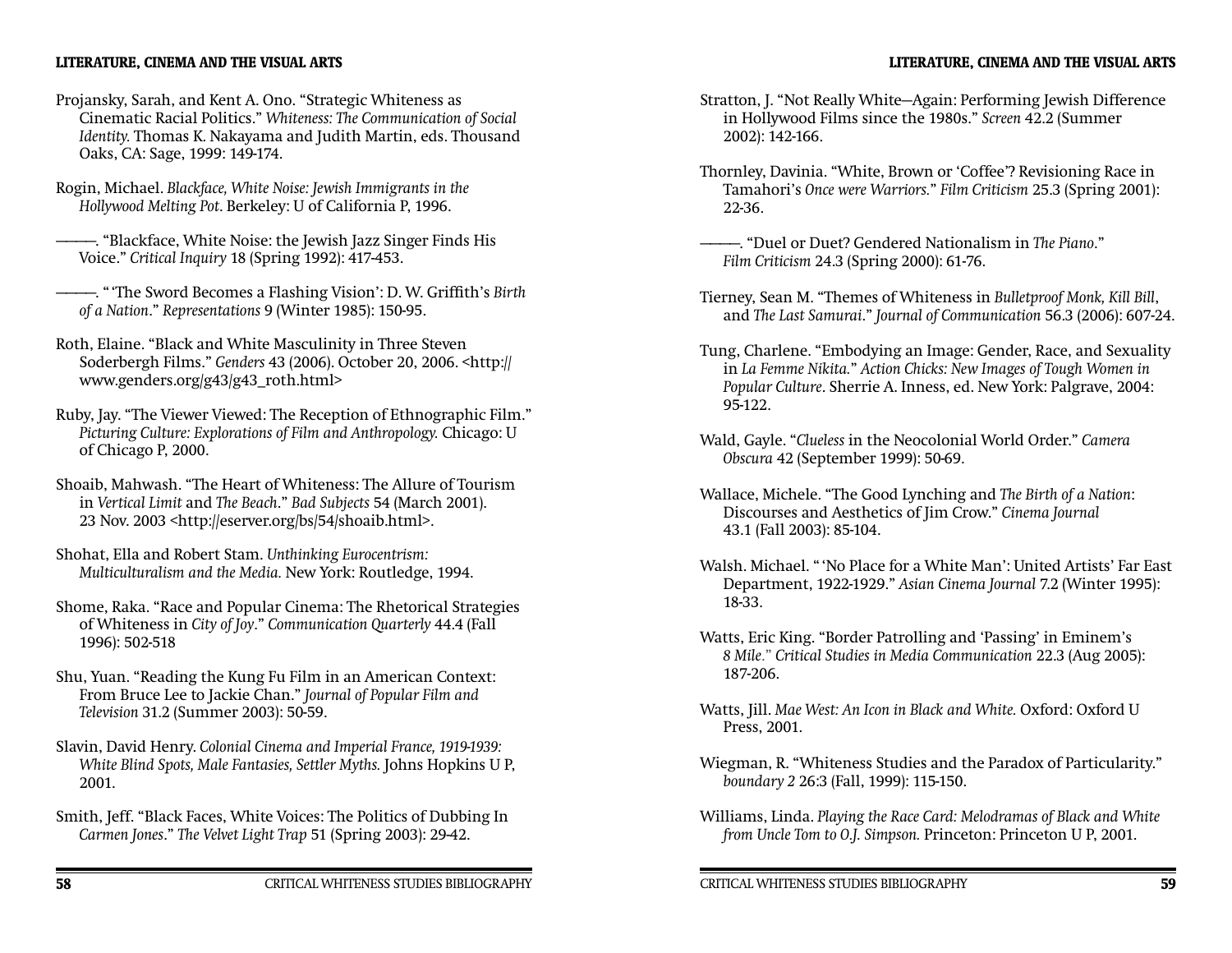#### **LITERATURE, CINEMA AND THE VISUAL ARTS**

Wong, Sau-ling C. "Diverted Mothering: Representations of Caregivers of Color in the Age of 'Multiculturalism'." *Mothering: Ideology, Experience, and Agency*. Evelyn Nakano Glenn, Grace Chang, and Linda Rennie Forcey, eds. (NY: Routledge, 1993): 67-91.

### **IV. THE VISUAL ARTS**

- Adams, Ruth. "Drella Plays the White Man: Andy Warhol and the Construction of White Masculinity." "Whiteness." (special issue) *Room 5* 1.1 (2000): 25-37.
- Archer-Straw, Petrine. *Negrophilia: Avant-Garde Paris and Black Culture in the 1920s.* London: Thames & Hudson, 2000.
- Batchelor, David. "Whitescapes." *Chromophobia*. London: Reaktion Books, 2000: 9-20
- Berger, Martin A. *Sight Unseen: Whiteness and American Visual Culture.*  Berkeley: U of California P, 2005.
	- ————. "Overexposed: Whiteness and the Landscape Photography of Carleton Watkins." *Oxford Art Journal* 26.1 (2003): 1-23.
- Berger, Maurice, ed. *White: Whiteness and Race in Contemporary Art*. Baltimore: Center for Art and Visual Culture, 2003.
- ————. "Picturing Whiteness: Nikki S. Lee's Yuppie Project." *Art Journal* 60.4 (Winter 2001): 55-57.
- ————. "Black Skin, White Masks: Adrian Piper and the Politics of Viewing." *How Art Becomes History: Essays on Art, Society, and Culture in Post-New Deal America.* NY: HarperCollins, 1992.
	- ————. "The Critique of Pure Racism: An Interview with Adrian Piper." *AfterImage* 18.3 (October 1990): 5-9. Rptd. in *Adrian Piper: A Retrospective.* Maurice Berger, ed. Baltimore: U of Maryland Baltimore County Fine Arts Gallery, 1999: 76-98.
- Bowles, John. "Ever After Whiteness." (catalogue essay) *After Whiteness.* David Roediger, preface. Ispace Gallery, Chicago, 2003.
	- ————. "Blinded by the White: Art and History at the Limits of Whiteness." *Art Journal* 60.4 (Winter 2001): 38-43.
- Brett, Guy. "Qualities of Interaction." *Third Text: Critical Perspectives on Contemporary Art and Culture* 54 (Spring 2001): 107-110.
- Camnitzer, Luis. "Wonder Bread and Spanglish Art." *Beyond the Fantastic: Contemporary Art Criticism from Latin America*. Gerardo Mosquera, ed. London: Institute of International Visual Arts, 1996: 154-164.
- Carasso, R. " 'Whiteness, A Wayward Construction' at the Laguna Art Museum." (Exhibition Review) *Artweek* 34.5 (June 2003): 18-19.
- Chin, Daryl. "Some Remarks on Racism in the American Arts." 1988. *M/E/A/N/I/N/G: An Anthology of Artists' Writings, Theory, and Criticism*. Susan Bee, Mira Shor, eds. Duke U P, 2000: 144-154.
- Clarke, David. "Contemporary Asian Art and Its Western Reception." *Third Text: Critical Perspectives on Contemporary Art and Culture* 16.3 (2002): 237-242.
- Clayton, Campbell. "The Last White Art Show." (Exhibition Review) *Flash Art* 232 (Oct. 2003): 59-61.
- Coutts-Smith, Kenneth. "Cultural Colonialism." T*hird Text: Critical Perspectives on Contemporary Art and Culture* 16.1 (2002): 1-14. (originally printed in *Black Phoenix*, 1978)
- Davis, Mike. "Reading (PA.) by Bomb Light." November 5, 2003. <http://www.nationinstitute.org/tomdispatch/index. mhtml?pid=957>
- Edwards, Holly, ed. *Noble Dreams, Wicked Pleasures: Orientalism in America, 1870-1930.* Princeton: Princeton U P, 2000.
- Fernandez-Sacco, Ellen. "Check Your Baggage: Resisting Whiteness in Art History." *Art Journal* 60.4 (Winter 2001): 59-61.
- Gaule, Sally. "Poor White, White Poor: Meanings in the Differences of Whiteness." *History of Photography* 25.4 (Winter 2001): 334-347.
- hooks, bell. "We Are Always More Than Our Pain: Beyond Basquiat." *Z Magazine* Nov. 1996. 23 Nov. 2003 <http://zena.secureforum. com/Znet/zmag/articles/nov96hooks.htm>
- ————. "Altars of Sacrifi ce: Re-membering Basquiat." *Art on My Mind: Visual Politics.* NY: New Press, 1995: 35-48.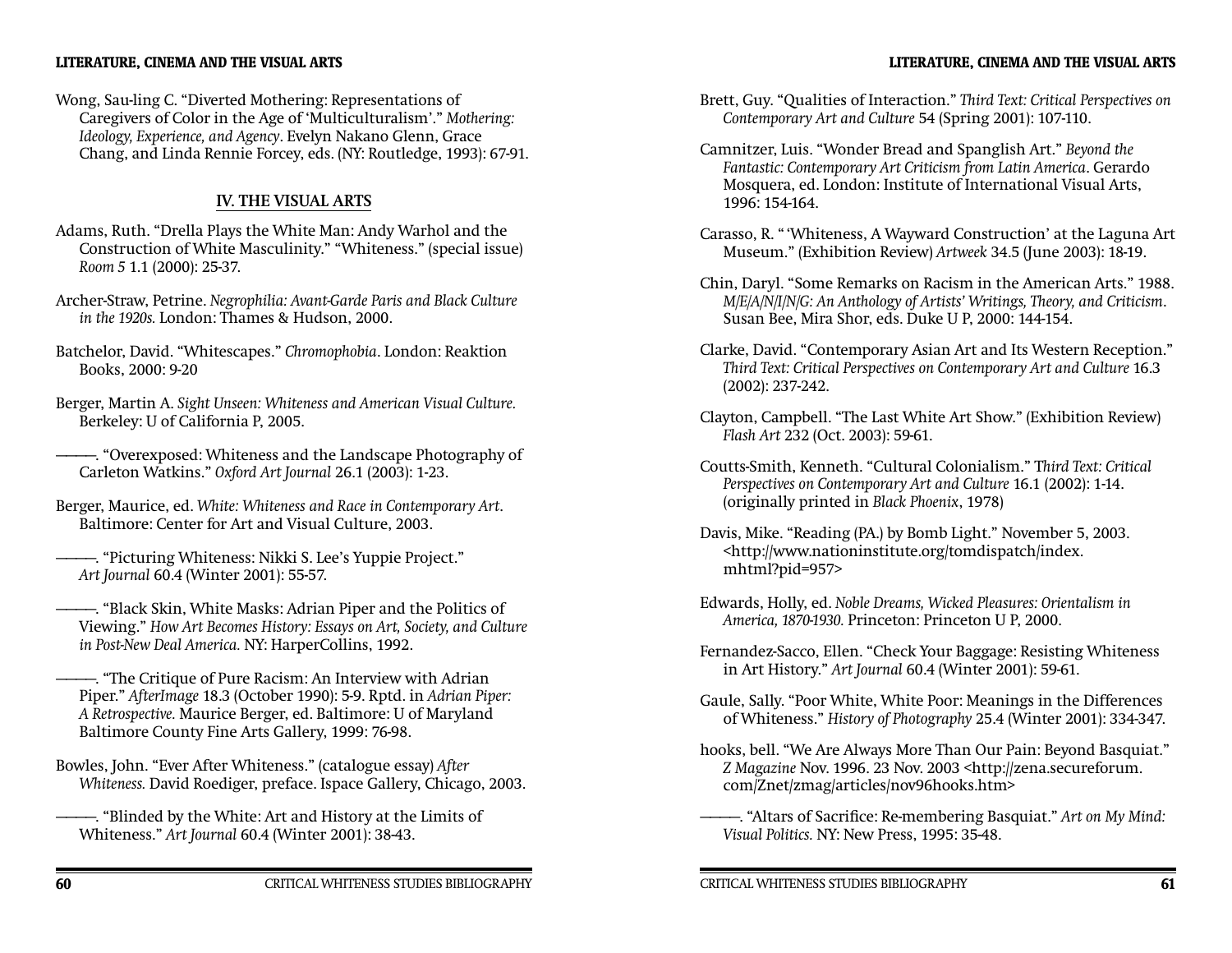- Jackson, Phyllis J. "Liberating Blackness and Interrogating Whiteness." *Art/Women/California 1950-2000*. Diana Burgess Fuller and Daniela Salvioni, eds. Berkeley: U of California P and San Jose Museum of Art, 2002.
- Kosasa, Karen K. "Pedagogical Sights/Sites: Producing Colonialism and Practicing Art in the Pacific." Art Journal 57.3 (Fall 1998): 46-54.
- Lee, Anthony W. *Picturing Chinatown: Art and Orientalism in San Francisco.* Berkeley: U of CA Press, 2001.
- Lubin, David M. "Projecting an Image: The Contested Cultural Identity of Thomas Eakins." *The Art Bulletin* 84.3 (September 2002): 510-522.
- McGrath, Ann. "White Brides: Images of Marriage across Colonizing Boundaries." *Frontiers: A Journal of Women Studies* 23.3 (2002): 76-108.
- Mura, David. "Cultural Claims and Appropriations." *Art Papers*<sup>21</sup> (March/April 1997): 6-11.
- Nettleton, Taro. "White on White: The Overbearing Whiteness of Warhol Being." *Art Journal* 62.1 (Spring 2003): 14-23.
- Oguibe, Olu. "Whiteness and 'The Canon.' " *Art Journal*  60.4 (Winter 2001): 45-47.
- Ourden, Mark. "Viewing Positions: Steven McQueen." *Parachute* 98 (April/June 2000): 18-25.
- Phelan, Peggy. "White Men and Pregnancy: Discovering the Body to Be Rescued." *Unmarked: The Politics of Performance*. NY: Routledge, 1993: 130-145.
- Pieterse, Jan Nederveen. *White on Black: Images of Africa and Blacks in Western Popular Culture.* New Haven: Yale U P, 1992.
- Pindell, Howardena. "On Making a Video: Free, White and 21." *The Heart of the Question: The Writings and Paintings of Howardena Pindell.* New York: Midmarch Arts Press, 1997: 65-69.
- Piper, Adrian. "The Triple Negation of Colored Women Artists." 1990. *The Feminism and Visual Culture Reader.* Amelia Jones, ed. New York: Routledge, 2003: 239-248.
- ————. "Whiteless." *Art Journal* 60.4 (Winter 2001): 62-65.
- ————. "The Logic of Modernism: How Greenburg Stole the Americans Away from a Tradition of Euroethnic Social Content." *Flash Art* 168 (January-February 1993): 56-58, 118, 136.
- ————. "Who Is Safely White?" *Women Artists New*s 12.2 (June 1987): 6.
- Poole, Deborah. *Vision, Race and Modernity: A Visual Economy of the Andeán Image World.* Princeton: Princeton U P, 1997.
- Pujol, Ernesto. "Notes on Obsessive Whiteness." *Art Journal* 59.1 (Spring 2000): 98
- Roediger, David R. " 'I Came for the Art:' Exposing Whiteness and Imagining Nonwhite Spaces." *Whiteness: A Wayward Construction,*  Tyler Stallings, ed. Laguna Beach: Laguna Art Museum, 2003, 53-64. Reprinted in *Art Papers* (May-June, 2003): 22-27.
- ————. "Plotting Against Eurocentrism: The 1929 Surrealist Map of the World." *Race Traitor* 9 (1998): 32-39.
- Rosenthal, Angela. "Visceral Culture: Blushing and the Legibility of Whiteness in Eighteenth-century British Portraiture." *Art History* 27.4 (September 2004): 563-92.
- Savage, Kirk. *Standing Soldiers, Kneeling Slaves*. Princeton: Princeton U P, 1997.
- Smith, Shawn Michelle. " 'Baby's Picture is Always Treasured': Eugenics and the Reproduction of Whiteness in the Family Photograph Album." *The Yale Journal of Criticism* 11.1 (1998): 197-220.
- Stallings, Tyler, ed. *Whiteness: A Wayward Construction.* Laguna Beach: Laguna Art Museum, 2003.
- Stevenson, Karen. " 'The Coming of the Light': Privileging Indigenous Beliefs." *Art Journal* 60.4 (Winter 2001): 49-53.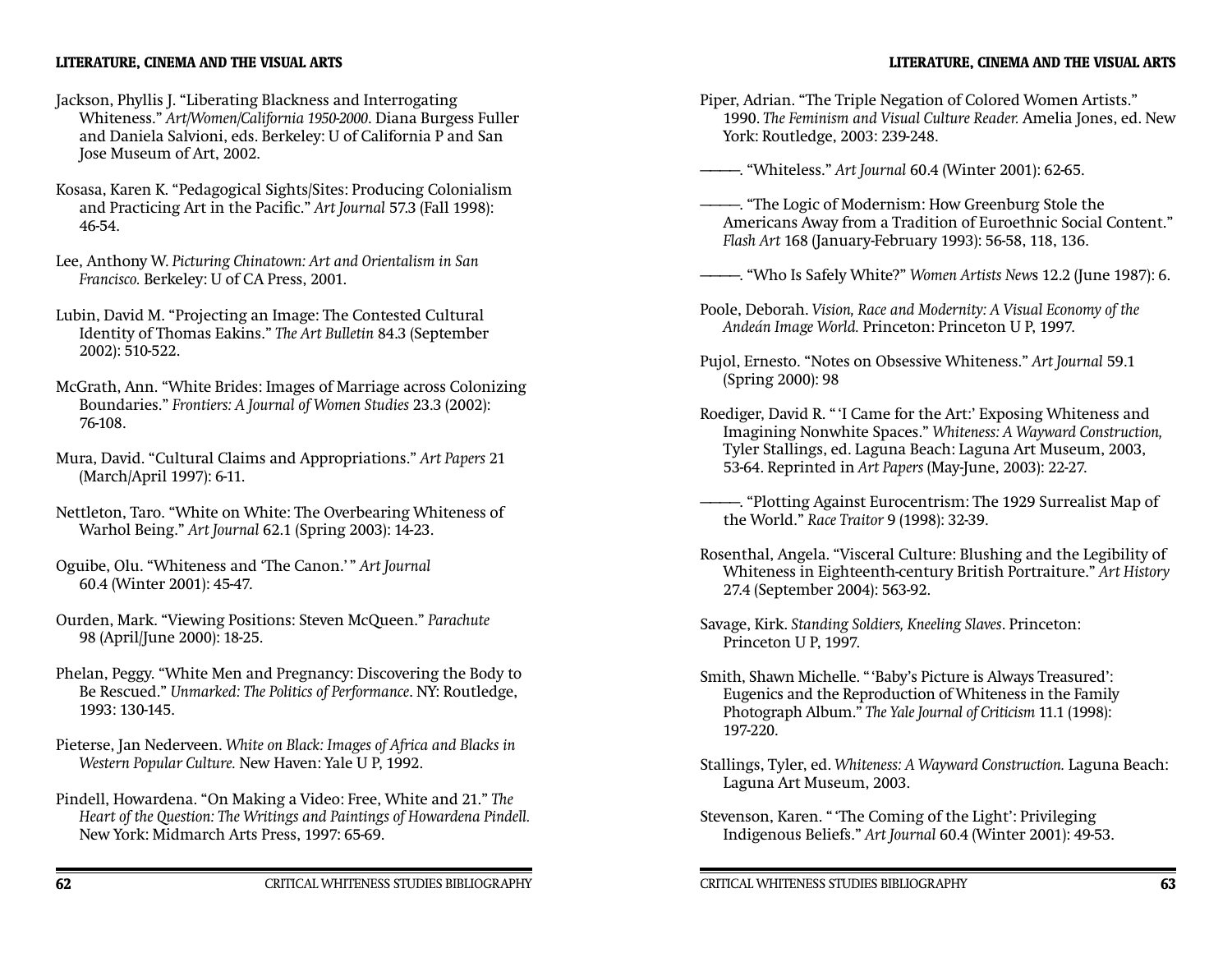- van der Watt, Liese. " 'Making Whiteness Strange': White Identity in Post-apartheid South African Art." *Third Tex*t 56 (Autumn 2001): 63-74.
- ————. "Witnessing Trauma in Post-Apartheid South Africa: The Question of Generational Responsibility." *African Arts* 38.3 (Autumn 2005): 26-35, 93.
- Van Robbroeck, Lize. "Writing White on Black: Identity and Difference in South African Art Writing of the Twentieth Century." *Third Text* 17.2 (June 2003): 171-182.
- Wallace, Michele. "The Prison House of Culture: Why African Art? Why the Guggenheim? Why Now?" *The Visual Culture Reader*. Nicholas Mirzoeff, ed. New York: Routledge, 1998: 371-382.
- ————. "Why Are There No Great Black Artists? The Problem of Visuality in African-American Culture." *Black Popular Culture*. Michele Wallace and Gina Dent, eds. Bay Press, 1992, 333-46. Reprinted in Michele Wallace, *Dark Designs and Visual Culture* (Durham: Duke University Press, 2004): 184-194.
- Yeh, Diana. "Groping in the Dark: Encountering the Works of Steve McQueen." in "Whiteness." (special issue) *Room* 5 1.1 (2000): 39-55.

# **Psychology**

*Lisa B. Spanierman, Nathan R. Todd and Helen A. Neville*

Psychological inquiry seeks to understand and contextualize individual, interpersonal, and group level attitudes and behaviors. Psychological researchers interested in race-related phenomena investigate how broader social processes such as race and racism influence individual self-understanding and behaviors, interactions with others, and group-level interactions. Most psychological research can be applied to real world issues and thus has direct implications for individual and system level change. Though there is not one specific subdiscipline dedicated to the study of whiteness *per se*, blending empirical knowledge from community, counseling, developmental, personality, and social psychology contributes to an understanding of how whiteness functions as a psychosocial phenomenon that affects both individuals and society. Although the psychological study of whiteness now represents a broad, albeit preliminary, interface with the interdisciplinary critical whiteness literature, early psychological research focused on whites' racial prejudices toward others, whereas the present psychological research agenda is also concerned with how whites think of themselves as racial beings and the consequences of these conceptualizations on self and others. It is our hope that the work provided below will highlight the insights that the field of psychology can provide to the interdisciplinary literature interrogating whiteness and that these works might inform future conceptual and empirical research concerned with understanding and addressing the phenomenon of whiteness.

The study of racism, prejudice, and discrimination has a rich history in the social psychological literature. With regard to white racism, the main concern has been with the psychological factors and processes that facilitate the expression and perpetuation of prejudice and individual racism. Thus, the references in "White Racism" focus on work either directly related to the perpetration of racism by whites or some of the foundational areas that may have direct relevance to understanding the psychological processes impinging upon dominant group members, such as stereotyping. Of special note should be the emerging literature regarding the psychology of legitimacy — or rather how individuals legitimate being part of a system where inequality exists — which begins to provide a theoretical and empirical basis for understanding the processes and outcomes related to being in the dominant position in an unjust system of racial hierarchy.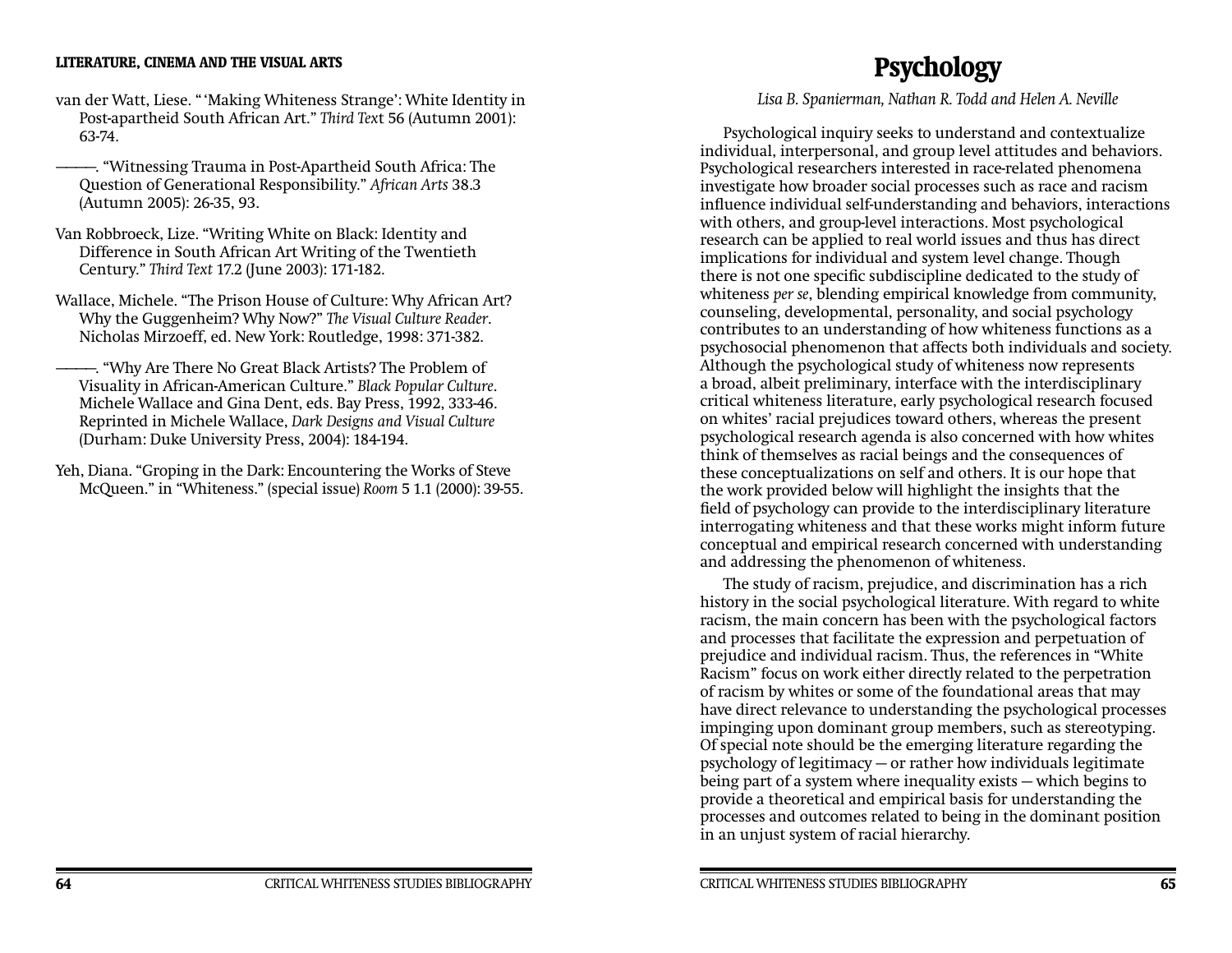#### **PSYCHOLOGY**

One of the central contributions of psychology to the study of whiteness is the theoretical and empirical work on white racial identity — the exploration of the way in which white individuals define themselves as racial beings within a larger hierarchical racial structure. Predominately located in the counseling psychology literature, two distinct approaches to white identity have been developed, as indicated in the section entitled "White Racial Identity Models." The seminal work of Janet Helms in the late 1980s and early 1990s provided one of the first comprehensive theoretical systems for understanding and measuring white racial identity development. She conceptualizes white identity as a set of related behaviors, attitudes, and affective responses to issues of race and racism, with white individuals embodying one or more of six white racial identity statuses; the model captures variation from internalized racist definitions of whiteness to a critical interrogation of race and the adoption of an anti-racist white identity. Rowe and colleagues reject the idea that race is a central aspect of white individuals' identity, and they have proposed an alternative model: white racial consciousness. This model was adapted from developmental psychologist Jean Phinney's groundbreaking work on the stages of ethnic identity and provides insights about individuals' exploration of and commitment to being white. These two constructs — white racial identity development and white racial consciousness — both have been applied to a broad range of areas in psychology, including multicultural competence training for applied psychology graduate students and mental health practitioners, psychological adjustment, and racial attitudes/ behaviors as represented in the citations below. The literature elucidates the controversy that exists regarding the appropriateness of these two theoretical models, and the difficulty in adequately operationalizing each of these constructs.

Recent conceptual writings and empirical research have suggested that Whites experience both positive (i.e., privileges) and negative (i.e., costs) consequences as a result of racism (see "White Privilege and Costs"). White privilege refers to unearned benefits and opportunities to which White individuals have access as a result of their race and that remain inaccessible to racial minorities. The phrase *costs of racism to Whites* has been defined as negative psychosocial consequences that Whites experience as a result of the existence of racism. For Whites, examples of these costs include guilt and shame, irrational fear of people of other races, distorted beliefs regarding race and racism, and limited exposure to people of

different races and cultures. The costs of racism to whites are in no way comparable to the substantial economic, political, and social costs of racism that racial and ethnic minorities face, but are also important to examine.

Another related body of work represented in the references below under the banner of Intergroup Emotions reframes the definition of racism from focusing solely on attitudes to considering the emotional experience or emotional reactions when in the context of thinking or interacting with nongroup members. Developed by Smith and Mackie (1993, 2004), this Intergroup Emotions approach has shown promise in understanding the emotional reactions and processes that may be operating for dominant group members when considering racism or interacting with people of other races and holds promise for better understanding the white experience.

A new area of psychological inquiry, which emerges from the field of education, is the conceptual exploration and empirical examination of the ways in which some White individuals challenge racism. The literature in "White Anti-Racism" reflects personal narratives, where individuals explore their respective journeys toward a critical consciousness about race, as well as investigations employing qualitative research methods to gain a deeper understanding of the phenomenon of White anti-racism as well as examining White individuals who are invested in anti-racist practices.

Last, in "Whiteness and Therapy (and Other Applications)," we highlight the literature that connects psychological research on Whiteness to clinical interventions and multicultural training. Many of these are cross-listed with White identity research, underscoring the linkages between these areas of research, and making them easier to locate.

### **I. WHITE RACISM**

- Allport, G. (1954). *The nature of prejudice.* Reading MA: Addison-Wesley.
- Anastasio, P., Bachman, B., Gaertner, S., & Dovidio, J. (1997). Categorization, recategorization and common ingroup identity. In R. Spears, P. J. Oakes, N. Ellemers, & S. A. Haslam (Eds.) *The social psychology of stereotyping and group life* (pp. 236-256). Blackwell Publishers.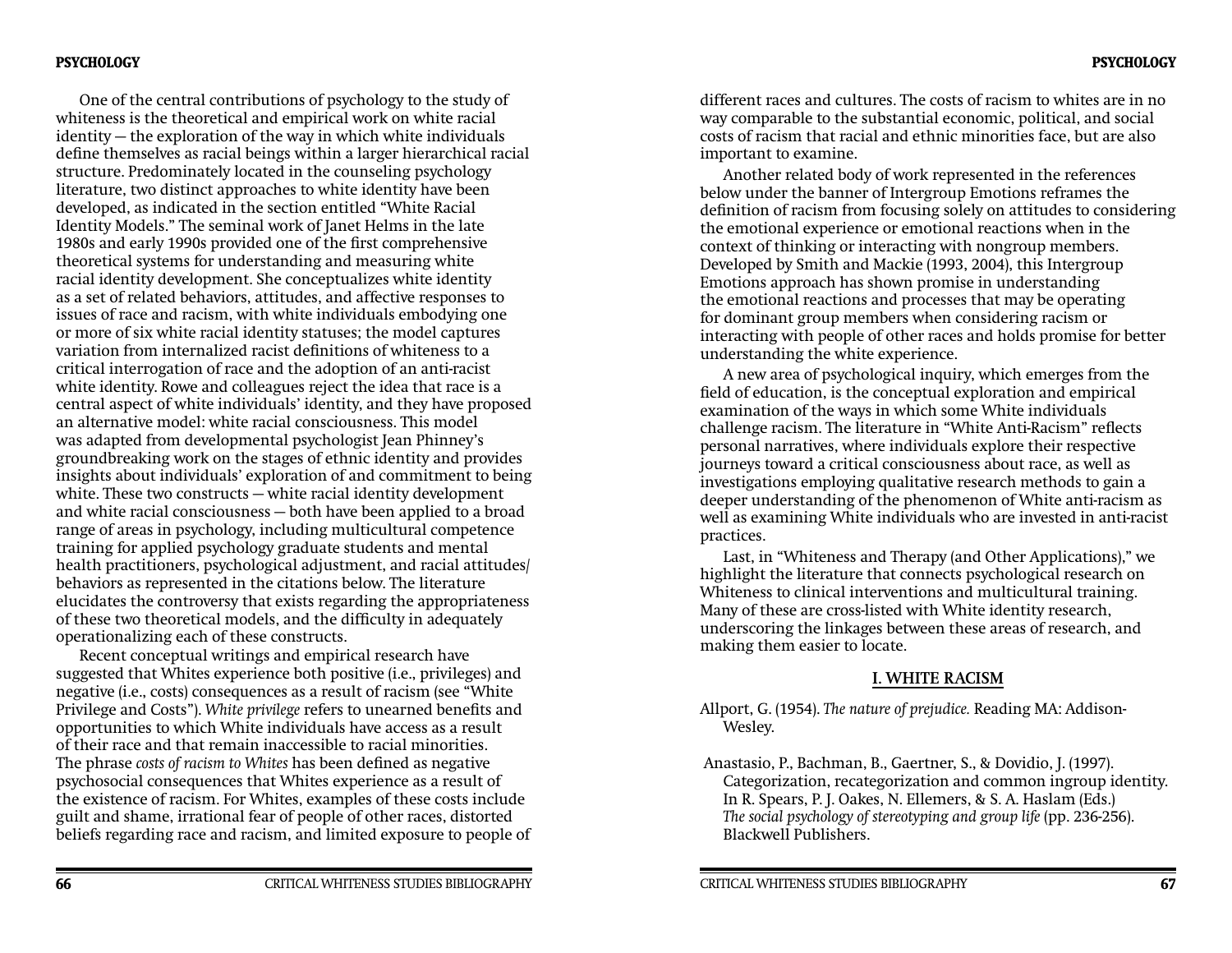### **PSYCHOLOGY**

- Asante, M. K. (1998). Identifying racist language: Linguistic acts and signs. In M. L. Hecht, (Ed.), *Communicating prejudice (*pp. 87-98*).*  Thousand Oaks: Sage.
- Brief, A., Dietz, J., Cohen, R. R., et al. (2000). Just doing business: Modern racism and obedience to authority as explanations for employment discrimination. *Organizational Behavior & Human Decision Processes, 81,* 72-97.
- Burkard, A. W. & Knox, S. (2004). Effect of therapist color-blindness on empathy and attributions in cross-cultural counseling. *Journal of Counseling Psychology, 51, 387-397.*
- Carter, R. T. (1990). The relationship between racism and racial identity among White Americans: An exploratory investigation. *Journal of Counseling & Development, 69,* 46-50.
- Carter, R. T. & Helms, J. E, & Juby, H. L. (2004). The relationship between racism and racial identity for White Americans: A profile analysis. *Journal of Multicultural Counseling and Development*, *32,* 2-17.
- Clark, K. B. (1955). *Prejudice and your child.* Boston: Beacon Press.
- Cochran, S. P. (1994). *Covert prejudicial attitudes of White counselors working with African-American clients.* (Doctoral Dissertation, University of North Carolina). *Dissertation Abstracts International, 54(12-B).*
- D'Andrea, M. & Daniels, J. (2001). Expanding our thinking about white racism: Facing the challenge of multicultural counseling in the 21st century. In J. G. Ponterotto, J. M. Casas, L. A. Suzuki, & C. M. Alexander (Eds.), *Handbook of multicultural counseling* (2nd ed.) (pp. 289-310). Newbury Park, CA: Sage.
- D'Andrea, M. & Daniels, J. (1999a). Building on our knowledge of racism, mental health, and mental health practice: A reaction to Thompson and Neville. *The Counseling Psychologist, 27*, 224-238.
- D'Andrea, M. & Daniels, J. (1999b). Exploring the psychology of White racism through naturalistic inquiry. *Journal of Counseling & Development, 77*, 93-101.
- Daniels, J. A. (2001). Conceptualizing a case of indirect racism using the White Racial Identity Development model. *Journal of Mental Health Counseling, 23*, 256-268.
- Devine, P. G. (1989). Stereotypes and prejudice: Their automatic and controlled components. *Journal of Personality and Social Psychology, 56,* 5-18.
- Dixon, J., Durrheim, K., & Tredoux, C. (2005). Beyond the optimal contact strategy: A reality check for the contact hypothesis, *American Psychologist, 60,* 697-711.
- Doosje, B. & Ellemers, N. (1997). Stereotype under threat. The role of group identification. In R. Spears, P. J. Oakes, N. Ellemers, & A. S. Haslam (Eds.), *The social psychology of stereotyping and group life* (pp. 257-272). Malden, MA: Blackwell.
- Doosje, B., Ellemers, N., & Spears, R. (1995). Perceived intragroup variability as a function of group status and identification. *Journal of Experimental Social Psychology, 31,* 410-436.
- Doosje, B., Spears, R., & Ellemers, N. (2002). Social identity as both cause and effect: The development of group identification in response to anticipated and actual changes in the intergroup status hierarchy. *British Journal of Social Psychology, 41,* 57-76.
- Dovidio, J. F., Glick, P., & Rudman, L. A. (Eds.). (2005). *On the nature of Prejudice: Fifty years after Allport.* Boston: Blackwell.
- Dovidio, J. F., Esses, V. M., Beach, K. R., & Gaertner, S. L. (2003). The role of affect in determining intergroup behavior: The case of willingness to engage in intergroup contact. In D. M. Mackie & E. R. Smith (Eds.) *From prejudice to intergroup emotions: Differentiated reactions to social groups* (pp. 153-171). New York: Psychology Press.
- Dovidio, J. F., Gaertner S. E., Kawakami, K., & Hodson, G. (2002). Why can't we just get along? Interpersonal biases and interracial distrust. *Cultural Diversity & Ethnic Minority Psychology*, 8, 88-102.
- Dovidio, J. F., Gaertner, S. L., Niemann, Y. F., & Snider, K. (2001). Racial, ethnic, and cultural differences in responding to distinctiveness and discrimination on campus: Stigma and common group identity. *Journal of Social Issues, 57,* 167-188.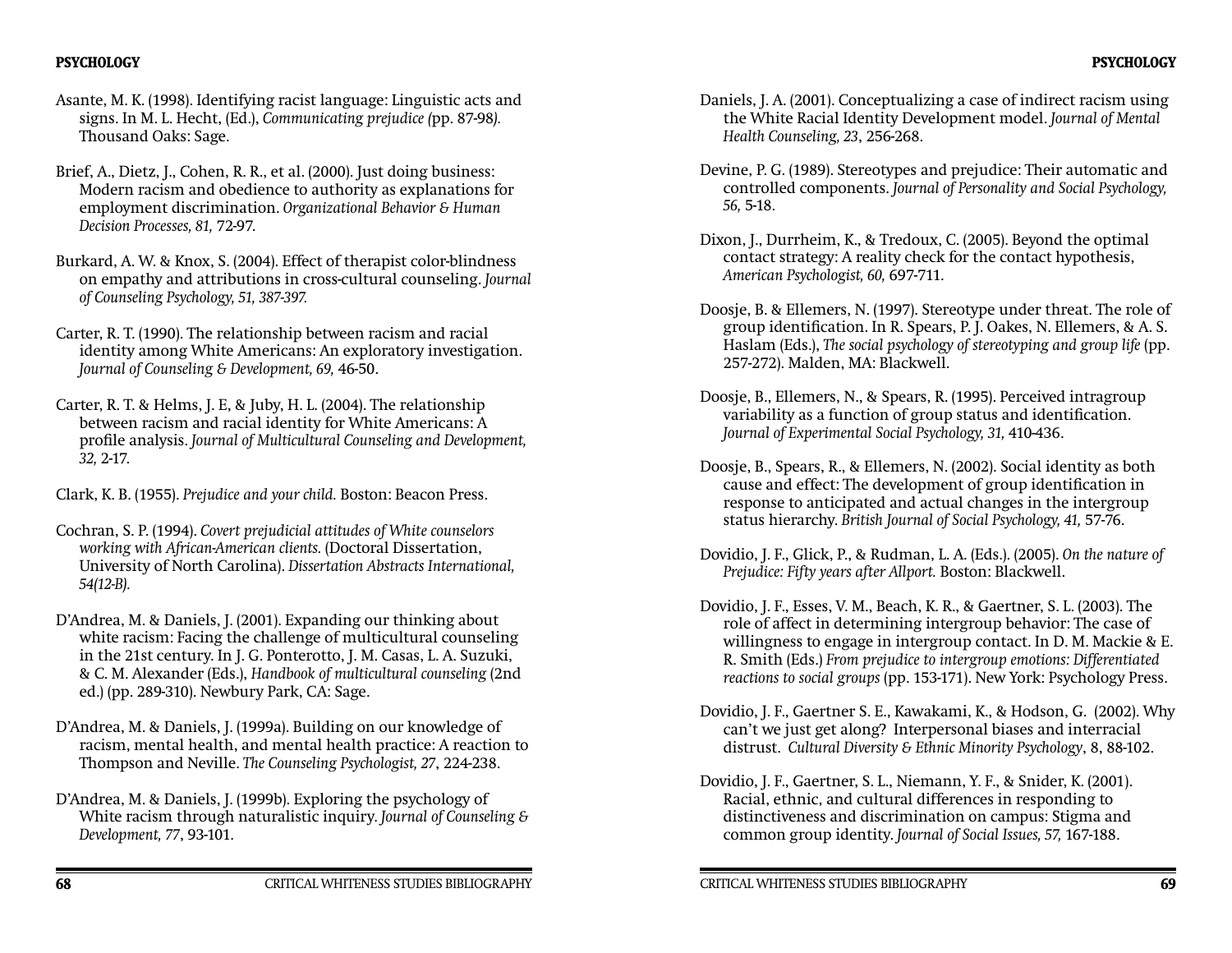- Duckitt, J., Wagner, C., Plessis, I., & Birum, I. (2002). The psychological bases of ideology and prejudice: testing a dual process model. *Journal of Personality and Social Psychology, 83,* 75-93.
- Ekehammar, B. & Akrami, N. (2003). The relation between personality and prejudice: A variable-and a person-centered approach. *European Journal of Personality, 17,* 449-464.
- Ekehammar, B., Akrami, N., Gylje, M., & Zakrisson, I. (2004). What matters most to prejudice: Big five personality, social dominance orientation, or right-wing authoritarianism? *European Journal of Personality, 18,* 463-482.
- Ellemers, N., Spears, R., & Doosje, B. (1997). Sticking together or falling apart: In-group identification as a psychological determinant of group commitment versus individual mobility. *Journal of Personality and Social Psychology, 72,* 617-626.
- Flynn, F. J. (2005). Having an open mind: The impact of openness to experience on interracial attitudes and impression formation. *Journal of Personality and Social Psychology, 88,* 816-826.
- Gaertner, J. F. D. (Ed.). (1986). *Prejudice, discrimination, and racism.* New York: Academic Press.
- Glaser, J., Dixit, J., & Green, D. P. (2002). Studying hate crime with the Internet: What makes racists advocate racial violence? *Journal of Social Issues, 58,* 177-193.
- Guimond, S., Dambran, M., Michinov, N., & Duarte, S. (2003). Does social dominance generate prejudice: Integrating individual and contextual determinants of intergroup cognitions. *Journal of Personality and Social Psychology, 84,* 697-721.
- Jones, J. M. & Carter, R. T. (1996). Racism and White racial identity: Merging realities. In B. P. Bowser & R. G. Hunt (Eds.), *Impacts of racism on White Americans (2nd ed.),* (pp. 1-23). Thousand Oaks, CA: Sage.
- Jost, J. T. & Banaji, M. R. (1994). The role of stereotyping in systemjustifi cation and the production of false consciousness. *British Journal of Social Psychology, 33,* 1-27.
- Jost, J. T., Banaji, M. R., & Nosek, B. A. (2004). A decade of system justification theory: Accumulated evidence of conscious and unconscious bolstering of the status quo. *Political Psychology, 25,* 881-919.
- Jost, J. T., Glaser, J., Druglanski, A. W., & Sulloway, F. J. (2003). Political conservatism as motivated social cognition. *Psychological Bulletin, 129,* 339-375.
- Jost, J. T. & Major, B. (Eds.). (2001). *The psychology of legitimacy: Emerging perspectives on ideology, justice, and intergroup relations.* New York: Cambridge University Press.
- Kim, Y. M. (2000). Whites' explanations of Blacks' socioeconomic underachievement: Individualism, structuralism, and status inconsistency. *Current Research in Social Psychology, 5*(8).
- Leyens, J. P., Demoulin, S., Desert, M., Vaes, J., & Philippot, P. (2003). Expressing emotions and decoding them: Ingroups and outgroups do not share the same advantages. In D. M. Mackie & E. R. Smith (Eds.) *From prejudice to intergroup emotions: Differentiated reactions to social groups* (pp. 135-151). New York: Psychology Press.
- Mackie, D. M., Devos, T., & Smith, E. R. (2000). Intergroup emotions: Explaining offensive action tendencies in an intergroup context. *Journal of Personality and Social Psychology, 79,* 602-616.
- Mackie, D. M., Silver, L. A., & Smith, E. R. (2004). Intergroup emotions: Emotion as an intergroup phenomenon. In L. Z. Tiedens & C. W. Leach (Eds.) *The social life of emotions* (pp. 227-245). Cambridge: Cambridge University Press.
- Mackie, D. M. & Smith, E. R. (Eds.). (2003). *From prejudice to intergroup emotions: Differentiated reactions to social groups.* New York: Psychology Press.
- Miller, D. A., Smith, E. R., & Mackie, D. M. (2004). Effects of intergroup contact and political predispositions on prejudice: Role of intergroup emotions. *Group Processes and Intergroup Relations, 7,* 221-237.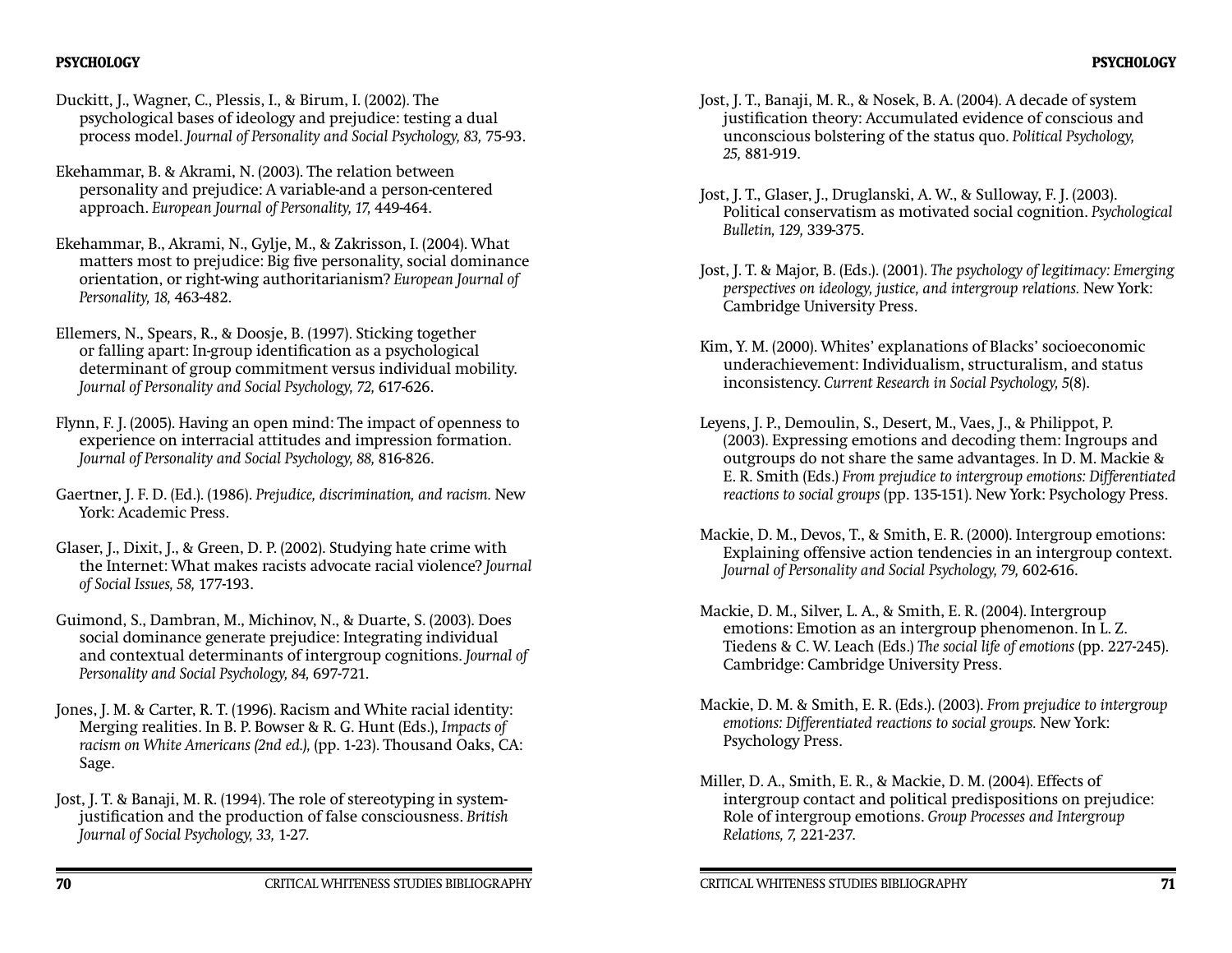- Monteith, M. J., Devine, P. G., & Zuwerink, J. R. (1993). Self-directed versus other-directed affect as a consequence of prejudice-related discrepancies. *Journal of Personality and Social Psychology, 64,* 198-210.
- Neville, H. A., Lilly, R. L., Duran, G., Lee, R., & Browne, L. (2000). Construction and initial validation of the Color-Blind Racial Attitudes Scale (CoBRAS). *Journal of Counseling Psychology, 47*, 59-70.
- Pfeifer, J. E. & Bernstein, D. J. (2003). Expressions of modern racism in judgments of others: The role of task and target specificity on attributions of guilt. *Social Behavior & Personality, 31*, 749-766.
- Pope-Davis, D. B. & Ottavi, T. M. (1992). The influence of white racial identity attitudes on racism among faculty members: A preliminary examination. *Journal of College Student Development, 33,* 389-394.
- Pope-Davis, D. B. & Ottavi, T. M. (1994). The relationship between racism and racial identity among White Americans: A replication and extension. *Journal of Counseling & Development, 72*, 293-297.
- Reynolds, K. J., Turner, J. C., Haslam, S. A., & Ryan, M. K. (2001). The role of personality and group factors in explaining prejudice. *Journal of Experimental Social Psychology, 37,* 427-434.
- Schmitt, M. T., Branscombe, N. R., & Kappen, D. M. (2003). Attitudes toward group-based inequality: Social dominance or social identity? *British Journal of Social Psychology, 42,* 161-186.
- Sidanius, J., Devereux, E., & Pratto, F. (1992). A comparison of symbolic racism theory and social dominance theory as explanations for racial policy attitudes. *Journal of Social Psychology, 132,* 377-395.
- Sidanius, J. & Pratto, F. (1999). *Social dominance: An intergroup theory of social hierarchy and oppression.* New York: Cambridge University Press.
- Smith, E. R. (1993). Social identity and social emotions: Toward new conceptualizations of prejudice. In D. M. Mackie & D. L. Hamilton (Eds.) *Affect, cognition, and stereotyping: Interactive processes in group perception* (pp. 297-315). New York: Academic Press, Inc.
- Spears, R., Doosje, B., & Ellemers, N. (1997). Self-stereotyping in the face of threats to group status and distinctiveness: The role of group identification. Personality and Social Psychology Bulletin, *23, 538-554*.
- Swim, J. K. & Miller, D. L. (1999). White guilt: Its antecedents and consequences for attitudes toward affirmative action. *Personality & Social Psychology Bulletin, 25*, 500-514.
- Tajfel, H. & Turner, J. C. (1986). The social identity theory of intergroup behavior. In S. Worchel & W. G. Austin (Eds.) *Psychology of Intergroup Relations* (pp. 7-24). Chicago: Nelson-Hall.
- Taylor, S. E. (1991). Asymmetrical effects of positive and negative events: The mobilization-minimization hypothesis. *Psychological Bulletin, 110,* 67-85.
- Thompson, C. E. & Neville, H. A. (1999). Racism, mental health, and mental health practice. *The Counseling Psychologist, 27*, 155-223.
- Turner, J. C., Hogg, M. A., Oakes, P. J., Reicher, S. D., & Wetherell, M. S. (1987). *Rediscovering the social group: A self-categorization theory.* New York: Basil Blackwell.

## **II. WHITE RACIAL IDENTITY MODELS**

- Altekruse, M. C. (1994). *White racial identity attitudes relationship with the ability to display empathy with African-American clients.* (Doctoral Dissertation, Indiana University, Bloomington). *Dissertation Abstracts International, 54(9-B).*
- Behrens, J. T. (1997). Does the white racial identity attitude scale measure racial identity? *Journal of Counseling Psychology, 44,* 3-12.
- Behrens, J. T. & Rowe, W. (1997). Measuring white racial identity: A reply to Helms (1997). *Journal of Counseling Psychology, 44,* 3-12.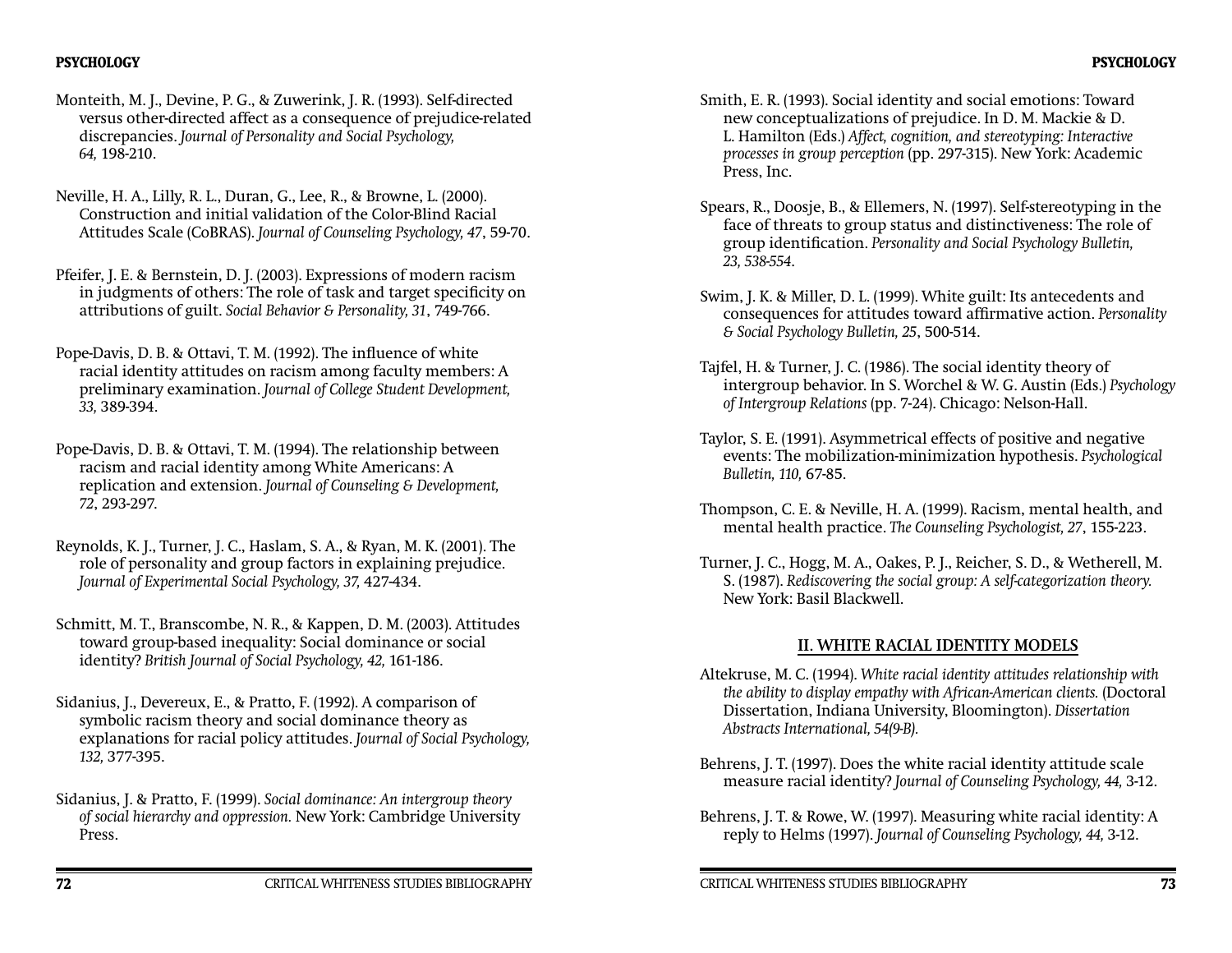## **PSYCHOLOGY**

- Block, C. J. & Carter, R. T. (1996). White racial identity attitude theories: A rose by any other name is still a rose. *The Counseling Psychologist, 24*, 326-334.
- Brazaitis, S. J. (1998). *White racial identity attitudes as moderators of self-silencing in White women.* (Doctoral Dissertation, Columbia University). *Dissertation Abstracts International, 58(9-B).*
- Burkard, A. W., Juarez-Huffaker, M., & Ajmere, K. (2003). White racial identity attitudes as a predictor of client perceptions of crosscultural working alliances. *Journal of Multicultural Counseling and Development, 31,* 226-244.
- Burkard, A. W., Ponterotto, J. G., Reynolds, A. L., & Alfonso, V. C. (1999). White counselor trainees' racial identity and working alliance perceptions. *Journal of Counseling & Development, 77*, 324-329.
- Butryn, T. M. (2002). Critically examining White racial identity and privilege in sport psychology consulting. *Sport Psychologist, 16*, 316-336.
- Carter, R. T. (1990). The relationship between racism and racial identity among White Americans: An exploratory investigation. *Journal of Counseling & Development, 69,* 46-50.
- ————. (1995). *The infl uence of race and racial identity in psychotherapy: Toward a racially inclusive model*. New York: John Wiley & Sons.
- ————. (1996). Exploring the complexity of racial identity attitude measures. In G. R. Sodowsky & J. Impara (Eds.), *Multicultural assessment in counseling and clinical psychology* (pp. 193-223). Lincoln, NE: Buros Institute of Mental Measurements.
- Carter, R. T., Gushue, G. V., & Weitzman, L. M. (1994). White racial identity development and work values. *Journal of Vocational Behavior, 44*, 185-197.
- Carter, R. T., Helms, J. E., & Juby, H. L. (2004). The Relationship between Racism and Racial Identity for White Americans: A Profile Analysis. *Journal of Multicultural Counseling & Development*, *32*, 2-17.
- Choney, S. B. & Behrens, J. T. (1996). Development of the Oklahoma Racial Attitudes Scale- Preliminary Form (ORAS-P). In G. R. Sodowsky & J. Impara (Eds.), *Multicultural assessment in counseling and clinical psychology* (pp. 225-240). Lincoln, NE: Buros Institute of Mental Measurements.
- Choney, S. K. & Rowe, W. (1994). Assessing White racial identity: The White Racial Consciousness Development Scale (WRCDS). *Journal of Counseling & Development, 73*, 102-104.
- Cohen, E. A. (2001). *The relationships among personality factors, gender, White racial consciousness types, and birth order.* (Doctoral Dissertation, Indiana State University). *Dissertation Abstracts International, 62(2-B).*
- Constantine, M. G. (2002). Racism attitudes, White racial identity attitudes, and multicultural counseling competence in school counselor trainees. *Counselor Education & Supervision, 41*, 162-174.
- Corbett, M. M. (1995). *The relationship between White racial identity and narcissism.* (Doctoral Dissertation, University of Maryland). *Dissertation Abstracts International, 56(4-B).*
- Daniel, G. (1996). Black and White identity in the new millennium: Unsevering the ties that bind. In M. Root (Ed), *The multiracial experience: Racial borders as the new frontier (pp.121-139).* Thousand Oaks, CA: Sage.
- Daniels, J. A. (2001). Conceptualizing a case of indirect racism using the White Racial Identity Development model. *Journal of Mental Health Counseling, 23*, 256-268.
- Gingerich, K. E. (1999). *The impact of study abroad and didactic crosscultural coursework experiences on the development of white racial consciousness and cultural sensitivity.* (Doctoral Dissertation, University of Kansas). *Dissertation Abstracts International, 60(2-A).*
- Goodstein, R. & Ponterotto, J. G. (1997). Racial and ethnic identity: Their relationship and their contribution to self-esteem. *Journal of Black Psychology, 23,* 275-292.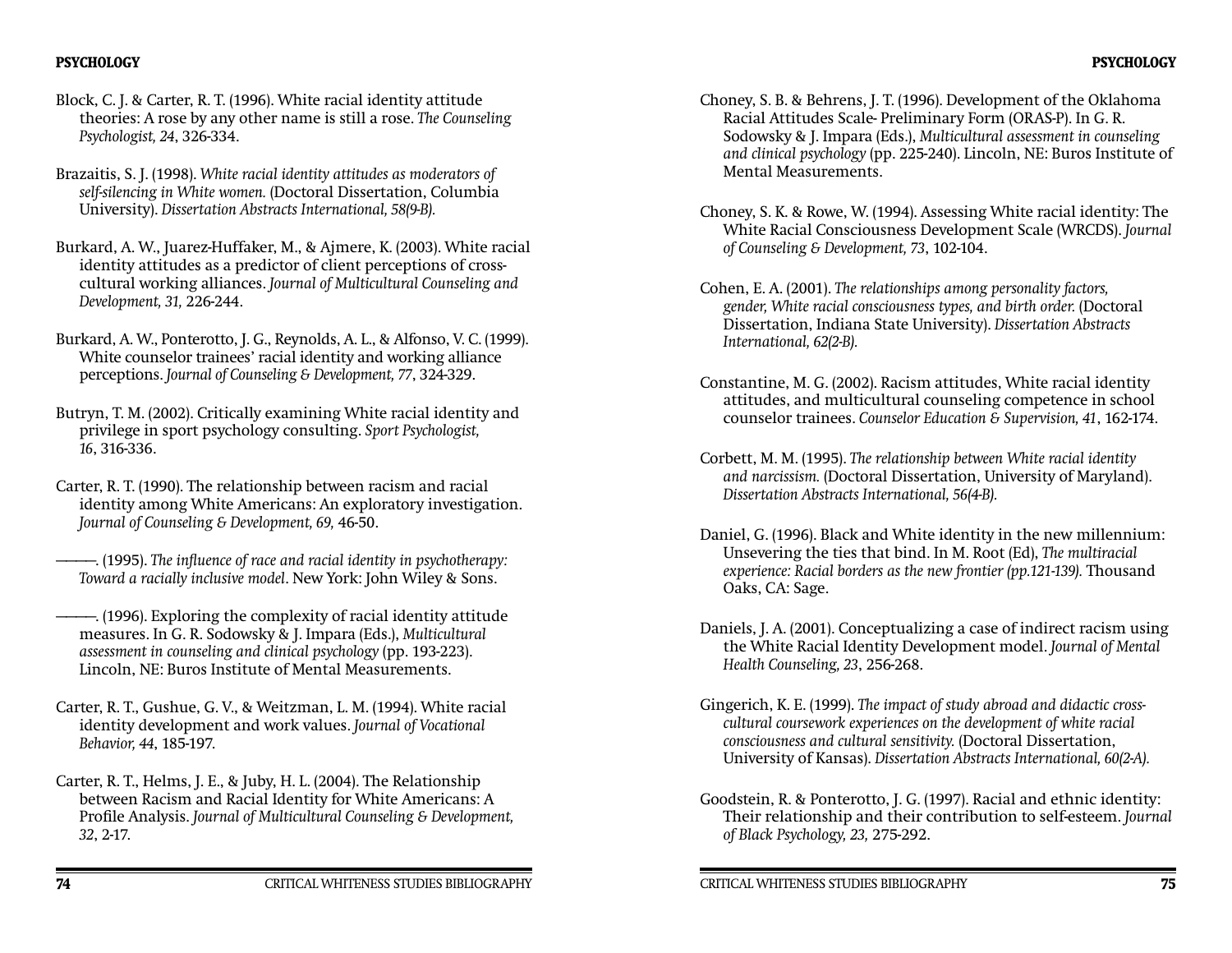Gushue, G. V. & Carter, R. T. (2000). Remembering race: White racial identity attitudes and two aspects of social memory. *Journal of Counseling Psychology, 47*, 199-210.

Hamarneh, M. E. (1996). *The impact of racial identity training on antiblack attitudes of white counselors-in-training.* (Doctoral Dissertation, University of Florida). *Dissertation Abstracts International, 57(2-B).* 

Hardiman, R. (1982). *White identity development: A process oriented model for describing the racial consciousness of White Americans.* (Doctoral Dissertation, University of Massachusetts). *Dissertation Abstracts International, 43(1-A).*

—. (2001). Reflections on White Identity Development Theory. In C. L. Wijeyesinghe & B. W. Jackson III (Eds.), *New perspectives on racial identity development: A theoretical and practical anthology* (pp. 108-128). New York: New York University Press.

- Hauser, S. T. (1972). Black and white identity development: Aspects and perspectives. *Journal of Youth & Adolescence, 1*, 113-130.
- Helms, J. E. (1999). Another meta-analysis of the White Racial Identity Attitude Scale's Cronbach alphas: Implications for validity. *Measurement & Evaluation in Counseling & Development, 32*, 122-137.
- ————. (1997). Implications of Behrens (1997) for the validity of the White Racial Identity Attitude Scale. *Journal of Counseling Psychology, 44*, 13-16.
- $-$ . (1996). Toward a methodology for measuring and assessing racial as distinguished from ethnic identity. In G. R. Sodowsky & J. Impara (Eds.), *Multicultural assessment in counseling and clinical psychology* (pp. 143-192). Lincoln, NE: Buros Institute of Mental Measurements.
- –. (1995). An update of Helm's white and people of color racial identity models. In J. G. Ponterotto, J. M. Casas, L. A. Suzuki, & C. M. Alexander (Eds.), Handbook of Multicultural Counseling (pp. 181-198). Thousand Oaks, CA: Sage.
- –. (1993). I also said "White racial identity influences White researchers." *The Counseling Psychologist, 21*, 240-243.
- ————. (1992). *A race is a nice thing to have: A guide to being a white person or understanding the white persons in your life*. Kansas: Content Communications.
- ————. (1990). *Black and White racial identity: Theory, research, and practice.* Westport, CT: Greenwood Press.
- ————. (1984). Toward a theoretical explanation of the effects of race on counseling: a Black and White model. *The Counseling Psychologist, 12*, 153-165.
- Helms, J. E. & Carter, R. T. (1990). Development of the White Racial Identity Attitude Inventory. In J. E. Helms (Ed.), *Black and White racial identity: Theory, research, and practice* (pp. 67-80). Westport, CT: Greenwood Press.
- ————. (1991). Relationships of white and black racial identity attitudes and demographic similarity to counselor preferences. *Journal of Counseling Psychology, 38,* 446-457.
- Jones, J. M. & Carter, R. T. (1996). Racism and White racial identity: Merging realities. In B. P. Bowser & R. G. Hunt (Eds.), *Impacts of racism on White Americans (2nd ed.),* (pp. 1-23). Thousand Oaks, CA: Sage.
- Knowles, E. D. & Peng, K. (2005). White selves: Conceptualizing and measuring a dominant-group identity. *Journal of Personality and Social Psychology, 89,* 223-241.
- Kwan, K. K. (2001). Counseling applications of racial and ethnic identity models: An introduction to the special issue. *Journal of Mental Health Counseling, 23*, 185-191.
- LaFleur, N. K., Leach, M.M., & Rowe, W. (2002). Manual: Oklahoma Racial Attitudes Scale.
- LaFleur, N. K., Rowe, W., & Leach, M. M. (2002). Reconceptualizing White racial consciousness. *Journal of Multicultural Counseling & Development, 30*, 148-152.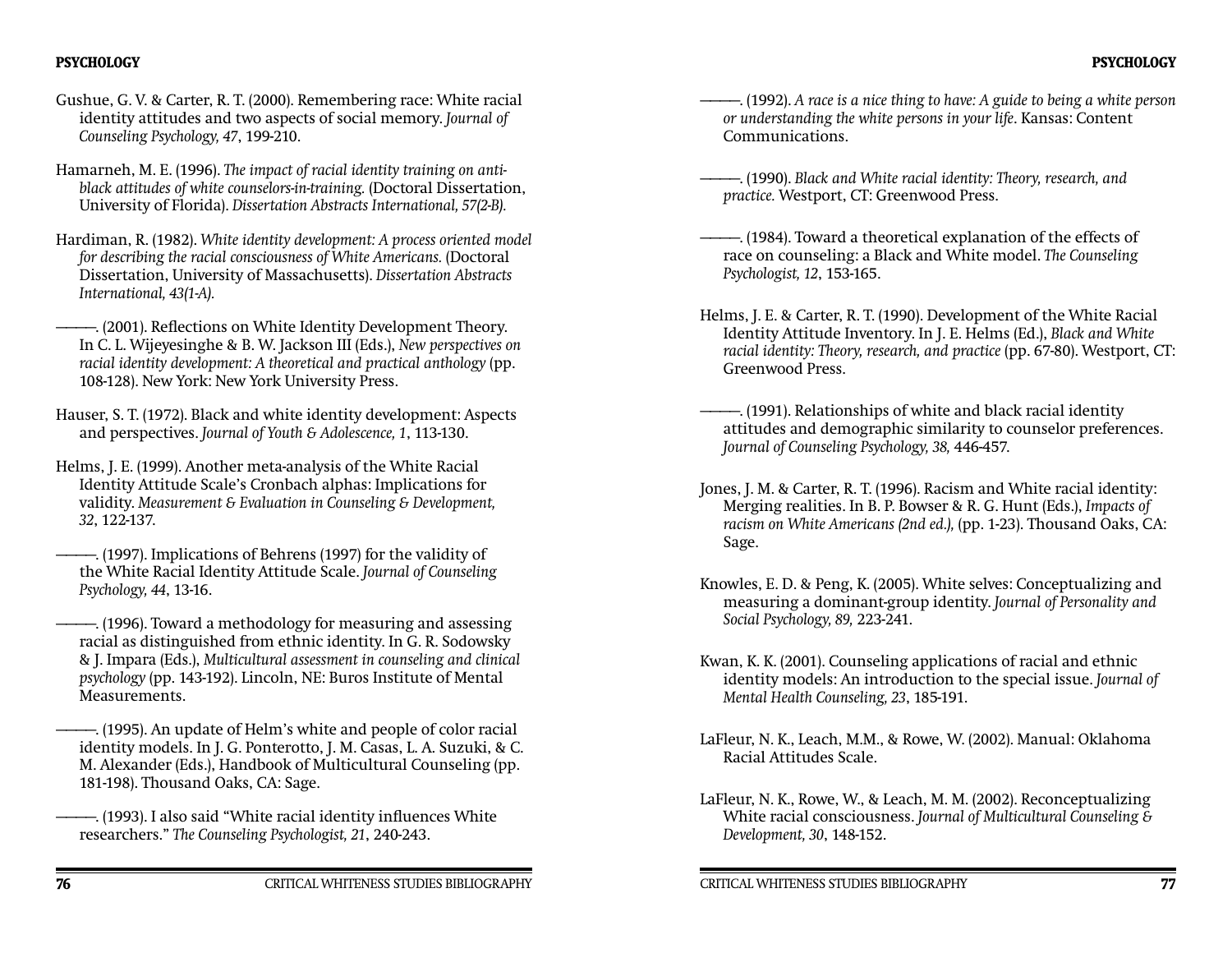Leach, M. M., Behrens, J. T., & LaFleur, N. (2002). White racial identity and white racial consciousness: Similarities, differences, and recommendations. *Journal of Multicultural Counseling & Development, 30*, 66-80.

Mercer, S. H. & Cunningham, M. (2003). Racial identity in White American college students: Issues of conceptualization and measurement. *Journal of College Student Development, 44*, 217-230.

Mitchell, A. A. (1998). *A methodological examination of White Racial consciousness and attitudes toward women, people who are deaf, gay men and lesbians.* (Doctoral Dissertation, University of Maryland). *Dissertation Abstracts International, 58(9-A).* 

Mueller, J. A. & Pope, R. L. (2001). The relationship between multicultural competence and White racial consciousness among student affairs practitioners. *Journal of College Student Development, 42*, 133-144.

Neville, H. A., Heppner, M. J., Louie, C. E., Thompson, C. E., Brooks, L., & Baker, C. E. (1996). The impact of multicultural training on white racial identity attitudes and therapy competencies. *Professional Psychology Research and Practice, 27,* 83-89.

Ochs, N. G. (1993). *Racial issues in White dyads: An investigation of Helms' interaction model.* (Doctoral Dissertation, College of William and Mary). *Dissertation Abstracts International, 53(11-A).* 

O'Donoghue, M. H. (2001). *White mothers of biracial, Black-White adolescents: Negotiating the borders of racial identity, culture and ethnicity.* (Doctoral Dissertation, New York University). *Dissertation Abstracts International, 61(7-A).* 

Ottavi, T. M., Pope-Davis, D. B., & Dings, J. G. (1994). Relationship between white racial identity attitudes and self-reported multicultural counseling competencies. *Journal of Counseling Psychology, 41,* 149-154.

Pack-Brown, S. P. (1999). Racism and White counselor training: Influence of White racial identity theory and research. *Journal* of *Counseling & Development, 77*, 87-92.

Parker, W. A., Moore, M. A., & Neimeyer, G. J. (1998). Altering White racial identity and interracial comfort through multicultural training. *Journal of Counseling & Development, 76*, 302-310.

- Perez, J. A. (1998). *The influence of White racial consciousness and degree of racism on preferences for racially similar counselors.* (Doctoral Dissertation, Washington State University). *Dissertation Abstracts International, 59(6-B).*
- Ponterotto, J. G. (1988). Racial consciousness development among white counselor trainees: A stage model. *Journal of Multicultural Counseling and Development, 16*, 146-156.
- Ponterotto, J. G., Sabnani, H. B., & Borodovsky, L. G. (1992). White racial identity attitude research: A rejoinder. *The Counseling Psychologist, 20*, 191-193.
- Ponterotto, J. G., Utsey, S. O., & Pederson, P. B. (2006). *Preventing prejudice: A guide for counselors and educators* (2nd ed.; pp. 88 – 108). Newbury Park, CA: Sage.
- Pope-Davis D. B., Menefee, L. A., & Ottavi, T. M. (1993). The comparison of white racial identity attitudes among faculty and students: Implications for professional psychologists. *Professional Psychology Research and Practice, 24,* 443-449.
- Pope-Davis, D. B. & Ottavi, T. M. (1994). The relationship between racism and racial identity among White Americans: A replication and extension. *Journal of Counseling & Development, 72*, 293-297.
- Pope-Davis, D. B. & Ottavi, T. M. (1992). The influence of white racial identity attitudes on racism among faculty members: A preliminary examination. *Journal of College Student Development, 33,* 389-394.
- Pope-Davis, D. B., Vandiver, B. J., & Stone, G. L. (1999). White racial identity attitude development: A psychometric examination of two instruments. *Journal of Counseling Psychology, 46*, 70-79.
- Regan, A. M. & Huber, J. S. (1997). Facilitating White identity development: A therapeutic group intervention. In C. E. Thompson and R. T. Carter (Eds.), *Racial identity theory: Applications to individual, group, and organizational interventions*, (pp. 113-126). Mahwah, NJ: Lawrence Erlbaum Associates.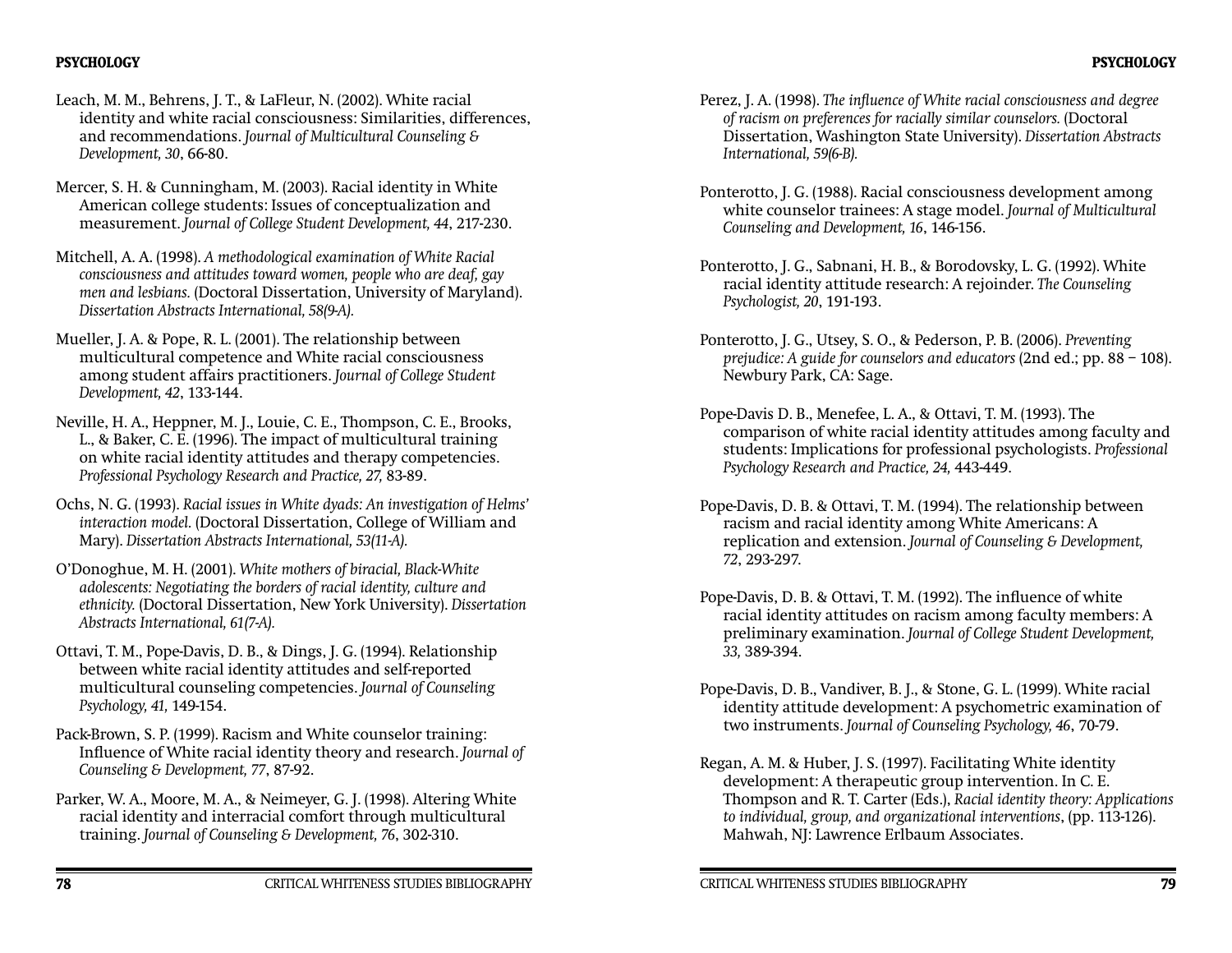- Richardson, T. Q. & Silvestri, T. J. (1999). White identity formation: A developmental process. In R. H. Sheets & E. R. Hollins (Eds.), *Racial and ethnic identity in school practices: Aspects of human development* (pp. 49-65). Mahwah, NJ: Lawrence Erlbaum Associates.
- Roediger, D. R. (1999). Is there a healthy white personality? *The Counseling Psychologist, 27*, 239-244.
- Rowe, W., Behrens, J. T., & Leach, M. M. (1995). Racial/ethnic identity and racial consciousness: Looking back and looking forward. In J. G. Ponterotto, J. M. Casas, L. A. Suzuki, & C. M. Alexander (Eds.), *Handbook of multicultural counseling* (2nd ed.) (pp. 218-235). Newbury Park, CA: Sage.
- Rowe, W., Bennett, S K., & Atkinson, D. R. (1994). White racial identity models: A critique and alternative proposal. *The Counseling Psychologist, 22,* 129-146.
- Rowe, W. & Hill, T. L. (1992). On carts and horses: The status of white racial identity attitude research. *The Counseling Psychologist, 20,* 189-190.
- Sabnani, H. B., Ponterotto, J. G., & Borodovsky, L. G. (1991). White racial identity development and cross-cultural counselor training: A stage model. *The Counseling Psychologist, 19,* 76-102.
- Scott, D. A. & Robinson, T. L. (2001). White male identity development: The Key model. *Journal of Counseling & Development, 79*, 415-421.
- Silvestri, T. J. & Richardson, T. Q. (2001). White racial identity statuses and NEO personality constructs: An exploratory analysis. *Journal of Counseling & Development, 79*, 68-76.
- Steward, R. J., Boatwright, K. J., Sauer, E., Baden, A., & Jackson, J. D. (1998). The relationships among counselor-trainees' gender, cognitive development, and white racial identity: implications for counselor training. *Journal of Multicultural Counseling & Development, 26*, 254-272.
- Stoddart, K. (2002). Researching White Racial Identity. *American Behavioral Scientist, 45*, 1254-1264.
- Stovall, C. D. (1991). *Development of a measure of White counselor racial attitudes toward Black male client characteristics: The Counselor Situational Attitude Scale (CSAS).* (Doctoral Dissertation, University of Maryland). *Dissertation Abstracts International, 52(2-B).*
- Sue, D. W. & Sue, D. (2003). *Counseling the culturally diverse: Theory and practice (4th ed.)* (pp. 93-117). New York: John Wiley and Sons.
- Summerson, M. T. (1997). *White racial consciousness and preference for counselor ethnicity in White undergraduate students.* (Doctoral Dissertation, Washington State University). *Dissertation Abstracts International, 57(11-B).*
- Thompson, C. E. (1994). Helms' white racial identity development (WRID) theory: Another look. *The Counseling Psychologist, 22,* 645-649.
- Thompson, C. E., & Carter, R. T. (Eds.). (1997). *Racial identity theory: Applications to individual, group, and organizational interventions.* Mahwah, NJ: Lawrence Erlbaum Associates.
- Tokar, D. M. & Swanson, J. L. (1991). An investigation of the validity of Helms' (1984) model of white racial identity development. *Journal of Counseling Psychology, 38,* 296-301.
- Utsey, S. O. & Gernat, C. A. (2002). White racial identity attitudes and the ego defense mechanisms used by white counselor trainees in racially provocative counseling situations. *Journal of Counseling & Development, 80,* 475-483.
- Vinson, T. S. & Neimeyer, G. J. (2003). The relationship between racial identity development and multicultural counseling competency: A second look. *Journal of Multicultural Counseling and Development, 31,* 262-277.

# **III. WHITE PRIVILEGE AND COSTS**

- Ancis, J. R. & Szymanski, D. M. (2001). Awareness of White privilege among White counseling trainees. *The Counseling Psychologist, 29*, 548-569.
- Arminio, J. (2001). Exploring the nature of race-related guilt. *Journal of Multicultural Counseling & Development, 29*, 239-252.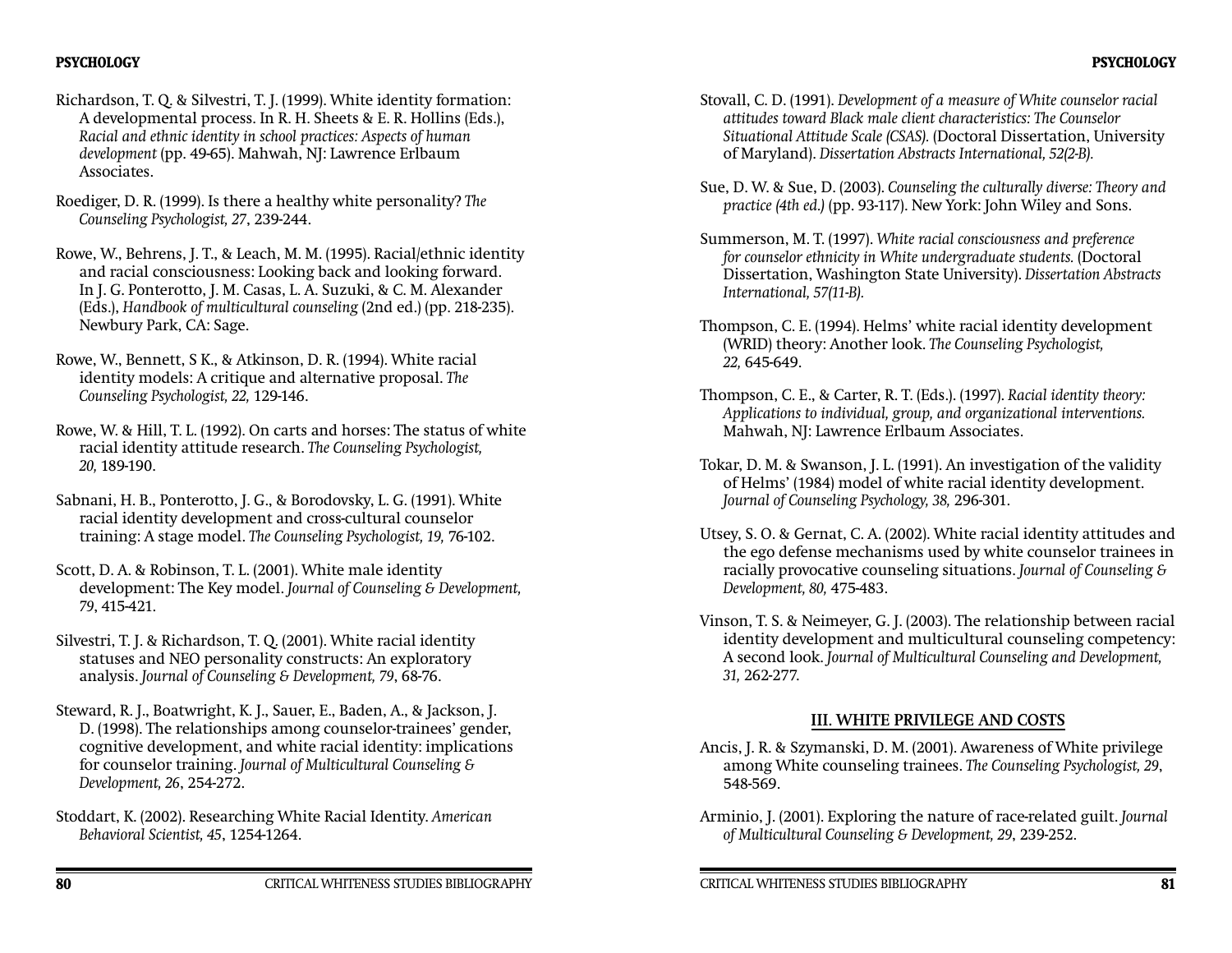### **PSYCHOLOGY**

- Banaszynski, T. L. (2001). *Beliefs about the existence of White privilege, race attitudes, and diversity-related behavior.* (Doctoral Dissertation, Yale University). *Dissertation Abstracts International, 61(10-B).*
- Baumeister, R. F. & Hastings, S. (1997). Distortions of collective memory: How groups flatter and deceive themselves, in I. W. Pennebaker, D. Paez, & B. Rime (Eds.) *Collective memory of political events: Social psychological perspectives,* (pp. 277-293). Mahwah, New Jersey: Lawrence Erlbaum.
- Baumeister, R. F., Stillwell, A. M., & Heatherton, T. F. (1994). Guilt: An interpersonal approach. *Psychological Bulletin, 115,* 243-267.
- Bowser, B. P. & Hunt, R. G. (Eds.). (1996). *Impacts of racism on White Americans (2nd ed.)* (1996). Thousand Oaks, CA: Sage.
- ————. (Eds.). (1981). *Impacts of racism on White Americans*. Beverly Hills, CA: Sage.
- Branscombe, N. R. (1998). Thinking about one's gender group's privileges or disadvantages: Consequences for well-being in women and men. *British Journal of Social Psychology, 37,* 167-184.
- Branscombe, N. R. & Doosje, B. (2004). International perspectives on the experience of collective guilt. In N. R. Branscombe and B. Doosje (Eds.) *Collective Guilt: International Perspectives.* Cambridge University Press.
- Branscombe, N. R., Doosje, B., & McGarty, C. (2003). Antecedents and consequences of collective guilt. In D. M. Mackie & E. R. Smith (Eds.) *From Prejudice to Intergroup Emotions: Differentiated Reactions to Social Groups* (pp. 49-66). New York: Psychology Press.
- Branscombe, N. R. & Miron, A. M. (2004). Interpreting the ingroup's negative actions toward another group: Emotional reactions to appraised harm. In L. Z. Tiedens & C. W. Leach (Eds.) *The Social Life of Emotions*, (pp. 314-335). Cambridge: Cambridge University Press.
- Branscombe, N. R., Slugoski, B., & Kappen, D. M. (2004). The measurement of collective guilt: What it is and what it is not. In N. R. Branscombe and B. Doosje (Eds.) *Collective Guilt: International Perspectives* (pp. 16-34). Cambridge University Press.
- Branscombe, N. R. & Wann, D. L. (1994). Collective self-esteem consequences of outgroup derogation when a valued social identity is on trial. *European Journal of Social Psychology, 24,* 641-657.
- Branscombe, N. R., Wann, D. L, Noel, J. G., & Coleman, J. (1993). In-group or out-group extremity: Importance of the threatened social identity. *Personality and Social Psychology Bulletin, 19,* 381-388.
- Butler, E. M. (2003). The in/visible race in multicultural psychology literature: A recognition of whiteness and power. (Doctoral Dissertation, The Wright Institute). Dissertation Abstracts International, 64(3-B).
- Crocker, J., Luhtanen, R., Blain, B., & Broadnzx, S. (1994). Collective self-esteem and psychology well-being among White, Black, and Asian college students. *Personality and Social Psychology Bulletin, 20,*  503-513.
- Devos, T. & Banaji M. R. (2005). American = White? *Journal of Personality and Social Psychology, 88,* 447-466.
- Dolan-Del Vecchio, K. (1998). Dismantling White male privilege within family therapy. In M. McGoldrick (Ed.), *Re-visioning family therapy: Race, culture, and gender in clinical practice,* (pp. 159-175). Guilford Press.
- Doosje, B., Branscombe, N. R., Spears, R., & Manstead, A. S. R. (1998). Guilt by association: When one's group has a negative history. *Journal of Personality and Social Psychology, 75,* 872-886.
- Elder, T. J., Sutton, R. M., & Douglas, K. M. (2005). Keeping it to ourselves: Effects of audience size and composition on reactions to criticisms of the ingroup. *Group Processes and Intergroup Relations, 8,* 231-244.
- Guthrie, R. V. (2003). *Even the Rat was White: A Historical View of Psychology* (2nd ed.). Allyn & Bacon.
- Helms, J. E. (1992). Why is there no study of cultural equivalence in standardized cognitive ability testing? *American Psychologist, 47,* 1083-1101.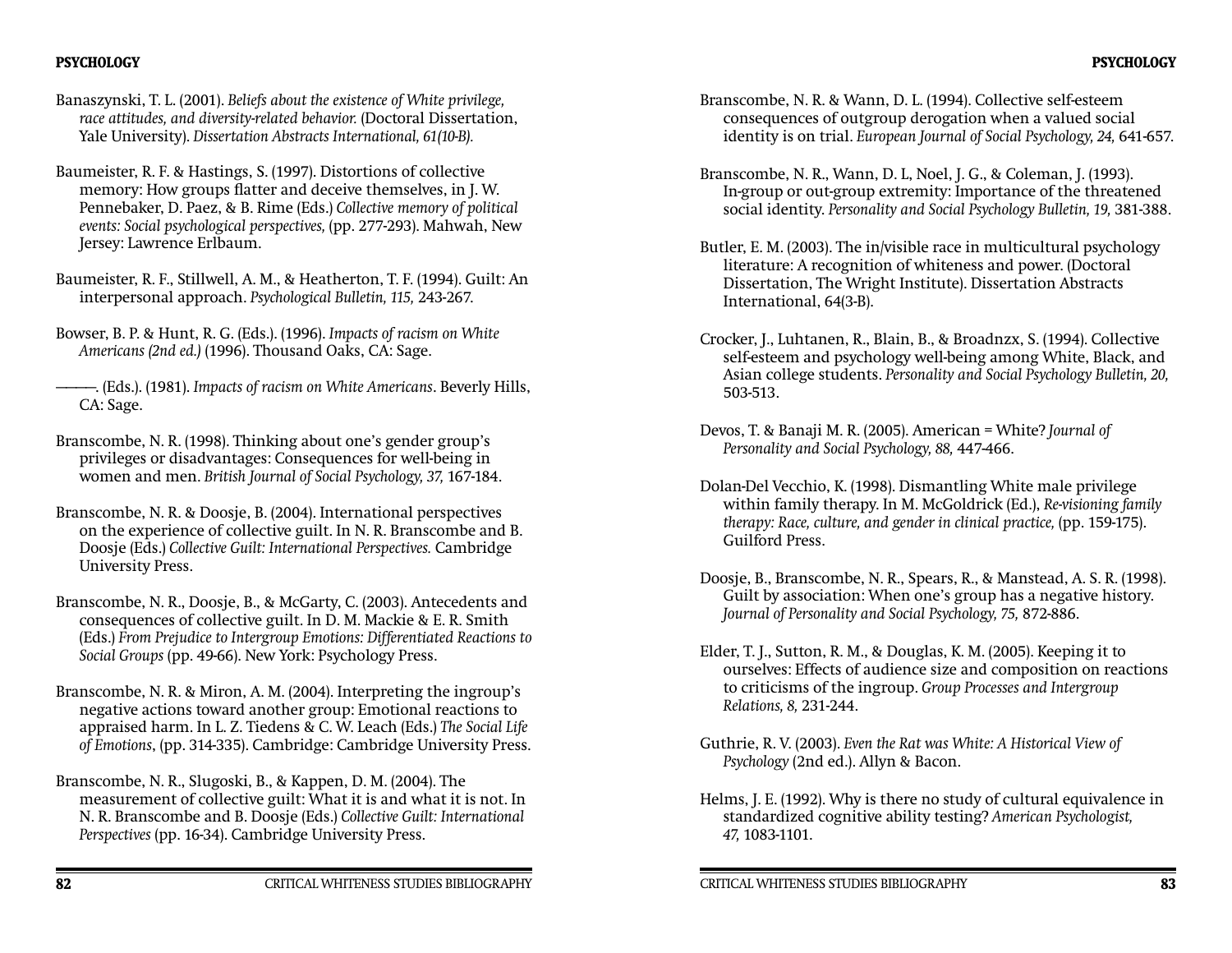## **PSYCHOLOGY**

- Iyer, A., Leach, C. W., & Crosby, F. J. (2003). White guilt and racial compensation: The benefits and limits of self-focus. *Personality & Social Psychology Bulletin, 29*, 117-129.
- Karp, J. B. (1981). The emotional impact and a model for changing racist attitudes. In B. P. Bowser & R. G. Hunt (Eds.), *Impacts of racism on white Americans* (pp. 87-96). Beverly Hills, CA: Sage.
- Lawrence, S. M. & Bunche, T. (1996). Feeling and dealing: Teaching White students about racial privilege. *Scandinavian Audiology Supplementum, 25*, 531-542.
- Manuppelli, L. (2001). *Exploring the therapist's understanding of White privilege: A phenomenological analysis of focus group discussions with culturally diverse therapists.* (Doctoral Dissertation, St. Mary's University). *Dissertation Abstracts International, 61(7-B).*
- Miron, A. M., Branscombe, N. R., & Schmitt, M. T. (2006). Collective guilt as distress over illegitimate intergroup inequality. *Group Processes and Intergroup Relations, 9,* 163-180.
- Neville, H. A., Worthington, R. L., & Spanierman, L. B. (2001). Race, power, and multicultural counseling psychology: Understanding white privilege and color-blind racial attitudes. In J. G. Ponterotto, J. M. Casas, L. A. Suzuki, & C. M. Alexander (Eds.), *Handbook of multicultural counseling* (2nd ed.) (pp. 257-288). Newbury Park, CA: Sage.
- Perry, P. (2001). White means never having to say you're ethnic: White youth and the construction of "Cultureless" identities. *Journal of Contemporary Ethnography, 30,* 56-91.
- Pettigrew, T. F. (1981). The mental health impact. In B. P. Bowser & R. G. Hunt (Eds.), *Impacts of racism on white Americans* (pp. 97-118). Beverly Hills, CA: Sage.
- Powell, A. A., Branscombe, N. R., & Schmitt, M. T. (2005). Inequality as ingroup privilege or outgroup disadvantage: The impact of group focus on collective guilt and interracial attitudes. *Personality and Social Psychology Bulletin, 31,* 508-521.
- Spanierman, L. B. & Heppner, M. J. (2004). The Psychosocial Costs of Racism to Whites Scale (PCRW): Construction and Initial Validation. *Journal of Counseling Psychology, 51,* 249-262*.*
- Spanierman, L. B., Poteat, V. P., Beer, A. M., & Armstrong, P. I. (2006). Psychosocial costs of racism to Whites: Exploring patterns with cluster analysis. *Journal of Counseling Psychology, 53,* 434-441.
- Steele, S. (1990). *The Content of our Character: A New Vision of Race in America* (pp. 77-92: White Guilt)*.* New York: St. Martin's Press.
- Steele, S. (2006). *White Guilt: How Blacks and Whites Together Destroyed the Promise of the Civil Rights Era.* New York: Harper Collins.
- Swim, J. K. & Miller, D. L. (1999). White guilt: Its antecedents and consequences for attitudes toward affirmative action. *Personality & Social Psychology Bulletin, 25*, 500-514.
- Terry, R. W. (1981). The negative impact on White values. In B. P. Bowser & R. G. Hunt (Eds.), *Impacts of racism on white Americans* (pp. 119-151). Beverly Hills, CA: Sage.
- Thandeka. (2002). *Learning to be White: Money, Race, and God in America*. New York: Continuum.

## **IV. WHITE ANTI-RACISM**

- Arriola, K. R., Jacob, C., & Elizabeth R. (2001). Framing the affirmative-action debate: Attitudes toward out-group members and White identity. *Journal of Applied Social Psychology, 31,* 2462-2483.
- Burton, M. E. (1998). *White exploiters or White allies: Perspectives from some prominent multicultural psychologists/theorists.* (Doctoral Dissertation, California School of Professional Psychology). *Dissertation Abstracts International, 59(6-B).*
- Corvin, S. A. & Wiggins, F. (1989). An antiracism training model for White professionals. *Journal of Multicultural Counseling & Development, 17*, 105-114.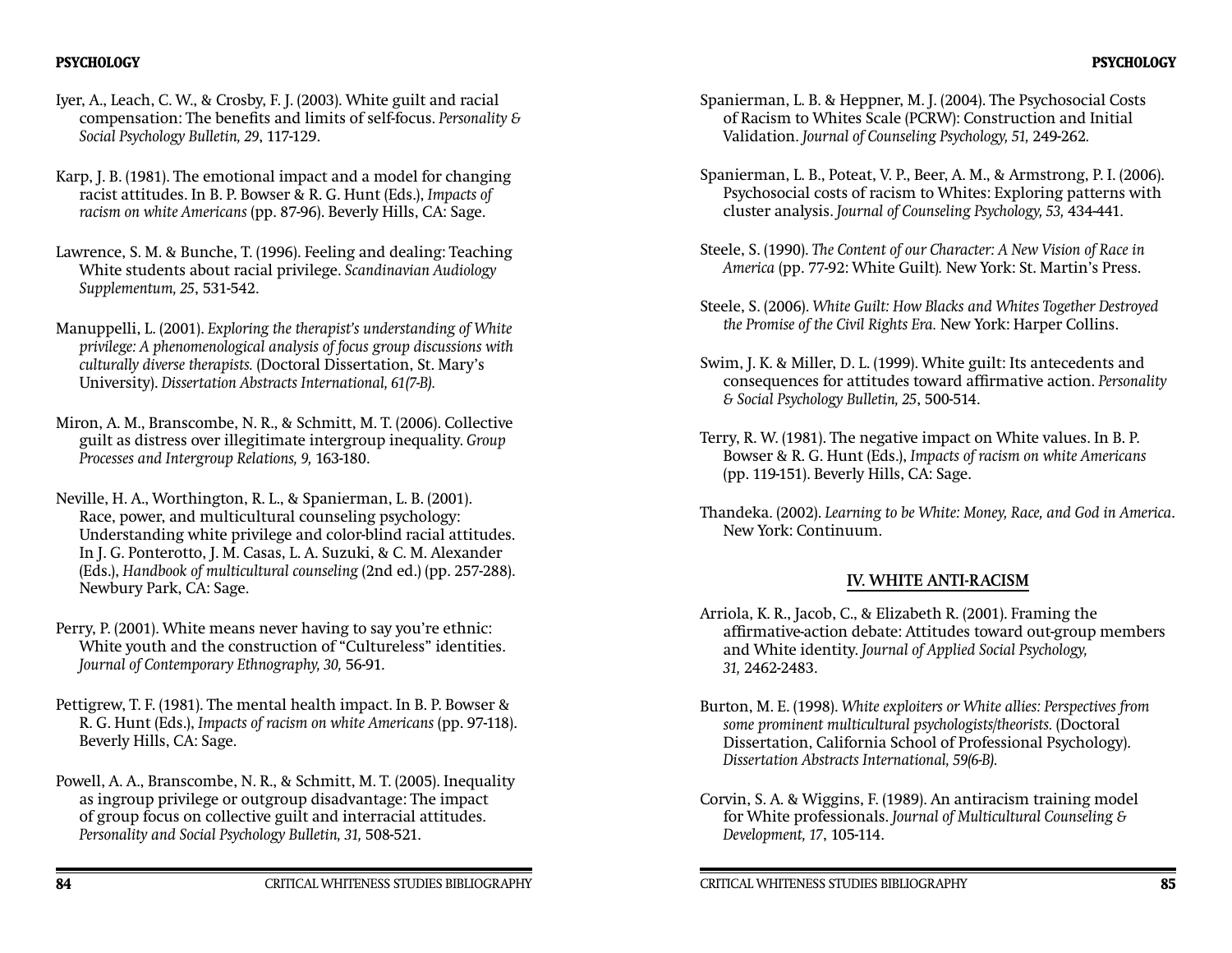- Croteau, J. M. (1999). One struggle through individualism: Toward an antiracist White racial identity. *Journal of Counseling & Development, 77*, 30-32.
- Crowfoot, J. E. & Chesler, M. A. (1996). White men's roles in multicultural coalitions. In B. P. Bowser & R. G. Hunt (Eds.), *Impacts of racism on white Americans (2nd ed.)* (pp. 202-229). Thousand Oaks, CA: Sage.
- D'Andrea, M. (1999). The evolution and transformation of a White racist: A personal narrative. *Journal of Counseling & Development, 77*, 38-42.
- Giroux, H. A. (1997). Rewriting the discourse of racial identity: towards a pedagogy and politics of whiteness. *Harvard Educational Review, 67,* 285-320.
- Kiselica, M. S. (1999). Confronting my own ethnocentrism and racism: A process of pain and growth. *Journal of Counseling & Development, 77*, 14-17.
- ————. (1998). Preparing Anglos for the challenges and joys of multiculturalism. *The Counseling Psychologist, 26*, 5-21.
- Kiselica, M. S., Maben, P., & Locke, D. C. (1999). Do multicultural education and diversity appreciation training reduce prejudice among counseling trainees? *Journal of Mental Health Counseling, 21*, 240-254.
- Kivel, P. (1996). *Uprooting racism: How white people can work for racial justice*. Philadelphia, PA: New Society Publishers.
- Ponterotto, J. G., Utsey, S. O., & Pederson, P. B. (2006). *Preventing prejudice: A guide for counselors and educators (2nd ed.)*. Newbury Park, CA: Sage.
- Sue, D. W. (2003). *Overcoming our racism: The journey to liberation*. San Francisco, CA: Jossey-Bass.
- Tatum, B. D. (1994). Teaching White students about racism: The search for White allies and the restoration of hope. *Teachers College Record, 95*, 462-476.
- Treitel, E. N. (2000). *Anti-racist practice by White psychologists.* (Doctoral Dissertation, California School of Professional Psychology). *Dissertation Abstracts International, 61(5-B).*

Webster, C. B. (1995). *Antiracism training through the exploration of White racial identity.* (Doctoral Dissertation, University of Georgia). *Dissertation Abstracts International, 55(9-A).* 

## **V. WHITENESS AND THERAPY (AND OTHER APPLICATIONS)**

Alcoff, L. M. (1998). What should White people do? *Hypatia, 13*, 6-26.

- Altekruse, M. C. (1994). *White racial identity attitudes relationship with the ability to display empathy with African-American clients.* (Doctoral Dissertation, Indiana University, Bloomington). *Dissertation Abstracts International, 54(9-B).*
- Ancis, J. R. & Szymanski, D. M. (2001). Awareness of White privilege among White counseling trainees. *The Counseling Psychologist, 29*, 548-569.
- Burkard, A. W., Juarez-Huffaker, M., & Ajmere, K. (2003). White racial identity attitudes as a predictor of client perceptions of crosscultural working alliances. *Journal of Multicultural Counseling and Development, 31,* 226-244.
- Burkard, A. W. & Knox, S. (2004). Effect of therapist color-blindness on empathy and attributions in cross-cultural counseling. *Journal of Counseling Psychology, 51, 387-397.*
- Burkard, A. W., Ponterotto, J. G., Reynolds, A. L., & Alfonso, V. C. (1999). White counselor trainees' racial identity and working alliance perceptions. *Journal of Counseling & Development, 77*, 324-329.
- Carter, R. T. (1995). *The infl uence of race and racial identity in psychotherapy: Toward a racially inclusive model*. New York: John Wiley & Sons.
- Constantine, M. G. (2002). Racism attitudes, White racial identity attitudes, and multicultural counseling competence in school counselor trainees. *Counselor Education & Supervision, 41*, 162-174.
- Constantine, M. G., Warren, A. K., & Miville, M. L. (2005). White racial identity dyadic interactions: Implications for supervisees' multicultural counseling competence. *Journal of Counseling Psychology, 52,* 490-496.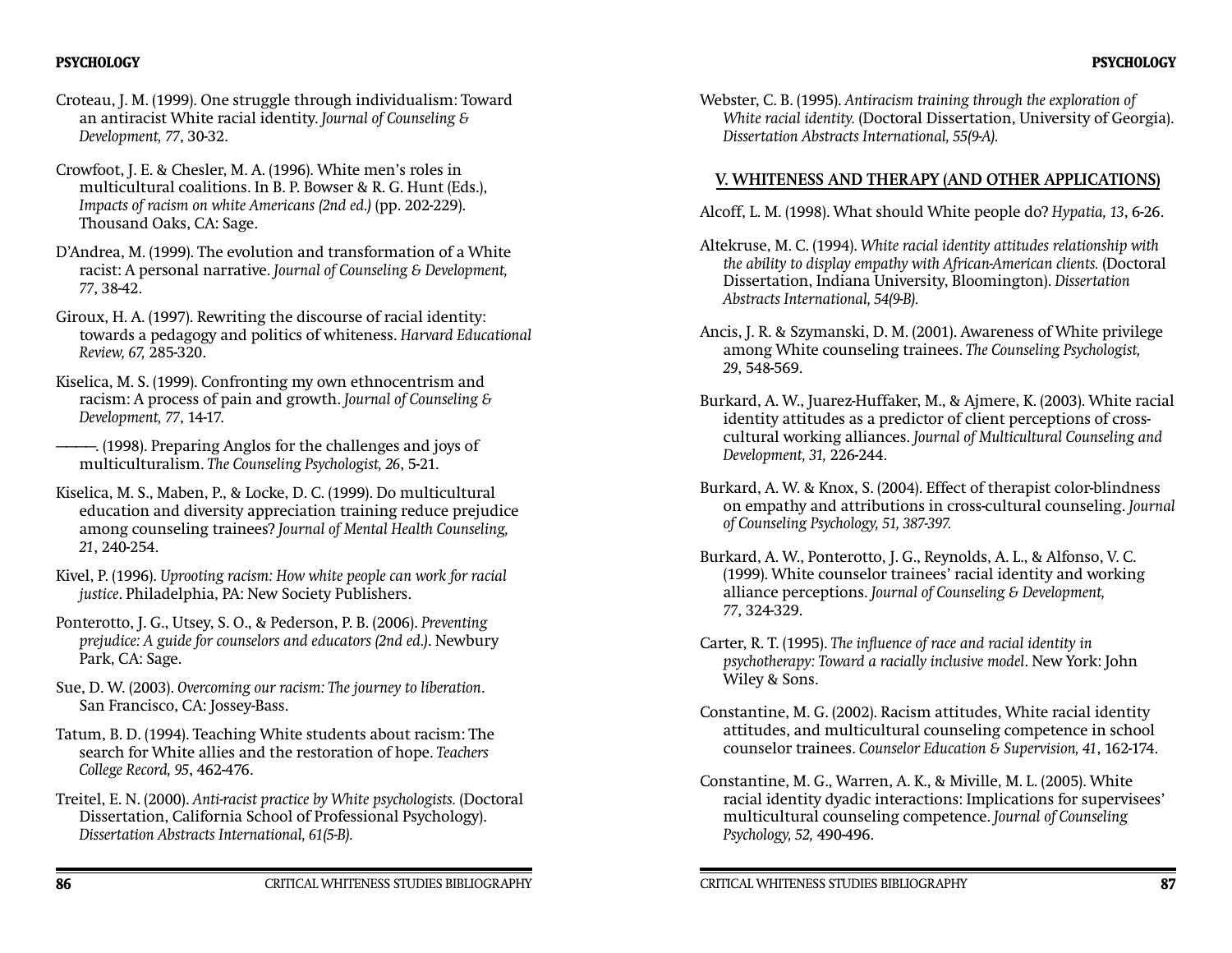## **PSYCHOLOGY**

- Fine, M., Weis, L., Powell, L. C., & Wong, L. M. (Eds.). (1997). *Off white: Readings on race, power, and society*. New York: Routledge.
- Fuertes, J. N. Mueller, L. N., Chauhan, R. V., Walker, J. A., & Ladany, N. (2002). An investigation of European American therapists' approach to counseling African American clients. *The Counseling Psychologist*, 30, 763-788.
- Hamarneh, M. E. (1996). *The impact of racial identity training on antiblack attitudes of white counselors-in-training.* (Doctoral Dissertation, University of Florida). *Dissertation Abstracts International, 57(2-B).*
- Helms, J. E. (1993). I also said "White racial identity influences White researchers." *The Counseling Psychologist, 21*, 240-243.
- Helms, J. E. & Carter, R. T. (1991). Relationships of white and black racial identity attitudes and demographic similarity to counselor preferences. *Journal of Counseling Psychology, 38,* 446-457.
- Kiselica, M. S., Maben, P., & Locke, D. C. (1999). Do multicultural education and diversity appreciation training reduce prejudice among counseling trainees? *Journal of Mental Health Counseling, 21*, 240-254.
- Kushner, J. L. (1999). *Charting an unfamiliar path. Black and White supervisors talk about multicultural supervision: An exploratory qualitative interview study.* (Doctoral Dissertation, Rutgers the State University of New Jersey). *Dissertation Abstracts International, 60(4-B).*
- Kwan, K. K. (2001). Counseling applications of racial and ethnic identity models: An introduction to the special issue. *Journal of Mental Health Counseling, 23*, 185-191.
- Menapace, B. R. (1998). *Correlates of effectiveness for White psychotherapists working with African American clients: Multicultural competence, clinical experience, racial consciousness, multicultural training, and social experience.* (Doctoral Dissertation, California School of Professional Psychology). *Dissertation Abstracts International, 58(9-B).*
- Miville, M. L., Darlington, P., Whitlock, B., & Mulligan, T. (2005). Integrating identities: The relationships of racial, gender, and ego identities among White college students. *Journal of College Student Development, 46*, 157-175.
- Mueller, J. A. & Pope, R. L. (2001). The relationship between multicultural competence and White racial consciousness among student affairs practitioners. *Journal of College Student Development, 42*, 133-144.
- Neville, H. A., Heppner, M. J., Louie, C. E., Thompson, C. E., Brooks, L., & Baker, C. E. (1996). The impact of multicultural training on white racial identity attitudes and therapy competencies. *Professional Psychology Research and Practice, 27,* 83-89.
- Ottavi, T. M., Pope-Davis, D. B., & Dings, J. G. (1994). Relationship between white racial identity attitudes and self-reported multicultural counseling competencies. *Journal of Counseling Psychology, 41,* 149-154.
- Pack-Brown, S. P. (1999). Racism and White counselor training: Influence of White racial identity theory and research. *Journal of Counseling & Development, 77*, 87-92.
- Parker, W. A., Moore, M. A., & Neimeyer, G. J. (1998). Altering White racial identity and interracial comfort through multicultural training. *Journal of Counseling & Development, 76*, 302-310.
- Perez, J. A. (1998). *The influence of White racial consciousness and degree of racism on preferences for racially similar counselors.* (Doctoral Dissertation, Washington State University). *Dissertation Abstracts International, 59(6-B).*
- Pinderhughes, E. (1989). *Understanding race, ethnicity, and power: The key to efficacy in clinical practice.* New York: The Free Press.
- Ponterotto, J. G. (1988). Racial consciousness development among white counselor trainees: A stage model. *Journal of Multicultural Counseling and Development, 16*, 146-156.
- Regan, A. M. & Huber, J. S. (1997). Facilitating White identity development: A therapeutic group intervention. In C. E. Thompson and R. T. Carter (Eds.), *Racial identity theory: Applications to individual, group, and organizational interventions*, (pp. 113-126). Mahwah, NJ: Lawrence Erlbaum Associates.
- Richardson, T. Q. & Molinaro, K. L. (1996). White counselor selfawareness: A prerequisite for multicultural competence. *Journal of Counseling & Development, 74*, 238-242.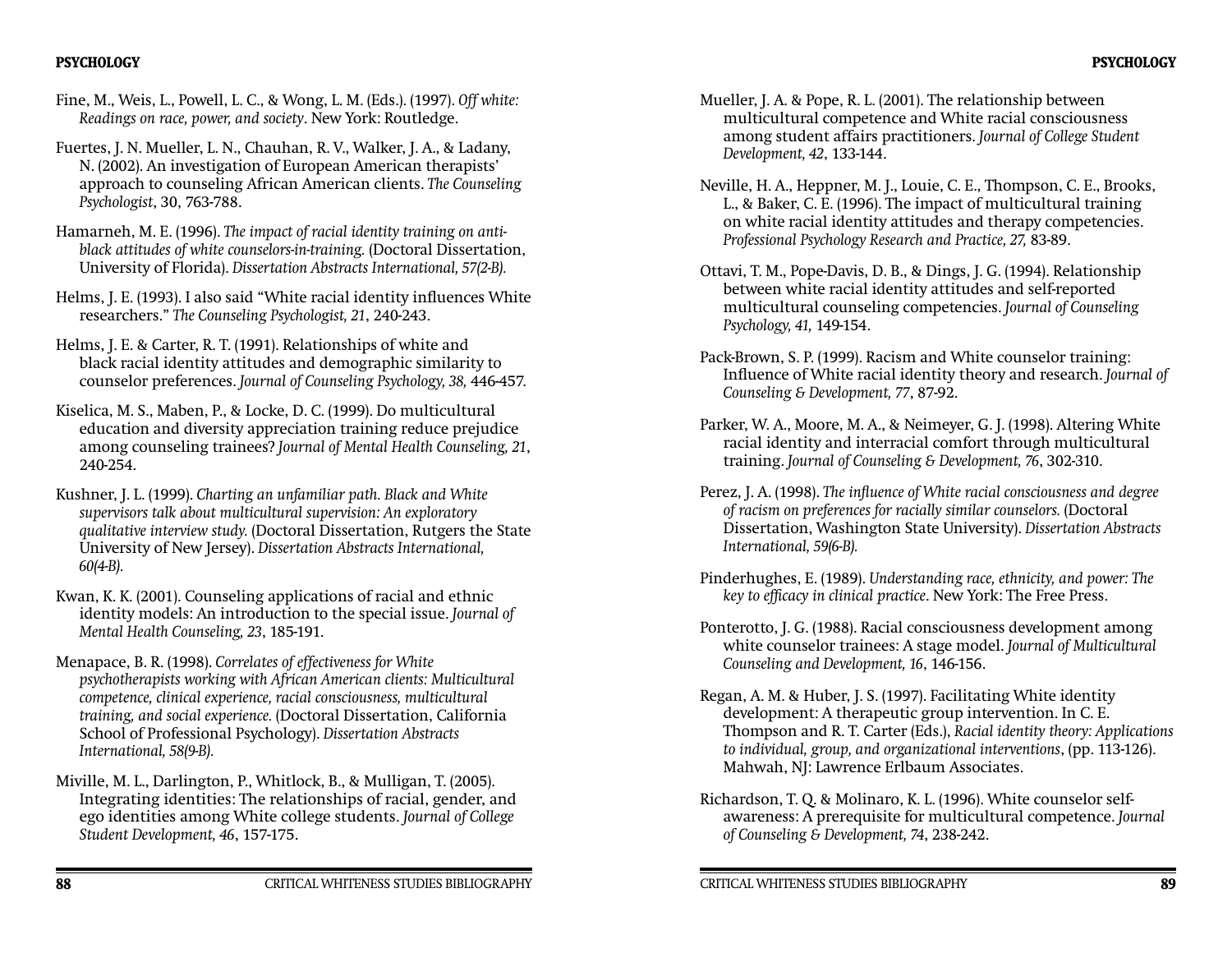- Sabnani, H. B., Ponterotto, J. G., & Borodovsky, L. G. (1991). White racial identity development and cross-cultural counselor training: A stage model. *The Counseling Psychologist, 19,* 76-102.
- Steward, R. J., Boatwright, K. J., Sauer, E., Baden, A., & Jackson, J. D. (1998). The relationships among counselor-trainees' gender, cognitive development, and white racial identity: implications for counselor training. *Journal of Multicultural Counseling & Development, 26*, 254-272.
- Sue, D. W. & Sue, D. S. (2003). *Counseling the culturally diverse: Theory and practice (4th ed.)*. New York: John Wiley and Sons.
- Summerson, M. T. (1997). *White racial consciousness and preference for counselor ethnicity in White undergraduate students.* (Doctoral Dissertation, Washington State University). *Dissertation Abstracts International, 57(11-B).*
- Utsey, S. O. & Gernat, C. A. (2002). White racial identity attitudes and the ego defense mechanisms used by white counselor trainees in racially provocative counseling situations. *Journal of Counseling & Development*, 80, 475-483.
- Utsey, S. O., Hammar, L., & Gernat, C. A. (2005). Examining the reactions of White, Black, and Latino/a counseling psychologists to a study of racial issues in counseling and supervision dyads. *The Counseling Psychologist*, 33, 565 - 573.
- Vinson, T. S. & Neimeyer, G. J. (2003). The relationship between racial identity development and multicultural counseling competency: A second look. *Journal of Multicultural Counseling and Development, 31,* 262-277.
- Wang, Y. W., Davidson, M. M., Yakushko, Ok F., Savoy, H. B., Tan, J. A., & Bleier, J. K. (2003). The scale of ethnocultural empathy: Development, validation, and reliability. *Journal of Counseling Psychology, 50,* 221-234.

# **Whiteness Theory in Education**

*Audrey Thompson*

The following list of books, chapters, and articles identifies published work in whiteness theory that focuses on education. Some of the research addresses education generally, while other work focuses on the specific practices of whiteness in education. The topics include questions of pedagogy and curriculum, white teacher and student identities in the classroom, equity issues in higher education, educational policy and institutional racism, teacher education and in-service programs, cross-race relationships in the classroom, racial assumptions guiding educational research, and teacher or student narratives of coming-to-awareness of white privilege.

The list does not include work in multicultural education, critical race theory and education, or anti-racist critical pedagogy except insofar as such work also specifically takes up questions of how whiteness is both normalized and privileged. Not all of the work listed below fits neatly into whiteness theory, however. I have included some pieces that do not engage whiteness theory questions directly if they nevertheless have proved influential for educators doing whiteness theory.

While the resulting list is far from exhaustive of whiteness theory in the field of education, I have tried to include a variety of types of research dealing explicitly with the ways in which whiteness confers benefits on and exacts costs from particular students, teachers, parents, and administrators in K–12 and higher education. I have also included a few articles addressing whiteness in educational research itself. I would be happy to be notified of other work that should be added to the list.

- Aal, William. "Moving from Guilt to Action: Antiracist Organizing and the Concept of 'Whiteness' for Activism and the Academy." In *The Making and Unmaking of Whiteness*, edited by Birgit Brander Rasmussen, Eric Klinenberg, Irene J. Nexica, and Matt Wray, 294–310. Durham, N.C.: Duke University Press, 2001.
- Allen, Ricky Lee. "The Globalization of White Supremacy: Toward a Critical Discourse on the Racialization of the World." *Educational Theory* 51 (2001): 467–485.
- Allen, W. B. "Response to a 'White Discourse on Racism.' " *Educational Researcher* 22 (1993): 11–13.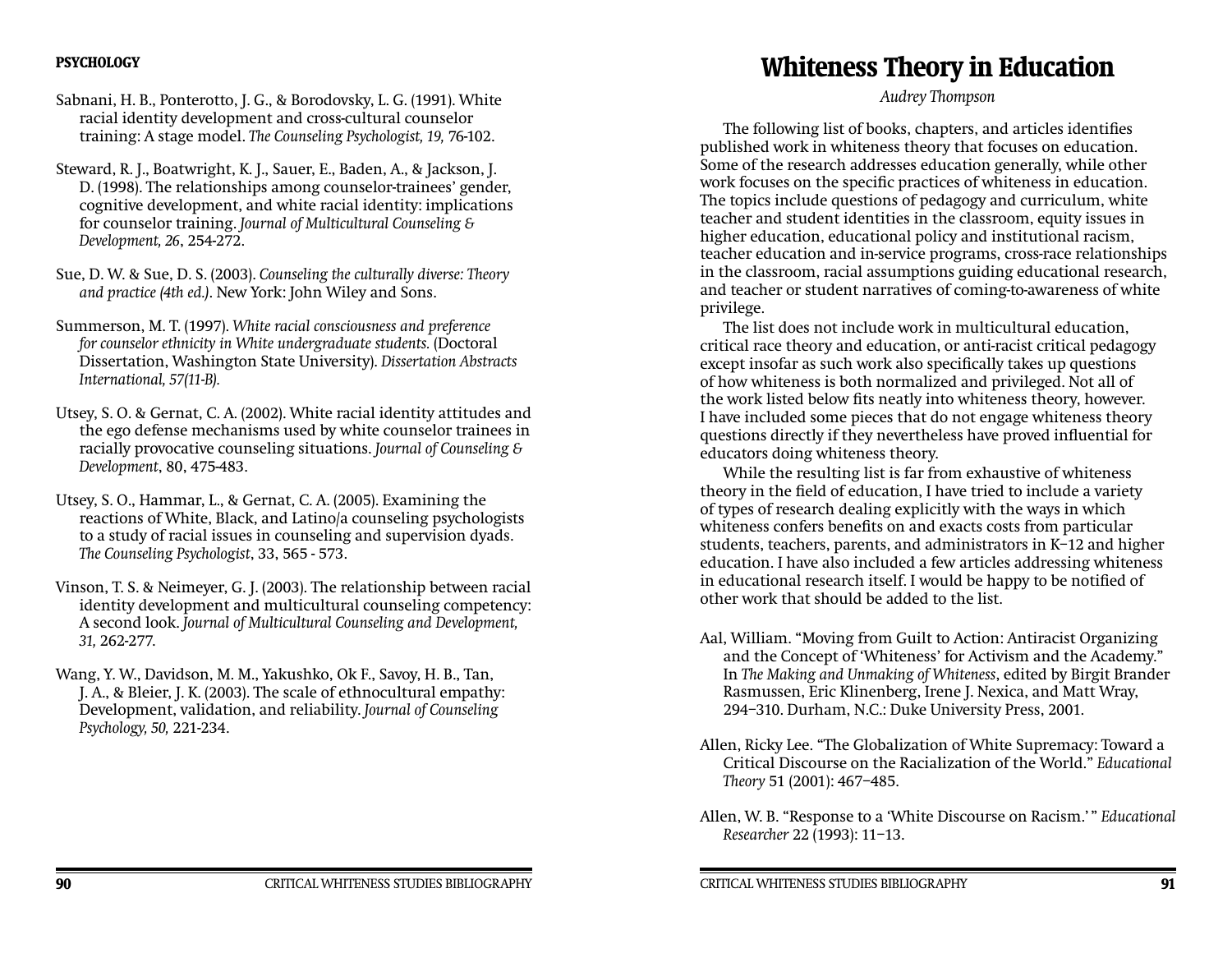- Applebaum, Barbara. "Race Ignore-ance, Colortalk, and White Complicity: White Is … White Isn't." *Educational Theory* 56, no. 3 (2006): 345–362.
	- ————. "Social Justice Education, Moral Agency, and the Subject of Resistance." *Educational Theory* 54, no. 1 (Winter 2004): 59–72.
- ————. "White Privilege, Complicity, and the Social Construction of Race." *Educational Foundations* 17, no. 4 (Fall 2003): 5–20.
- Applebaum, Barbara, and Erin Stoik. "On the Meaning and Necessity of a White, Anti-Racist Identity." In *Philosophy of Education 2000*, edited by Lynda Stone, 307–316. Urbana, Ill.: Philosophy of Education Society, 2001. <http://www.ed.uiuc.edu/EPS/ PES-Yearbook/2000/applebaum%2000.pdf>
- Baldwin, James. "A Talk to Teachers." In *The Price of the Ticket: Collected Nonfi ction 1948–1985*, 325–332. New York: St. Martin's Press, 1985.
- Bennefield Robin M. [interviewer] "Whiteness Studies: Deceptive or Welcome Discourse? [Karenga on Whiteness Studies]." *Black Issues in Higher Education* 16 (May 13, 1999): 26–27.
- Bennett, Lerone, Jr. "Reading, 'Riting, and Racism." In *The Challenge of Blackness*, 224–30. Chicago: Johnson Publishing Co., 1972.
- Berlak, Ann, and Sekani Moyenda. *Taking It Personally: Racism in the Classroom from Kindergarten to College*. Philadelphia: Temple University Press, 2001.
- Berry, Bernita C. " 'I Just See People': Exercises in Learning the Effects of Racism and Sexism." In *Overcoming Racism and Sexism*, edited by Linda A. Bell and David Blumenfeld, ), 45–51. Lanham, Md.: Roman & Littlefield, 1995. With an appendix: Marsha Houston, "Why the Dialogues Are Difficult or 15 Ways a Black Woman Knows When a White Woman's Not Listening" (52–55).
- Bigelow, Bill. "On the Road to Cultural Bias: A Critique of the 'The Oregon Trail' CD-ROM." In *Beyond Heroes and Holidays: A Practical Guide to K–12 Anti-Racist, Multicultural Education and Staff Development*, edited by Enid Lee, Deborah Menkart, and Margo Okazawa-Rey, 359–368. Washington, D.C.: Teaching for Change, 1998/2002.
- Blum, Lawrence. "Race, Community and Moral Education: Kohlberg and Spielberg as Civic Educators." *Journal of Moral Education* 28, no. 2 (1999): 125–143.
- ————. "What Is 'Racism' in Anti-Racist Education?" *Teachers College Record* 100: 860–880.
- Brandon, Wendy Webster. "Toward a White Teachers' Guide to Playing Fair: Exploring the Cultural Politics of Multicultural Teaching." *International Journal of Qualitative Studies in Education* 16 (2003): 31–50.
- Brown, Kimberly Nichele. "Useful Anger: Confrontation and Challenge in the Teaching of Gender, Race, and Violence." In *Women Faculty of Color in the White Classroom*, edited by Lucila Vargas, 89–107. New York: Peter Lang, 2002.
- Brown, Michael K., Martin Carnoy, Elliott Currie, Troy Duster, David B. Oppenheimer, Marjorie M. Schultz, and David Wellman. "Keeping Blacks in Their Place: Race, Education, and Testing." In *White-Washing Race: The Myth of a Color-Blind Society*, 104–131. Berkeley: University of California Press, 2003.
- Bucholtz, Mary. "The Whiteness of Nerds: Superstandard English Racial Markedness." *Journal of Linguistic Anthropology* 11 (2001): 84–100.
- Carby, Hazel V. "The Multicultural Wars." In *Black Popular Culture: A Project by Michele Wallace*, edited by Gina Dent, 187–199. Seattle: Bay Press, 1992.
- Chalmers, Virginia. "White Out: Multicultural Performances in a Progressive School." In *Off White: Readings on Race, Power, and Society*, edited by Michelle Fine, Lois Weis, Linda C. Powell, and L. Mun Wong, 66–78. New York: Routledge, 1997.
- Chesler, Mark A., Melissa Peet, and Todd Sevig. "Blinded by Whiteness: The Development of White College Students' Racial Awareness." In *White Out: The Continuing Significance of Racism*, edited by Ashley W. Doane and Eduardo Bonilla-Silva, 215–230. New York: Routledge, 2003.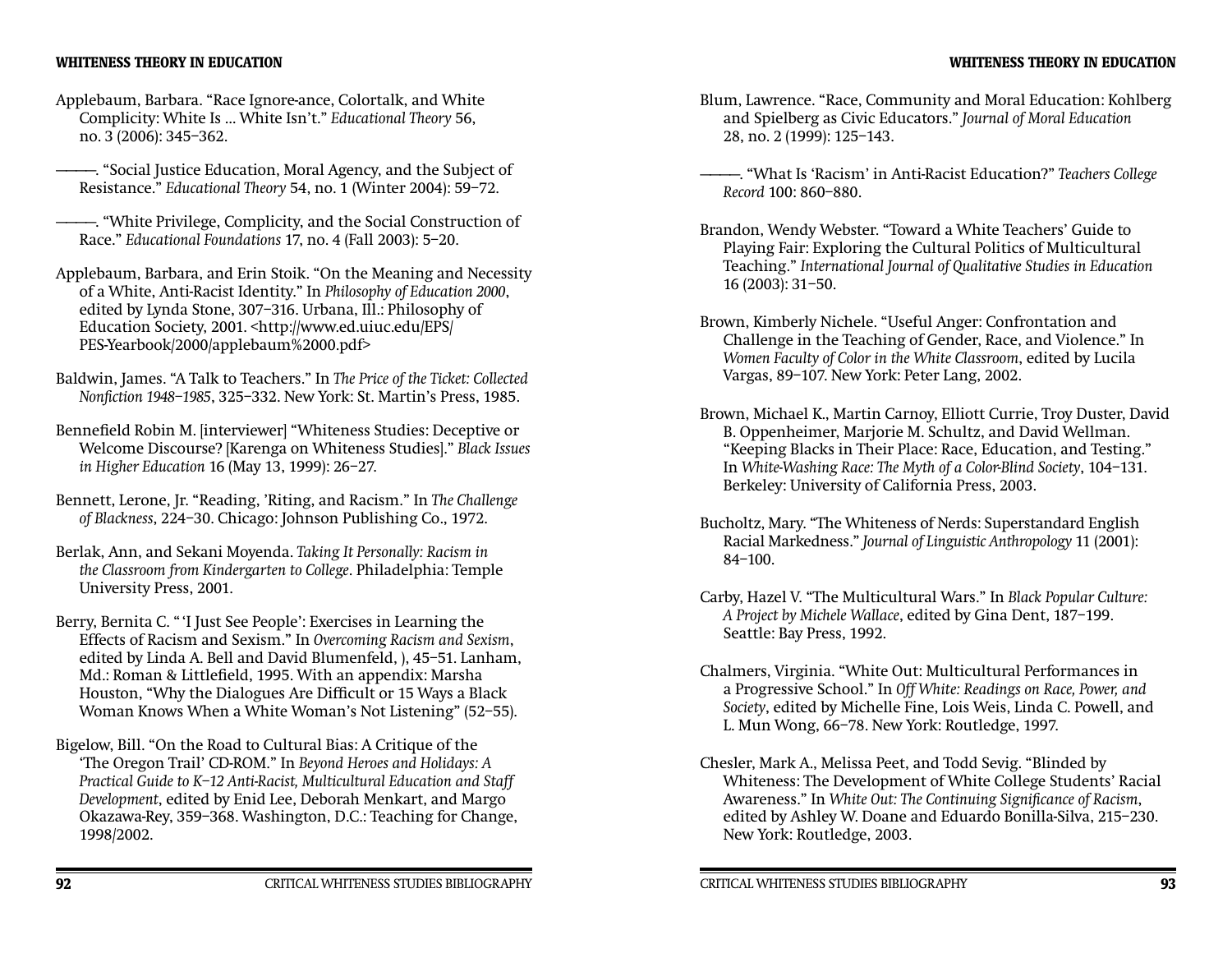- Chubbuck, Sharon M. "Whiteness Enacted, Whiteness Disrupted: The Complexity of Personal Congruence." *American Educational Research Journal* 41, no. 2 (Summer 2004): 301–333.
- Churchill, Ward. "White Studies: The Intellectual Imperialism of U.S. Higher Education." In *Beyond Comfort Zones in Multiculturalism: Confronting the Politics of Privilege*, edited by Sandra Jackson and José Solís, 17–35. Westport, Conn.: Bergin & Garvey, 1995. Also: Churchill, Ward. "White Studies: The Intellectual Imperialism of U.S. Higher Education." In *From a Native Son: Selected Essays on Indigenism, 1985–1995*, 271–293. Boston: South End Press, 1996.
- Cochran-Smith, Marilyn. "Blind Vision: Unlearning Racism in Teacher Education." *Harvard Educational Review* 70, no. 2 (Summer 2000): 157–190.
- Cochran-Smith, Marilyn. "Uncertain Allies: Understanding the Boundaries of Race and Teaching." *Harvard Educational Review* 65, no. 4 (Winter 1995): 541–570.
- Derman-Sparks, Louise, and Carol Brunson Phillips. *Teaching/ Learning Anti-Racism: A Developmental Approach*. New York: Teachers College Press, 1997.
- Dolby, Nadine. "Making White: Constructing Race in a South African High School." *Curriculum Inquiry* 32 (2002): 7–29.
- duCille, Ann. "The Occult of True Black Womanhood: Critical Demeanor and Black Feminist Studies." *Signs* 19 (1994): 591–629.
- Duesterberg, Luann M. "Rethinking Culture in the Pedagogy and Practices of Preservice Teachers." *Teaching and Teacher Education* 14, no. 5 (July 1998): 497–512.
- Ellsworth, Elizabeth. "Double Binds of Whiteness." In *Off White: Readings on Race, Power, and Society*, edited by Michelle Fine, Lois Weis, Linda C. Powell, and L. Mun Wong, 259–269. New York: Routledge, 1997.
- Fine, Michelle, Lois Weis, and Linda C. Powell. "Communities of Difference: A Critical Look at Desegregated Spaces Created for and by Youth." *Harvard Educational Review* 67, no. 2 (Summer 1997): 247–284.
- Fox, Helen. *"When Race Breaks out": Conversations about Race and Racism in College Classrooms*. New York: Peter Lang, 2001.
- Fuller, Laurie. " 'Whitie' and 'Dyke': Constructions of Identities in the Classroom." In *Whiteness: Feminist Philosophical Narratives*, edited by Chris J. Cuomo and Kim Q. Hall, 63-74. Lanham, Md.: Rowman & Littlefield, 1999.
- Gaine, Chris. "Anti-Racist Education in 'White' Areas: The Limits and Possibilities of Change." *Race Ethnicity and Education* 3 (2000): 65–81.
- Gallagher, Charles A. "White Reconstruction in the University." *Socialist Review* 94 (1995): 165–187.
- Gilmore, Perry, David M. Smith, and Apacuar Larry Kairaiuak. "Resisting Diversity: An Alaskan Case of Institutional Struggle." In *Off White: Readings on Race, Power, and Society*, edited by Michelle Fine, Lois Weis, Linda C. Powell, and L. Mun Wong, 90–99. New York: Routledge, 1997.
- Giroux, Henry A. "Critical Pedagogy as Performative Practice: Memories of Whiteness." In *Sociology of Education: Emerging Perspectives*, edited by Carlos Alberto Torres and Theodore R. Mitchell, 143–153. Albany: State University of New York Press, 1998.
	- ————. "Rewriting the Discourse of Racial Identity: Towards a Pedagogy and Politics of Whiteness." *Harvard Educational Review* 67 (1997): 285–320.
	- ————. "White Noise: Racial Politics and the Pedagogy of Whiteness." In *Channel Surfing: Race Talk and the Destruction of Today's Youth*, 89–136. New York: St. Martin's Press, 1997.
	- ————. "White Squall: Resistance and the Pedagogy of Whiteness." *Cultural Studies* 11 (1997): 376–389.
- Gitlin, Andrew, Edward Buendía, Kristin Crosland, and Fodé Doumbia. "The Production of Margin and Center: Welcoming– Unwelcoming of Immigrant Students." *American Educational Research Journal* 40 (2003): 91–122.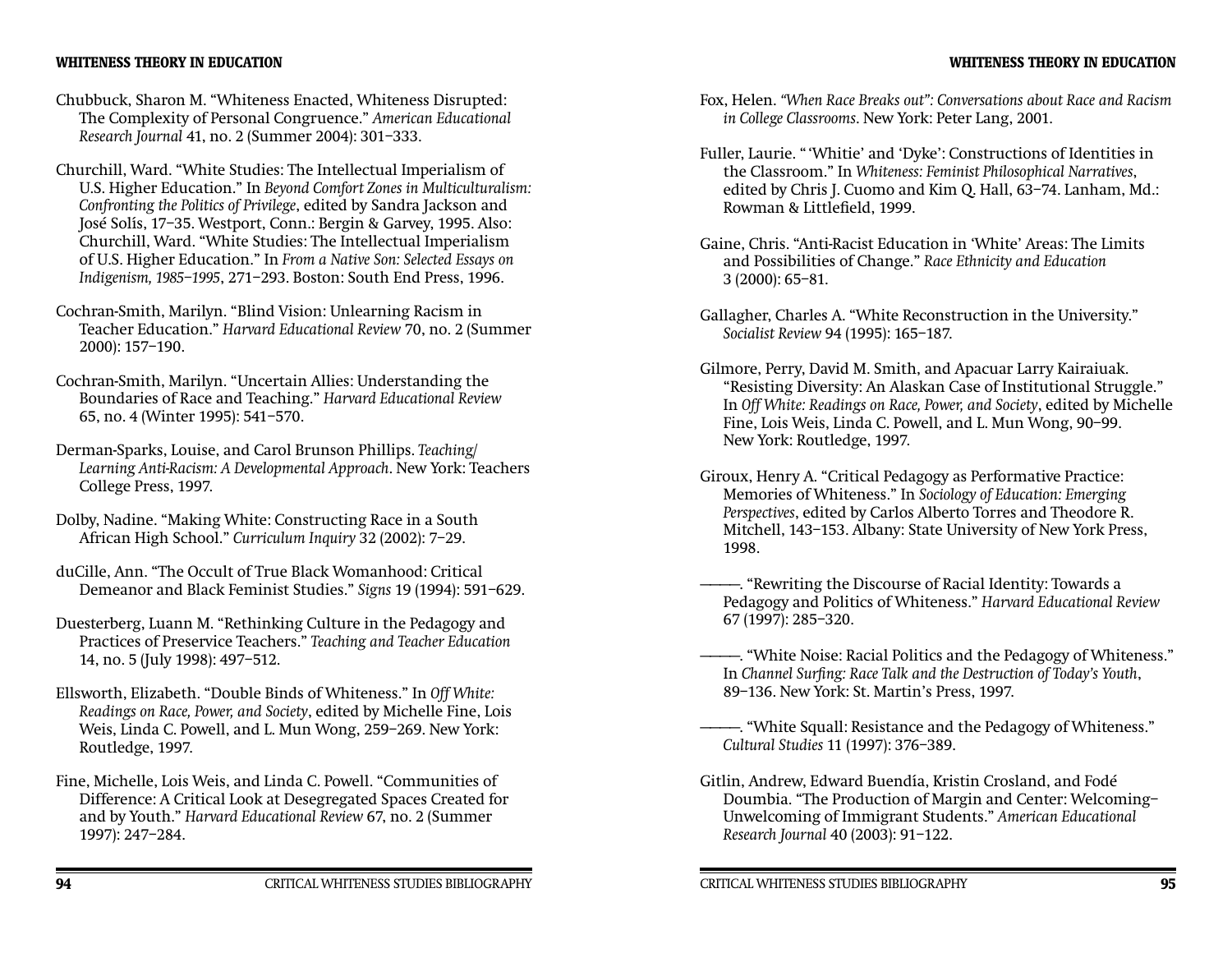- Gordon, Jenny. "White on White: Researcher Reflexivity and the Logics of Privilege in White Schools Undertaking Reform." *Urban Review* 37, no. 4 (November 2005): 279–302.
- Hall, Brenda, and Rosemary B. Closson. "When the Majority Is the Minority: White Graduate Students' Social Adjustment at a Historically Black University." *Journal of College Student Development* 46, no. 1 (2005): 28–42.
- Harper, Helen. "When the Big Snow Melts: White Women Teaching in Canada's North." In *Working through Whiteness: International Perspectives*, edited by Cynthia Levine-Rasky, 269–288. Albany: State University of New York Press, 2002.
- Henze, Rosemary, Tamara Lucas, and Beverly Scott. "Dancing with the Monster: Teachers Discuss Racism, Power, and White Privilege in Education." *The Urban Review* 30 (1998): 187–210.
- House, Ernest R. "Race and Policy." *Education Policy Analysis Archives* 7 (April 1999) [on-line journal]. http://epaa.asu.edu/epaa/ v7n16.html
- Howard, Gary R. *We Can't Teach What We Don't Know: White Teachers, Multiracial Schools*. New York: Teachers College Press, 1999.
	- ————. "Whites in Multicultural Education: Rethinking Our Role." *Phi Delta Kappan* 75 (1993): 36–41.
- Hytten, Kathy, and Amee Adkins. "Thinking through a Pedagogy of Whiteness." *Educational Theory* 51 (2001): 433–450.
- Hytten, Kathy, and John Warren. "Engaging Whiteness: How Racial Power Gets Reified in Education." *International Journal of Qualitative Studies in Education* 16 (2003): 65–89.
- Johnson, Heather Beth, and Thomas M. Shapiro. "Good Neighborhoods, Good Schools: Race and the 'Good Choices' of White Families." In *White Out: The Continuing Significance of Racism*, edited by Ashley W. Doane and Eduardo Bonilla-Silva, 173–187. New York: Routledge, 2003.
- Johnson-Bailey, Juanita, and Ming-yeh Lee. "Women of Color in the Academy: Where's Our Authority in the Classroom?" *Feminist Teacher* 15, no. 2 (2005): 111–122.
- Jones, Alison. "The Limits of Cross-Cultural Dialogue: Pedagogy, Desire, and Absolution in the Classroom." *Educational Theory* 49 (1999): 299–316.
- Kailin, Julie. *Antiracist Education: From Theory to Practice*. Lanham, Md.: Rowman & Littlefield Publishers, 2002.
- Kelly, Jennifer. " 'You Can't Get Angry with a Person's Life': Negotiating Aboriginal Women's Writing, Whiteness, and Multicultural Nationalism in a University Classroom." In *Creating Community: A Roundtable on Canadian Aboriginal Literature*, edited by Renate Eigenbrod and Jo-Ann Episkenew, 147–186. Penticton, B.C. and Brandon, Manitoba: Theytys Books/Bearpaw Publishing, 2002.
- King, Joyce E. "Dysconscious Racism: Ideology, Identity, and the Miseducation of Teachers." *The Journal of Negro Education* 60, no. 2 (Spring 1991): 133–146.
- Kohl, Herbert. "The Story of Rosa Parks and the Montgomery Bus Boycott Revisited." In *Should We Burn Babar? Essays on Children's Literature and the Power of Stories*, 30–56. New York: The New Press, 1995.
- Kozol, Wendy. "Can Feminist Pedagogy Find a Safe Space? White Defensiveness and the Politics of Silence." *Concerns*26, nos. 1–2 (1999): 10–20.
- Landsman, Julie. *A White Teacher Talks about Race*. Lanham, Md.: Scarecrow Press, 2001.
- Larson, Colleen L. "Is the Land of Oz an Alien Nation? A Sociopolitical Study of School Community Conflict." *Educational Administration Quarterly* 33 (August 1997): 312–350.
- Larson, Colleen L., and Carlos J. Ovando. *The Color of Bureaucracy: The Politics of Equity in Multicultural School Communities*. Belmont, Calif.: Wadsworth, 2001.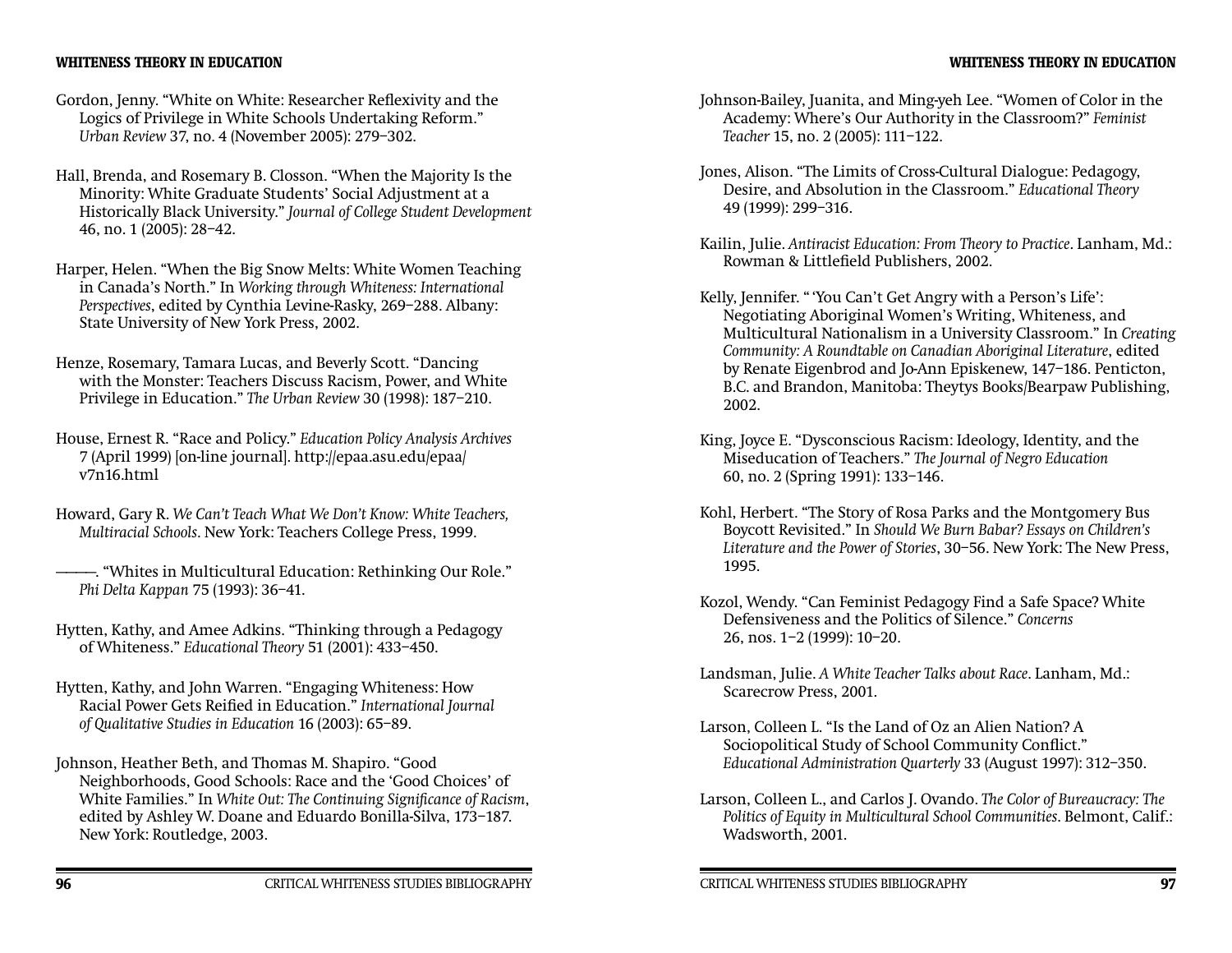- Lawrence, Sandra M., and Takiema Bunche. "Feeling and Dealing: Teaching White Students about Racial Privilege." *Teaching and Teacher Education* 12, no. 5 (September 1996): 531–542.
- Lawrence, Sandra M., and Beverly Daniel Tatum. "Teachers in Transition: The Impact of Antiracist Professional Development on Classroom Practice." *Teachers College Record* 99 (1997): 162–178.
- Lawrence, Sandra M., and Beverly Daniel Tatum. "White Teachers as Allies: Moving from Awareness to Action." In *Off White: Readings on Race, Power, and Society*, edited by Michelle Fine, Lois Weis, Linda C. Powell, and L. Mun Wong, 333–342. New York: Routledge, 1997.
- Lewis, Amanda E. "Some Are More Equal than Others: Lessons on Whiteness from School." In *White Out: The Continuing Significance of Racism*, edited by Ashley W. Doane and Eduardo Bonilla-Silva, 159–172. New York: Routledge, 2003.
- ————. "There Is No 'Race' in the Schoolyard: Color-blind Ideology in an (Almost) All-White School." *American Educational Research Journal* 38 (2001): 781–811.
- Maher, Frances A., and Mary Kay Thompson Tetreault. "Learning in the Dark: How Assumptions of Whiteness Shape Classroom Knowledge." *Harvard Educational Review* 67 (1997): 321–349.
- Maher, Frances A., and Mary Kay Thompson Tetreault. " 'They Got the Paradigm and Painted It White': Whiteness and Pedagogies of Positionality." In *White Reign: Deploying Whiteness in America*, edited by Joe L. Kincheloe, Shirley R. Steinberg, Nelson M. Rodriguez, and Ronald E. Chennault, 137–158. New York: St. Martin's Press, 1998.
- Mayo, Cris. "The Binds that Tie: Civility and Social Difference." *Educational Theory* 52 (2002): 169–186.
- ————. "Privilege: Rethinking White Agency." In *Philosophy of Education 2004*, edited by Chris Higgins, 308–316. Urbana, Ill.: Philosophy of Education Society, 2005.
- ————. "Vertigo at the Heart of Whiteness." In *Philosophy of Education 2000*, edited by Lynda Stone, 317–320. Urbana, Ill.: Philosophy of Education Society, 2001. http://www.ed.uiuc.edu/EPS/ PES-Yearbook/2000/mayo%2000.pdf
- McIntyre, Alice. *Making Meaning of Whiteness: Exploring Racial Identity with White Teachers*. Albany: State University of New York Press, 1997.
	- ————. "Exploring Whiteness and Multicultural Education with Prospective Teachers." *Curriculum Inquiry* 32 (2002): 31–49.
- McLaren, Peter. "Decentering Whiteness: In Search of a Revolutionary Multiculturalism." *Multicultural Education* 5 (1997): 4–11.
- Meacham, Rebecca. "The Entanglements of Teaching *Nappy Hair*." In *Race in the College Classroom: Pedagogy and Politics*, edited by Bonnie TuSmith and Maureen T. Reddy, 71–83. New Brunswick, N.J.: Rutgers University Press, 2002.
- Olson, Ruth Anne. "White Privilege in Schools." In *Beyond Heroes and Holidays: A Practical Guide to K–12 Anti-Racist, Multicultural Education and Staff Development*, edited by Enid Lee, Deborah Menkart, and Margo Okazawa-Rey, 81–82. 1998; reprint, Washington, D.C.: Teaching for Change, 2002.
- Paley, Vivian Gussin. *White Teacher*. Cambridge: Harvard University Press, 1979.
- Perry, Pamela. *Shades of White: White Kids and Racial Identities in High School*. Durham, N.C.: Duke University Press, 2002.
- Pollock, Mica. *Colormute: Race Talk Dilemmas in an American School*. Princeton: Princeton University Press, 2004.
- ————, ed. *Everyday Antiracism: Concrete Ways to Successfully Navigate the Relevance of Race in School*. New York: The Free Press, in press.
- Proweller, Amira. "Shifting Identities in Private Education: Reconstructing Race at/in the Cultural Center." *Teachers College Record* 100 (1999): 776–808.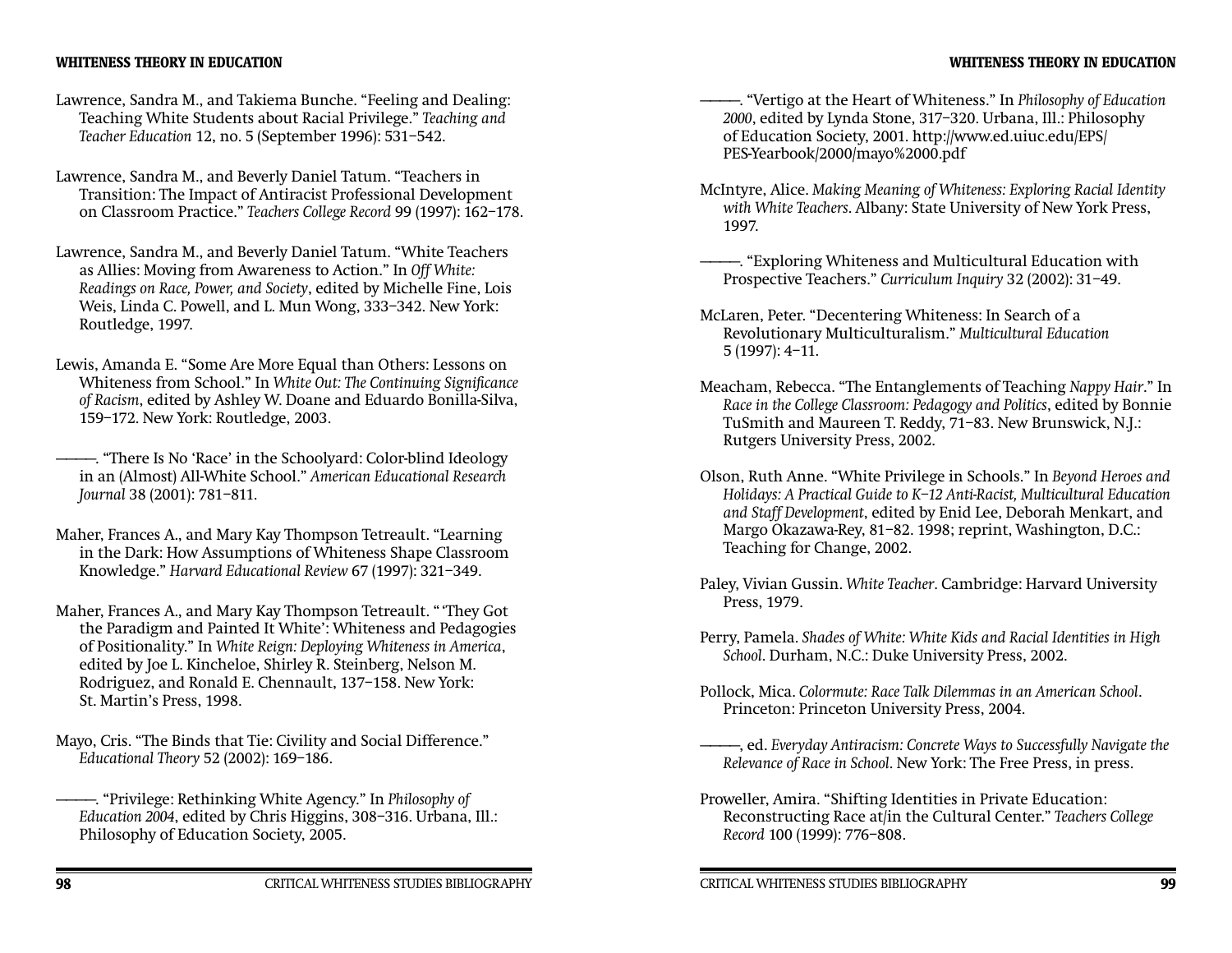- Rasmussen, Derek. "Qallunology: A Pedagogy for the Oppressor." *Canadian Journal of Native Education* 25, no. 2 (2001): 105–116.
- Razack, Sherene H. *Looking White People in the Eye: Gender, Race, and Culture in Courtrooms and Classrooms*. Toronto: University of Toronto Press, 1998.
- Ringrose, Jessica. "Developing Feminist Pedagogical Practices to Complicate Whiteness and Work with Defensiveness." In *Working through Whiteness: International Perspectives*, edited by Cynthia Levine-Rasky, 289–318. Albany: State University of New York Press, 2002.
- Rodriguez, Nelson M. "Emptying the Content of Whiteness: Toward an Understanding of the Relation between Whiteness and Pedagogy." In *White Reign: Deploying Whiteness in America*, edited by Joe L. Kincheloe, Shirley R. Steinberg, Nelson M. Rodriguez, and Ronald E. Chennault, 31–62. New York: St. Martin's Press, 1998.
- Rodriguez, Nelson M., and Leila E. Villaverde, eds. *Dismantling White Privilege: Pedagogy, Politics, and Whiteness*. New York: Peter Lang, 2000.
- Rodriguez, Roberto. "The Study of Whiteness." *Black Issues in Higher Education* 16 (May 13, 1999): 20–25.
- Roman, Leslie G. "White Is a Color! White Defensiveness, Postmodernism, and Antiracist Pedagogy." In *Race, Identity and Representation in Education*, edited by Cameron McCarthy and Warren Crichlow, 71–88. New York: Routledge, 1993.
- Saldanha, Louise, and Aruna Srivastava. "Why Do We Do This Anti-Racist Work in the Classroom?" *Rungh: A South Asian Quarterly of Culture, Comment, and Criticism* 4, nos. 1 & 2 (1998): 4–11.
- Scheurich, James Joseph. "Toward a White Discourse on White Racism." *Educational Researcher* 22 (November 1993): 5–10.
- Scheurich, James Joseph, and Michelle D. Young. "Coloring Epistemologies: Are Our Research Epistemologies Racially Biased?" *Educational Researcher* 26 (May 1997): 4–16.
- Scheurich, James Joseph, and Michelle D. Young. "White Racism among White Faculty: From Critical Understanding to Antiracist Activism." In *The Racial Crisis in American Higher Education: Continuing Challenges for the Twenty-First Century*, rev. ed., edited by William A. Smith, Philip G. Altbach, and Kofi Lomotey, 221–242. Albany: State University of New York Press, 2002.
- Schick, Carol. " 'By Virtue of Being White': Resistance in Anti-Racist Pedagogy." *Race Ethnicity and Education* 3 (2000): 83–102.
- ————. "Keeping the Ivory Tower White: Discourses of Racial Domination." In *Race, Space, and the Law: Unmapping a White Settler Society*, edited by Sherene H. Razack, 99–119. Toronto: Between the Lines Press, 2002.
- Sheets, Rosa Hernández. "Advancing the Field or Taking Center Stage: The White Movement in Multicultural Education." *Educational Researcher* 29 (2000): 15–21.
- Sleeter, Christine E. "How White Teachers Construct Race." In *Race, Identity, and Representation in Education*, edited by Cameron McCarthy and Warren Crichlow, 157–171. New York: Routledge, 1993. Reprinted as Sleeter, Christine. "Teaching Whites about Racism." In *Practicing What We Teach: Confronting Diversity in Teacher Education*, edited by Renée J. Martin, 117–130. Albany: State University of New York Press, 1995.
	- ————. "Multicultural Education, Social Positionality, and Whiteness. In *Multicultural Education as Social Activism*, 135–153. Albany: State University of New York Press, 1996.
- freflections on My Use of Multicultural and Critical Pedagogy When Students Are White." In *Multicultural Education as Social Activism*, 117–134. Albany: State University of New York Press, 1996.
- ————. "Resisting Racial Awareness: How Teachers Understand the Social Order from their Social Locations." In *Multicultural Education as Social Activism*, 65–89. Albany: State University of New York Press, 1996.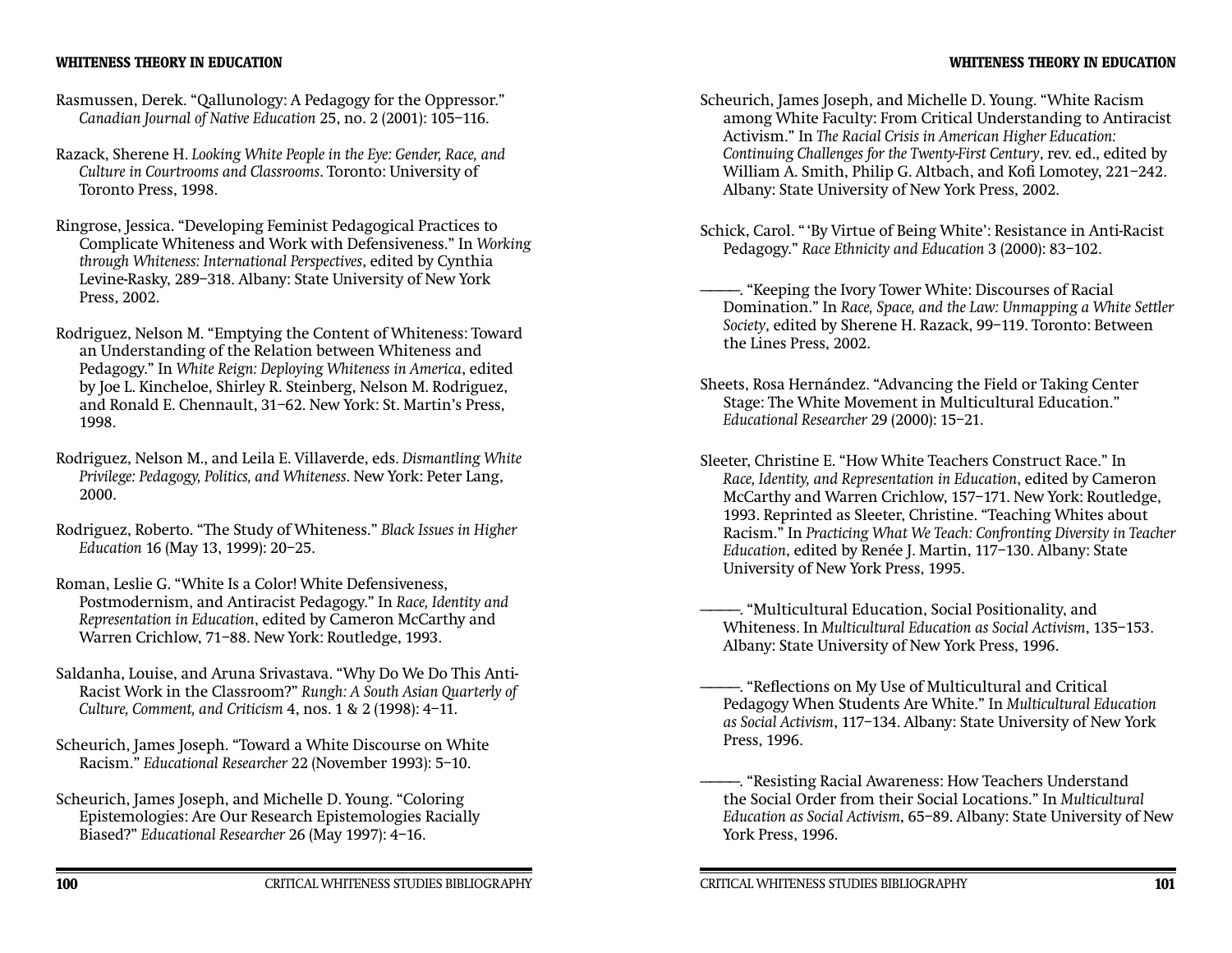#### **WHITENESS THEORY IN EDUCATION**

————. "Teaching Whites about Racism." In *Beyond Heroes and Holidays: A Practical Guide to K–12 Anti-Racist, Multicultural Education and Staff Development*, edited by Enid Lee, Deborah Menkart, and Margo Okazawa-Rey, 36–44. 1998; reprint, Washington, D.C.: Teaching for Change, 2002.

Smith, Ruth. *White Man's Burden: A Personal Testament*. New York: The Vanguard Press, 1946.

Tatum, Beverly Daniel. *"Why Are All the Black Kids Sitting Together in the Cafeteria?" and Other Conversations about Race*. New York: Basic Books, 1997. Also: Tatum, Beverly Daniel. *"Why Are All the Black Kids Sitting Together in the Cafeteria?" and Other Conversations about Race*. Rev. ed. With a new introduction. New York: Basic Books, 1999.

————. "Talking about Race, Learning about Racism: The Application of Racial Identity Development Theory in the Classroom." *Harvard Educational Review* 62 (1992): 1–24.

————. "Teaching White Students about Racism: The Search for White Allies and the Restoration of Hope." *Teachers College Record* 95 (1994): 462–476.

Thompson, Audrey. "Anti-Racist Work Zones." In *Philosophy of Education 2003*, edited by Kal Alston, 387–395. Urbana, Ill.: Philosophy of Education Society, 2004. http://www.ed.uiuc.edu/ EPS/PES-Yearbook/2003/thompson.pdf

————. "Colortalk: Whiteness and *Off White*." *Educational Studies* 30 (1999): 141–160.

- ————. "Entertaining Doubts: Enjoyment and Ambiguity in White, Antiracist Classrooms." In *Passion and Pedagogy: Relation, Creation, and Transformation in Teaching*, edited by Elijah Mirochnik and Debora C. Sherman, 431–452. New York: Peter Lang, 2002.
	- ————. "[Essay Review of] *Off White*, edited by Michelle Fine, Lois Weis, Linda C. Powell, and L. Mun Wong." *Education Review* (12 November, 1999) [on-line journal] <http://coe.asu.edu/edrev/ reviews/rev76.htm>.

————. "For: Anti-Racist Education." *Curriculum Inquiry* 27 (1997):  $7 - 44.$ 

- ————. "Gentlemanly Orthodoxy: Critical Race Feminism, Whiteness Theory, and the *APA Manual*." *Educational Theory* 54 (2004): 27–57.
- ————. "Not the Color Purple: Black Feminist Lessons for Educational Caring." *Harvard Educational Review* 68 (1998): 522–554.
- ————. "Tiffany, Friend of People of Color: White Investments in Antiracism." *International Journal of Qualitative Studies in Education* 16 (2003): 7–29.
- Titone, Connie. "Educating the White Teacher As Ally." In *White Reign: Deploying Whiteness in America*, edited by Joe L. Kincheloe, Shirley R. Steinberg, Nelson M. Rodriguez, and Ronald E. Chennault, 159–175. New York: St. Martin's Press, 1998.
- Torres, Edén E. "The Virtues of Conflict: Challenging Dominant Culture and White Feminist Theory." In *Chicana without Apology/ Chicana sin vergüenza: The New Chicana Cultural Studies*, 129–144. New York: Routledge, 2003.
- Uttal, Lynet. "Inclusion without Influence: The Continuing Tokenism of Women of Color." In *Making Face, Making Soul/ Haciendo Caras: Creative and Critical Perspectives by Women of Color*, edited by Gloria Anzaldúa, 42–45. San Francisco: Aunt Lute Foundation Books, 1990.
- Warren, John. "Whiteness and Cultural Theory: Perspectives on Research and Education." *The Urban Review* 31 (1999): 185–203.
- Warren, John T. *Performing Purity: Whiteness, Pedagogy, and the Reconstitution of Power*. New York: Peter Lang, 2003.
- ————. "Performing Whiteness Differently: Rethinking the Abolitionist Project." *Educational Theory* 51, no. 4 (Fall 2001): 451–466.
- Wills, John S. "Who Needs Multicultural Education? White Students, U.S. History, and the Construction of a Usable Past." *Anthropology and Education Quarterly* 27 (September 1996): 365–389.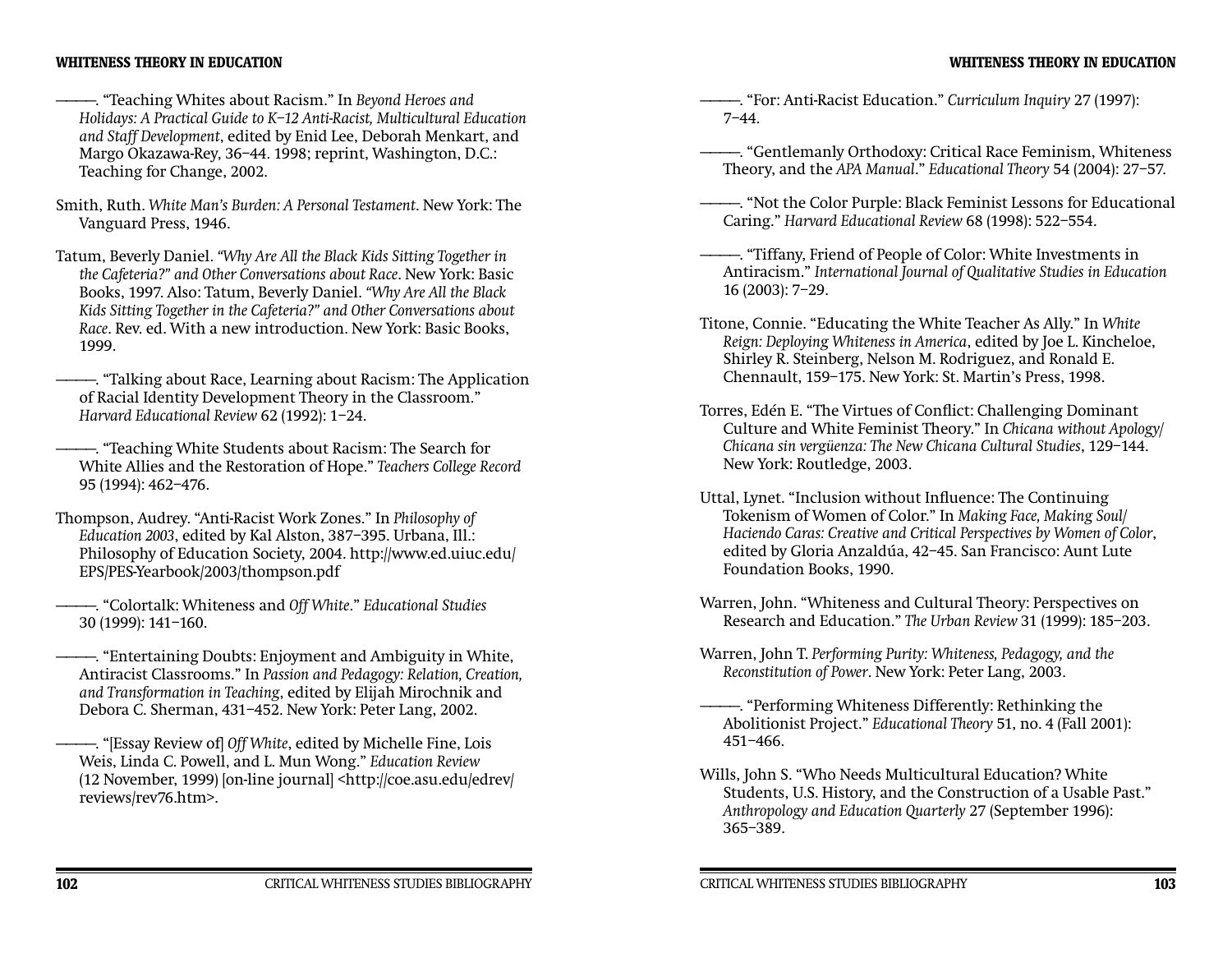- Wise, Tim. "Columbine High: Blinded by the White." *Z Magazine* 12 (June 1999): 4–7.
- Wolverton, Terry. "Unlearning Complicity, Remembering Resistance: White Women's Anti-Racism Education." In *Learning Our Way: Essays in Feminist Education*, edited by Charlotte Bunch and Sandra Pollack (187–199). Trumansburg, N.Y.: Crossing Press, 1983.
- Woodson, Carter Godwin. *The Mis-Education of the Negro*. 1933. Reprint, Washington, D.C.: The Associated Publishers, Inc., 1972. Also: Woodson, Carter Godwin. *The Mis-Education of the Negro*. 1933. Reprint, Trenton, N.J.: Africa World Press, Inc., 1990.
- Young, Michelle, and Jerry Rosiek. "Interrogating Whiteness." *Educational Researcher* 29 (March 2000): 39–44. [Review of *White Reign: Deploying Whiteness in America*]

# **Personal Narratives of Whiteness**

*Audrey Thompson*

The literature on whiteness includes many personal reflections and interviews in which authors or speakers confront their privilege and their complicity in oppression. Some of these works are memoirs or autobiographies, some offer case studies or interviews, some theorize stages of racial development, and others provide analyses and critiques of the narratives and theories in which whiteness is framed.

I have included a wide range of works in which writers and speakers either evade or seek to take personal responsibility for the ways in which their lives and practices are structured by white privilege and dominance. I have also included commentaries on these works. Among the contributions of these works are the particular insights offered and the antiracist strategies described, authors' descriptions or enactments of strategies to evade accountability, juxtapositions of white, brown, and black voices and experiences, the ways in which an author's writerly voice engages readers, the challenges offered to dominant images and narratives, and the frameworks used to recast racial narratives. This is only a very partial list of the narrative literature on whiteness, and I would be delighted to be notified of other work that should be added to the list.

- Aal, William. "Moving from Guilt to Action: Antiracist Organizing and the Concept of 'Whiteness' for Activism and the Academy." In *The Making and Unmaking of Whiteness*, edited by Birgit Brander Rasmussen, Eric Klinenberg, Irene J. Nexica, and Matt Wray, 294–310. Durham, N.C.: Duke University Press, 2001.
- Allison, Clinton B. "Okie Narratives: Agency and Whiteness." In *White Reign: Deploying Whiteness in America*, edited by Joe L. Kincheloe, Shirley R. Steinberg, Nelson M. Rodriguez, and Ronald E. Chennault, 229–240. New York: St. Martin's Press, 1998.
- Bailey, Alison. "Despising an Identity They Taught Me to Claim: Exploring a Dilemma of White Privilege Awareness." In *Whiteness: Feminist Philosophical Narratives*, edited by Chris J. Cuomo and Kim Q. Hall, 85–104. Lanham, Md.: Rowman & Littlefield, 1999.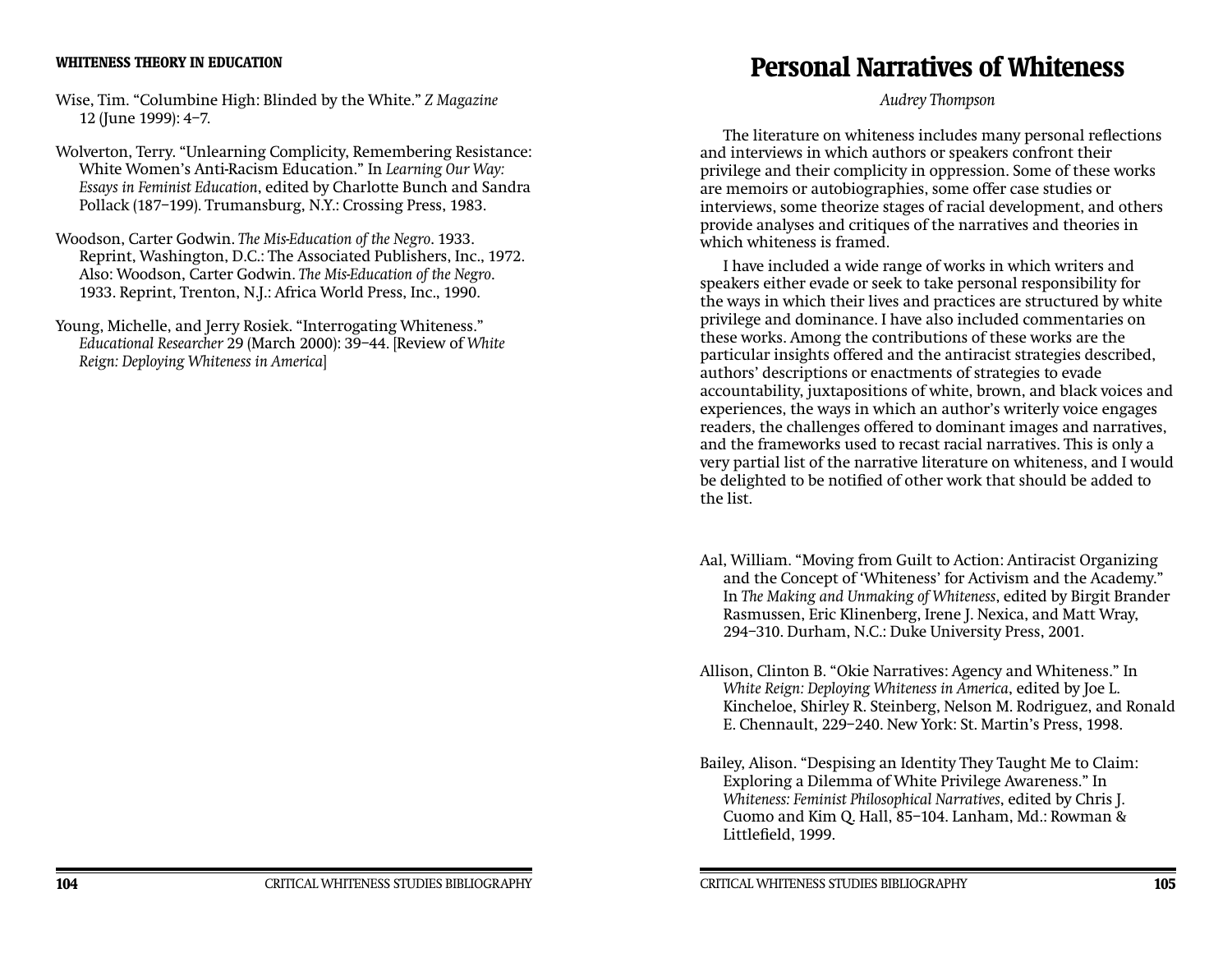————. "Locating Traitorous Identities: Toward a View of Privilege-Cognizant White Character." *Hypatia* 13 (1998): 27–42. Reprinted as: Bailey, Alison. "Locating Traitorous Identities: Toward a View of Privilege-Cognizant White Character." In *Decentering the Center: Philosophy for a Multicultural, Postcolonial, and Feminist World*, edited by Uma Narayan and Sandra Harding, 283–298. Bloomington: Indiana University Press, 2000.

Baldwin, James. "Everybody's Protest Novel." In *The Price of the Ticket: Collected Nonfi ction 1948–1985*, 27–33. New York: St. Martin's Press, 1985.

————. "Stranger in the Village." In *The Price of the Ticket: Collected Nonfi ction 1948–1985*, 79–90. New York: St. Martin's Press, 1985.

- Bennett, Lerone, Jr. "Lincoln and the Liberal Tradition." In *The Challenge of Blackness*, 156–75. Chicago: Johnson Publishing Co., Inc., 1972.
- Bergman, Justin. "Fortunate Son." [Review of *White like Me*, by Tim Wise.] *The Salt Lake Tribune* (March 20, 2005): D5. [Associated Press]
- Berlak, Ann, and Sekani Moyenda. *Taking It Personally: Racism in the Classroom from Kindergarten to College*. Philadelphia: Temple University Press, 2001.
- Blee, Kathleen M. "White on White: Interviewing Women in U.S. White Supremacist Groups." In *Racing Research, Researching Race: Methodological Dilemmas in Critical Race Studies*, edited by France Winddance Twine and Jonathan W. Warren, 93–109. New York: New York University Press, 2000.
- Brown, Cynthia Stokes. *Refusing Racism: White Allies and the Struggle for Civil Rights*. New York: Teachers College Press, 2002.
- Bulkin, Elly, Minnie Bruce Pratt, and Barbara Smith, eds. *Yours in Struggle: Three Feminist Perspectives on Anti-Semitism and Racism*. New York: Long Haul Press, 1984.
- Carter, Robert T. "White Racial Identity." In *The Infl uence of Race and Racial Identity in Psychotherapy*, 100–114. New York: John Wiley & Sons, 1995.
- Carter, Sarah. *Capturing Women: The Manipulation of Cultural Imagery in Canada's Prairie West*. Montreal: McGill-Queen's University Press, 1997.
- Clark, Christine, and James O'Donnell, eds. *Becoming and Unbecoming White: Owning and Disowning a Racial Identity*. Westport, Conn.: Begin & Garvey, 1999.
- Cochran-Smith, Marilyn. "Blind Vision: Unlearning Racism in Teacher Education." *Harvard Educational Review* 70, no. 2 (Summer 2000): 157–290.
- ————. "Uncertain Allies: Understanding the Boundaries of Race and Teaching." *Harvard Educational Review* 65, no. 4 (Winter 1995): 541–570.

Conley, Dalton. *Honky*. New York: Vintage, 2000.

- ————. "Universal Freckle, or How I Learned to Be White." In *The Making and Unmaking of Whiteness*, edited by Birgit Brander Rasmussen, Eric Klinenberg, Irene J. Nexica, and Matt Wray, 25–42. Durham, N.C.: Duke University Press, 2001.
- Cuomo, Chris J., and Kim Q. Hall, eds. *Whiteness: Feminist Philosophical Narratives*, Lanham, Md.: Rowman & Littlefield, 1999.
- Davion, Victoria. "Reflections on the Meaning of White [Response] to Frye]." In *Overcoming Racism and Sexism*, edited by Linda A. Bell and David Blumenfeld, 135–139. Lanham, Md.: Roman & Littlefield, 1995.
- Derman-Sparks, Louise, and Carol Brunson Phillips. *Teaching/ Learning Anti-Racism: A Developmental Approach*. New York: Teachers College Press, 1997.
- Dolan, Kevin. "Lessons from Jasper: How a White Father's Unimaginable Imaginary Conversations with His Black Daughter Shine a Light on Whiteness." *Studies in Symbolic Interaction*. Vol. 28. Edited by Norman K. Denzin. 121-126. Oxford: Elsevier, 2005.
- Edgington, Amy. "Growing Up in Little Rock." In *Whiteness: Feminist Philosophical Narratives*, edited by Chris J. Cuomo and Kim Q. Hall, 37-44. Lanham, Md.: Rowman & Littlefield, 1999.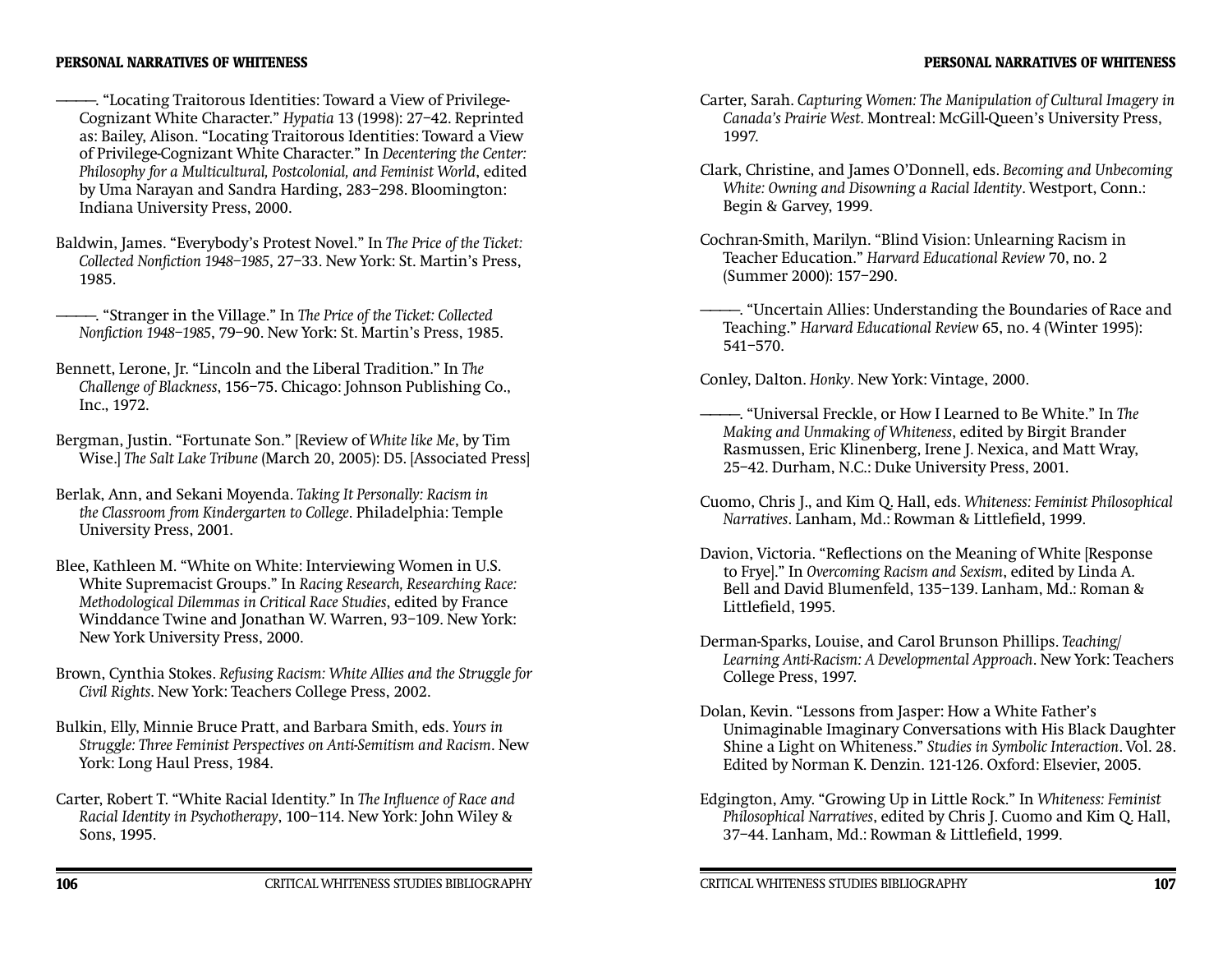#### **PERSONAL NARRATIVES OF WHITENESS**

- Ellis, Carolyn. "The Other Side of the Fence: Seeing Black and White in a Small Southern Town." *Qualitative Inquiry* 1, no. 2 (1995): 147–167.
- Ellsworth, Elizabeth. "Double Binds of Whiteness." In *Off White: Readings on Race, Power, and Society*, edited by Michelle Fine, Lois Weis, Linda C. Powell, and L. Mun Wong, 259–269. New York: Routledge, 1997.
- Feagin, Joe, and Eileen O'Brien. *White Men on Race: Power, Privilege, and the Shaping of Cultural Consciousness*. Boston: Beacon Press, 2003.
- Fears, Darryl. "Limited Passport." [Book review of *White Boy: A Memoir*, by Mark D. Naison.] *The Crisis* 109, no. 5 (September/ October 2002): 48.
- Fosl, Catherine. *Subversive Southerner: Anne Braden and the Struggle for Racial Justice in the Cold War South*. New York: Palgrave-MacMillan, 2002.
- Frankenberg, Ruth. *White Women, Race Matters: The Social Construction of Whiteness*. Minneapolis: University of Minnesota Press, 1993.
- ————. " 'When We Are Capable of Stopping, We Begin to See': Being White, Seeing Whiteness." In *Names We Call Home: Autobiography on Racial Identity*, ed. Becky Thompson and Sangeeta Tyagi, 2–17. New York: Routledge, 1996.
- ————. "Whiteness and Americanness: Examining Constructions of Race, Culture, and Nation in White Women's Life Narratives." In *Race*, edited by Steven Gregory and Roger Sanjek, 62–77. New Brunswick, N.J.: Rutgers University Press, 1994.
- Frye, Marilyn. "On Being White: Toward a Feminist Understanding of Race and Race Supremacy." In *The Politics of Reality: Essays in Feminist Theory*, 110–127. Freedom, Calif.: Crossing Press, 1983.
- ————. "White Woman Feminist." In *Willful Virgin: Essays in Feminism, 1976–1992*, 147–169. Freedom, Calif.: Crossing Press, 1992), Also: Frye, Marilyn. "White Woman Feminist." In *Overcoming Racism and Sexism*, edited by Linda A. Bell and David Blumenfeld, 113-134. Lanham, Md.: Roman & Littlefield, 1995.
- Fuller, Laurie. " 'Whitie' and 'Dyke': Constructions of Identities in the Classroom." In *Whiteness: Feminist Philosophical Narratives*, edited by Chris J. Cuomo and Kim Q. Hall, 63–74. Lanham, Md.: Rowman & Littlefield, 1999.
- Gurnah, Ahmed. "The Politics of Racism Awareness Training." *Critical Social Policy* 11 (1984): 6–20.
- Gwaltney, John Langston. *Drylongso: A Self-Portrait of Black America* (New York: Vintage, 1980.
- Hall, Kim. "Learning to Touch Honestly: A White Lesbian's Struggle with Racism." In *Lesbian Philosophies and Cultures*, edited by Jeffner Allen, 317–326. Albany: State University of New York Press, 1990.
- Harper, Helen. "When the Big Snow Melts: White Women Teaching in Canada's North." In *Working through Whiteness: International Perspectives*, edited by Cynthia Levine-Rasky, 269–288. Albany: State University of New York Press, 2002.
- Harrington, Walt. *Crossings: A White Man's Journey into Black America*. New York: HarperCollins, 1992.
- Helms, Janet E. *A Race Is a Nice Thing to Have: A Guide to Being a White Person or Understanding the White Persons in Your Life*. Topeka, KS: Content Communications, 1992.
- ————, ed. *Black and White Racial Identity: Theory, Research, and Practice*. Westport, Conn.: Greenwood Press, 1990.
- "I Also Said, 'White Racial Identity Influences White Researchers'." *The Counseling Psychologist* 21 (April 1993): 240–243.
- ————. "Racial Identity and `Racial' Constructs." In *Human Diversity: Perspectives on People in Context*, edited by Edison J. Trickett, Roderick J. Watts, and Dina Birman, 285–311. San Francisco: Jossey-Bass, 1994.
	- ————. "Toward a Model of White Racial Identity Development." In *Black and White Racial Identity: Theory, Research, and Practice*, edited by Janet E. Helms, 49–66. Westport, Conn.: Greenwood Press, 1990.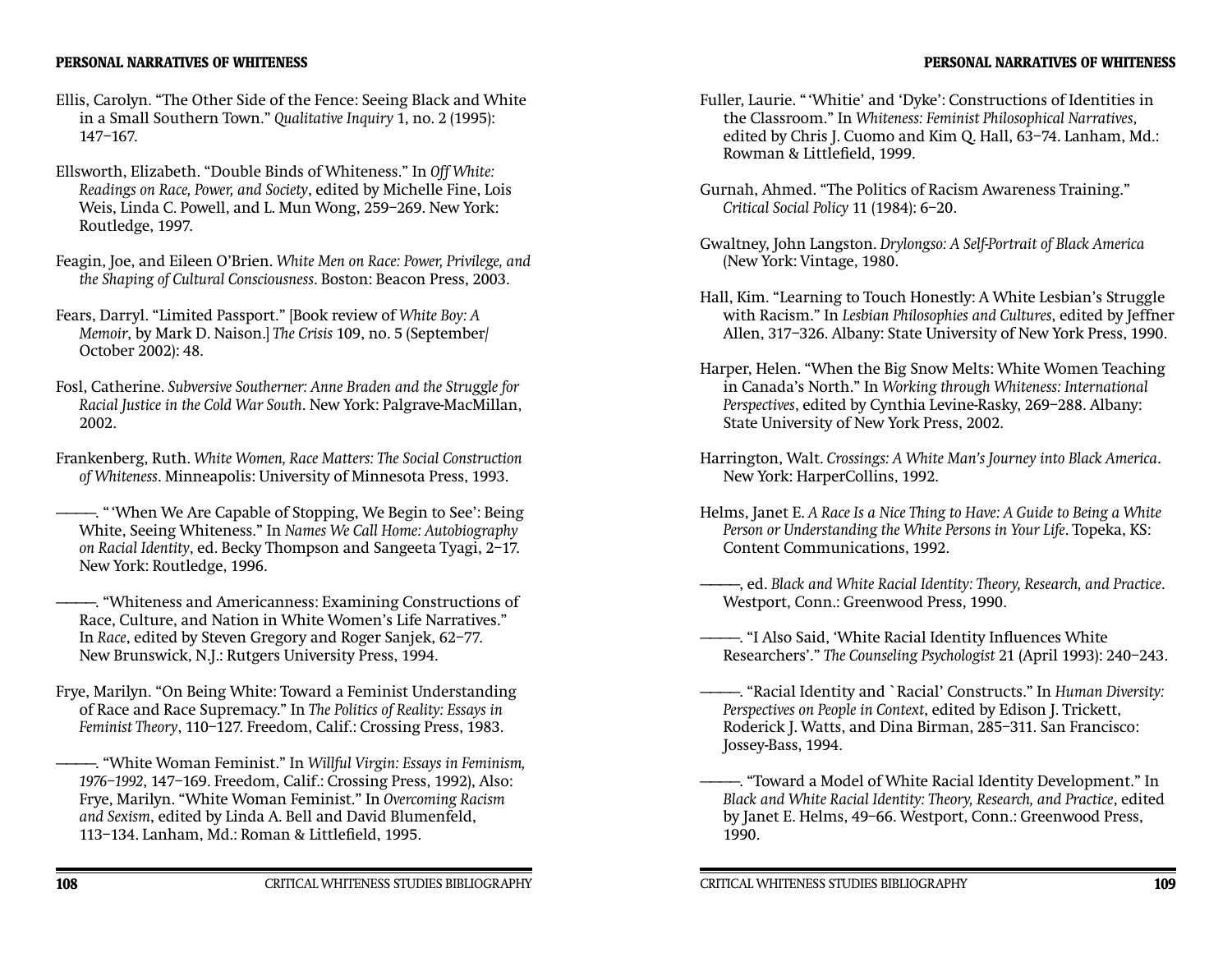————. "An Update of Helms's White and People of Color Racial Identity Models." In *Handbook of Multicultural Counseling*, edited by Joseph G. Ponterotto, J. Manuel Casas, Lisa A. Suzuki, and Charlene M. Alexander, 181–198. Thousand Oaks, Calif.: Sage, 1995.

Hobson, Fred. *But Now I See: The White Southern Racial Conversion Narrative*. Baton Rouge: Louisiana State University Press, 1999.

Jenkins, McKay. "Metaphors of Race and Psychological Damage in the 1940s American South: The Writings of Lillian Smith." In *Racing and (E)Racing Language: Living with the Color of Our Words*, edited by Ellen J. Goldner and Safiya Henderson-Holmes, 99-123. Syracuse, N.Y.: Syracuse University Press, 2001.

Jensen, Robert. *The Heart of Whiteness: Confronting Race, Racism, and White Privilege*. San Francisco, CA: City Lights. 2005.

Jones, Katharine W. *Accent on Privilege: English Identities and Anglophilia in the U.S.* Philadelphia: Temple University Press, 2001.

Kohl, Herbert. "The Story of Rosa Parks and the Montgomery Bus Boycott Revisited." In *Should We Burn Babar? Essays on Children's Literature and the Power of Stories*, 30–56. New York: The New Press, 1995.

Landsman, Julie. *A White Teacher Talks about Race*. Lanham, Md.: Scarecrow Press, 2001.

Lawrence, Sandra M., and Beverly Daniel Tatum. "Teachers in Transition: The Impact of Antiracist Professional Development on Classroom Practice." *Teachers College Record* 99 (1997): 162–178.

Lawrence, Sandra M., and Beverly Daniel Tatum. "White Teachers as Allies: Moving from Awareness to Action." In *Off White: Readings on Race, Power, and Society*, edited by Michelle Fine, Lois Weis, Linda C. Powell, and L. Mun Wong, 333–342. New York: Routledge, 1997.

Lazarre, Jane. *Beyond the Whiteness of Whiteness: Memoir of a White Mother of Black Sons*. Durham, N.C.: Duke University Press, 1996. MacDonald, Michael Patrick. *All Souls: A Family Story from Southie*. New York: Ballantine Books, 1999.

- Martin, Biddy, and Chandra Talpade Mohanty. "Feminist Politics: What's Home Got to Do with It?" In *Feminist Studies, Critical Studies*, edited by Teresa de Lauretis, 191–212. Bloomington: Indiana University Press, 1986.
- McIntyre, Alice. *Making Meaning of Whiteness: Exploring Racial Identity with White Teachers*. Albany: State University of New York Press, 1997.
- McIntyre, Alice. "Exploring Whiteness and Multicultural Education with Prospective Teachers." *Curriculum Inquiry* 32, no. 1 (Spring 2002): 31–49.
- McLaurin, Melton A. *Separate Pasts: Growing up White in the Segregated South*. Athens: University of Georgia Press, 1987.

Moon, Dreama. "Racial Redemption and the White Southern Racial Conversion Narrative." *The Review of Communication* 1 (2001): 97–102. [review of Fred Hobson, *But Now I See*] http://www.natcom.org/ROC/one-one/moon.htm

Moon, Dreama. "White Enculturation and Bourgeois Ideology: The Discursive Production of 'Good (White) Girls'." In *Whiteness: The Communication of Social Identity*, edited by Thomas K. Nakayama and Judith N. Martin, 177–197. Thousand Oaks, Calif.: Sage Pub., 1999.

Morrison, Toni. *Playing in the Dark: Whiteness and the Literary Imagination*. New York: Vintage: Random House, 1992.

- O'Brien, Eileen. *Whites Confront Racism: Antiracists and Their Paths to Action*, Lanham, Md: Rowman & Littlefield, 2001.
- O'Brien, Eileen. "The Political Is Personal: The Influence of White Supremacy on White Antiracists' Personal Relationships." In *White Out: The Continuing Significance of Racism, edited by Ashley W.* Doane and Eduardo Bonilla-Silva, 253–267. New York: Routledge, 2003.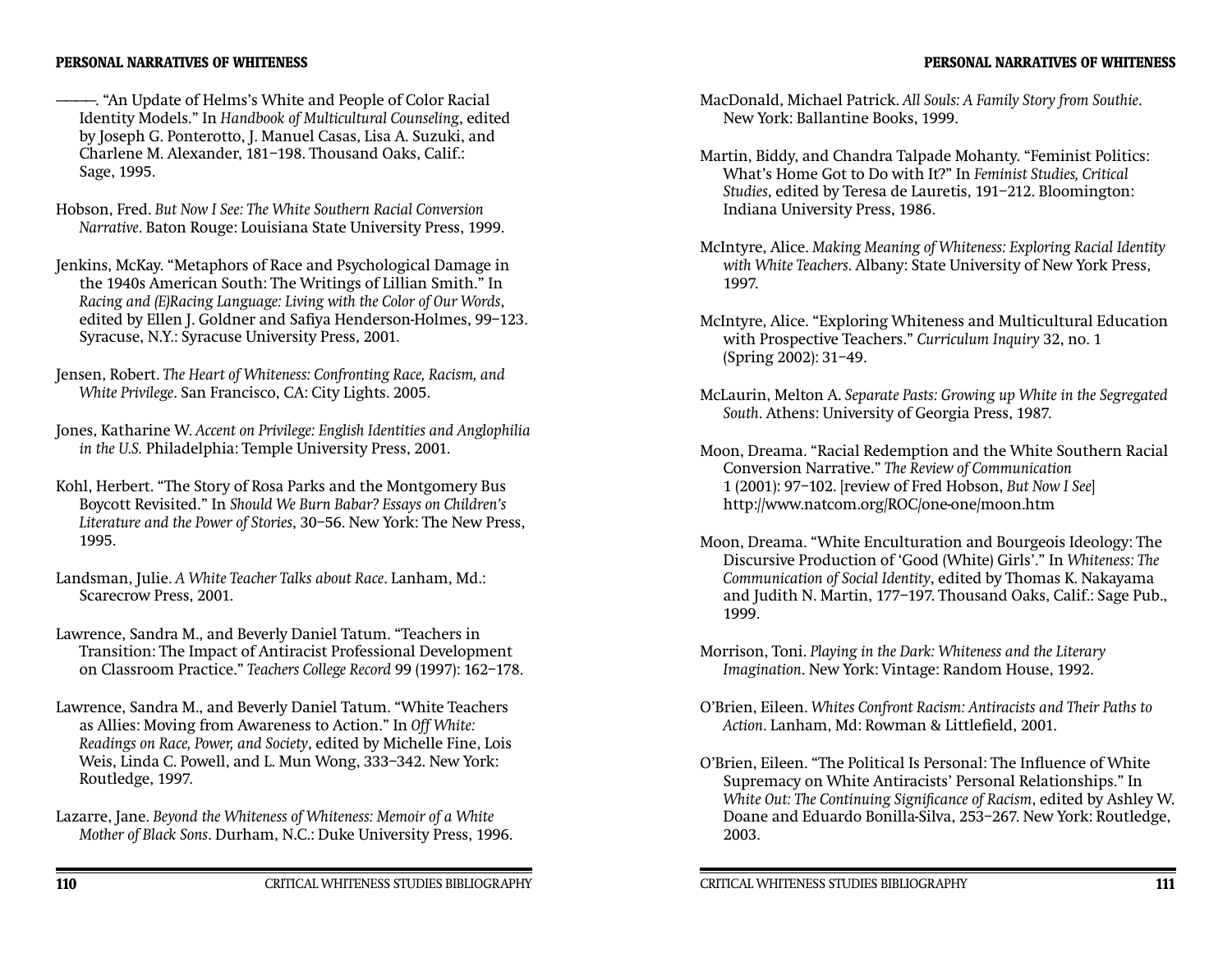- Paley, Vivian Gussin. *White Teacher*. Cambridge: Harvard University Press, 1979.
- Perreault, Jeanne. "White Feminist Guilt, Abject Scripts, and (Other) Transformative Necessities." *West Coast Line* 28 (Spring/Fall 1994): 226–238. [*Colour: An Issue*, special double issue, ed. Roy Miki and Fred Wah]
- Perry, Pamela. *Shades of White: White Kids and Racial Identities in High School*. Durham, N.C.: Duke University Press, 2002.
- Pratt, Minnie Bruce. "Identity: Skin Blood Heart." In *Yours in Struggle: Three Feminist Perspectives on Anti-Semitism and Racism*, by Elly Bulkin, Minnie Bruce Pratt, and Barbara Smith, 11–63. New York: Long Haul Press, 1984. Also: Pratt, Minnie Bruce. "Identity: Skin Blood Heart." In *Rebellion: Essays 1980–1991*, 27–81. Ithaca, N.Y.: Firebrand Books, 1991.
- Proweller, Amira. "Shifting Identities in Private Education: Reconstructing Race at/in the Cultural Center." *Teachers College Record* 100 (1999): 776–808.
- Razack, Sherene H. *Looking White People in the Eye: Gender, Race, and Culture in Courtrooms and Classrooms*. Toronto: University of Toronto Press, 1998.
- Rose, Lillian Roybal. "White Identity and Counseling White Allies about Racism." In *Impacts of Racism on White Americans*, 2nd ed., edited by Benjamin P. Bowser and Raymond G. Hunt, 24–47. Thousand Oaks, Calif.: Sage Pub., 1996.
- Rothenberg, Paula. *Invisible Privilege: A Memoir about Race, Class, and Gender*. Lawrence: University Press of Kansas, 2000.
- Rothschild, Mary Aickin. "White Women Volunteers in the Freedom Summers: Their Life and Work in a Movement for Social Change." *Feminist Studies* 5, no. 3 (1979): 466–495.
- Sandell, Jillian. "Telling Stories of 'Queer White Trash': Race, Class, and Sexuality in the Work of Dorothy Allison." In *White Trash: Race and Class in America*, edited by Matt Wray and Annalee Newitz, 211–230. New York: Routledge, 1997.
- Sartwell, Crispin. *Act Like You Know: African-American Autobiography and White Identity*. Chicago: University of Chicago Press, 1998.
- Segrest, Mab. "The Souls of White Folks." In *The Making and Unmaking of Whiteness*, edited by Birgit Brander Rasmussen, Eric Klinenberg, Irene J. Nexica, and Matt Wray, 43–71. Durham, N.C.: Duke University Press, 2001.
- ————. *Memoir of a Race Traitor*. Boston: South End Press, 1994.
- Singley, Bernestine, ed. *When Race Becomes Real: Black and White Writers Confront Their Personal Histories*. Chicago: Lawrence Hill Books, 2002.
- Smith, Lillian. *Killers of the Dream*. New York: W. W. Norton & Co., 1949. Also: Smith, Lillian. *Killers of the Dream*. Rev. ed. New York: W. W. Norton & Co., 1961.
- Smith, Ruth. *White Man's Burden: A Personal Testament*. New York: The Vanguard Press, 1946.
- Stalvey, Lois Mark. *The Education of a WASP*. New York: William Morrow & Co., 1970.
- Tatum, Beverly Daniel. *"Why Are All the Black Kids Sitting Together in the Cafeteria?" and Other Conversations about Race*. New York: Basic Books, 1997. Also: Tatum, Beverly Daniel. *"Why Are All the Black Kids Sitting Together in the Cafeteria?" and Other Conversations about Race*. Rev. ed. With a new introduction. New York: Basic Books, 1999.
- ————. "Talking about Race, Learning about Racism: The Application of Racial Identity Development Theory in the Classroom." *Harvard Educational Review* 62 (1992): 1–24.
- ————. "Teaching White Students about Racism: The Search for White Allies and the Restoration of Hope." *Teachers College Record* 95 (1994): 462–476.
- Thompson, Audrey. "Tiffany, Friend of People of Color: White Investments in Antiracism." *International Journal of Qualitative Studies in Education* 16 (2003): 7–29.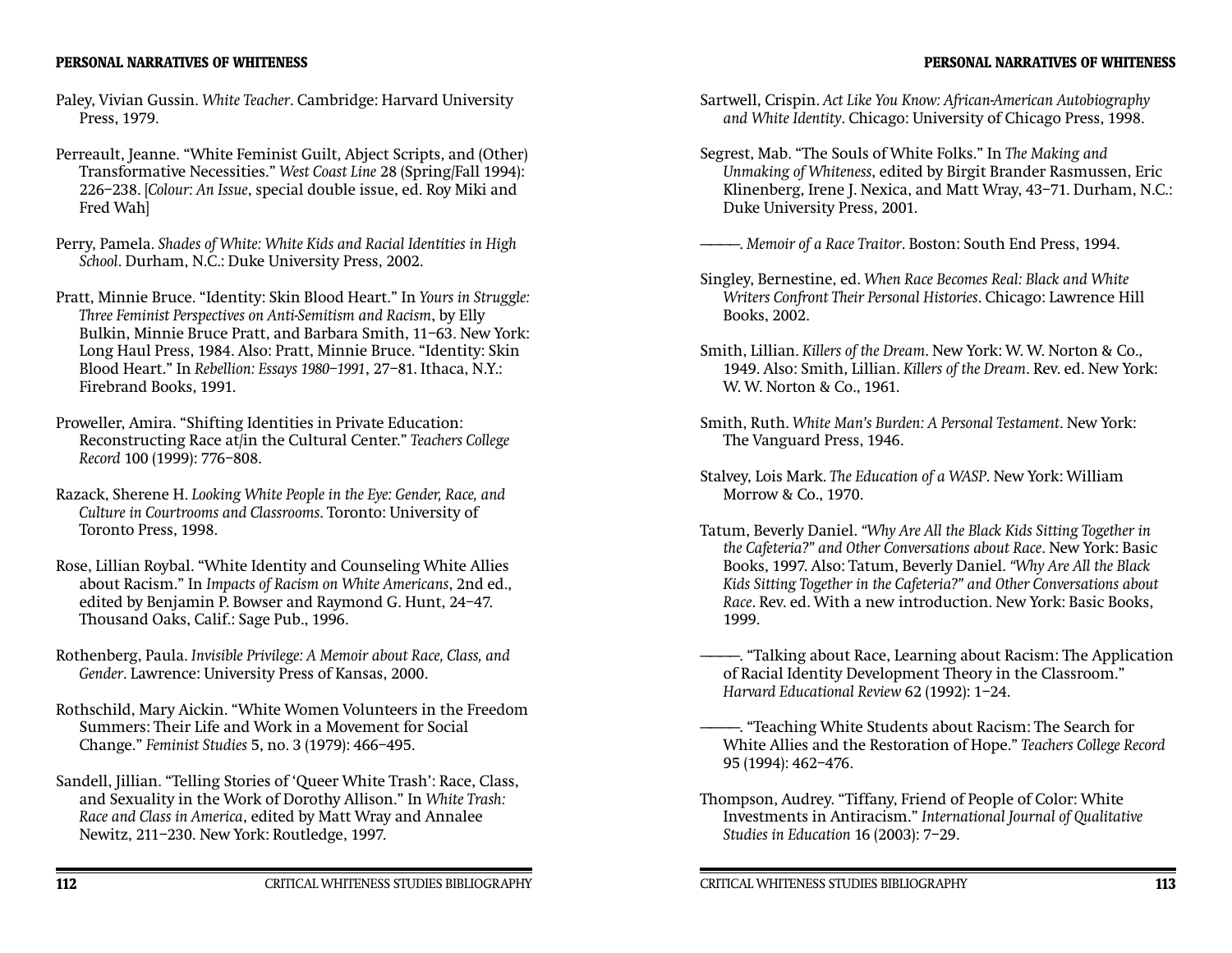Thompson, Becky. *Mothering Without a Compass: White Mother's Love, Black Son's Courage*. Minneapolis: University of Minnesota Press, 2000.

————. *A Promise and a Way of Life: White Antiracist Activism*. Minneapolis: University of Minnesota Press, 2001.

—. "Time Traveling and Border Crossing: Reflections on White Identity." In *Names We Call Home: Autobiography on Racial Identity*, edited by Becky Thompson and Sangeeta Tyagi, 92–109. New York: Routledge, 1996.

Thompson, Becky, and Sangeeta Tyagi, eds. *Names We Call Home: Autobiography on Racial Identity*. New York: Routledge, 1996.

- Thompson, Cooper, Emmett Schaefer, and Harry Brod. *White Men Challenging Racism: 35 Personal Stories*. Durham, N.C.: Duke University Press, 2003.
- Twine, France Winddance. "Brown-Skinned White Girls: Class, Culture, and the Construction of White Identity in Suburban Communities." In *Displacing Whiteness: Essays in Social and Cultural Criticism*, edited by Ruth Frankenberg, 214–243. Durham, N.C.: Duke University Press, 1997. Originally: Twine, France Winddance. "Brown-Skinned Girls, White Girls: Class, Culture, and the Construction of White Identity in Suburban Communities." *Gender, Place, and Culture: A Journal of Feminist Geography* 3 (1996): 205–224.
- Ward, Kathryn B. " 'Lifting as We Climb': How Scholarship by and about Women of Color Has Shaped My Life as a White Feminist." In *Color, Class and Country: Experiences of Gender*, edited by Gay Young and Bette J. Dickerson, 199-217. London: Zed Books, 1994.
- Wellman, David T. *Portraits of White Racism*. 2nd ed. Cambridge: Cambridge University Press, 1993.
- Wise, Tim. White Like Me: Reflections on Race from a Privileged Son. New York: Soft Skull Press, 2005.
- Wolff, Robert Paul. *Autobiography of an Ex-White Man: Learning a New Master Narrative for America*. Rochester, N.Y.: University of Rochester Press, 2005.
- Wray, Matt, and Annalee Newitz, eds. *White Trash: Race and Class in America*. New York: Routledge, 1997.
- Wynter, Leon E. "Considering Race: White Men Talk about the Color Line." [Book review of *White Men Challenging Racism: 35 Personal Stories*, by Cooper Thompson, Emmett Schaefer, and Harry Brod, and *White Men on Race: Power, Privilege, and the Shaping of Cultural Consciousness*, by Joe Feagin and Eileen O'Brien.] *The Crisis* 110, no. 5 (September/October 2003): 54–55.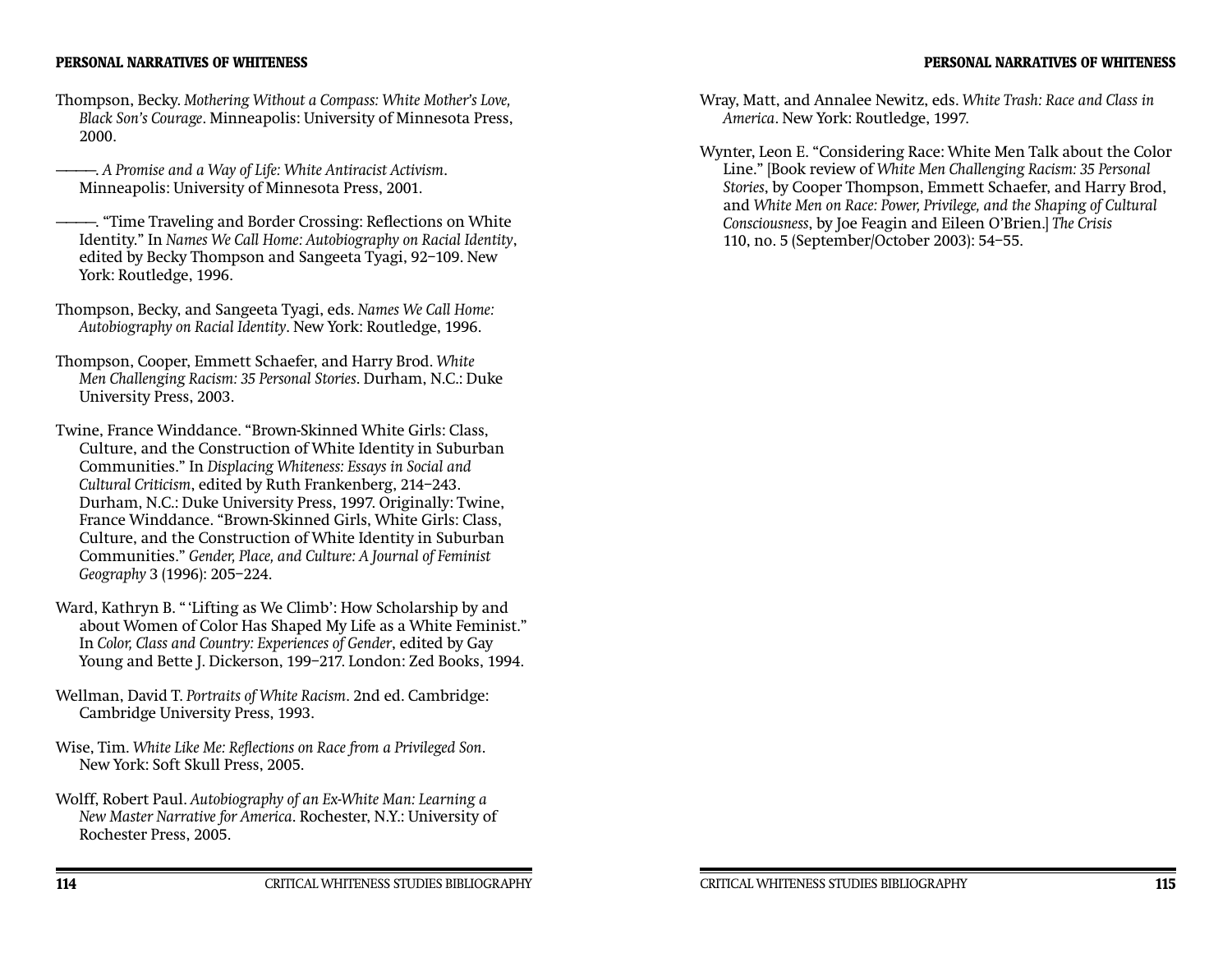# **INTERNATIONAL/COMPARATIVE International/Comparative**

*Melanie Bush*

Inquiries into the meanings of whiteness are now taking place around the globe. These international examinations have been especially located within media studies, the humanities and social sciences, and the field of education. More recent and intensive work has taken place in performative and communications studies and in the examination of nationhood. Discussions about whiteness are not necessarily "critical," and for the sections below, I chose to include works that either implicitly or explicitly link whiteness to systemic and historical patterns of white supremacy, rather than merely describing white identity. This choice perhaps excludes some works that should have been cited, and it may also include some writings that don't explicitly focus on whiteness but do actively engage the conversation on white supremacy. Because of the multidisciplinary and global nature of these writings, there is diversity in perspective about why these examinations are important. Most importantly, they engage the broader critique of European dominance in the global order, either on the local level or that of the international sphere.

The International/Comparative subsection mostly draws on broader critiques of globalization from cultural, economic, and political perspectives. The subsequent sections reflect how the examination of whiteness and its postcolonial legacies is particularly apparent in recent work by scholars in South Africa, Australia, New Zealand, and the United Kingdom. This work has raised new questions about the relationship of the world capitalist empire as it originated in Europe and developed in the United States, as well as its current manifestations within Asia, Latin and South America, and Africa. Overall the literature increasingly explores the intersectionality of white supremacy, male supremacy, and the economic order, as well as Christian and heterosexual dominance.

These writings examine whiteness as evinced in social patterns and material evidence, as well as the implications, meaning and significance for the daily lives of ordinary peoples. Recognition of the fluidity of categories and of continuous racial formations and reformulations is apparent in most of the discussions.

Surveying these provocative essays can provide a better understanding of the "what" and "how" of white supremacy, though perhaps less of the "who" and "how not," the spaces of resistance and opposition that present hope for the future. There is, however, some promise that future work will thread together disparate global analyses of whitenesses past and present, helping to chart possible trajectories for the crisis of the current world system.

## **I. INTERNATIONAL/COMPARATIVE**

- Allen, Ricky Lee. 2001. The Globalization of White Supremacy: Toward a Critical Discourse on the Racialization of the World. *Educational Theory*. University of Illinois. 51 (4) Fall.
- Bhattacharyya, Gargi, John Gabriel and Stephen Small. 2002. *Race and Power: Global Racism in the Twenty-First Century.* London: Routledge.
- Bonnett, Alastair. 2000. *White Identities: Historical and International Perspectives*. Great Britain: Harlow.

Fanon, Frantz. 1982. *Black Skin, White Masks*. New York: Grove.

- Goldberg, David Theo. 1997. "Resisting Racisms, Eliminating Exclusions: South Africa and the United States." *Critical White Studies: Looking Behind the Mirror*. Edited by Richard Delgado and Jean Stefancic. 635–639.
- Gordon, Lewis. 2004. "Critical Reflections on Three Popular Tropes in the Study of Whiteness." In *What White Looks Like: African American Philosophers on the Whiteness Question*. Edited by George Yancey. New York: Routledge. 173–193.
- Goudge, Paulette. 2003. *The Whiteness of Power: Racism in Third World Development and Aid.* London: Lawrence & Wishart.
- Hamilton, Charles V., Lynn Huntley, Neville Alexander, Antonio Sergio Alfredo Guimaraes, Wilmot James. Editors. 2001. *Beyond Racism: Race and Inequality in Brazil, South Africa and the United States.* London: Lynne Rienner Publishers.
- Headley, Clevis. 2004 "Deligitimizing the Normativity of 'Whiteness': A Critical Africana Philosophical Study of the Metaphoricity of 'Whiteness' ." In *What White Looks Like: African American Philosophers on the Whiteness Question*. Edited by George Yancey. New York: Routledge. 107–142.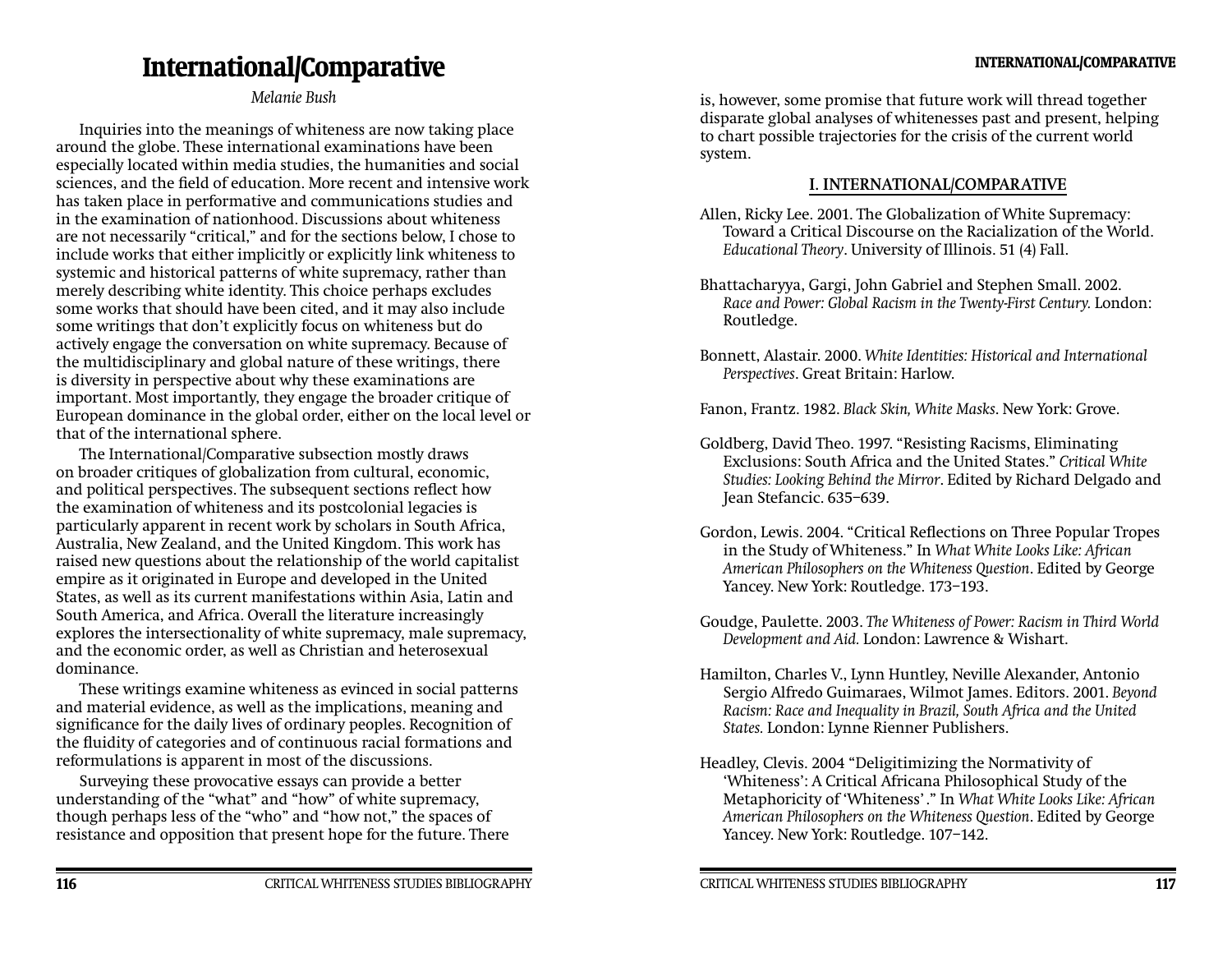### **INTERNATIONAL/COMPARATIVE**

- Henry, Paget. 2004 "Whiteness and Africana Phemonology." In *What White Looks Like: African American Philosophers on the Whiteness Question*. Edited by George Yancey. New York: Routledge. 195-210.
- Kapoor, Priya. 1999. Provincializing whiteness: deconstructing discourse(s) on international progress. *Whiteness: the communication of social identity.* Eds. Thomas K. Nakayama, Judith N. Martin, 249-263. Thousand Oaks, CA: Sage.
- Kintz, Linda. 2001. "Performing Virtual Whiteness: The Psychic Fantasy of Globalization." *Comparative Literature* 53 (4): 333.
- Leonardo, Zeus. 2002. "The Souls of White Folk: Critical Pedagogy, Whiteness Studies and Globalization Discourse." *Race, Ethnicity and Education* 5 (1): 29-50.
- Levine-Rasky, Cynthia. Editor. 2002. *Working through Whiteness: International Perspectives*. Albany: State University of New York Press.
- McLaren, Peter. 2000. "Developing a Pedagogy of Whiteness in the Context of a Postcolonial Hybridity: White Identities in Global Context" in *Dismantling White Privilege: Pedagogy, Politics and Whiteness* edited by Nelson M. Rodriguez and Leila E. Villaverde. New York: Peter Lang. 150-157.
- Puar, Jashir Kaur. 2001. "Transnational Configurations of Desire: The Nation and Its White Closets." In *The Making and Unmaking of Whiteness.* Edited by Brigit Brander Rasmussen, Eric Klinenberg, Irene J. Nexica, and Matt Wray. Durham, N.C.: Duke University Press. 167-183.
- Razack, Narda. 2005. " 'Bodies on the Move': Spatialized Locations, Identities, and Nationality in International Work." *Social Justice* 32 (4): 87-104.
- Sandoval, Chela. 1997. "Theorizing White Consciousness for a Post-Empire World: Barthes, Fanon, and the Rhetoric of Love." In *Displacing Whiteness: Essays in Social and Cultural Criticism*. Edited by Ruth Frankenberg. Durham and London: Duke University Press.
- Soyinka, Wole. 1997. Chairman of the Editorial Board. "The White Issue," *Transition: An International Review* edited by Kwame Anthony Appiah and Henry Louis Gates Jr. 73 (1) January.
- Ware, Vron. 2001. "Perfidious Albion: Whiteness and the International Imagination." in *The Making and Unmaking of Whiteness.* Edited by Brigit Brander Rasmussen, Eric Klinenberg, Irene J. Nexica, and Matt Wray. Durham, N.C.: Duke University Press. 184-213.
- Winant, Howard. 2002. "Race in the Twenty-First Century." *Tikkun*. January February. 33-40. http://www.tikkun.org/magazine/index. cfm/action/tikkun/issue/tik0201/article/020113b.html
- ————. 2001. "Whiteness at Century's End." blue.temple.edu/ ~winant/Whiteness at Century.html.
- ————. 2001. *The World is a Ghetto: Race and Democracy Since World War II*. New York: Basic Books.
- ————. 1994. *Racial Conditions: Politics, Theory, Comparisons*. Minneapolis: University of Minnesota Press.

## **II. AUSTRALIA AND NEW ZEALAND**

- Anderson, Warwick. 2002. *The Cultivation of Whiteness: Science, Health and Racial Destiny in Australia*. Carlton, Victoria: Melbourne University Press.
- Ang, Ien 1999. "Racial/Spatial Anxiety: 'Asia' in the psychogeography of Australian whiteness." *The future of Australian*  multiculturalism: reflections on the twentieth anniversary of Jean *Martin's The Migrant Presence*. Edited by Ghassan Hage and Rowanne Couch. Sydney, N.S.W.: Research Institute for Humanities and Social Sciences University of Sydney.
- Banerjee, S., and G. Osuri. 2000. "Silences of the media: Whiting out Aboriginality in making news and making history." *Media, Culture & Society* 22 (3): 263–284.
- Bashford, Alison. 2000. " 'Is White Australia possible?' Race, colonialism and tropical medicine." *Ethnic and Racial Studies* 23 (2): 248-71.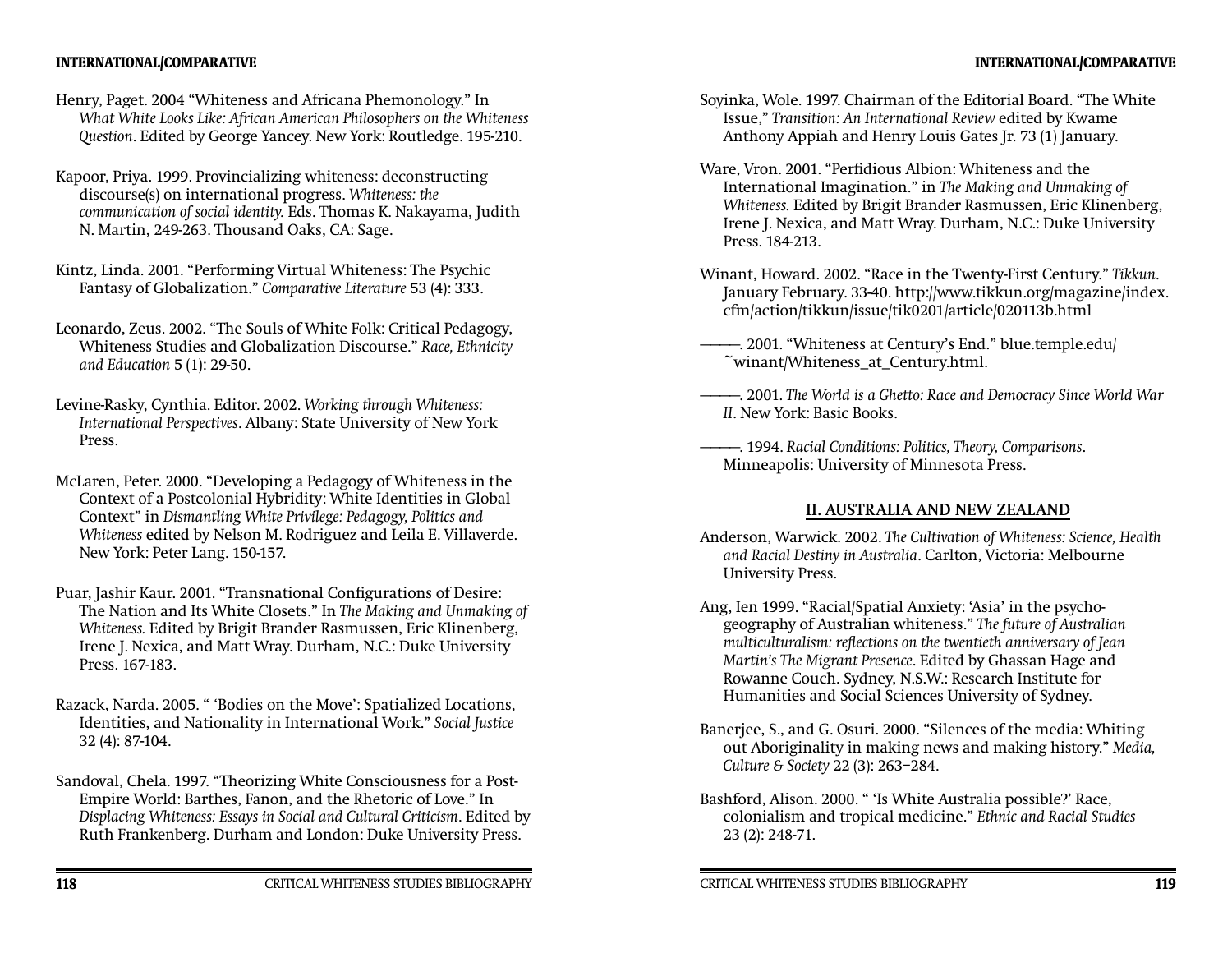- Callahan, David. 2001. "His Natural Whiteness: Modes of Ethnic Presence and Absence in Some Recent Australian Films." *Australian Cinema in the 1990s*. Edited by Ian Craven. London and Portland, OR: F. Cass.
- Corris Peter. 1990 "Racialism: The Australian Experience." in *Through White Eyes*. Edited by Susan Janson and Stuart MacIntyre. Sydney: Allen and Unwin, 45.
- Cowlishaw, Gillian 2004. *Blackfellas,Whitefellas and Hidden Injuries of Race*. Oxford: Blackwell Publishers.

————.1999. *Rednecks, Eggheads, and Blackfellas A Study of Racial Power and Intimacy in Australia*. St. Leonards, New South Wales, Australia: Allen & Unwin.

- Docker, John and Gerhard Fischer, Editors. 2000. *Race, colour and identity in Australia and New Zealand*. Sydney: University of New South Wales Press.
- Donald, Stephanie Hemelryk. 2000. "Seeing White Female Whiteness and the Purity of Children in Australian, Chinese and British Visual Culture." *Social Semiotics* 10 (2): 157-171.
- Ganley, Toby. 2003. "What's all this talk about Whiteness?" *Dialogue* 1 (2): 12-30.
- Graham, Duncan. 1994. *Being Whitefella.* North Fremantle, Western Australia Fremantle Arts Centre Press.

Green, Meredith J , Christopher C. Sonn. 2005. "Examining discourses of whiteness and the potential for Reconciliation." *Journal of Community & Applied Social Psychology* 15 (6): 478-492.

- Hage, Ghassan. 1998. *White Nation: Fantasies of White Supremacy in a Multicultural Society*. New York and Annandale: Pluto Press.
- Hage, Ghassan and Rowanne Couch. Editors. 1999. *The Future of*  Australian Multiculturalism: Reflections on the Twentieth Anniversary *of Jean Martin's* The Migrant Presence. Sydney, N.S.W.: Research Institute for Humanities and Social Sciences University of Sydney.
- Haggis, Jane and Susanne Schech and Gabriele Fitzgerald. 1999. "Narrating Lives, Narrating Whiteness: A Research Note." *Journal of Australian Studies* 60: 168-173.
- ————. 1999. Whiteness. *War and Other Catastrophies*. Edited by R. Nile. St Lucia, Queensland: University of Queensland Press.
- Holt, Lillian. 1999. "Pssst … I Wannabe White." In *Unmasking Whiteness. Race Relations and Reconciliation*. Edited by Belinda McKay. Queensland Studies Centre, Griffith University Brisbane, 39-44.
- Jakubowicz, Andrew. 2002. "White Noise: Australia's Struggle with Multiculturalism." In *Working through Whiteness: International Perspectives*. Edited by Cynthia Levine-Rasky. Albany: State University of New York Press.
- Janson, Susan. and Stuart MacIntyre. Editors. 1990. *Through White Eyes*. Sydney: Allen and Unwin.
- Jayasuriya, Laksiri and David Walker and Jan Gothard. 2003. *Legacies of White Australia: Race, Culture and Nation*. Crawley; University of Western Australia Press.
- Jopson, Debra. 2000. "White Out." *Sydney Morning Herald*. 19 February. Sydney: 1-5.
- Khoo, Olivia. 2001 "Whiteness and the Australian Fiancé: Framing the Ornamental Text in Australia." *Hecate* 27 (2): 68-85.
- Lake, Marilyn. 2001. "Response." *Australian Historical Studies* 32 (117): 338.
- Larbalestier, Jan. 1999. "What is this Thing called White? Reflections on 'Whiteness' and Multiculturalism." In *The Future of Australian Multiculturalism: Reflections on the Twentieth Anniversary of Jean Martin's* The Migrant Presence. Edited by Ghassan Hage and Rowanne Couch. Sydney, N.S.W.: Research Institute for Humanities and Social Sciences University of Sydney.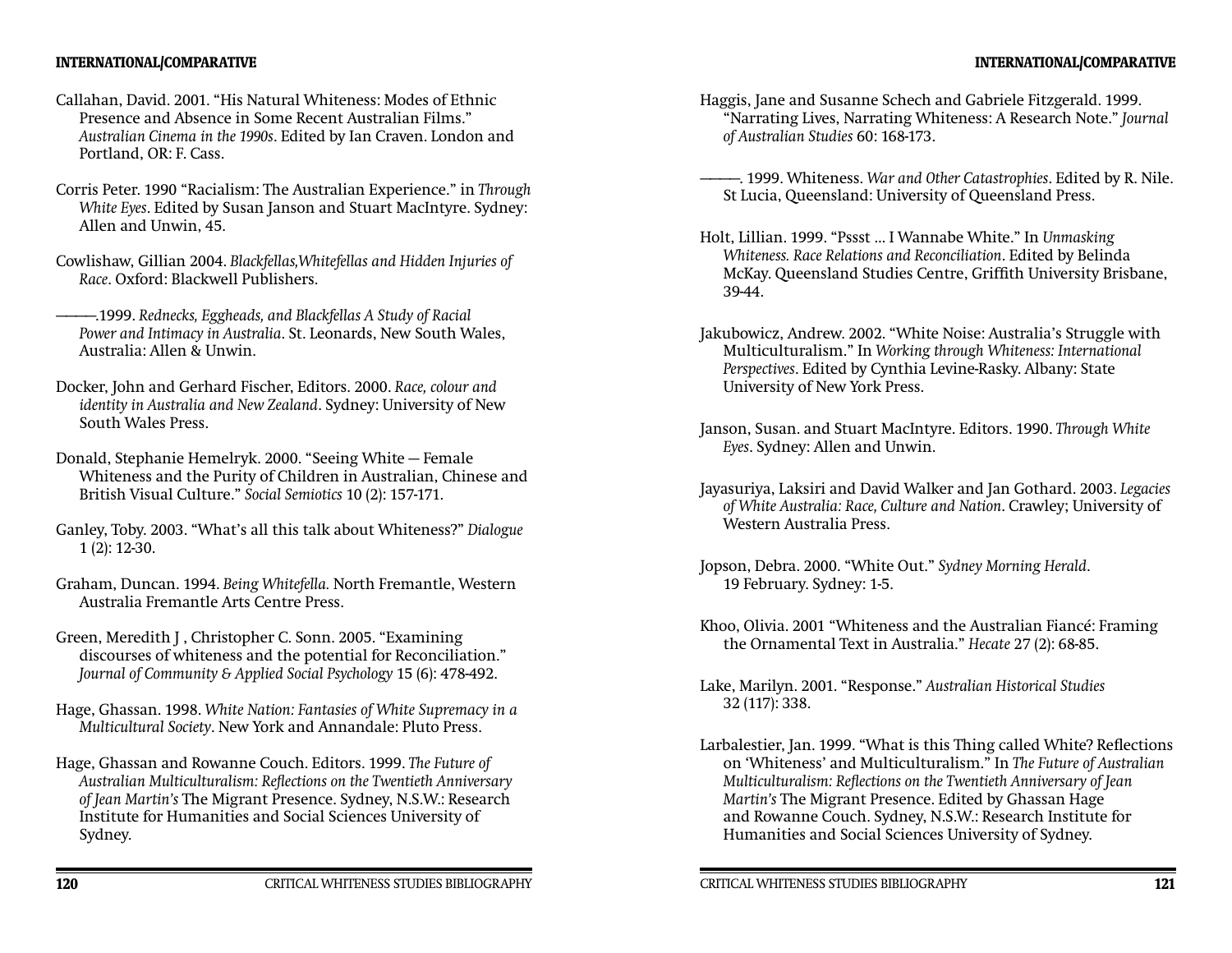## **INTERNATIONAL/COMPARATIVE**

- Little, Janine. 2004. "Whiteness Studies and the Memory of Dispossession." A review of *Unmasking Whiteness: Race and Reconciliation*. By Belinda McKay, ed. Brisbane: Queensland Studies Center, Griffith University, 1999. http://emsah.uq.edu.au/awsr/recent/131/c.html.
- Mackey, Eva. 2000. Review of *White Nation: Fantasies of White Supremacy in a Multicultural Society* (Sydney: Pluto Press 1999), edited by Ghassan Hage. *Oceania* 70 (3): 274-275.
- McKay, Belinda. Editor. 1999. *Unmasking Whiteness: Race Relations and Reconciliation. Brisbane: Griffith University.* 
	- ————. "Making Whiteness Visible." In *Unmasking Whiteness: Race Relations and Reconciliation*. Edited by Belinda McKay. Brisbane: Griffith University.
- Moreton-Robinson, Aileen. Editor. 2003. *Whitening Race: Critical Contexts and Crucial Conversations*. Aboriginal Studies Press, Canberra.
	- ————. 2001. "A Possessive Investment in Patriarchal Whiteness: Nullifying Native Title." In *Left Directions: Is There a Third Way?* Edited by Paul Nursery-Bray and Carol Lee Bacchi. Crawley, W.A.: University of Western Australia Press.
- ————. 2000. *Talkin' Up to the White Woman: Indigenous Women and Feminism*. Brisbane: University of Queensland Press.
- ————. 2000. "Troubling Business: Difference and Whiteness within Feminism." *Australian Feminist Studies* 15 (33): 343-352.
- ————. 1999. "Unmasking Whiteness: A Goori Jondal's Look at Some Duggai Business." In *Unmasking Whiteness: Race Relations*  and Reconciliation. Edited by Belinda McKay. Brisbane: Griffith University.
- ————. 1998. "Witnessing whiteness in the wake of Wik." *Social Alternatives* 17 (2): 11-14.
- Morris, Robyn 2001. "Reading Photographically: Translating Whiteness through the Eye of the Empire." *Hecate* 27 (2): 86-96.
- Osuri, G. 2000. "Whiting out the news: Governmentality, discourse and nation in newsmedia representations of the Indigenous peoples of Australia." Ph.D. thesis, University of Massachusetts, Amherst.
- Osuri, Goldie, and Subhabrata Bobby Banerjee. 2004. "White Diasporas: Media Representations of September 11 and the Unbearable Whiteness of Being in Australia." *Social Semiotics* 14 (2): 151-171.
- Pattel-Gray, Anne, 1998. *The Great White Flood: Racism in Australia*. Scholars Press.
- Perera, Suvendrini. 2000. Futures imperfect. In *Alter/asians: Asian-Australian identities in art, media and popular culture*, edited by I. Ang, S. Chalmers, L. Law, and M. Thomas. Annadale, NSW: Pluto Press.
- —, 1999. "Whiteness and Its Discontents: Notes on Politics, Gender, Sex and Food in the Year of Hanson." *Journal of Intercultural Studies* 20 (2): 183-98.
- Pugliese, Joseph. 2002. "Race as Category Crisis: Whiteness and the Topical Assignation of Race." *Social Semiotics* 12 (2): 149-168.
- Riggs, Damien W. and Augoustinos, Martha 2004. "Projecting threat: Managing subjective investments in whiteness." *Psychoanalysis, Culture & Society* 9: 219-236..
- Riggs, Damien W. and Selby, Jane M. (2003). "Setting the seen: Whiteness as unmarked category in psychologists' writings on race in Australia." In *Proceedings of the 38th Australian Psychological Society Annual Conference*. Edited by Mary Katsikitis. APS: Melbourne.
- Schech, Susanne. and Jane Haggis. 2003. "Terrains of migrancy and whiteness: how British migrants locate themselves in Australia." In *Whitening Race: Critical Contexts and Crucial Conversations*, edited by Aileen Moreton-Robinson, Aboriginal Studies Press, Canberra.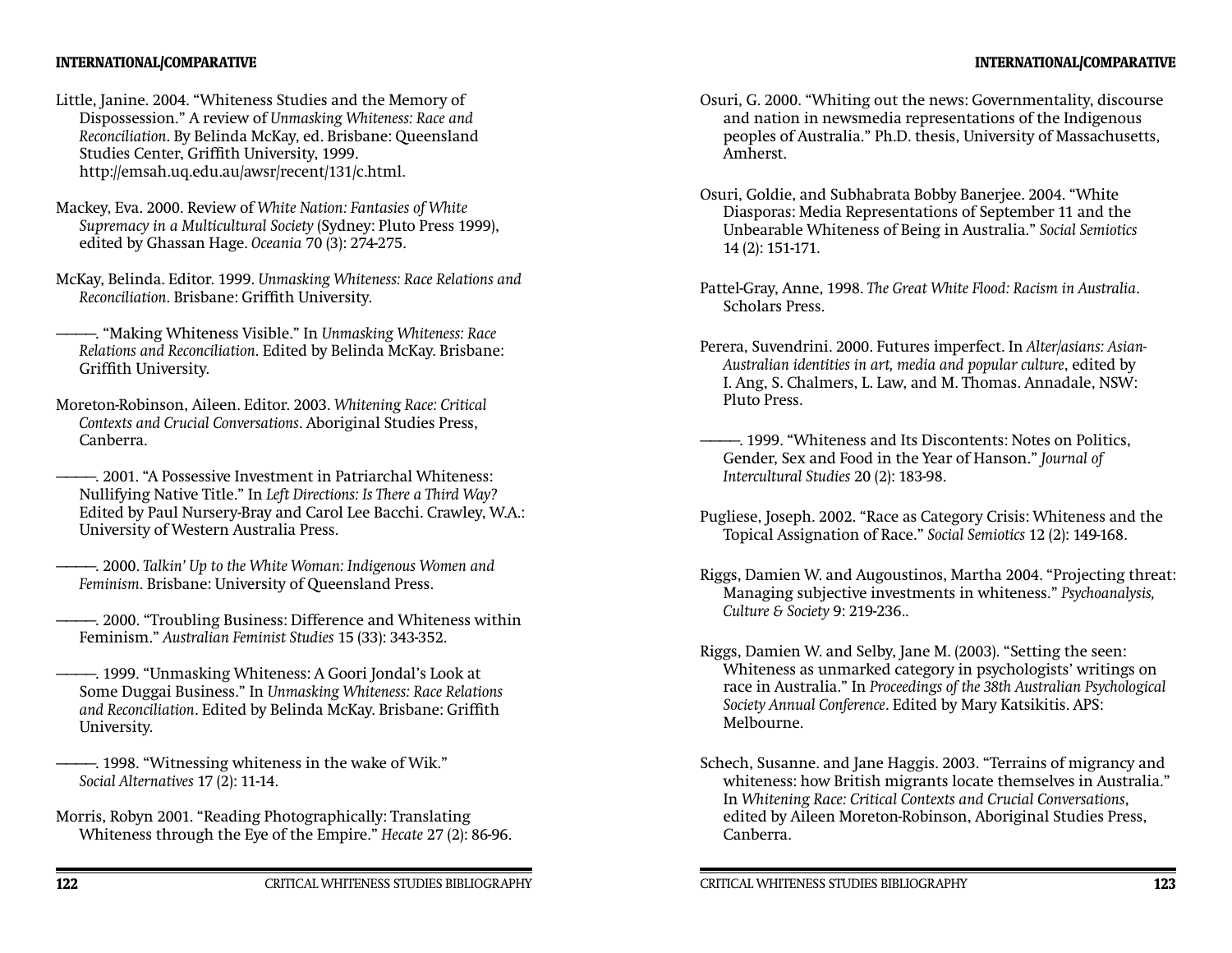#### **INTERNATIONAL/COMPARATIVE**

————. 2000. "Migrancy, Whiteness and the Settler Self in Contemporary Australia." In *Race, Colour and Identity in Australia and New Zealand*. Edited by John Docker and Gerhard. Fischer. Sydney: University of New South Wales Press.

————. 1998. "Postcolonialism, Identity, and Location: Being White Australian in Asia." *Environment and Planning D: Society and Space* 16 (5): 615-629.

Shaw, Wendy S. 2006. "Decolonizing Geographies of Whiteness." *Antipode* 38 (4): 851-869.

Shore, Sue 2003. "Destabilising or recuperating Whiteness? — (un)mapping 'the self' of agentic learning discourses." In *Whitening Race: Critical Contexts and Crucial Conversations*, edited by Aileen Moreton-Robinson, Aboriginal Studies Press,

————. 2003. "Learning to Manage: What's whiteness got to do with it?" Paper presented to the University of Calgary, Department of Education Online Summer Institute, Linking Research to Professional Practice http://www.ucalgary.ca/~distance/ July\_2003/pages/shore.html.

————. 2001. "Talking about Whiteness: 'adult learning principles' and the invisible norm." In *Making Space: Merging Theory and Practice in Adult Education*. Edited by Vanessa Sheared and Peggy A. Sissel. Westport CT: Bergin and Garvey: 42-56.

————. 1998. "Pedagogy and selective amnesia: investigating the relationship between Whiteness and everyday teaching practices." Australian Association for Research in Education. Adelaide. http://www.aare.edu.au/index.htm (electronic conference proceedings 1998 – abstract sho98218).

Stephenson, Peta. 1997. " 'Race', 'Whiteness' and the Australian context." *Mots Pluriels* 1(2). Online at: http://www.arts.uwa.edu.au/ MotsPluriels/MP297ps.html. University of Queensland.

- Stratton, J. 1999. "Multiculturalism and the Whitening Machine, or How Australians Become White." In *The Future of Australian Multiculturalism: Reflections on the Twentieth Anniversary of Jean Martin's* The Migrant Presence*.* Edited by Ghassan Hage and Rowanne Couch. Sydney, N.S.W.: Research Institute for Humanities and Social Sciences University of Sydney.
- Tannoch-Bland, Jenny. 1998. "Identifying White Race Privilege." In *Bringing Australia Together: The Structure and Experience of Racism in Australia*. FAIRA. Wooloongaba: Foundation for Aboriginal and Indigenous Research Action.
- Thornley, Davinia. 2001. "White, brown or 'coffee'? Revisioning race in Tamahori's *Once Were Warriors*." *Film Criticism* 25 (3): 22-36
- Woollacott, A. 1997. " 'All This Is the Empire, I Told Myself': Australian Women's Voyages 'Home' and the Articulation of Colonial Whiteness." *American Historical Review* 102(4): 1003-1029.

**NOTABLE:** The Australian Critical Race and Whiteness Studies Association (ACRAWSA) was formed in 2003 by a group of Australian intellectuals committed to discussing, describing and disrupting the lived privileges of whiteness. http://www.acrawsa.org.au/)

## **III. SOUTH AFRICA**

- Baines, Gary 1998. "The rainbow nation? Identity and nation building in post-apartheid South-Africa." *Mots Pluriels* No. 7. http://www.arts.uwa.edu.au/MotsPluriels/MP798gb.html
- Collier, Mary Jane. 2005. "Context, Privilege, and Contingent Cultural Identifications in South African Group Interview Discourses." *Western Journal of Communication* 69 (4): 295-318.
- Dolby, Nadine. 2001. "White fright: the politics of white youth identity in South Africa." *British Journal of Sociology of Education* 22 (1): 5-17, www.csa.com (accessed July 9, 2004).
- Farred, Grant. 1997. "Bulletproof Settlers: The Politics of Offence in the New South Africa." *Whiteness: A Critical Reader*. Edited by Mike Hill. New York: New York University Press. 63-78.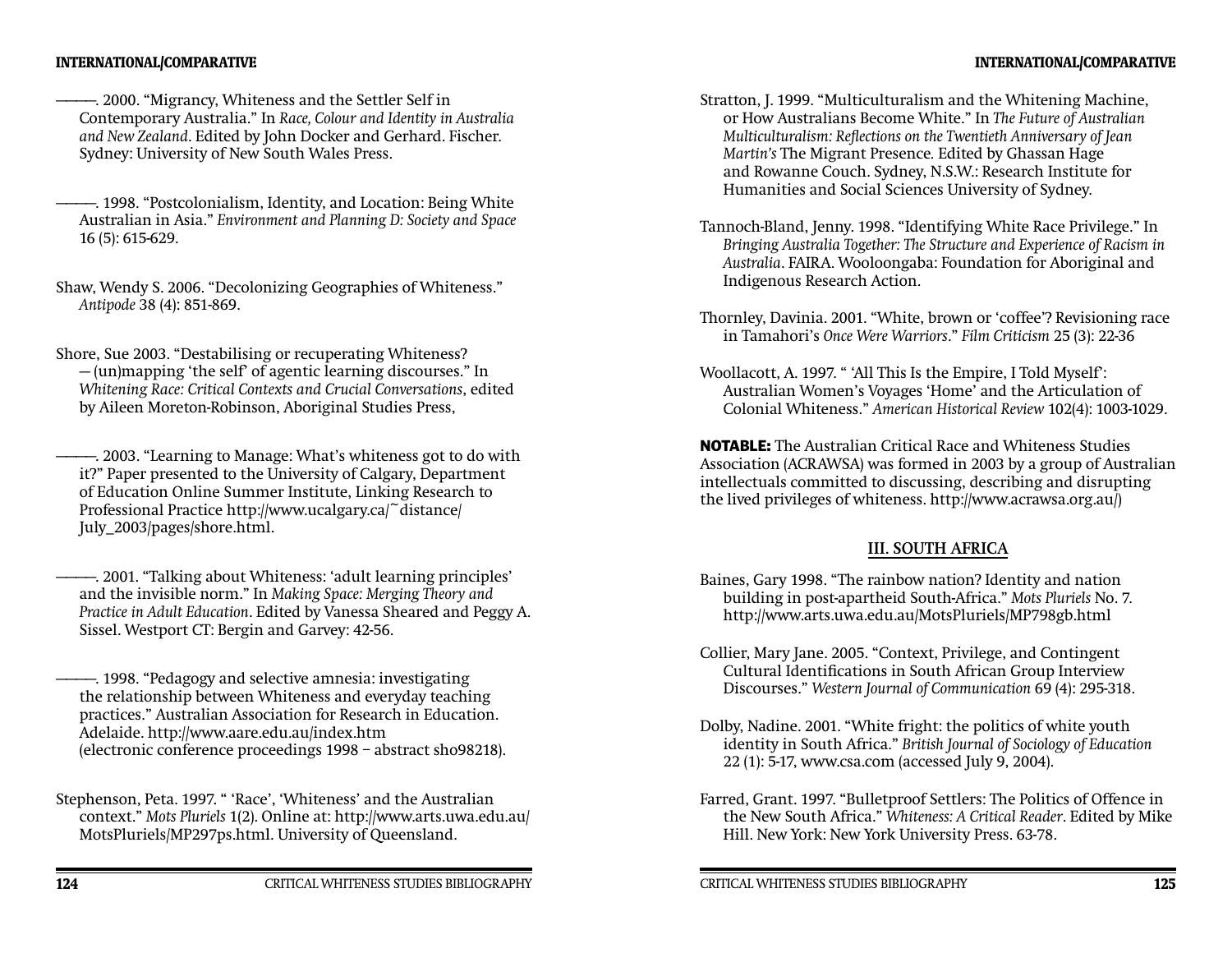- Goodwin, June and Ben Schiff. 1995 *Heart of Whiteness: Afrikaners face Black Rule in the New South Africa*. Scribner Book Company.
- Horrell Georgina. 2004. "A Whiter Shade of Pale: White Femininity as Guilty Masquerade in 'New' (White) South African Women's Writing." *Journal of Southern African Studies* 30 (4): 765-776.
- Hyslop, Jonathan. 2000. "Why did apartheid's supporters capitulate? 'whiteness', class and consumption in urban South Africa, 1985-1995." *Society in Transition* 31 (1): 36-44.
- Kinloch, Graham C. 2002. " 'Whiteness just isn't what it used to be': white identity in a changing South Africa." *Contemporary Sociology* 31 (4): 390-391.
- Krikler, Jeremy, 1994. "Lessons from America." *Journal of Southern African Studies* 20 (4): 663-669.
- Lange, Lis. 2003. *White, Poor and Angry: White Working Class Families in Johannesburg.* Aldershot and Burlington: Ashgate.
- Legal Education Action Project. 1991. *Back to the Laager: The Rise of White Rightwing Violence in South Africa.* University of Cape Town, Institute of Criminology.
- McKoy, Sheila Smith. 2001. *When Whites Riot: Writing Race and Violence in American and South African Culture.* Madison: University of Wisconsin Press
- Morrell, Robert. Editor. 1992. *White but Poor: Essays on the History of Poor Whites in Southern Africa 1880-1940.* Pretoria: Taylor and Francis.
- Posel, Deborah. 1999. "Whiteness and power in the South African civil service: paradoxes of the apartheid state." *Journal of Southern African Studies* 25 (1): 99-119, www.csa.com (accessed July 9, 2004).
- Steyn, Melissa 2001. *Whiteness Just Isn't What It Used To Be: The Master's Narrative and the New South Africa.* Albany: SUNY Press.
- ————. 2001. "Whiteness in the Rainbow: Experiencing the Loss of Privilege in the New South Africa." In *Beyond Racism: Race and Inequality in Brazil, South Africa and the United States.* Edited by Charles V Hamilton, Lynn Huntley, Neville Alexander, Antonio Sergio Alfredo Guimaraes, Wilmot James. London: Lynne Rienner Publishers.
- Walker, Liz. 2005. "The color white: Racial and gendered closure in the South African medical profession." *Ethnic and Racial Studies* 28 (2): 348-375.
- (See also Ware and Back, *Out of Whiteness: Color, Politics and Culture* in section on Great Britain)

# **IV. EUROPE**

- Belchem. John 2005. Comment: Whiteness and the Liverpool-Irish. *Journal of British Studies.* 44 (1): 146-152.
- Bonnett, Alastair. 2003. "From white to western: 'racial decline' and the idea of the west in Britain, 1890-1930." *The British Journal of Social Work* 33 (5): 320-348.
- ————. 2000. *White Identities: Historical and International Perspectives.* Harlow, Great Britain: Prentice Hall.
- ————. 2000. "Whiteness in Crisis." *History Today* 50 (12): 38-40.
- ————. 1998. "How the British working class became white: the symbolic (re)formation of racialized capitalism." *Journal of Historical Sociology* 11 (3): 316-340.
- ————. 1998. "Who was white? the disappearance of non-European white identities and the formation of European racial whiteness." *Ethnic and Racial Studies* 21 (6): 1029-1055.
- Brewer, Mary F. 2005. *Staging Whiteness.* Wesleyan University Press.
- Bronwen, Walter. 2000. *Outsiders Inside: Whiteness, Place and Irish Women.* New York and London: Routledge.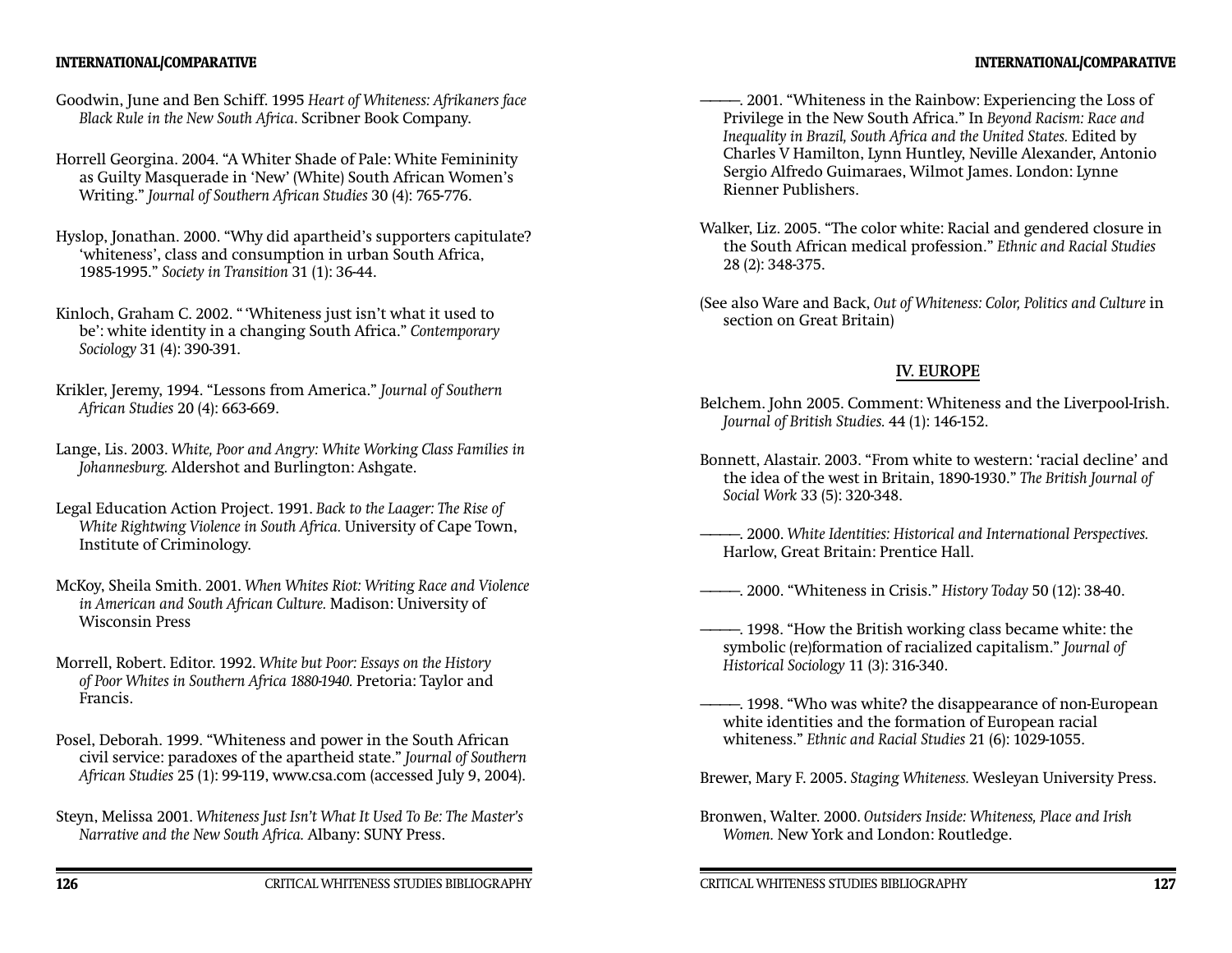#### **INTERNATIONAL/COMPARATIVE**

- Bush, Julia. 1998. "Edwardian ladies and the 'race' dimensions of British imperialism." *Women's Studies International Forum* 21 (3): 277-289, www.csa.com (accessed July 9, 2004).
- Connolly, Linda. 2003. "Outsiders inside: whiteness, place and Irish women." *Sociology* 37 (1): 173-182, www.csa.com (accessed July 9, 2004).
- Dyer, R. 2000. "The Matter of Whiteness." In *Theories of Race and Racism: A Reader*. Edited by Les Back and John Solomos. London and New York: Routledge.
- ————. 1997. *White*. London: Routledge.
- Franks, Myfanwy. 2000. "Crossing the Borders of Whiteness? White Muslim Women Who Wear the Hijab in Britain Today." *Ethnic and Racial Studies* 23 (5): 917-929.
- Gabriel, John. 2000. "Dreaming of a white...". In *Ethnic minorities and the media: changing cultural boundaries.*, ed. Simon Cottle, 67-82. Buckingham, UK: Open U Press, www.csa.com (accessed July 9, 2004).
- ————. 1998. *Whitewash: Racialised Politics and the Media.* London: Routledge.
- Garner, Steve. 2006. "The Uses of Whiteness: What Sociologists Working on Europe Can Draw from US Research on Whiteness." *Sociology* 40 (2): 257-275.
- Gillborn, David. 2006. "Rethinking white supremacy." *Ethnicities* 6 (3): 318-340.
	- ————. 2005. "Education policy as an act of white supremacy: whiteness, critical race theory and education reform." *Journal of Education Policy* 20 (4): 485-505.
- Gray, Breda. 2002. "Whitely scripts" and Irish women's racialized belonging(s) in England. *European Journal of Cultural Studies* 5 (3): 257-274, www.csa.com (accessed July 9, 2004).
- Hague, Euan, Benito Giordano, and Edward H. Sebesta. 2005. "Whiteness, multiculturalism and nationalist appropriation of Celtic culture: the case of the League of the South and the Lega Nord." *Cultural Geographies* 12 (2): 151-173.
- Hickman, Mary J., and Bronwen Walter. 1995. "Deconstructing whiteness: Irish women in Britain." *Feminist Review*50 (Summer): 5-19.
- Ifekwunigwe, Jayne O. 1998. *Scattered Belongings: Cultural Paradoxes of "Race," Nation and Gender.* London: Routledge.
- Mueller, Ulrike Anne. 2003. *White Germanness, German whiteness: Race, nation and identity* University of Oregon. Ph.D. Dissertation.
- Nakayama, Thomas K., and Judith N. Martin, Editors. 1999. *Whiteness: The Communication of Social Identity*. London: Sage.
- Nayak, Anoop. 2003. "'Ivory Lives': economic restructuring and the making of whiteness in a post-industrial youth community." *European Journal of Cultural Studies* 6 (3): 305-325.
- ————. 2002. " 'In Whitest England': New Subject Positions for White Youth in the Post-Imperial Moment." In *Working through Whiteness: International Perspectives*. Edited by Cynthia Levine-Rasky. Albany: State University of New York Press. 241-267.
- Oguibe, Olu. 2001. "Whiteness and 'The Canon'." *Art Journal*  60 (4): 44-47.
- Pearce, Sarah. 2003. "Compiling the White Inventory: the practice of whiteness in a British Primary School." *Cambridge Journal of Education* 33 (2): 273-288.
- Peatling, G K. 2005. "The Whiteness of Ireland Under and After the Union." *Journal of British Studies* 44 (1): 115-133.
- Puar, Jasbir K. 1995. "Resituating discourses of 'whiteness' and 'Asianness' in northern England: second-generation Sikh women and constructions of identity." *Socialist Review* 24 (1-2): 21-53, www.csa.com (accessed July 9, 2004).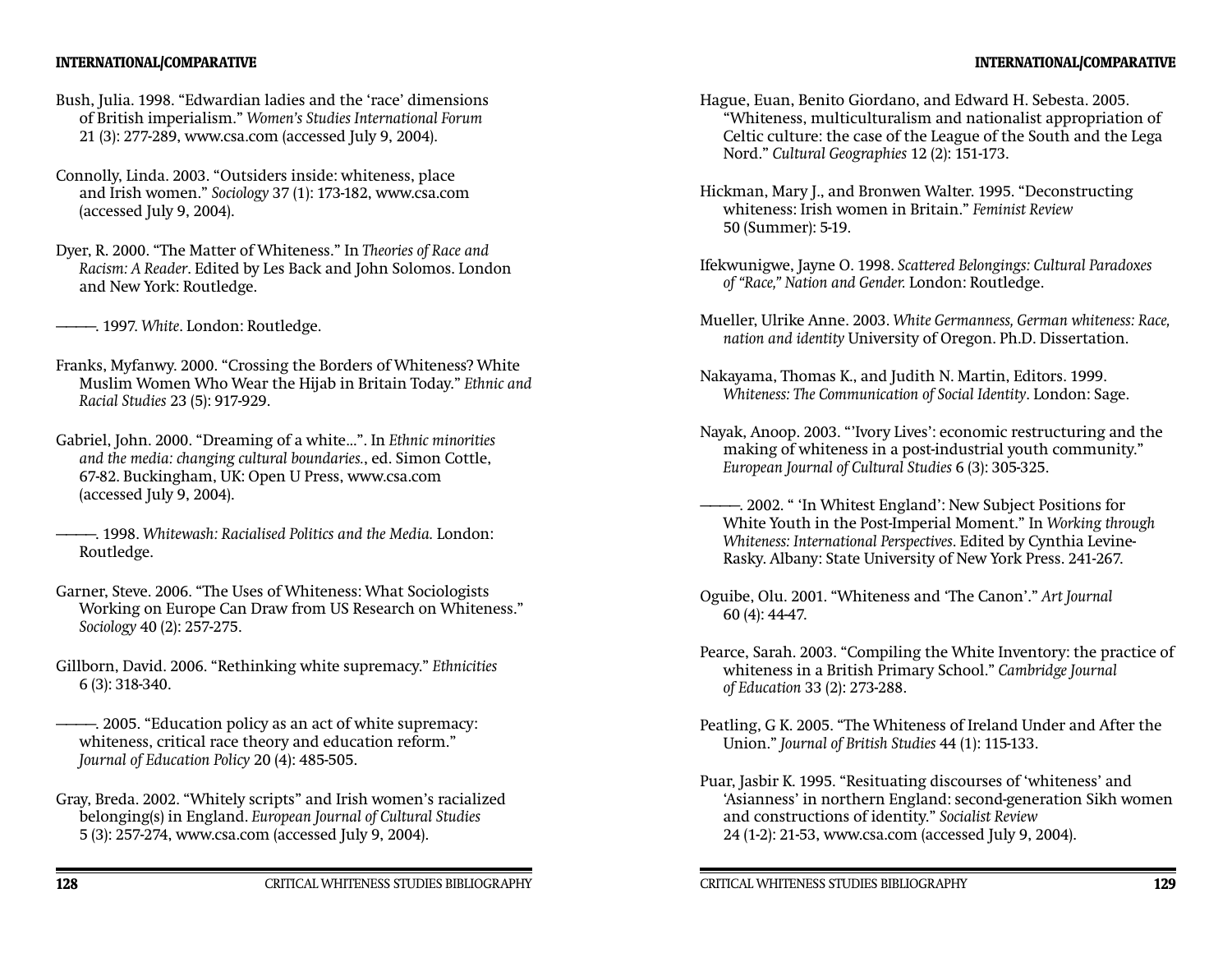### **INTERNATIONAL/COMPARATIVE**

- Seshadri-Crooks, Kalpana 2000. *Desiring Whiteness: A Lacanian Analysis of Race (Opening Out)* London: Routledge.
- Shome, Raka. 2001. "White Femininity and the Discourse of the Nation: Re/membering Princess Diana." *Feminist Media Studies* 1 (3): 323-342.
- Tissberger, Martina. 2005. "Uncertainty and Method: Whiteness, Gender and Psychoanalysis in Germany." *The European Journal of Women's Studies* 12 (3): 315-328.
- Twine, France Winddance. 1998. "Managing everyday racisms: the anti-racist practices of white mothers of African-descent children in Britain." In *Everyday inequalities: critical inquiries*, eds. Jody O'Brien, Judith A. Howard, Malden, MA: Blackwell. 237-252.
- Ware, Vron. 1992. *Beyond the Pale: White Women, Racism and History*. London and New York: Verso.
- Ware, Vron and Les Back. 2002. *Out of Whiteness: Color, Politics and Culture*. London and Chicago: Chicago University Press. (U.S. and England)
- (See also Stephanie Hemelryk Donald,2000, in section on Australia.)

## **V. CANADA**

- Kern, Leslie. 2005. "In Place and At Home in the City: Connecting privilege, safety and belonging for women in Toronto." *Gender, Place and Culture* 12 (3): 357-377.
- Clarke, George Elliott. 1997. "White Like Canada" in "The White Issue," *Transition: An International Review* edited by Kwame Anthony Appiah and Henry Louis Gates Jr. 73 (1): 98-109.
- Coleman, Daniel. 2001. "The National Allegory of Fraternity: Loyalist Literature and the Making of Canada's White British Origins." *Journal of Canadian Studies* 36 (3): 131-156.
- Harper, Helen. 2002. "When the Big Snow Melts." In *Working through Whiteness: International Perspectives*. Edited by Cynthia Levine-Rasky. Albany: State University of New York Press. 241-267.
- ————. 2000. "White Women Teaching in the North: Problematic Identity on the Shores of Hudson Bay." In *Dismantling white privilege: pedagogy, politics, and whiteness* edited by Nelson M. Rodriguez and Leila E. Villaverde. New York: P. Lang.
- Kalupahana, Chamika. 2003. " 'Les beaux jours sont passés': Staging Whiteness and Postcolonial Ambivalence in 'The Europeans' by Henry James." *Canadian Review of American Studies* 33 (2): 119-138.
- Levine-Rasky, Cynthia. 2000. "Framing Whiteness: working through the tensions in introducing whiteness to educators." *Race Ethnicity and Education* 3 (3): 271–292.
- ————. 2000 "The Practice of Whiteness among Teacher Candidates." *International Studies in Sociology of Education* 10 (3): 261-282.
- Razack, Sherene H. 2002. Editor. *Race, Space, and the Law: Unmapping a White Settler Society*. London: Between the Lines.

# **VI. ASIA**

- Bonnett, Alastair. 2002. "A White World? Whiteness and the Meaning of Modernity in Latin America and Japan." In *Working through Whiteness: International Perspectives*. Edited by Cynthia Levine-Rasky. Albany: State University of New York Press. Chen,
- Chen, Hsueh-hua. 2006. "Imagining the other: The construction of whiteness in Taiwan (China)." Dissertation Arizona State University. ISBN 0-542-58973-7. Publication number: AAT 3210111.
- Matsubara, Hiroyuki. 2003. "Stratified Whiteness and Sexualized Chinese Immigrants in San Franciso: The Report of the California Special Committee on Chinese Immigration in 1876." *American Studies International* 41 (3): 32-59.
- Wood, Joe. 1997. "The Yellow Negro." *Transition* "The White Issue." 73: 40-66.
- Zacharias, Usha. 2003. "The Smile of Mona Lisa: Postcolonial Desires, Nationalist Families, and the Birth of Consumer Television in India." *Critical Studies in Media Communication* 20 (4): 388-406.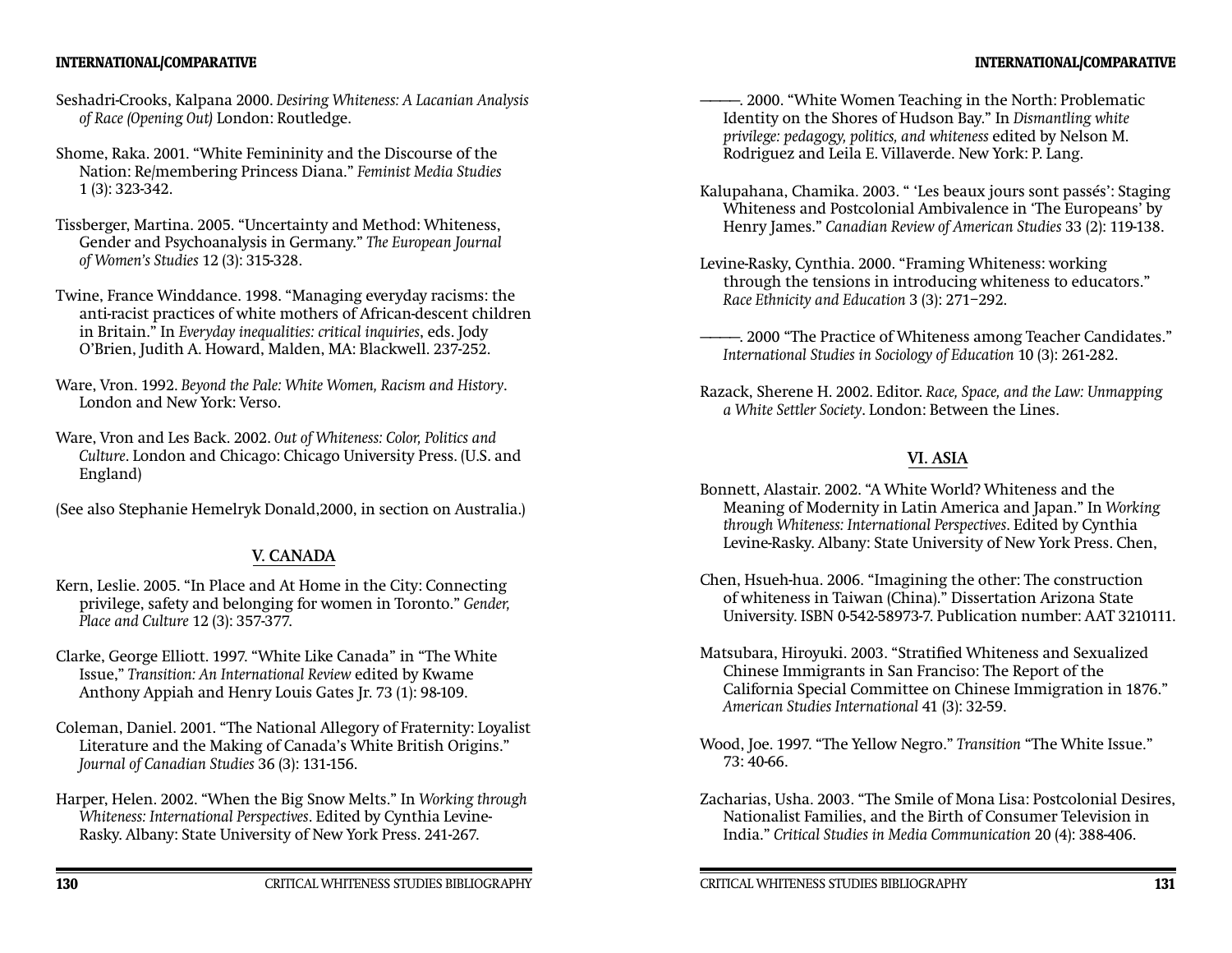(See also Ien Ang, 1999 and Stephanie Hemelryk Donald, 2000, in section on Australia/New Zealand.)

## **VII. MEXICO, LATIN AMERICA, SOUTH AMERICA AND THE CARIBBEAN**

Darity Jr., William A, Jason Dietrich, and Darrick Hamilton. 2005. "Bleach in the Rainbow: Latin Ethnicity and Preference for Whiteness." *Transforming Anthropology* 13 (2): 103-109.

- Davila, Jerry. 2003. *Diploma of Whiteness: Race and Social Policy in Brazil, 1917-1945*. Durham, NC: Duke University Press.
- do Nascimento, Abdias. 2004. "Brazil: the cult of whiteness." *New African.* October. 433: 37.
- Harris, Ena A. 2006. "The (un)clear race: Configurations of whiteness in Anglophone literature of the Caribbean diaspora." Dissertation submitted to State University of New York at Buffalo. Publication Number AAT 3185334 ISBN: 0-542-27699-2.
- Joseph, Galen. 2000. "Taking Race Seriously: Whiteness in Argentina's National and Transnational Imaginary." *Identities* 7 (3): 333-371.
- Lambert, David. 2001. "Competing Discourses of Whiteness in the 1816 Barbados Enslaved Revolt: Theoretical Possibilities and Ethical Dilemmas." *The Society for Caribbean Studies Annual Conference Papers* edited by Sandra Courtman. Vol. 2. www.scsonline.freeserve.co.uk/01vol2.html
- Langfur, Hal. 2006. "Could This Be Heaven or Could This Be Hell? Reconsidering the Myth of Racial Democracy in Brazil." *Ethnohistory* 53 (3): 603-613.
- Sheridan, Clare. 2002. "Contested Citizenship: National Identity and the Mexican Immigration Debates of the 1920s." *Journal of American Ethnic History* 21 (3): 3-35.
- Weismantel, Mary. 2000. "Race Rape: White Masculinity in Andean Pischtaco Tales." *Identities* 7 (3): 407-440.

(See also Alastair Bonnett, 2002 in section on Asia.)

# **Media studies**

*Kevin Dolan*

Because whiteness works so much by passing for the "natural" or "common sense," the media are the key source of how hegemonic whiteness becomes a very powerful social construction, one that does not set boundaries but does strongly influence where we see and set our horizons.

Media scholars studying whiteness stress the power media makers can have in constructing reality rather than merely reflecting it, and in particular how  $-$  in both news and entertainment  $-$  the stories the media tell help whites define themselves and others. Many of these studies deftly expose how, despite all their claims about increasing diversity and promoting "tolerance," the media continue to produce texts that reaffirm whites as the natural and deserved center of society. While casting and news sourcing may be less white than in the past, whites still wind up front and center and, in the end, even more supposedly deserving of the privileges and rewards bestowed upon them.

Many of the following scholars also examine how whiteness works in often unrecognized places, such as the effects of the media's emphasis on individuals in storytelling, and in their aversion to examining how cultural, educational, political, economic and cultural structures maintain the status quo. Thus, these enduring problems of representation and storytelling are major reasons whiteness seems, as Ruth Frankenberg says, so malleable and yet so intractable.

- Bernardi, D. (1996). *The Birth of Whiteness: Race and the Emergence of U.S. Cinema*. New Brunswick, N.J.: Rutgers University Press.
- ————. (1998). *Star Trek and History: Race-ing Toward a White Future*. New Brunswick, N.J.: Rutgers University Press.
- ————. (2001). *Classic Hollywood, Classic Whiteness*. Minneapolis: University of Minnesota Press.
- Calhoun, L. R. (2005). "Will the Real Slim Shady Please Stand Up?": Masking Whiteness, Encoding Hegemonic Masculinity in Eminem's *Marshall Mathers* LP. *Howard Journal of Communications,*  16 (4), 267–294.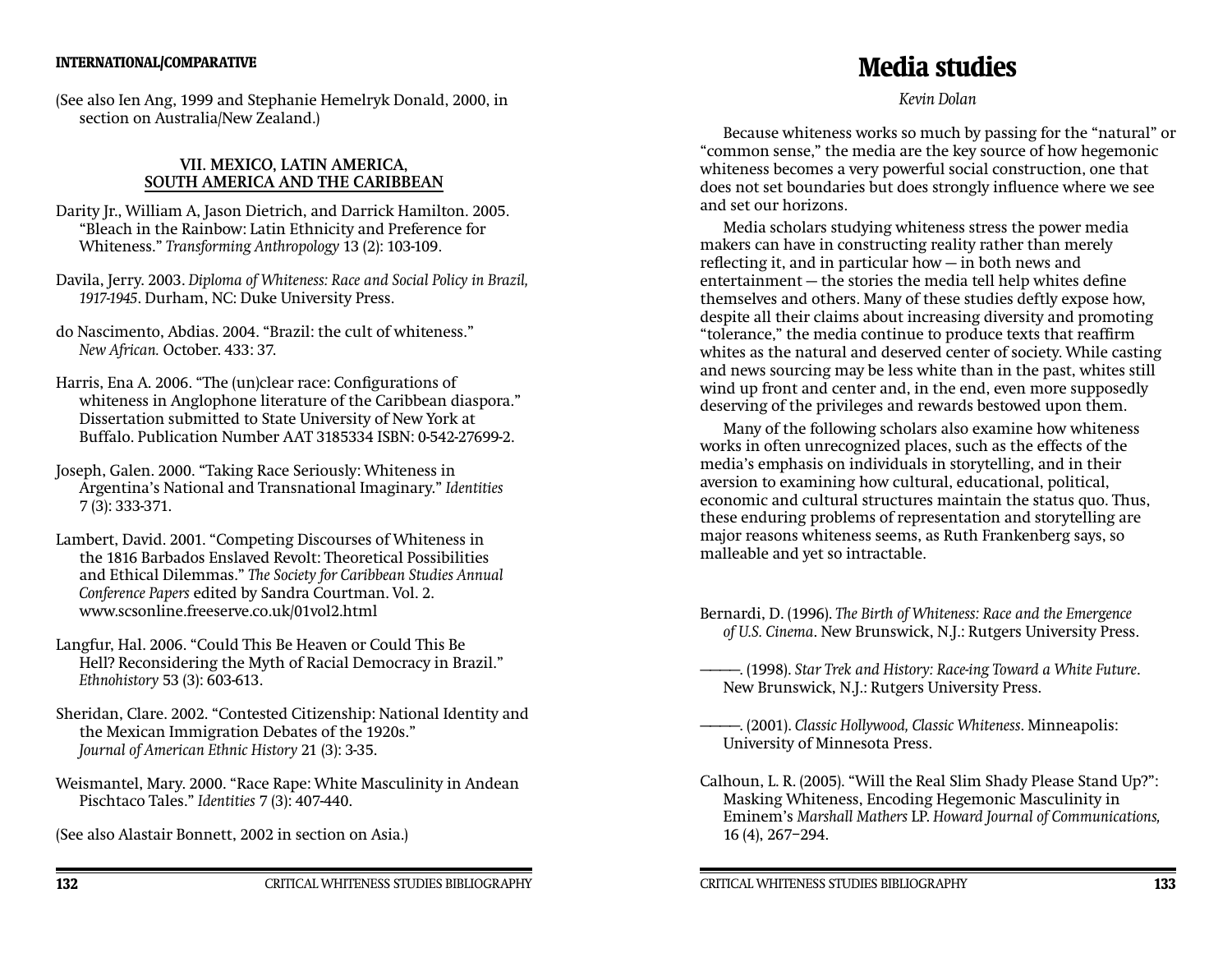#### **MEDIA STUDIES**

- Chaney, M. A. (2004). Coloring Whiteness and Blackvoice Minstrelsy: Representations of Race and Place in *Static Shock, King of the Hill*, and *South Park. Journal of Popular Film & Television*, 31 (4), 167-175.
- Cramer, J. M. (2003). White Womanhood and Religion: Colonial Discourse in the U.S. Women's Missionary Press, 1869-1904. *Howard Journal of Communication,* 14 (4), 209–224.
- Dickinson, G., & Anderson, K. V. (2004). Fallen: O.J. Simpson, Hillary Rodham Clinton, and the Re-centering of White Patriarchy. *Communication and Critical/Cultural Studies*, 1 (3), 271-296.
- Dubrofsky, R. E. (2006). *The Bachelor:* Whiteness in the Harem. *Critical Studies in Media Communication,* 23 (1), 39–56.

Dyer, R. (1997). *White*. London; New York: Routledge.

- Entman, R. M., & Rojecki, A. (2000). *The Black Image in the White Mind: Media and Race in America*. Chicago: University of Chicago Press.
- Heider, D. (2000). *White News: Why Local News Programs Don't Cover People of Color*. Mahwah, N.J.: L. Erlbaum Associates.
- Hess, M. (2005). Hip-hop Realness and the White Performer. *Critical Studies in Media Communication*, 22 (5), 372-389.
- Kintz, L. (2002). Performing Virtual Whiteness: George Gilder's Techno-Theocracy. *Cultural Studies,* 16 (6), 735-773.
- Kocela, C. (2005). Unmade Men: *The Sopranos* after Whiteness. *Postmodern Culture,* 15 (2).
- Kraszewski, J. (2004). Country Hicks and Urban Cliques: Mediating Race, Reality, and Liberalism on MTV's *The Real World*. In S. Murray & L. Ouellette (Eds.), *Reality TV: Remaking Television Culture* (pp. 179–196). New York: New York University Press.
- Lacroix, C. (2004). Images of Animated Others: The Orientalization of Disney's Cartoon Heroines from *The Little Mermaid* to *The Hunchback of Notre Dame. Popular Communication*, 2 (4), 213-229.
- Lipsitz, G. (1998). *The Possessive Investment in Whiteness: How White People*  Profit from Identity Politics. Philadelphia: Temple University Press.
- McCarthy, C. (1998). Living with Anxiety: Race and the Renarration of White Identity in Contemporary Populary Culture and Public Life. *Journal of Communication Inquiry,* 22 (4), 354–364.
- Morrison, T. (1992a). *Playing in the Dark: Whiteness and the Literary Imagination*. Cambridge, Mass.: Harvard University Press.
- ————. (1992b). *Race-ing Justice, En-gendering Power: Essays on Anita Hill, Clarence Thomas, and the Construction of Social Reality* (1st ed.). New York: Pantheon Books.
- Morrison, T., & Lacour, C. B. (1997). *Birth of a Nation'hood: Gaze, Script, and Spectacle in the O.J. Simpson Case*. New York: Pantheon Books.
- Nadel, A. (2005). *Television in Black-and-White America: Race and National Identity*. Lawrence: University Press of Kansas.
- Nakayama, T. K., & Krizek, R. L. (1999). Whiteness as Strategic Rhetoric. In T. K. Nakayama & J. N. Martin (Eds.), *Whiteness: The Communication of Social Identity* (pp. 87-106). Thousand Oaks: Sage Publications.
- Nakayama, T. K., & Martin, J. N. (1999). *Whiteness: The Communication of Social Identity*. Thousand Oaks: Sage Publications.
- Newkirk, P. (2000). *Within the Veil: Black Journalists, White Media*. New York: New York University Press.
- Oguss, G. (2005). "Whose Barrio Is It?" *Chico and the Man* and the Integrated Ghetto Shows of the 1970s. *Television & New Media,*  6 (1), 3–21.
- Projansky, S., & Ono, K. A. (1999). Strategic Whiteness as Cinematic Racial Politics. In T. K. Nakayama & J. N. Martin (Eds.), *Whiteness: The Communication of Social Identity* (pp. 149–174). Thousand Oaks: Sage Publications.
- Railton, D., & Watson, P. (2005). Naughty Girls and Red-Blooded Women: Representations of Female Heterosexuality in Music Video. *Feminist Media Studies*, 5 (1), 51-64.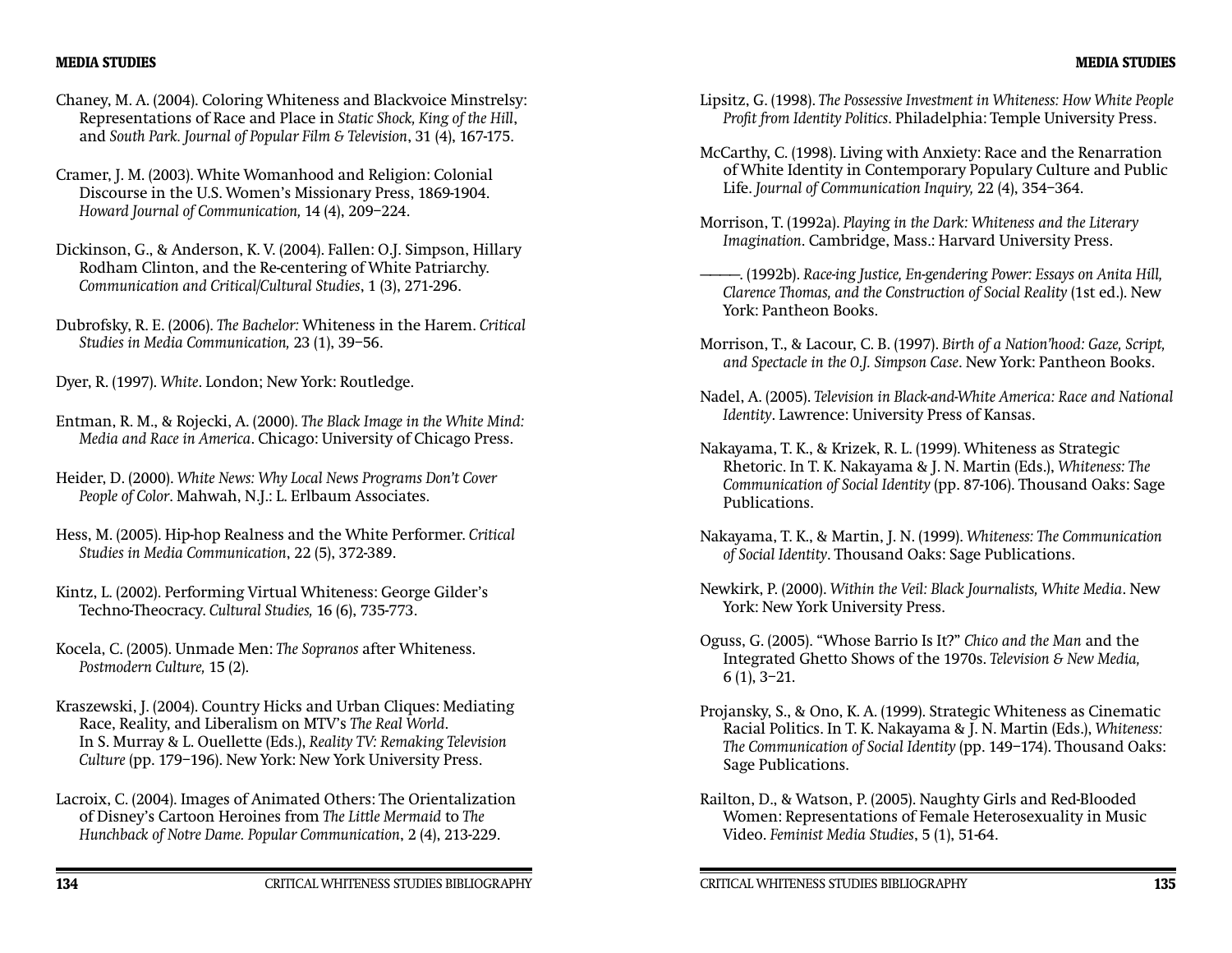#### **MEDIA STUDIES**

- Reeves, J. L., & Campbell, R. (1994). *Cracked Coverage: Television News, the Anti-Cocaine Crusade, and the Reagan Legacy*. Durham: Duke University Press.
- Rockler, N. R. (2002). Race, Whiteness, "Lightness," and Relevance: African American and European American Interpretations of *Jump Start* and *The Boondocks*. *Critical Studies in Media Communication,* 19 (4), 398–418.
- Sánchez, G. (1995). Reading Reginald Denny: The Politics of Whiteness in the Late Twentieth Century. *American Quarterly,*  47 (3), 388–394.
- Stratton, J. (2005). *Buffy the Vampire Slayer*: What Being Jewish Has to Do With It. *Television & New Media*, 6 (2), 176-199.
- ————. (2000). "Seinfeld is a Jewish Sitcom, Isn't It?" In *Coming Out Jewish* (pp. 282–314). New York: Routledge.
- Streeby, S. (2002). *American Sensations: Class, Empire, and the Production of Popular Culture*. Berkeley: University of California Press.
- Tierney, S. M. (2006). Themes of Whiteness in *Bulletproof Monk, Kill Bill*, and *The Last Samurai*. *Journal of Communication,*  56 (3), 607–624.
- Trechter, S., & Bucholtz, M. (2001). White Noise: Bringing Language into Whiteness Studies. *Journal of Linguistic Anthropology,*  11 (3), 3–21.
- Watts, E. K. (2005). Border Patrolling and "Passing" in Eminem's *8 Mile*. *Critical Studies in Media Communication,* 22 (3), 187–206.
- Watts, E. K., & Orbe, M. P. (2002). The Spectacular Consumption of "True" African American Culture: "Whassup" with the Budweiser Guys? *Critical Studies in Media Communication,*  19 (1), 1–20.

# **Qualitative Inquiry in Critical Whiteness Studies**

*Kevin Dolan*

Because invisibility is often a major part of definitions and descriptions of whiteness, examining whiteness poses a unique challenge for scholars who take up Toni Morrison's challenge to "to avert the critical gaze from the racial object to the racial subject … from the described and imagined to the describers and imaginers." Scholars face tough questions when deciding how to investigate a phenomenon that, as Ruth Frankenberg points out, is not accustomed to "seeing itself seeing." First and foremost are the many challenges and ethical concerns of scholars who try to get whites to talk about and/or see their unselfconscious performances of whiteness.

Although the question of white invisibility has been debated more in these times of identity politics, the way it works remains quite hidden. As a consequence, many scholars have found it more fruitful to study what whiteness *does* rather than trying to identify what whiteness *is*. Not only does this keep our eyes on the workings of whiteness, but it reminds us that it is always a process that is, as Frankenberg says, never complete, never uniform, and less stable in some locations than others. Yet the subject of invisibility brings up another important question posed by Frankenberg: Invisible to whom? One of the major concerns raised by scholars is that when trying to make whiteness visible, we can end up recentering whiteness, thereby turning it and white people into the key agents of historical change. This danger is especially imminent when white scholars do so without acknowledging the work that scholars of color have done long before the field of critical whiteness studies was ever imagined.

These are enduring questions that, like whiteness itself, are highly contextual and not given to easy solutions. Nevertheless, qualitative scholars believe these interdisciplinary approaches are best suited for studying an ongoing process such as whiteness because we co-construct whiteness as we study it. The following provide a number of insights for qualitative scholars using such approaches as interviewing people about what it means to be white, participating in whites' discussions about race, observing race at work in schools or workplaces or doing research while working as anti-racist activists. Such methods have been used to examine a wide range of topics such as white identity construction, how race shapes white women's lives, how high school students' white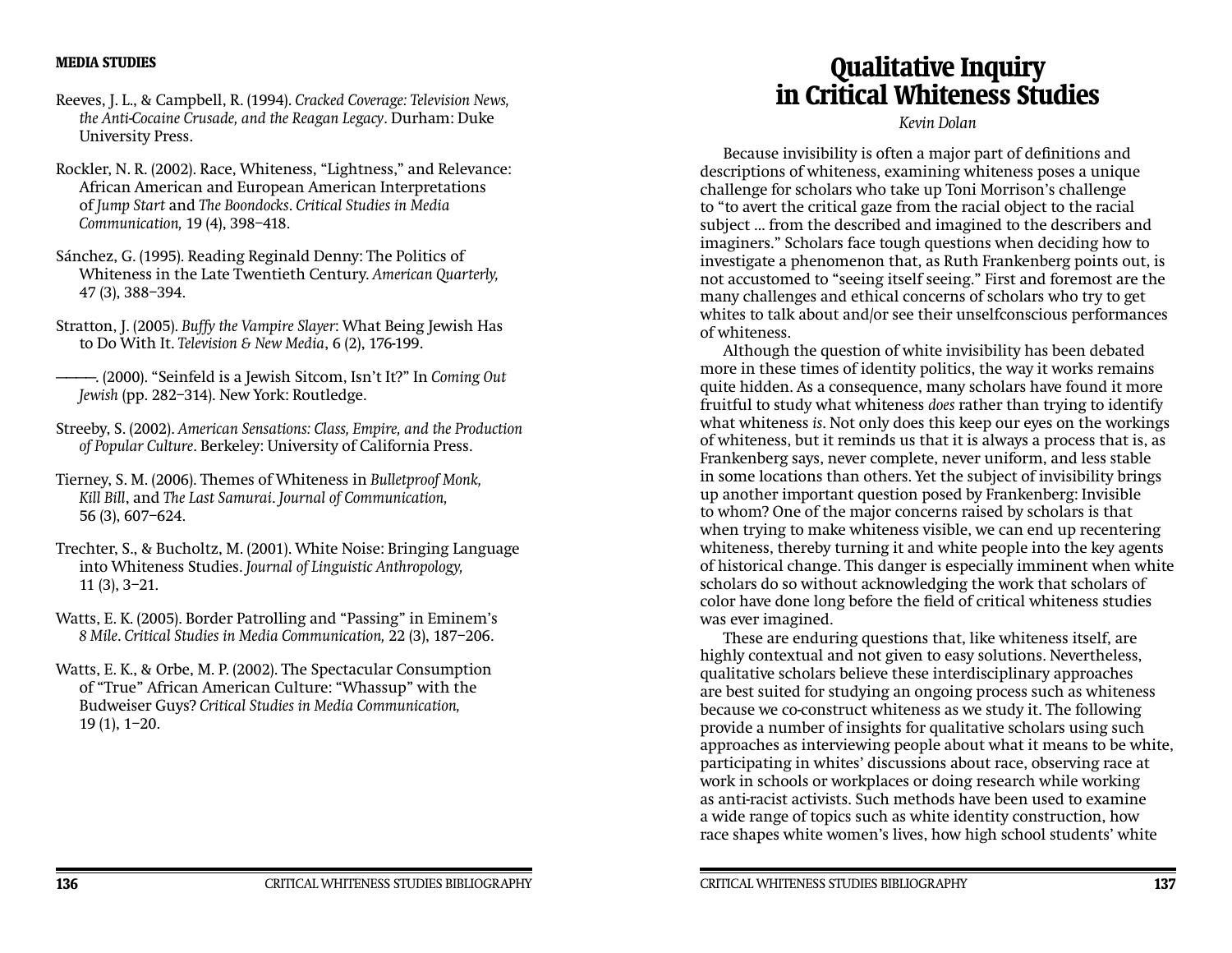## **QUALITATIVE INQUIRY IN CRITICAL WHITENESS STUDIES**

identities differ in urban and suburban contexts, the differences in white identities among those of different classes in Detroit, the process of learning about racial identity for white mothers of children of color and the multiple layers of privilege in uppermiddle-class white male college students.

- Bailey, A. (1998). Locating Traitorous Identities: Toward a View of Privilege-Cognizant White Character. *Hypatia,* 13 (3), 27–42.
- Best, A. L. (2003). Doing Race in the Context of Feminist Interviewing: Constructing Whiteness Through Talk. *Qualitative Inquiry,* 9 (6), 895–914.
- Blee, K. M. (1991). *Women of the Klan: Racism and Gender in the 1920s*. Berkeley: University of California Press.
- ————. (2000). White on White: Interviewing Women in U.S. White Supremacist Groups. In F. W. Twine & J. W. Warren (Eds.), *Racing Research, Researching Race: Methodological Dilemmas in Critical Race Studies* (pp. 93–109). New York and London: New York University Press.
- Brander Rasmussen, B., Klinenberg, E., Nexica, I. J., & Wray, M. (2001). *The Making and Unmaking of Whiteness*. Durham, N.C.: Duke University Press.
- Bulmer, M., & Solomos, J. (2004). *Researching Race and Racism*. London; New York: Routledge.
- Frankenberg, R. (1993). *White Women, Race Matters: The Social Construction of Whiteness*. Minneapolis: University of Minnesota Press.
- ————. (1997). Local Whitenesses, Localizing Whiteness. In R. Frankenberg (Ed.), *Displacing Whiteness: Essays in Social and Cultural Criticism* (pp. 1–33). Durham, NC: Duke Univeristy Press.
- ————. (2001). The Mirage of an Unmarked Whiteness. In B. Brander Rasmussen, E. Klinenberg, I. J. Nexica & M. Wray (Eds.), *The Making and Unmaking of Whiteness* (pp. 72–96). Durham, N.C.: Duke University Press.
- ————. (2004). On Unsteady Ground: Crafting and Engaging in the Critical Study of Whiteness. In M. Bulmer & J. Solomos (Eds.), *Researching Race and Racism* (pp. 104–118). London; New York: Routledge.
- Gallagher, C. A. (2000). White Like Me? Methods, Meaning, and Manipulation in the Field of White Studies. In F. W. Twine & J. W. Warren (Eds.), *Racing Research, Researching Race: Methodological Dilemmas in Critical Race Studies* (pp. 67–92). New York: New York University Press.
- Hartigan, J. (1997a). Establishing the Fact of Whiteness. *American Anthropologist,* 99 (3), 495–505.
- —. (1997b). Locating White Detroit. In R. Frankenberg (Ed.), *Displacing Whiteness: Essays in Social and Cultural Criticism* (pp. 180–213). Durham, NC: Duke Univeristy Press.
- ————. (1999). *Racial Situations: Class Predicaments of Whiteness in Detroit*. Princeton, N.J.: Princeton University Press.
- Heider, D. (2000). *White News: Why Local News Programs Don't Cover People of Color*. Mahwah, N.J.: L. Erlbaum Associates.
- Jackson, R. L. (1999). White Space, White Privilege: Mapping Discursive Inquiry into the Self. *Quarterly Journal of Speech,*  85 (1), 38–54.
- Kellington, S. (2002). Looking at the Invisible: Q-Methodological Investigation of Young White Women's Constructions of Whiteness. In C. Levine-Rasky (Ed.), *Working through Whiteness: International Perspectives* (pp. 153–177). Albany: State University of New York Press.
- Kenny, L. D. (2000a). *Daughters of Suburbia: Growing Up White, Middle Class, and Female*. New Brunswick, NJ: Rutgers University Press.
- ————. (2000b). Doing My Homework: The Autoethnography of a White Teenage Girl. In F. W. Twine & J. W. Warren (Eds.), *Racing Research, Researching Race: Methodological Dilemmas in Critical Race Studies* (pp. 111–133). New York and London: New York University Press.

# **QUALITATIVE INQUIRY IN CRITICAL WHITENESS STUDIES**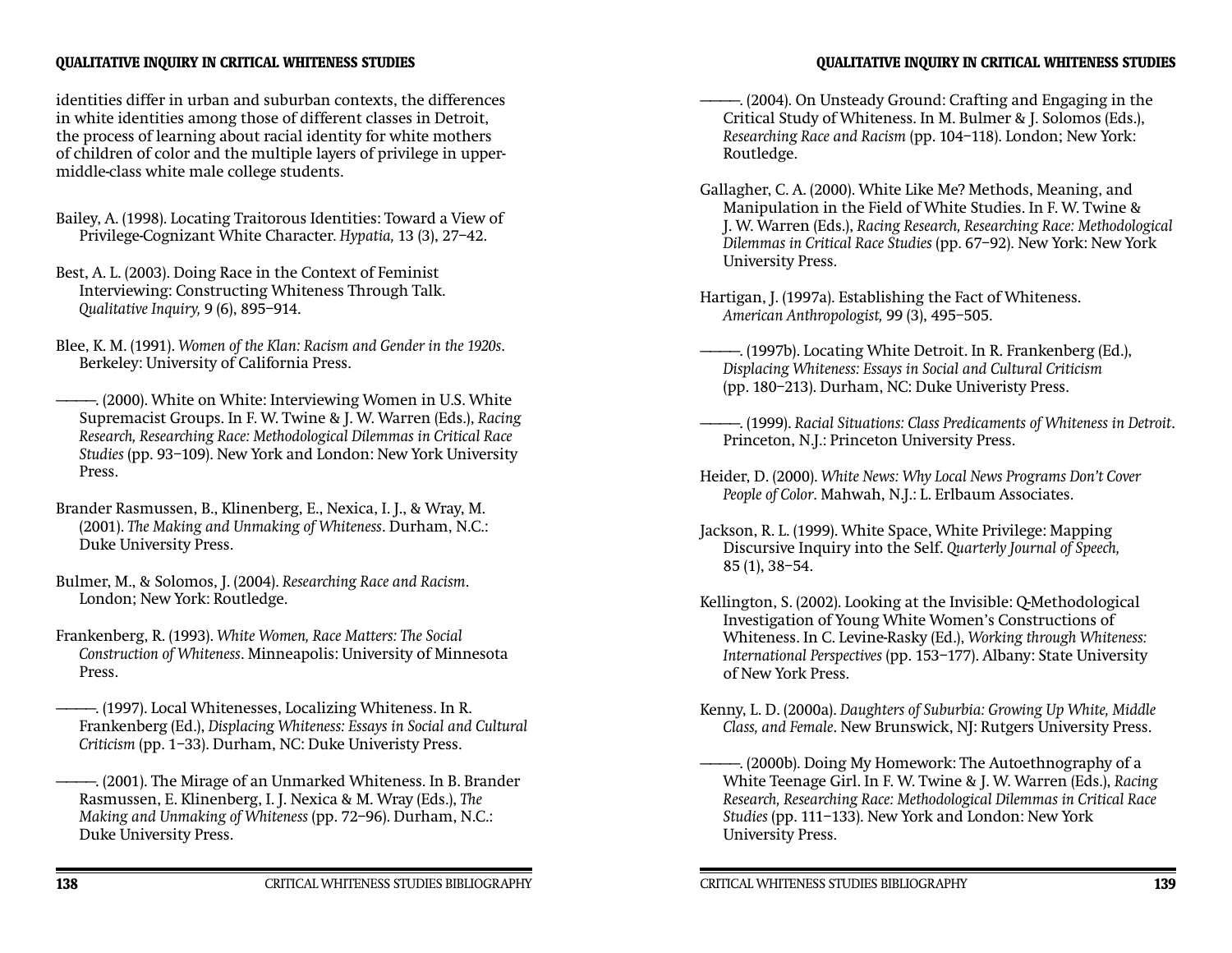#### **QUALITATIVE INQUIRY IN CRITICAL WHITENESS STUDIES**

**QUALITATIVE INQUIRY IN CRITICAL WHITENESS STUDIES**

- Levine-Rasky, C. (2002). *Working through Whiteness: International Perspectives*. Albany: State University of New York Press.
- Lewis, A. E. (2004). "What Group?" Studying Whites and Whiteness in the Era of "Color Blindness." *Sociological Theory,* 22 (4), 623–646.
- Martin, J. N., Krizek, R. L., Nakayama, T. K., & Bradford, L. (1999). What Do White People Want to Be Called? A Study of Self-labels for White Americans. In T. K. Nakayama & J. N. Martin (Eds.), *Whiteness: The Communication of Social Identity* (pp. 27–50). Thousand Oaks: Sage Publications.
- Mayer, V. (2005). Research Beyond the Pale: Whiteness in Audience Studies and Media Ethnography. *Communication Theory,*  15 (2), 148–167.
- McIntosh, P. (1997). White Privilege and Male Privilege: A Personal Account of Coming to See Correspondences Through Work in Women's Studies. In R. Delgado & J. Stefancic (Eds.), *Critical White Studies: Looking Behind the Mirror* (pp. 291–299). Philadelphia: Temple University Press.
- Moon, D., & Flores, L. A. (2000). Antiracism and the Abolition of Whiteness: Rhetorical Strategies of Domination Among "Race Traitors." *Communication Studies,* 51(2), 97–115.
- Perry, P. (2002). *Shades of White: White Kids and Racial Identities in High School*. Durham: Duke University Press.
- Reich, J. A. (2002). Building a Home on a Border: How Single White Women Raising Multiracial Children Construct Racial Meaning. In C. Levine-Rasky (Ed.), *Working through Whiteness: International Perspectives* (pp. 179–208). Albany: State University of New York Press.
- Sacks, M. A., & Lindholm, M. (2002). A Room Without a View: Social Distance and the Structuring of Privileged Identity. In C. Levine-Rasky (Ed.), *Working through Whiteness: International Perspectives* (pp. 129–151). Albany: State University of New York Press.
- Stoddart, K. (2002). Researching White Racial Identity: A Methodological Story. *American Behavioral Scientist,*  45 (8), 1254–1264.
- Thompson, A. (2003). Tiffany, Friend of People of Color: White Investments in Antiracism. *International Journal of Qualitative Studies in Education,* 16 (1), 7–29.
- Twine, F. W. (1997). Brown-skinned White Girls: Class, Culture, and the Construction of White Identity in Suburban Communities. In R. Frankenberg (Ed.), *Displacing Whiteness: Essays in Social and Cultural Criticism* (pp. 214–243). Durham, NC: Duke Univeristy Press.
- ————. (2000). Racial Ideologies and Racial Methodologies. In F. W. Twine & J. W. Warren (Eds.), *Racing Research, Researching Race: Methodological Dilemmas in Critical Race Studies* (pp. 1–34). New York: New York University Press.
- Twine, F. W., & Warren, J. W. (2000). *Racing Research, Researching Race: Methodological Dilemmas in Critical Race Studies*. New York: New York University Press.
- Warren, J. W. (2000). Masters in the Field: White Talk, White Privilege, White Biases. In F. W. Twine & J. W. Warren (Eds.), *Racing Research, Researching Race: Methodological Dilemmas in Critical Race Studies* (pp. 135–164). New York and London: New York University Press.
- Yúdice, G. (1995). Neither Impugning nor Disavowing Whiteness Does a Viable Politics Make: The Limits of Identity Politics. In C. Newfield & R. Strickland (Eds.), *After Political Correctness: The Humanities and Society in the 1990s* (pp. 255–285). Boulder: Westview Press.